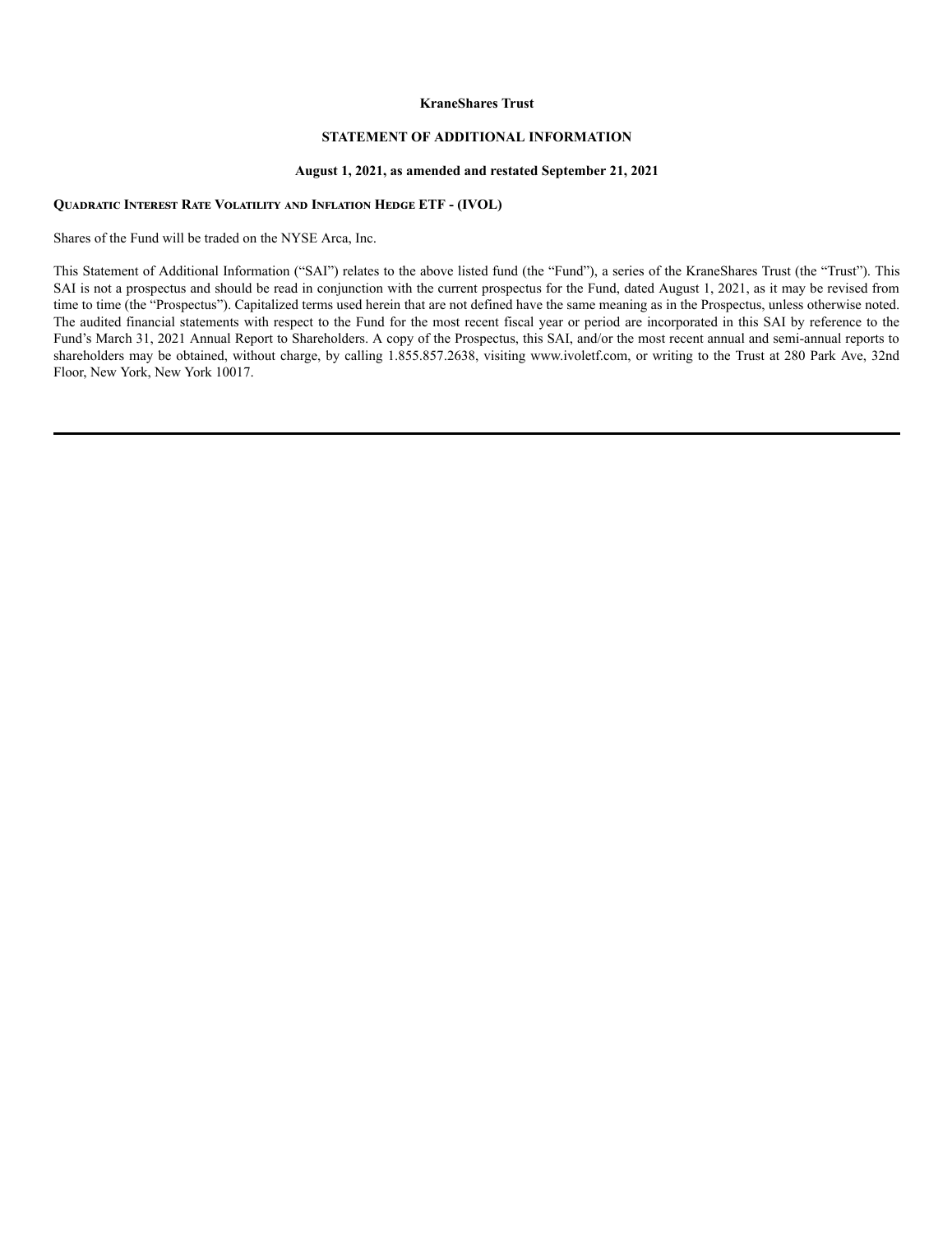| GENERAL DESCRIPTION OF THE TRUST AND THE FUND           | 1     |
|---------------------------------------------------------|-------|
| <b>INVESTMENT POLICIES, TECHNIQUES AND RISK FACTORS</b> | 1     |
| <b>INVESTMENT LIMITATIONS</b>                           | 24    |
| <b>CONTINUOUS OFFERING</b>                              | 25    |
| <b>MANAGEMENT OF THE TRUST</b>                          | 26    |
| <b>INVESTMENT ADVISER</b>                               | 33    |
| <b>SUB-ADVISER</b>                                      | 34    |
| PORTFOLIO MANAGER                                       | 35    |
| <b>CODES OF ETHICS</b>                                  | 37    |
| <b>PROXY VOTING POLICY</b>                              | 37    |
| <b>ADMINISTRATOR</b>                                    | 37    |
| <b>CUSTODIAN AND TRANSFER AGENT</b>                     | 37    |
| DISTRIBUTOR AND DISTRIBUTION ARRANGEMENTS               | 38    |
| CONTROL PERSONS AND PRINCIPAL HOLDERS OF SECURITIES     | 39    |
| <b>EXCHANGE LISTING AND TRADING</b>                     | 39    |
| <b>BOOK ENTRY ONLY SYSTEM</b>                           | 40    |
| <b>BROKERAGE TRANSACTIONS</b>                           | 41    |
| <b>CREATION AND REDEMPTION OF CREATION UNITS</b>        | 44    |
| <b>TAXES</b>                                            | 51    |
| <b>DETERMINATION OF NAV</b>                             | 57    |
| <b>DIVIDENDS AND DISTRIBUTIONS</b>                      | 59    |
| <b>OTHER INFORMATION</b>                                | 60    |
| <b>COUNSEL</b>                                          | 61    |
| <b>INDEPENDENT REGISTERED PUBLIC ACCOUNTING FIRM</b>    | 61    |
| <b>FINANCIAL STATEMENTS</b>                             | 61    |
| <b>APPENDIX A - PROXY VOTING POLICY</b>                 | A-1   |
| <b>APPENDIX B - DESCRIPTION OF RATINGS</b>              | $B-1$ |
|                                                         |       |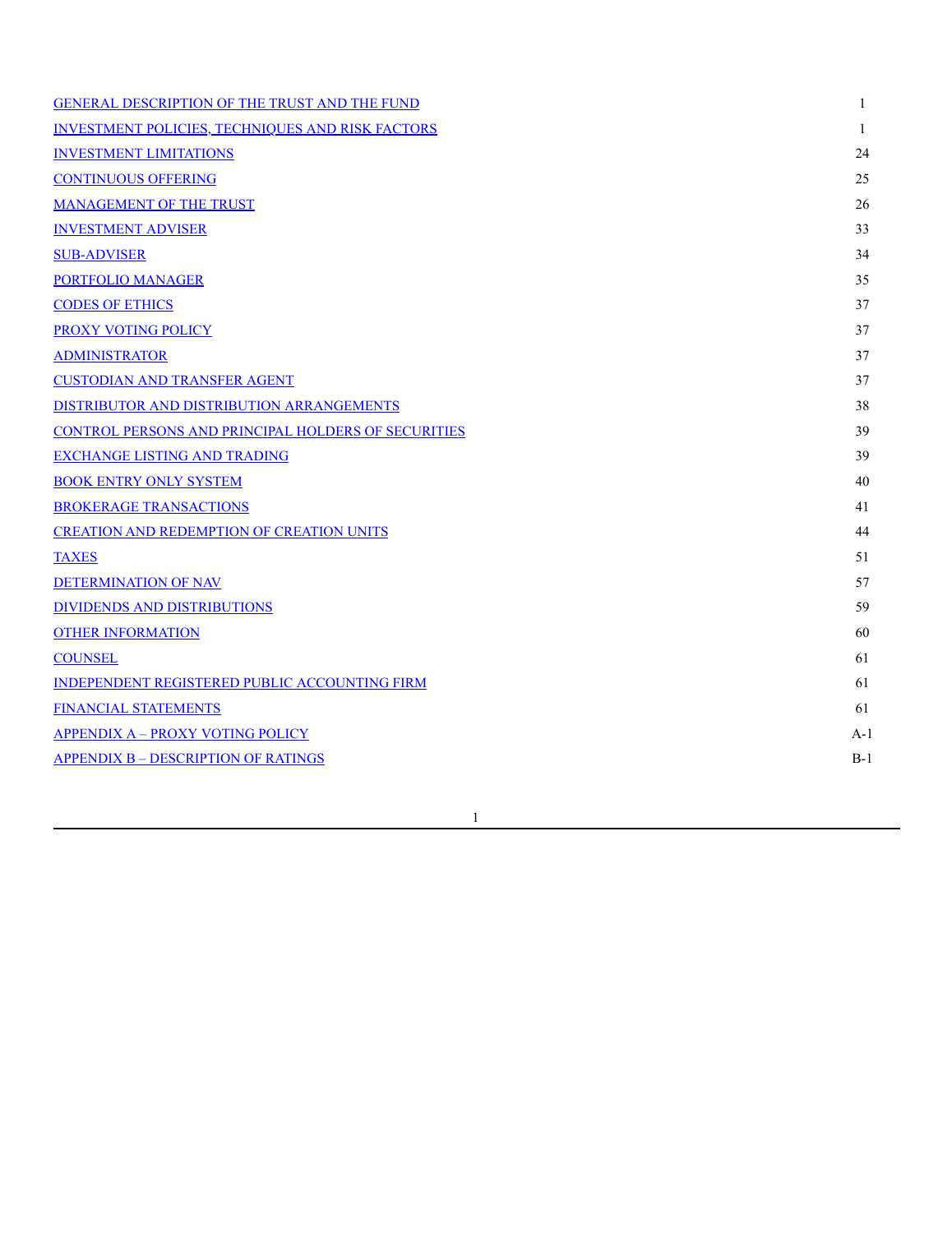# **GENERAL DESCRIPTION OF THE TRUST AND THE FUND**

The Trust was organized as a Delaware statutory trust on February 3, 2012 and is permitted to offer multiple, separate series (*i.e.*, funds). As of the date of this SAI, the Trust offers 29 separate funds, including the Fund and other funds not offered in this SAI. The Trust is an open-end management investment company registered under the Investment Company Act of 1940, as amended (the "1940 Act"), and the Fund is a non-diversified series of the Trust. The offering of the Trust's shares is registered under the Securities Act of 1933, as amended (the "Securities Act"). All payments received by the Trust for shares of any fund belong to that fund. Each fund will have its own assets and liabilities. Shares of the Fund will only be issued against full payment, as further described in the Prospectus and this Statement of Additional Information.

## **Adviser and Sub-Adviser**

Krane Funds Advisors, LLC ("Krane" or the "Adviser") serves as the investment adviser to the Fund and is responsible for continuously reviewing, supervising and administering the Fund's investment program. Quadratic Capital Management LLC ("Quadratic" or "Sub-Adviser") serves as the investment sub-adviser to the Fund and is responsible for making investment decisions for the Fund's assets and trading portfolio securities. SEI Investments Distribution Co. serves as the distributor (the "Distributor") of the shares of the Fund.

#### **Exchange-Traded Fund ("ETF") Operations**

The Fund issues and redeems Shares at net asset value ("NAV") only in aggregations of a specified number of Shares ("Creation Units"), generally in exchange for a basket of securities ("Basket"), together with a specified cash payment, or, in certain circumstances, for an all cash payment. Unlike mutual funds, Shares are not individually redeemable.

Certain employees of the Adviser are responsible for interacting with market participants that transact in Baskets for one or more Creation Units. As part of these discussions, these employees may discuss with a market participant the securities a Fund is willing to accept in connection with a purchase ("creation") of shares, and securities that the Fund will provide on a redemption of shares. The Adviser's employees may also discuss portfolio holdings-related information with broker/dealers in connection with settling the Fund's transactions, as may be necessary to conduct business in the ordinary course.

Shares of the Fund are listed on NYSE Arca, Inc. (the "Exchange") and trade in the secondary market, where most investors will buy and sell them at market prices that change throughout the day. Such market prices may be lower, higher or equal to NAV. Accordingly, when transacting in the secondary market, investors may pay more than NAV when purchasing shares and receive less than NAV when selling shares. They may also be subject to brokerage commissions and charges.

# <span id="page-2-0"></span>**INVESTMENT POLICIES, TECHNIQUES AND RISK FACTORS**

## **General**

The Fund's principal investment strategies and risks are discussed in its Prospectus. The investment techniques discussed below and in the prospectus may, consistent with the Fund's investment objectives and investment limitations, be used by the Fund. The Fund is free to reduce or eliminate its activity with respect to any of the investment techniques discussed below without changing its fundamental investment policies and without prior notice to shareholders. There is no assurance that the Fund's strategies or any other strategies and methods of investment available to the Fund will result in the achievement of the Fund's objective.

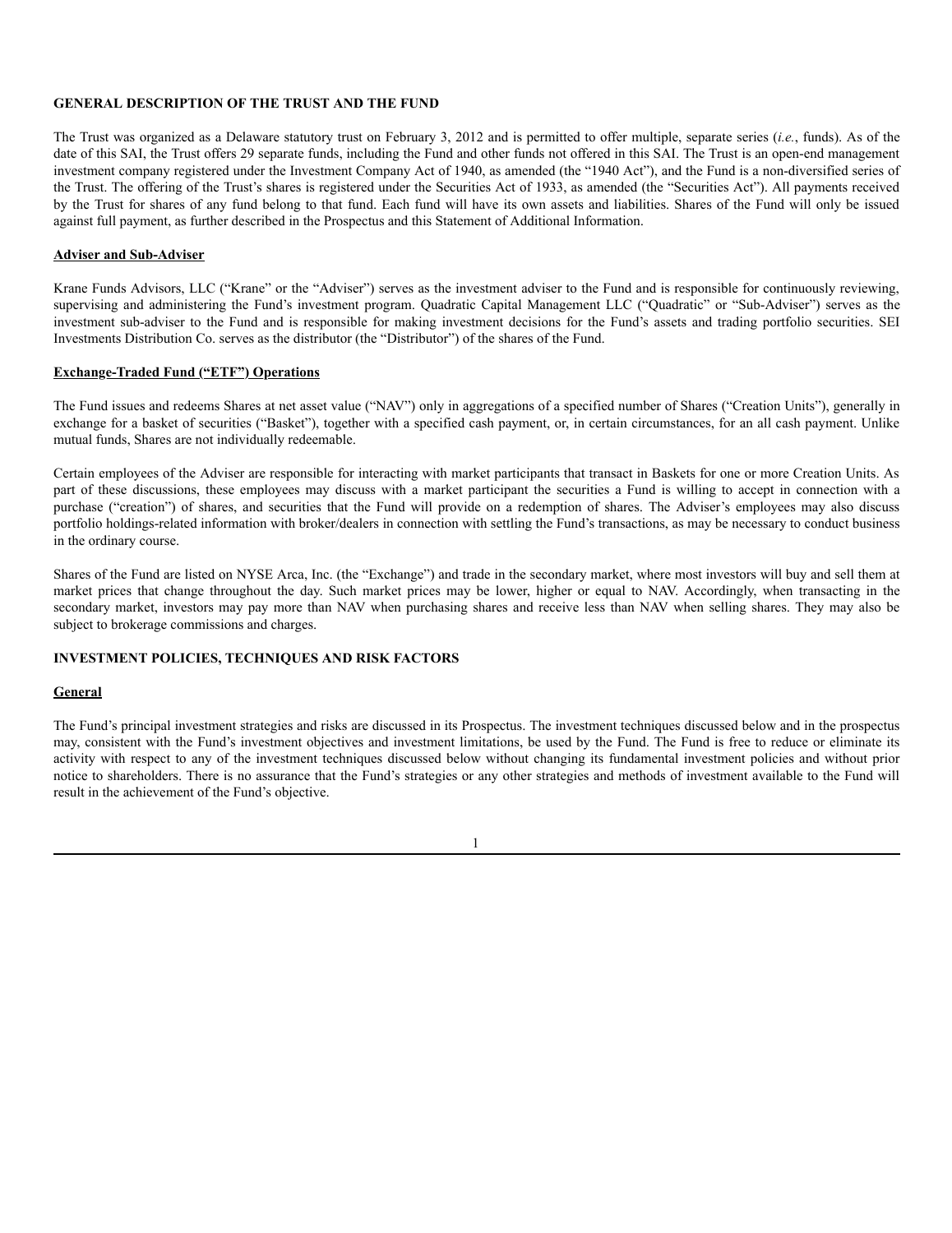## **Cash and Cash Equivalents**

The Fund may hold cash or cash equivalents. Generally, such positions offer less potential for gain than other investments. Holding cash or cash equivalents, even strategically, may lead to missed investment opportunities. This is particularly true when the market for other investments in which a Fund may invest is rapidly rising. If a Fund holds cash uninvested it will be subject to the credit risk of the depositing institution holding the cash.

## **Debt Securities**

The Fund may invest in debt securities. A debt security is a security consisting of a certificate or other evidence of a debt (secured or unsecured) on which the issuer promises to pay the holder thereof a fixed, variable, or floating rate of interest for a specified length of time, and to repay the debt on the specified maturity date. Some debt securities, such as zero coupon bonds, do not make regular interest payments but are issued at a discount to their principal or maturity value. Debt securities include a variety of fixed income obligations, including, but not limited to, corporate bonds, government securities, municipal securities, convertible securities, mortgage-backed securities, and asset-backed securities. Debt securities include investment-grade securities, non-investment-grade securities, and unrated securities. Debt securities are subject to a variety of risks, such as interest rate risk, income risk, call/prepayment risk, inflation risk, and credit risk.

The market value of the debt securities in which a Fund invests will change in response to interest rate changes and other factors. During periods of falling interest rates, the values of outstanding debt securities generally rise. Conversely, during periods of rising interest rates, the values of such securities generally decline. Moreover, while securities with longer maturities tend to produce higher yields, the prices of longer maturity securities are also subject to greater market fluctuations as a result of changes in interest rates. Changes in the value of these securities will not necessarily affect cash income derived from these securities but will affect a Fund's NAV. Additional information regarding debt securities is described below.

**Credit risk.** Debt securities are subject to the risk of an issuer's (or other party's) failure or inability to meet its obligations under the security. Multiple parties may have obligations under a debt security. An issuer or borrower may fail to pay principal and interest when due. A guarantor, insurer or credit support provider may fail to provide the agreed upon protection. A counterparty to a transaction may fail to perform its side of the bargain. An intermediary or agent interposed between the investor and other parties may fail to perform the terms of its service. Also, performance under a debt security may be linked to the obligations of other persons who may fail to meet their obligations. The credit risk associated with a debt security could increase to the extent that the Fund's ability to benefit fully from its investment in the security depends on the performance by multiple parties of their respective contractual or other obligations. The market value of a debt security is also affected by the market's perception of the creditworthiness of the issuer.

The Fund may incur substantial losses on debt securities that are inaccurately perceived to present a different amount of credit risk than they actually do by the market, the Adviser, or sub-adviser, as applicable, or the rating agencies. Credit risk is generally greater where less information is publicly available, where fewer covenants safeguard the investors' interests, where collateral may be impaired or inadequate, where little legal redress or regulatory protection is available, or where a party's ability to meet obligations is speculative. Additionally, any inaccuracy in the information used by the Fund to evaluate credit risk may affect the value of securities held by the Fund.

Obligations under debt securities held by the Fund may never be satisfied or, if satisfied, only satisfied in part.

**Credit ratings risk.** The Adviser, or sub-adviser, as applicable, performs its own independent investment analysis of securities being considered for the Fund's portfolio, which includes consideration of, among other things, the issuer's financial resources, its sensitivity to economic conditions and trends, its operating history, the quality of the issuer's management and regulatory matters. The Adviser, or sub-adviser, as applicable, also considers the ratings assigned by various investment services and independent rating agencies, such as Moody's and S&P, which publish ratings based upon their assessment of the relative creditworthiness of the rated debt securities. Generally, a lower rating indicates higher credit risk. Higher yields are ordinarily available from debt securities in the lower rating categories.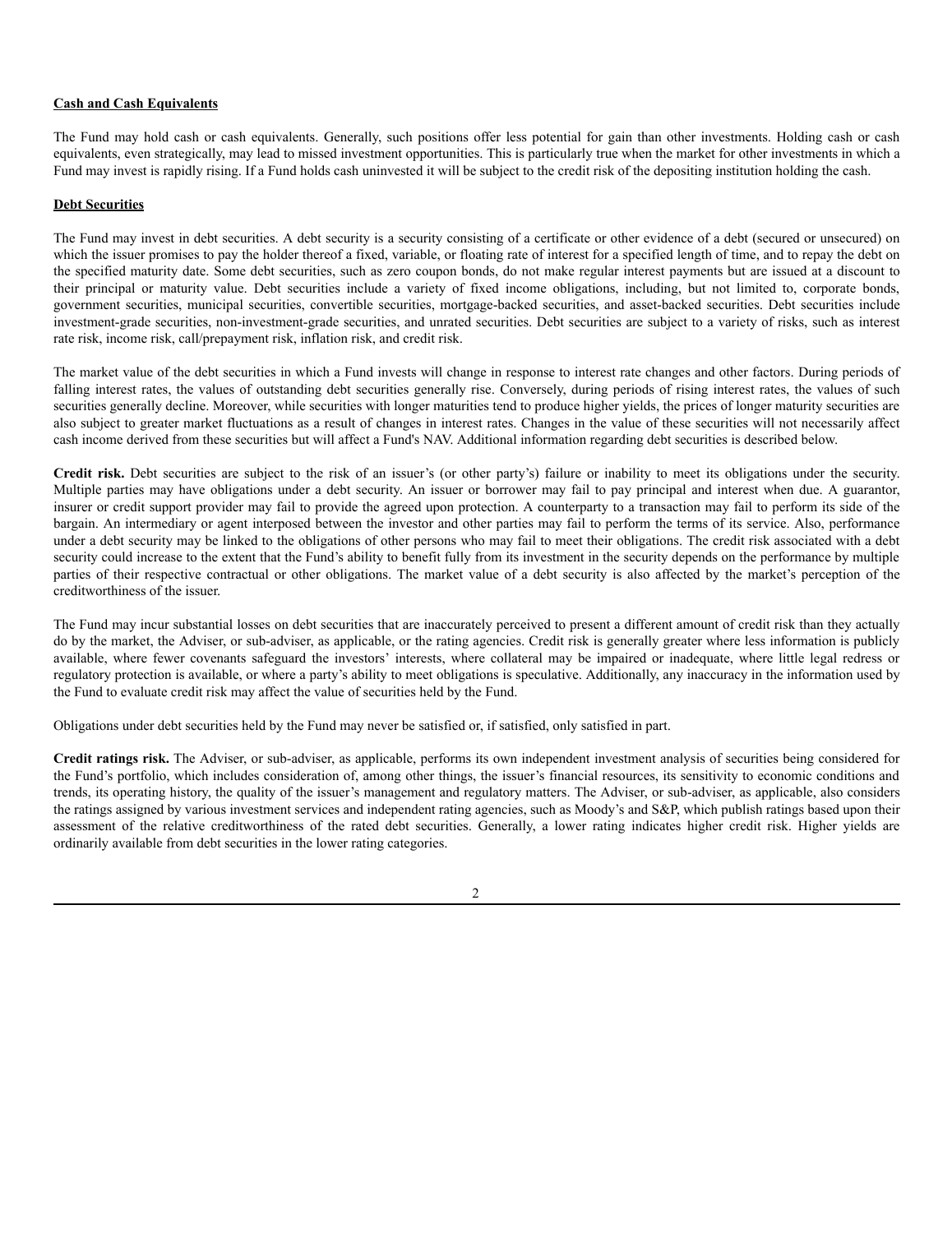Using credit ratings to evaluate debt securities can involve certain risks. For example, ratings assigned by the rating agencies are based upon an analysis completed at the time of the rating of the obligor's ability to pay interest and repay principal. Rating agencies typically rely to a large extent on historical data which may not accurately represent present or future circumstances. Ratings do not purport to reflect the risk of fluctuations in market value of the debt security and are not absolute standards of quality and only express the rating agency's current opinion of an obligor's overall financial capacity to pay its financial obligations. A credit rating is not a statement of fact or a recommendation to purchase, sell or hold a debt obligation. Also, credit quality can change suddenly and unexpectedly, and credit ratings may not reflect the issuer's current financial condition or events since the security was last rated. Rating agencies may have a financial interest in generating business, including from the arranger or issuer of the security that normally pays for that rating, and providing a low rating might affect the rating agency's prospects for future business. While rating agencies have policies and procedures to address this potential conflict of interest, there is a risk that these policies will fail to prevent a conflict of interest from impacting the rating.

**Duration.** Duration is a measure of the expected change in value of a debt security for a given change in interest rates. For example, if interest rates changed by one percent, the value of a security having an effective duration of two years generally would vary by two percent. Duration takes the length of the time intervals between the present time and time that the interest and principal payments are scheduled, or in the case of a callable bond, expected to be received, and weighs them by the present values of the cash to be received at each future point in time.

**Income risk.** The Fund is subject to income risk, which is the risk that the Fund's income will decline during periods of falling interest rates or when the Fund experiences defaults on debt securities it holds. The Fund's income declines when interest rates fall because, as the Fund's higher-yielding debt securities mature or are prepaid, the Fund must re-invest the proceeds in debt securities that have lower, prevailing interest rates. The amount and rate of distributions that the Fund's shareholders receive are affected by the income that the Fund receives from its portfolio holdings. If the income is reduced, distributions by the Fund to shareholders may be less.

Fluctuations in income paid to the Fund are generally greater for variable rate debt securities. The Fund will be deemed to receive taxable income on certain securities which pay no cash payments until maturity, such as zero-coupon securities. The Fund may be required to sell portfolio securities that it would otherwise continue to hold in order to obtain sufficient cash to make the distribution to shareholders required for U.S. tax purposes.

**Inflation risk.** The market price of debt securities generally falls as inflation increases because the purchasing power of the future income and repaid principal is expected to be worth less when received by the Fund. Debt securities that pay a fixed rather than variable interest rate are especially vulnerable to inflation risk because variable-rate debt securities may be able to participate, over the long term, in rising interest rates which have historically corresponded with long-term inflationary trends.

**Interest rate risk.** The market value of debt securities generally varies in response to changes in prevailing interest rates. Interest rate changes can be sudden and unpredictable. In addition, short-term and long-term rates are not necessarily correlated to each other as short-term rates tend to be influenced by government monetary policy while long-term rates are market driven and may be influenced by macroeconomic events (such as economic expansion or contraction), inflation expectations, as well as supply and demand. During periods of declining interest rates, the market value of debt securities generally increases. Conversely, during periods of rising interest rates, the market value of debt securities generally declines. This occurs because new debt securities are likely to be issued with higher interest rates as interest rates increase, making the old or outstanding debt securities less attractive. In general, the market prices of long-term debt securities or securities that make little (or no) interest payments are more sensitive to interest rate fluctuations than shorter-term debt securities. The longer the Fund's average weighted portfolio duration, the greater the potential impact a change in interest rates will have on its share price. Also, certain segments of the fixed income markets, such as high quality bonds, tend to be more sensitive to interest rate changes than other segments, such as lower-quality bonds.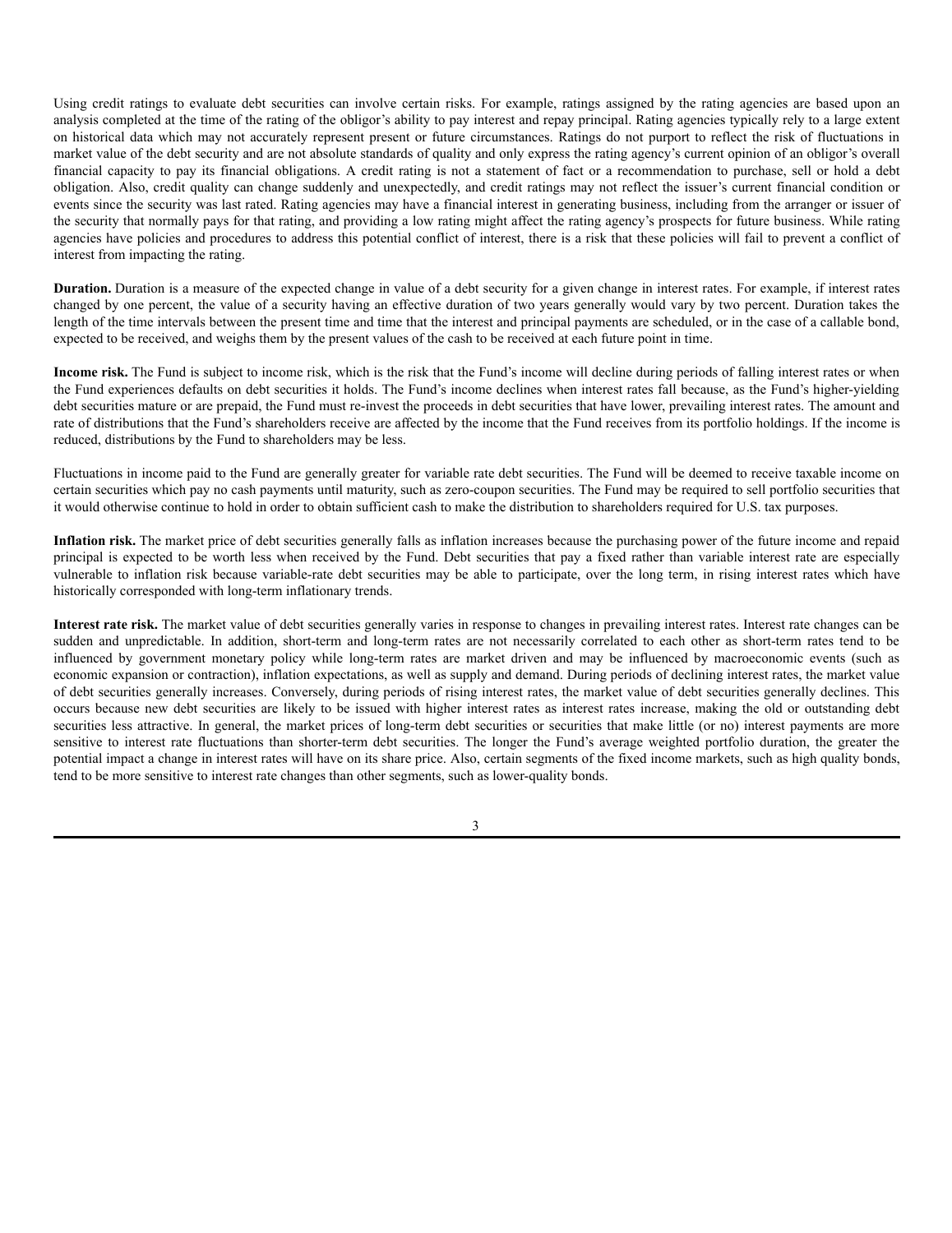**Variable and Floating Rate Securities.** Variable and floating rate instruments involve certain obligations that may carry variable or floating rates of interest, and may involve a conditional or unconditional demand feature. Such instruments bear interest at rates which are not fixed, but which vary with changes in specified market rates or indices. The interest rates on these securities may be reset daily, weekly, quarterly, or some other reset period, and may have a set floor or ceiling on interest rate changes. There is a risk that the current interest rate on such obligations may not accurately reflect existing market interest rates. A demand instrument with a demand notice exceeding seven days may be considered illiquid if there is no secondary market for such security.

**Corporate Debt Securities.** The Fund may invest in corporate debt securities. Corporate debt securities are typically fixed-income securities issued by businesses to finance their operations, but may also include bank loans to companies. Notes, bonds, debentures and commercial paper are the most common types of corporate debt securities. The primary differences between the different types of corporate debt securities are their maturities and secured or un-secured status. Commercial paper has the shortest term and is usually unsecured. The broad category of corporate debt securities includes debt issued by domestic or foreign companies of all kinds, including those with small-, mid- and large-capitalizations. Corporate debt may be rated investment-grade, below investment-grade or unrated and may carry variable or floating rates of interest.

Because of the wide range of types, and maturities, of corporate debt securities, as well as the range of creditworthiness of its issuers, corporate debt securities have widely varying potentials for return and risk profiles. For example, commercial paper issued by a large established domestic corporation that is rated investment-grade may have a modest return on principal, but is intended to carry relatively limited risk. On the other hand, a long-term corporate note issued by a small foreign corporation from an emerging market country that has not been rated may have the potential for relatively large returns on principal, but carries a relatively high degree of risk.

Corporate debt securities carry both credit risk and interest rate risk. Credit risk is the risk that a Fund could lose money if the issuer of a corporate debt security does not pay interest or principal when it is due. The credit risk of a particular issuer's debt security may vary based on its priority for repayment. For example, higher ranking (senior) debt securities have a higher priority than lower ranking (subordinated) securities. This means that the issuer might not make payments on subordinated securities while continuing to make payments on senior securities. In addition, in the event of bankruptcy, holders of higher-ranking senior securities may receive amounts otherwise payable to the holders of more junior securities. Interest rate risk is the risk that the value of certain corporate debt securities will tend to fall when interest rates rise. In general, corporate debt securities with longer terms tend to fall more in value when interest rates rise than corporate debt securities with shorter terms.

**U.S. Government Securities**. The Fund may invest in U.S. government securities. Securities issued or guaranteed by the U.S. government or its agencies or instrumentalities include U.S. Treasury securities, which are backed by the full faith and credit of the U.S. Treasury and which differ only in their interest rates, maturities, and times of issuance. U.S. Treasury bills have initial maturities of one-year or less; U.S. Treasury notes have initial maturities of one to ten years; and U.S. Treasury bonds generally have initial maturities of greater than ten years. Certain U.S. government securities are issued or guaranteed by agencies or instrumentalities of the U.S. government including, but not limited to, obligations of U.S. government agencies or instrumentalities such as Fannie Mae, Freddie Mac, the government National Mortgage Association ("Ginnie Mae"), the Small Business Administration, the Federal Farm Credit Administration, the Federal Home Loan Banks, Banks for Cooperatives (including the Central Bank for Cooperatives), the Federal Land Banks, the Federal Intermediate Credit Banks, the Tennessee Valley Authority, the Export-Import Bank of the United States, the Commodity Credit Corporation, the Federal Financing Bank, the National Credit Union Administration and the Federal Agricultural Mortgage Corporation.

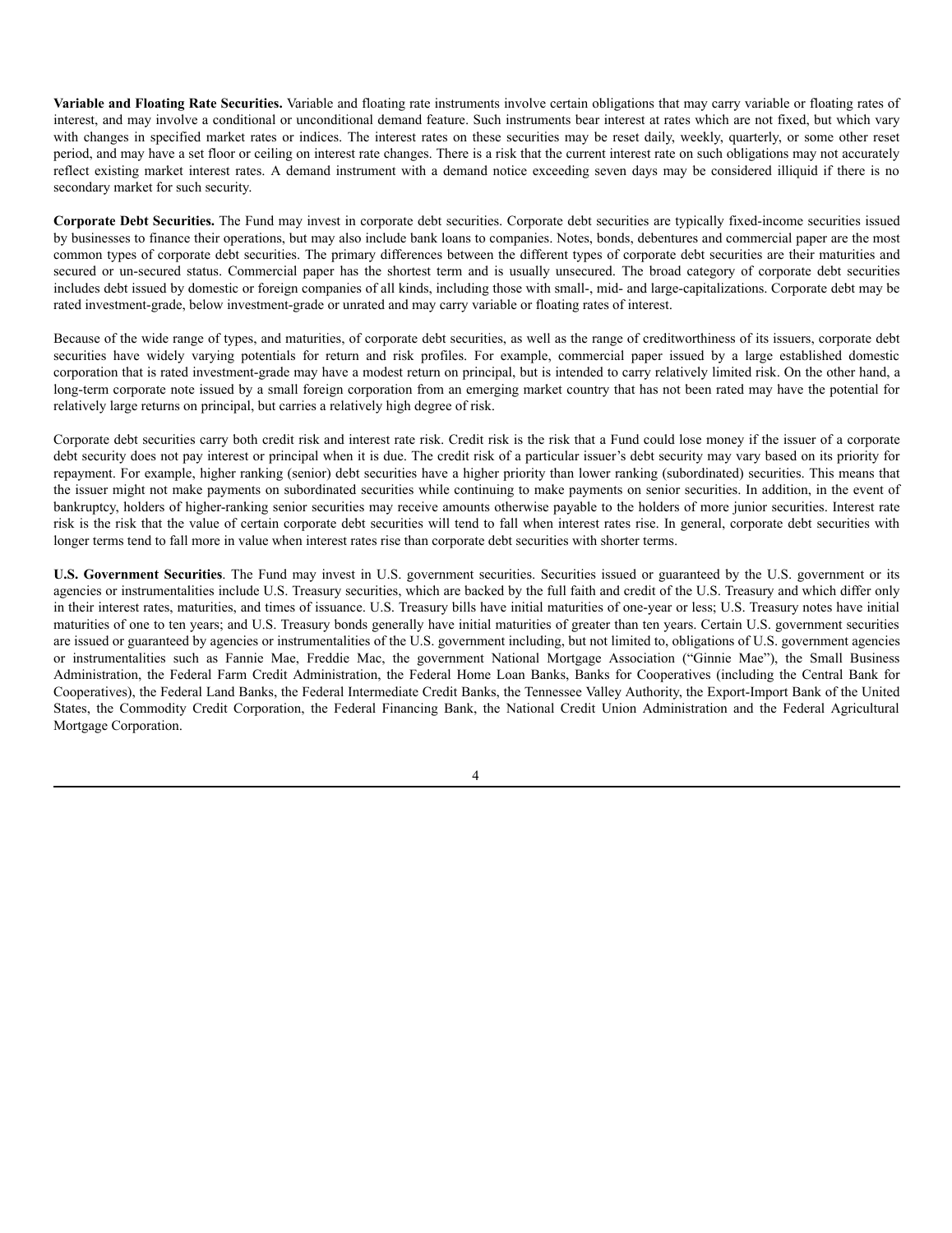Some obligations issued or guaranteed by U.S. government agencies and instrumentalities, including, for example, Ginnie Mae pass-through certificates, are supported by the full faith and credit of the U.S. Treasury. Other obligations issued by federal agencies, such as those securities issued by Fannie Mae, are not guaranteed by the U.S. government. No assurance can be given that the U.S. government will provide financial support to such issuers since the U.S. government is not so obligated by law. U.S. Treasury notes and bonds typically pay coupon interest semi-annually and repay the principal at maturity.

Since 2008, Fannie Mae and Freddie Mac have been in conservatorship and have received significant capital support through U.S. Treasury preferred stock purchases, as well as U.S. Treasury and Federal Reserve purchases of their mortgage-backed securities. The Federal Housing Finance Agency ("FHFA") and the U.S. Treasury (through its agreement to purchase Fannie Mae and Freddie Mac preferred stock) have imposed strict limits on the size of their mortgage portfolios. The mortgage-backed security purchase programs ended in 2010. An FHFA stress test suggested that in a "severely adverse scenario" significant additional Treasury support might be required. No assurance can be given that Fannie Mae and Freddie Mac will remain successful in meeting their obligations with respect to the debt and mortgage-backed securities that they issue.

In addition, the problems faced by Fannie Mae and Freddie Mac, resulting in their being placed into federal conservatorship and receiving significant U.S. government support, have sparked serious debate among federal policy makers regarding the continued role of the U.S. government in providing liquidity for mortgage loans. In December 2011, Congress enacted the Temporary Payroll Tax Cut Continuation Act of 2011 which, among other provisions, requires that Fannie Mae and Freddie Mac increase their single-family guaranty fees by at least 10 basis points and remit this increase to Treasury with respect to all loans acquired by Fannie Mae or Freddie Mac on or after April 1, 2012 and before January 1, 2022. Nevertheless, discussions among policymakers have continued as to whether Fannie Mae and Freddie Mac should be nationalized, privatized, restructured, or eliminated altogether. Fannie Mae reported in the third quarter of 2017 that there was "significant uncertainty regarding the future of our company, including how long the company will continue to exist in its current form, the extent of our role in the market, how long we will be in conservatorship, what form we will have and what ownership interest, if any, our current common and preferred stockholders will hold in us after the conservatorship is terminated, and whether we will continue to exist following conservatorship." Freddie Mac faces similar uncertainty about its future role. Fannie Mae and Freddie Mac also are the subject of several continuing legal actions and investigations related to certain accounting, disclosure, or corporate governance matters, which (along with any resulting financial restatements) may continue to have an adverse effect on the guaranteeing entities. Congress is currently considering several pieces of legislation that would reform U.S. government sponsored enterprises, proposing to address their structure, mission, portfolio limits, and guarantee fees, among other issues.

**U.S. Treasury Obligations.** U.S. Treasury obligations consist of bills, notes and bonds issued by the U.S. Treasury and separately traded interest and principal component parts of such obligations that are transferable through the federal book-entry system known as Separately Traded Registered Interest and Principal Securities ("STRIPS") and Treasury Receipts ("TRs").

**Inflation-Indexed Bonds.** Inflation-indexed bonds, such as U.S. Treasury Inflation-Protected Securities ("TIPS"), are debt securities whose principal value is periodically adjusted according to the rate of inflation. Two structures are common. The U.S. Treasury and some other issuers use a structure that accrues inflation into the principal value of the bond. When TIPS mature, investors are paid the adjusted principal or original principal, whichever is greater. Most other issuers pay out the Consumer Price Index accruals as part of a semiannual coupon. Inflation-indexed bonds generally pay a lower nominal interest rate than a comparable non-inflation-indexed bond.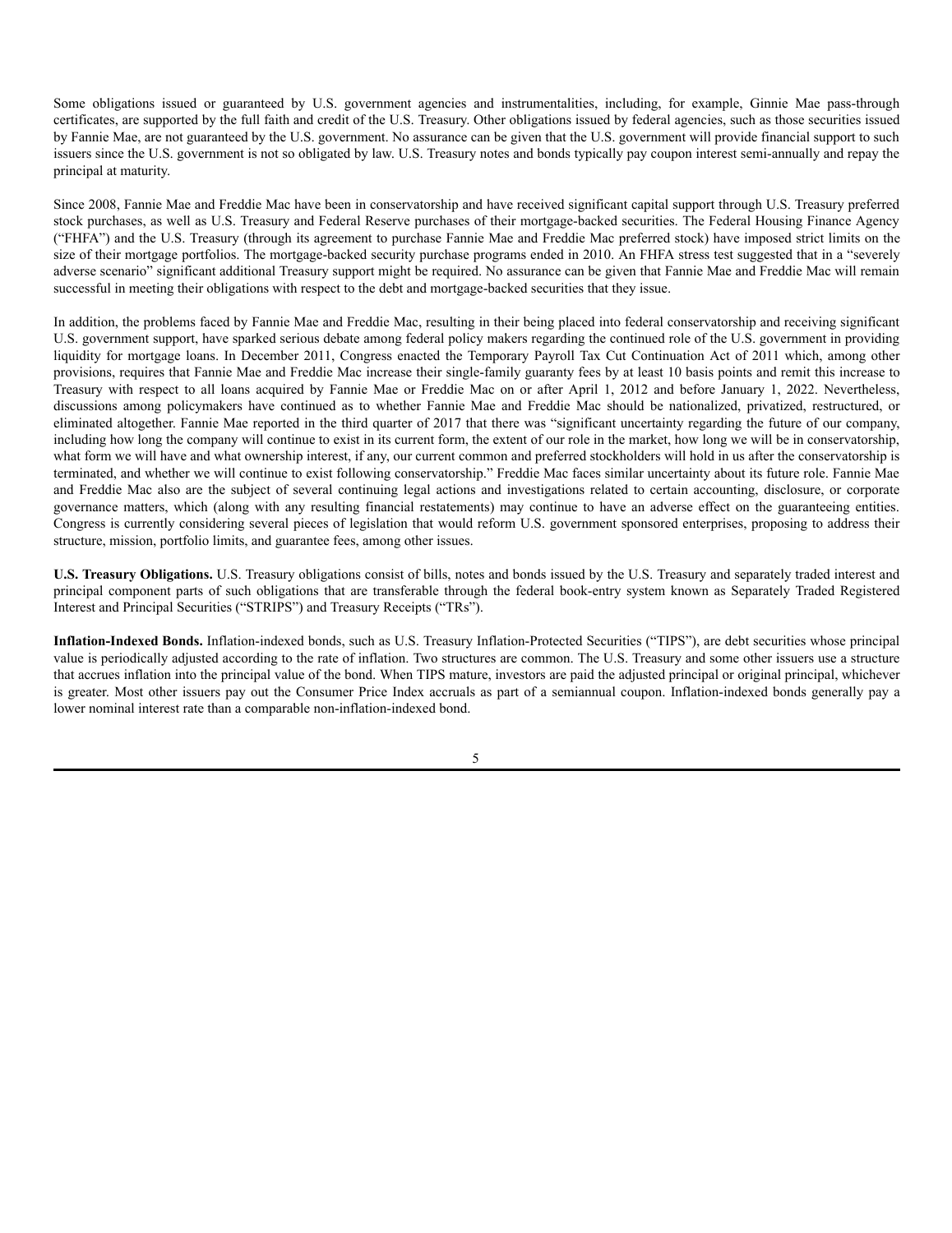Inflation-indexed securities issued by the U.S. Treasury have maturities of five, ten or thirty years, although it is possible that securities with other maturities will be issued in the future. The U.S. Treasury securities pay interest on a semi-annual basis, equal to a fixed percentage of the inflationadjusted principal amount. For example, if the Fund purchased an inflation-indexed bond with a par value of \$1,000 and a 3% real rate of return coupon (payable 1.5% semi-annually), and inflation over the first six months were 1%, the mid-year par value of the bond would be \$1,010 and the first semi-annual interest payment would be \$15.15 (\$1,010 times 1.5%). If inflation during the second half of the year resulted in the whole years' inflation equaling 3%, the end-of-year par value of the bond would be \$1,030 and the second semiannual interest payment would be \$15.45 (\$1,030 times 1.5%).

If the periodic adjustment rate measuring inflation falls, the principal value of inflation-indexed bonds will be adjusted downward, and consequently the interest payable on these securities (calculated with respect to a smaller principal amount) will be reduced. Repayment of the original bond principal upon maturity (as adjusted for inflation) is guaranteed in the case of U.S. Treasury inflation-indexed bonds, even during a period of deflation. However, the current market value of the bonds is not guaranteed and will fluctuate. The Fund may also invest in other inflation related bonds which may or may not provide a similar guarantee. If a guarantee of principal is not provided, the adjusted principal value of the bond repaid at maturity may be less than the original principal.

The value of inflation-indexed bonds is expected to change in response to changes in real interest rates. Real interest rates in turn are tied to the relationship between nominal interest rates and the rate of inflation. Therefore, if inflation were to rise at a faster rate than nominal interest rates, real interest rates might decline, leading to an increase in value of inflation-indexed bonds. In contrast, if nominal interest rates increased at a faster rate than inflation, real interest rates might rise, leading to a decrease in value of inflation-indexed bonds.

While these securities are expected to be protected from long-term inflationary trends, short-term increases in inflation may lead to a decline in value. If interest rates rise due to reasons other than inflation (for example, due to changes in currency exchange rates), investors in these securities may not be protected to the extent that the increase is not reflected in the bond's inflation measure.

The periodic adjustment of U.S. inflation-indexed bonds is tied to the Consumer Price Index for Urban Consumers ("CPI-U"), which is calculated monthly by the U.S. Bureau of Labor Statistics. The CPI-U is a measurement of changes in the cost of living, made up of components such as housing, food, transportation and energy. Inflation-indexed bonds issued by a foreign government are generally adjusted to reflect a comparable inflation index, calculated by that government. There can be no assurance that the CPI-U or any foreign inflation index will accurately measure the real rate of inflation in the prices of goods and services. Moreover, there can be no assurance that the rate of inflation in a foreign country will be correlated to the rate of inflation in the United States.

Any increase in the principal amount of an inflation-indexed bond will be considered taxable ordinary income, even though investors do not receive their principal until maturity.

**Receipts.** Interests in separately traded interest and principal component parts of U.S. government obligations that are issued by banks or brokerage firms and are created by depositing U.S. government obligations into a special account at a custodian bank. The custodian holds the interest and principal payments for the benefit of the registered owners of the certificates or receipts. The custodian arranges for the issuance of the certificates or receipts evidencing ownership and maintains the register. TRs and STRIPS are interests in accounts sponsored by the U.S. Treasury. Receipts are sold as zero coupon securities.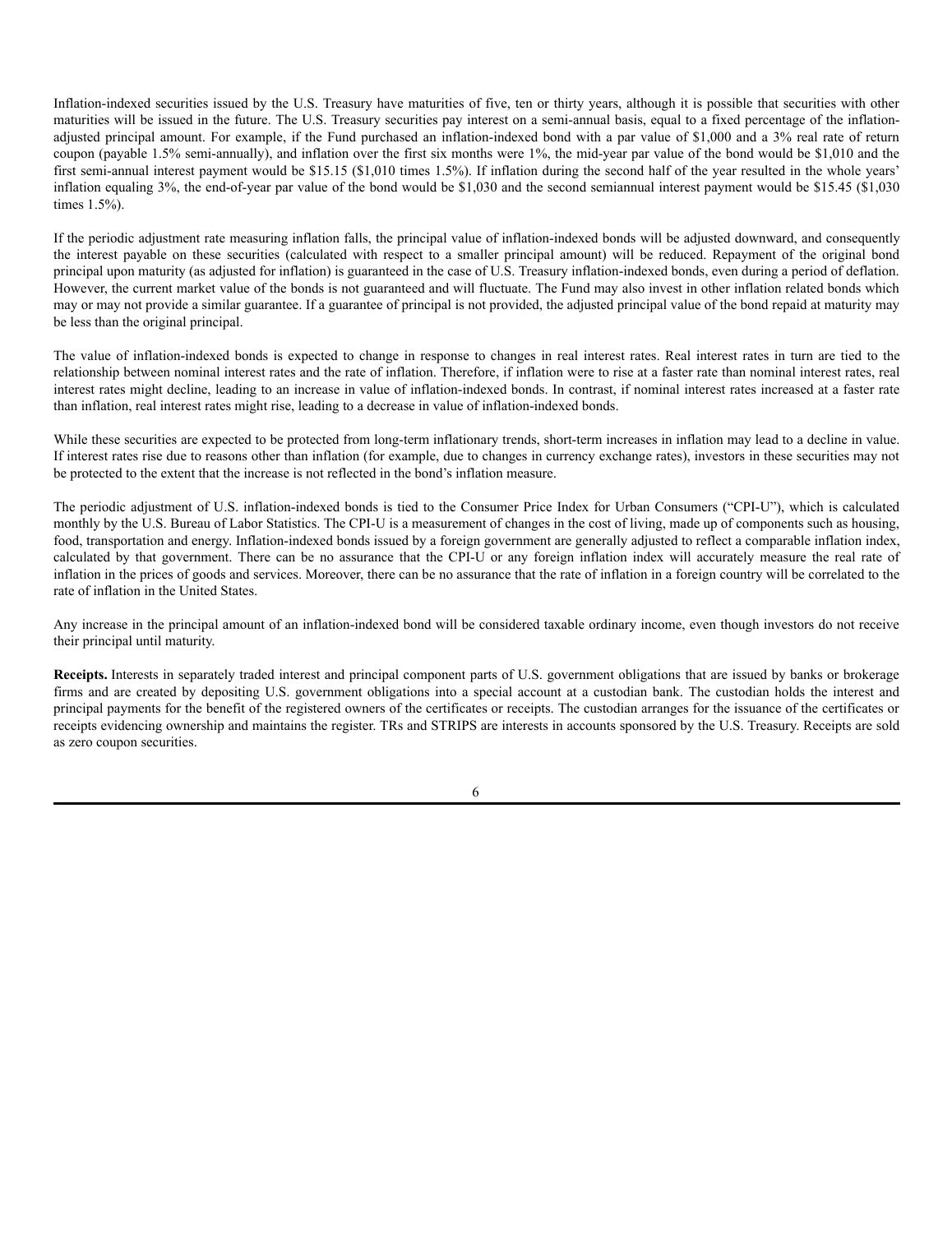**U.S. Government Zero Coupon Securities.** STRIPS and receipts are sold as zero coupon securities, that is, fixed income securities that have been stripped of their unmatured interest coupons. Zero coupon securities are typically sold at a (usually substantial) discount and redeemed at face value at their maturity date without interim cash payments of interest or principal. The amount of this discount is accreted over the life of the security, and the accretion constitutes the income earned on the security for both accounting and tax purposes. Because of these features, the market prices of zero coupon securities are generally more volatile than the market prices of securities that have similar maturity but that pay interest periodically. Zero coupon securities are likely to respond to a greater degree to interest rate changes than are non-zero coupon securities with similar maturity and credit qualities.

**U.S. Government Agencies.** Some obligations issued or guaranteed by agencies of the U.S. government are supported by the full faith and credit of the U.S. Treasury, others are supported by the right of the issuer to borrow from the U.S. Treasury, while still others are supported only by the credit of the instrumentality. Guarantees of principal by agencies or instrumentalities of the U.S. government may be a guarantee of payment at the maturity of the obligation so that in the event of a default prior to maturity there might not be a market and thus no means of realizing on the obligation prior to maturity. Guarantees as to the timely payment of principal and interest do not extend to the value or yield of these securities nor to the value of a Fund's shares.

# **Equity Securities**

The Fund may invest in equity securities. Equity securities represent ownership interests in a company or partnership and consist of common stocks, preferred stocks, warrants to acquire common stock, securities convertible into common stock, and investments in master limited partnerships. Investments in equity securities in general are subject to market risks that may cause their prices to fluctuate over time. Fluctuations in the value of equity securities in which a Fund invests will cause the NAV of a Fund to fluctuate. Global stock markets, including the U.S. stock market, tend to be cyclical, with periods when stock prices generally rise and periods when stock prices generally decline. The Fund may purchase equity securities traded on exchanges or the over-the-counter ("OTC") market. The Fund may invest in the types of equity securities described in more detail below.

**Common Stock.** Common stock represents an equity or ownership interest in an issuer. In the event an issuer is liquidated or declares bankruptcy, the claims of owners of bonds and preferred stock take precedence over the claims of those who own common stock.

**Preferred Stock.** Preferred stock represents an equity or ownership interest in an issuer that pays dividends at a specified rate and that has precedence over common stock in the payment of dividends. In the event an issuer is liquidated or declares bankruptcy, the claims of owners of bonds take precedence over the claims of those who own preferred and common stock.

**Convertible Securities.** Convertible securities are bonds, debentures, notes, preferred stocks or other securities that may be converted or exchanged (by the holder or by the issuer) into shares of the underlying common stock (or cash or securities of equivalent value) at a stated exchange ratio. A convertible security may also be called for redemption or conversion by the issuer after a particular date and under certain circumstances (including a specified price) established upon issue. If a convertible security held by a Fund is called for redemption or conversion, a Fund could be required to tender it for redemption, convert it into the underlying common stock, or sell it to a third party.

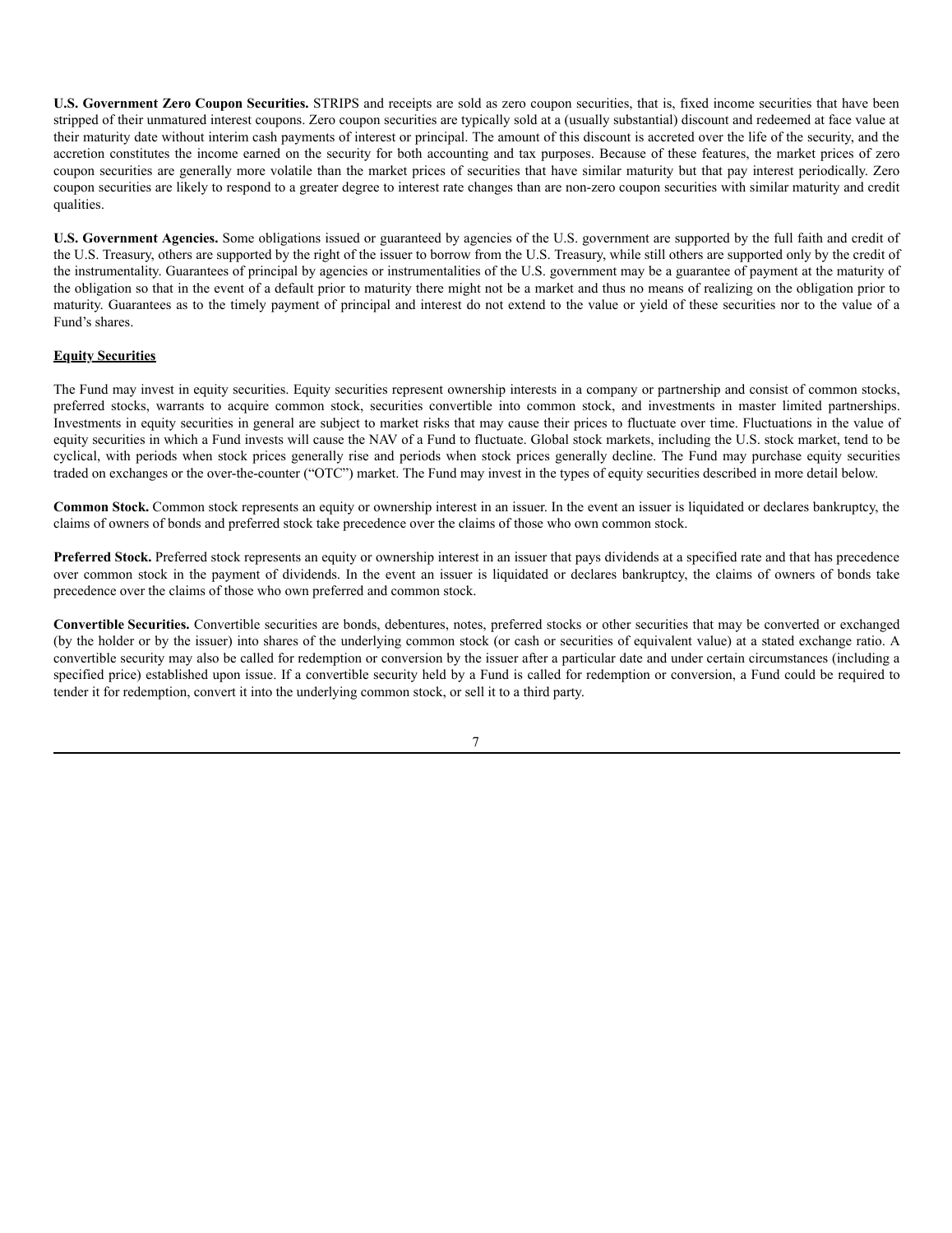Convertible securities generally have less potential for gain or loss than common stocks. Convertible securities generally provide yields higher than the underlying common stocks, but generally lower than comparable non-convertible securities. Because of this higher yield, convertible securities generally sell at a price above their "conversion value," which is the current market value of the stock to be received upon conversion. The difference between this conversion value and the price of convertible securities will vary over time depending on changes in the value of the underlying common stocks and interest rates. When the underlying common stocks decline in value, convertible securities tend not to decline to the same extent because of the interest or dividend payments and the repayment of principal at maturity for certain types of convertible securities. However, securities that are convertible other than at the option of the holder generally do not limit the potential for loss to the same extent as securities convertible at the option of the holder. When the underlying common stocks rise in value, the value of convertible securities may also be expected to increase. At the same time, however, the difference between the market value of convertible securities and their conversion value will narrow, which means that the value of convertible securities will generally not increase to the same extent as the value of the underlying common stocks. Because convertible securities may also be interest-rate sensitive, their value may increase as interest rates fall and decrease as interest rates rise. Convertible securities are also subject to credit risk, and are often lower-quality securities.

**Small and Medium Capitalization Issuers.** Investing in equity securities of small and medium capitalization companies often involves greater risk than is customarily associated with investments in larger capitalization companies. This increased risk may be due to the greater business risks of smaller size, limited markets and financial resources, narrow product lines and frequent lack of depth of management. The securities of smaller companies are often traded in the OTC market and even if listed on a national securities exchange may not be traded in volumes typical for that exchange. Consequently, the securities of smaller companies are less likely to be liquid, may have limited market stability, and may be subject to more abrupt or erratic market movements than securities of larger, more established growth companies or the market averages in general.

**Warrants.** Warrants are instruments that entitle the holder to buy an equity security at a specific price for a specific period of time. Changes in the value of a warrant do not necessarily correspond to changes in the value of its underlying security. The price of a warrant may be more volatile than the price of its underlying security, and a warrant may offer greater potential for capital appreciation as well as capital loss. Warrants do not entitle a holder to dividends or voting rights with respect to the underlying security and do not represent any rights in the assets of the issuing company. A warrant ceases to have value if it is not exercised prior to its expiration date. These factors can make warrants more speculative than other types of investments.

**Rights.** A right is a privilege granted to existing shareholders of a corporation to subscribe to shares of a new issue of common stock before it is issued. Rights normally have a short life of usually two to four weeks, are freely transferable and entitle the holder to buy the new common stock at a lower price than the public offering price. An investment in rights may entail greater risks than certain other types of investments. Generally, rights do not carry the right to receive dividends or exercise voting rights with respect to the underlying securities, and they do not represent any rights in the assets of the issuer. In addition, their value does not necessarily change with the value of the underlying securities, and they cease to have value if they are not exercised on or before their expiration date. Investing in rights increases the potential profit or loss to be realized from the investment as compared with investing the same amount in the underlying securities.

## **Derivatives**

The Fund may use derivative instruments as part of their investment strategies. Generally, derivatives are financial contracts the value of which depends upon, or is derived from, the value of an underlying asset, reference rate or index, and may relate to bonds, interest rates, currencies, commodities, and related indexes. Examples of derivative instruments include forward currency contracts, currency and interest rate swaps, currency options, futures contracts, including index futures, options on futures contracts, structured notes, and swap contracts.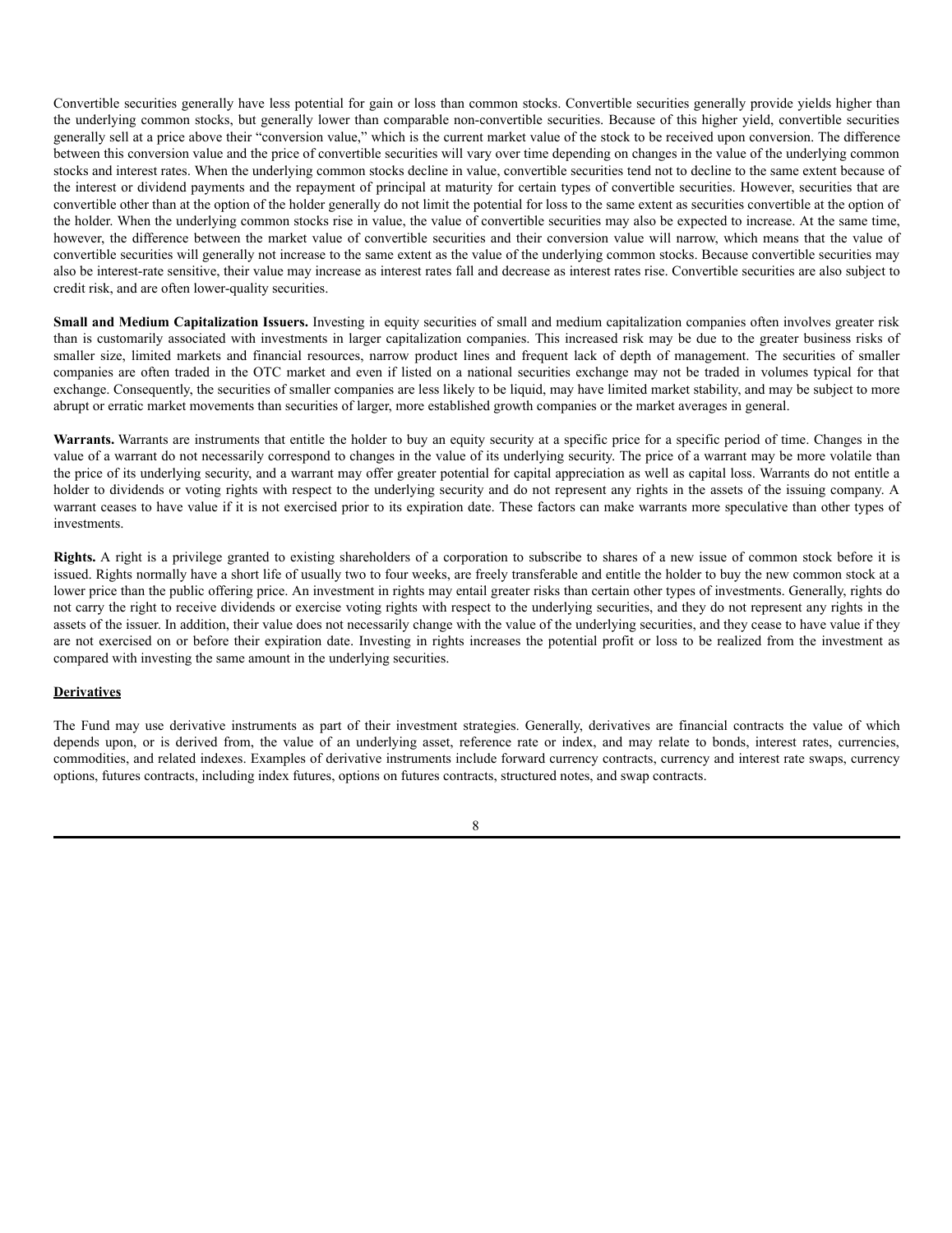With respect to certain kinds of derivative transactions entered into by a Fund that involve obligations to make future payments to third parties, including, but not limited to, futures contracts, forward contracts, swap contracts, the purchase of securities on a when-issued or delayed delivery basis, or reverse repurchase agreements, under applicable federal securities laws, rules, and interpretations thereof, a Fund must "set aside" (referred to sometimes as "asset segregation") liquid assets, or engage in other measures to "cover" open positions with respect to such transactions. For example, with respect to forward foreign currency exchange contracts and futures contracts that are not contractually required to "cash-settle," a Fund must cover its open positions by setting aside liquid assets equal to the contracts' full, notional value, except that deliverable forward contracts for currencies that are liquid will be treated as the equivalent of "cash-settled" contracts. As such, a Fund may set aside liquid assets in an amount equal to a Fund's daily marked-to-market (net) obligation (*i.e.*, a Fund's daily net liability if any) rather than the full notional amount under such deliverable forward foreign currency exchange contracts. With respect to forward foreign currency exchange contracts and futures contracts that are contractually required to "cash-settle," a Fund may set aside liquid assets in an amount equal to a Fund's daily marked-to-market (net) obligation rather than the notional value. Because a Fund may enter into (or "open") certain derivatives contracts with an initial investment that is less than the notional value of the contract, such contracts provide inherent economic leverage equal to the difference between the initial investment requirement (also known as initial margin requirement) and the notional value of the contract. A Fund reserves the right to modify its asset segregation policies in the future consistent with applicable law. A Fund's use of derivatives may be limited by the requirements of the Internal Revenue Code of 1986, as amended (the "Code") for qualification as a regulated investment company for U.S. federal tax purposes.

The SEC recently voted to adopt Rule 18f-4 under the 1940 Act, which will regulate the use of derivatives for certain funds registered under the Investment Company Act ("Rule 18f-4"). Unless a Fund qualifies as a "limited derivatives user" as defined in Rule 18f-4, Rule 18f-4 would, among other things, require the Fund to establish a comprehensive derivatives risk management program, to comply with certain value-at-risk based leverage limits, to appoint a derivatives risk manager and to provide additional disclosure both publicly and to the SEC regarding its derivatives positions. For funds that qualify as limited derivatives users, Rule 18f-4 requires a fund to have policies and procedures to manage its aggregate derivatives risk. These requirements could have an impact on a Fund, including a potential increase in cost to enter into derivatives transactions. The full impact of Rule 18f-4 on a Fund remains uncertain, however, due to the compliance timeline within Rule 18f-4, it is unlikely that a Fund will be required to fully comply with the requirements until 2022.

To the extent a Fund transacts in commodity interests (e.g., futures contracts, swap agreements, non-deliverable forward contracts), it will do so only in accordance with Rule 4.5 of the Commodity Futures Trading Commission ("CFTC"). Krane, on behalf of the Fund, has filed or will file a notice of eligibility for exclusion from the definition of the term "commodity pool operator" in accordance with Rule 4.5 so that it is not subject to registration or regulation as a commodity pool operator under the Commodity Exchange Act ("CEA").

**Swap Contracts.** Generally, swap agreements are contracts between the Fund and another party (the swap counterparty) involving the exchange of payments on specified terms over periods ranging from a few days to multiple years. A swap agreement may be negotiated bilaterally and traded OTC between the two parties (for an uncleared swap) or, in some instances, must be transacted through a Futures Commission Merchant ("FCM") and cleared through a clearinghouse that serves as a central counterparty (for a cleared swap). In a basic swap transaction, the Fund agrees with the swap counterparty to exchange the returns (or differentials in rates of return) and/or cash flows earned or realized on a particular "notional amount" or value of predetermined underlying reference instruments. The notional amount is the set dollar or other value selected by the parties to use as the basis on which to calculate the obligations that the parties to a swap agreement have agreed to exchange. The parties typically do not actually exchange the notional amount. Instead, they agree to exchange the returns that would be earned or realized if the notional amount were invested in given investments or at given interest rates. Examples of returns that may be exchanged in a swap agreement are those of a particular security, a particular fixed or variable interest rate, a particular non-U.S. currency, or a "basket" of securities representing a particular index. Swaps can also be based on credit and other events.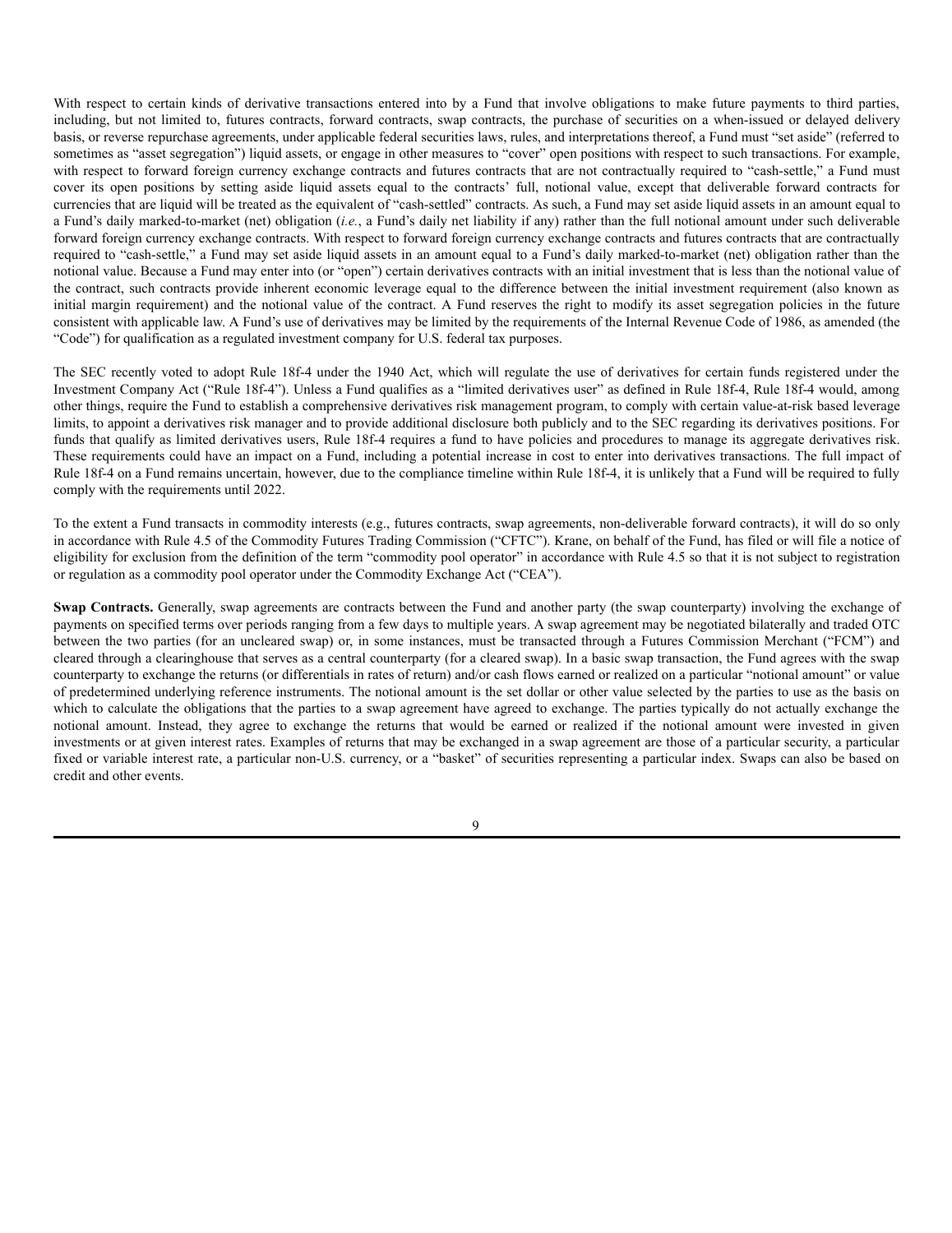The Fund will generally enter into swap agreements on a net basis, which means that the two payment streams that are to be made by the Fund and its counterparty with respect to a particular swap agreement are netted out, with the Fund receiving or paying, as the case may be, only the net difference in the two payments. The Fund's obligations (or rights) under a swap agreement that is entered into on a net basis will generally be the net amount to be paid or received under the agreement based on the relative values of the obligations of each party upon termination of the agreement or at set valuation dates. The Fund will accrue its obligations under a swap agreement daily (offset by any amounts the counterparty owes the Fund). If the swap agreement does not provide for that type of netting, the full amount of the Fund's obligations will be accrued on a daily basis.

*Comprehensive swaps regulation.* The Dodd-Frank Wall Street Reform and Consumer Protection Act of 2010 (the "Dodd-Frank Act") and related regulatory developments imposed comprehensive regulatory requirements on swaps and swap market participants. The new regulatory framework includes: (1) registration and regulation of swap dealers and major swap participants; (2) requiring central clearing and execution of standardized swaps; (3) imposing margin requirements on swap transactions; (4) regulating and monitoring swap transactions through position limits and large trader reporting requirements; and (5) imposing record keeping and centralized and public reporting requirements, on an anonymous basis, for most swaps. The CFTC is responsible for the regulation of most swaps. The SEC has jurisdiction over a small segment of the market referred to as "security-based swaps," which includes swaps on single securities or credits, or narrow-based indices of securities or credits.

*Uncleared swaps.* In an uncleared swap, the swap counterparty is typically a brokerage firm, bank or other financial institution. The Fund customarily enters into uncleared swaps based on the standard terms and conditions of an International Swaps and Derivatives Association ("ISDA") Master Agreement. ISDA is a voluntary industry association of participants in the over-the-counter derivatives markets that has developed standardized contracts used by such participants that have agreed to be bound by such standardized contracts. In the event that one party to a swap transaction defaults and the transaction is terminated prior to its scheduled termination date, one of the parties may be required to make an early termination payment to the other. An early termination payment may be payable by either the defaulting or non-defaulting party, depending upon which of them is "in-the-money" with respect to the swap at the time of its termination. Early termination payments may be calculated in various ways, but are intended to approximate the amount the "in-the-money" party would have to pay to replace the swap as of the date of its termination.

During the term of an uncleared swap, the Fund is required to pledge to the swap counterparty, from time to time, an amount of cash and/or other assets equal to the total net amount (if any) that would be payable by the Fund to the counterparty if all outstanding swaps between the parties were terminated on the date in question, including any early termination payments ("variation margin"). Periodically, changes in the amount pledged are made to recognize changes in value of the contract resulting from, among other things, interest on the notional value of the contract, market value changes in the underlying investment, and/or dividends paid by the issuer of the underlying instrument. Likewise, the counterparty will be required to pledge cash or other assets to cover its obligations to the Fund. However, the amount pledged may not always be equal to or more than the amount due to the other party. Therefore, if a counterparty defaults in its obligations to the Fund, the amount pledged by the counterparty and available to the Fund may not be sufficient to cover all the amounts due to the Fund and the Fund may sustain a loss.

Currently, the Fund does not typically provide initial margin in connection with uncleared swaps. However, rules requiring initial margin for uncleared swaps have been adopted and are being phased in over time. When these rules take effect, if the Fund is deemed to have material swaps exposure under applicable swap regulations, the Fund will be required to post initial margin in addition to variation margin.

*Uncleared OTC contracts.* In an uncleared OTC contract, the counterparty is typically a brokerage firm, bank or other financial institution. The Fund customarily enters into uncleared OTC contract based on the standard terms and conditions of an ISDA Master Agreement. ISDA is a voluntary industry association of participants in the over-the-counter derivatives markets that has developed standardized contracts used by such participants that have agreed to be bound by such standardized contracts. In the event that one party to the OTC transaction defaults and the transaction is terminated prior to its scheduled termination date, the counterparty may be required to make an early termination payment to the fund. An early termination payment may be payable by either the defaulting or non-defaulting party. Early termination payments may be calculated in various ways, but are intended to approximate the amount the "in-the-money" party would have to pay to replace the OTC contract as of the date of its termination.

Currently, the Fund does not typically provide initial margin in connection with an uncleared OTC contract. However, rules requiring initial margin for uncleared OTC contracts have been adopted and are being phased in over time. When these rules take effect, if the Fund is deemed to have material swaps exposure under applicable swap regulations, the Fund will be required to post initial margin.

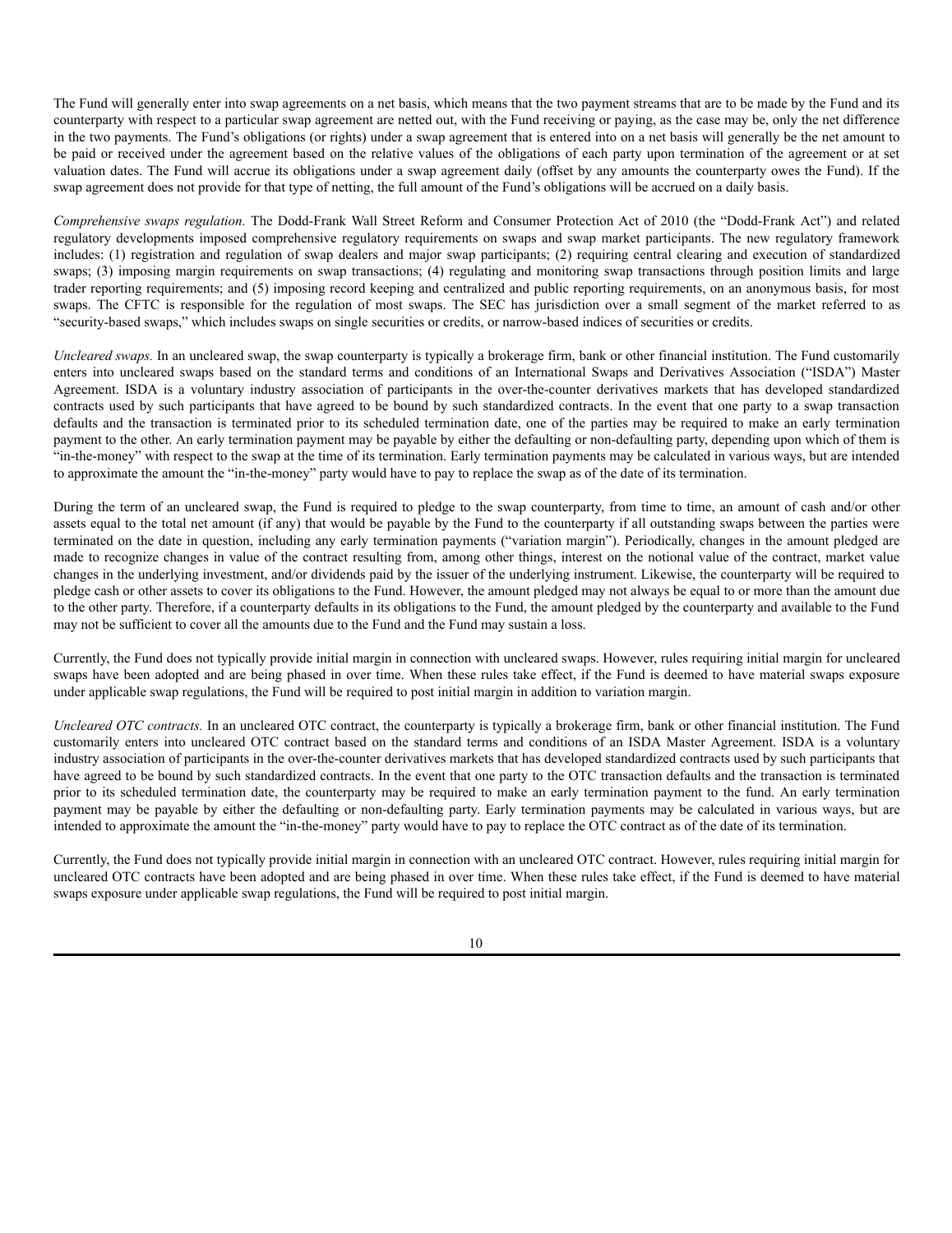*Cleared swaps.* Certain standardized swaps are subject to mandatory central clearing and exchange-trading. The Dodd-Frank Act and implementing rules will ultimately require the clearing and exchange-trading of many swaps. Mandatory exchange-trading and clearing will occur on a phased-in basis based on the type of market participant, CFTC approval of contracts for central clearing and public trading facilities making such cleared swaps available to trade. To date, the CFTC has designated only certain of the most common types of credit default index swaps and interest rate swaps as subject to mandatory clearing and certain public trading facilities have made certain of those cleared swaps available to trade, but it is expected that additional categories of swaps will in the future be designated as subject to mandatory clearing and trade execution requirements. Central clearing is intended to reduce counterparty credit risk and increase liquidity, but central clearing does not eliminate these risks and may involve additional costs and risks not involved with uncleared swaps. See "Risks of cleared swaps" below.

In a cleared swap, the Fund's ultimate counterparty is a central clearinghouse rather than a brokerage firm, bank or other financial institution. Cleared swaps are submitted for clearing through each party's FCM, which must be a member of the clearinghouse that serves as the central counterparty. Transactions executed on a swap execution facility ("SEF") may increase market transparency and liquidity but may require the Fund to incur increased expenses to access the same types of swaps that it has used in the past. When the Fund enters into a cleared swap, it must deliver to the central counterparty (via the FCM) an amount referred to as "initial margin." Initial margin requirements are determined by the central counterparty, and are typically calculated as an amount equal to the volatility in market value of the cleared swap over a fixed period, but an FCM may require additional initial margin above the amount required by the central counterparty. During the term of the swap agreement, a "variation margin" amount may also be required to be paid by the Fund or may be received by the Fund in accordance with margin controls set for such accounts. If the value of the Fund's cleared swap declines, the Fund will be required to make additional "variation margin" payments to the FCM to settle the change in value. Conversely, if the market value of the Fund's position increases, the FCM will post additional "variation margin" to the Fund's account. At the conclusion of the term of the swap agreement, if the Fund has a loss equal to or greater than the margin amount, the margin amount is paid to the FCM along with any loss in excess of the margin amount. If the Fund has a loss of less than the margin amount, the excess margin is returned to the Fund. If the Fund has a gain, the full margin amount and the amount of the gain are paid to the Fund.

*Interest rate swaps*. An interest rate swap is an agreement between two parties to exchange interest rate payment obligations. Typically, one party's obligation is based on an interest rate fixed to maturity while the other party's obligation is based on an interest rate that changes in accordance with changes in a designated benchmark (for example, LIBOR, prime rate, commercial paper rate, or other benchmarks). Alternatively, both payment obligations may be based on an interest rate that changes in accordance with changes in a designated benchmark (also known as a "basis swap"). In a basis swap, the rates may be based on different benchmarks (for example, LIBOR versus commercial paper) or on different terms of the same benchmark (for example, one-month LIBOR versus three-month LIBOR). Each party's payment obligation under an interest rate swap is determined by reference to a specified "notional" amount of money. Therefore, interest rate swaps generally do not involve the delivery of securities, other underlying instruments, or principal amounts; rather they entail the exchange of cash payments based on the application of the designated interest rates to the notional amount. Accordingly, barring swap counterparty or FCM default, the risk of loss in an interest rate swap is limited to the net amount of interest payments that the Fund is obligated to make or receive (as applicable), as well as any early termination payment payable by or to the Fund upon early termination of the swap.

By swapping fixed interest rate payments for floating payments, an interest rate swap can be used to increase or decrease the Fund's exposure to various interest rates, including to hedge interest rate risk. Interest rate swaps are generally used to permit the party seeking a floating rate obligation the opportunity to acquire such obligation at a rate lower than is directly available in the credit markets, while permitting the party desiring a fixed-rate obligation the opportunity to acquire such a fixed-rate obligation, also frequently at a rate lower than is directly available in the credit markets. The success of such a transaction depends in large part on the availability of fixed-rate obligations at interest (or coupon) rates low enough to cover the costs involved. Similarly, a basis swap can be used to increase or decrease the Fund's exposure to various interest rates, including to hedge against or speculate on the spread between the two indexes, or to manage duration. An interest rate swap transaction is affected by change in interest rates, which, in turn, may affect the prepayment rate of any underlying debt obligations upon which the interest rate swap is based.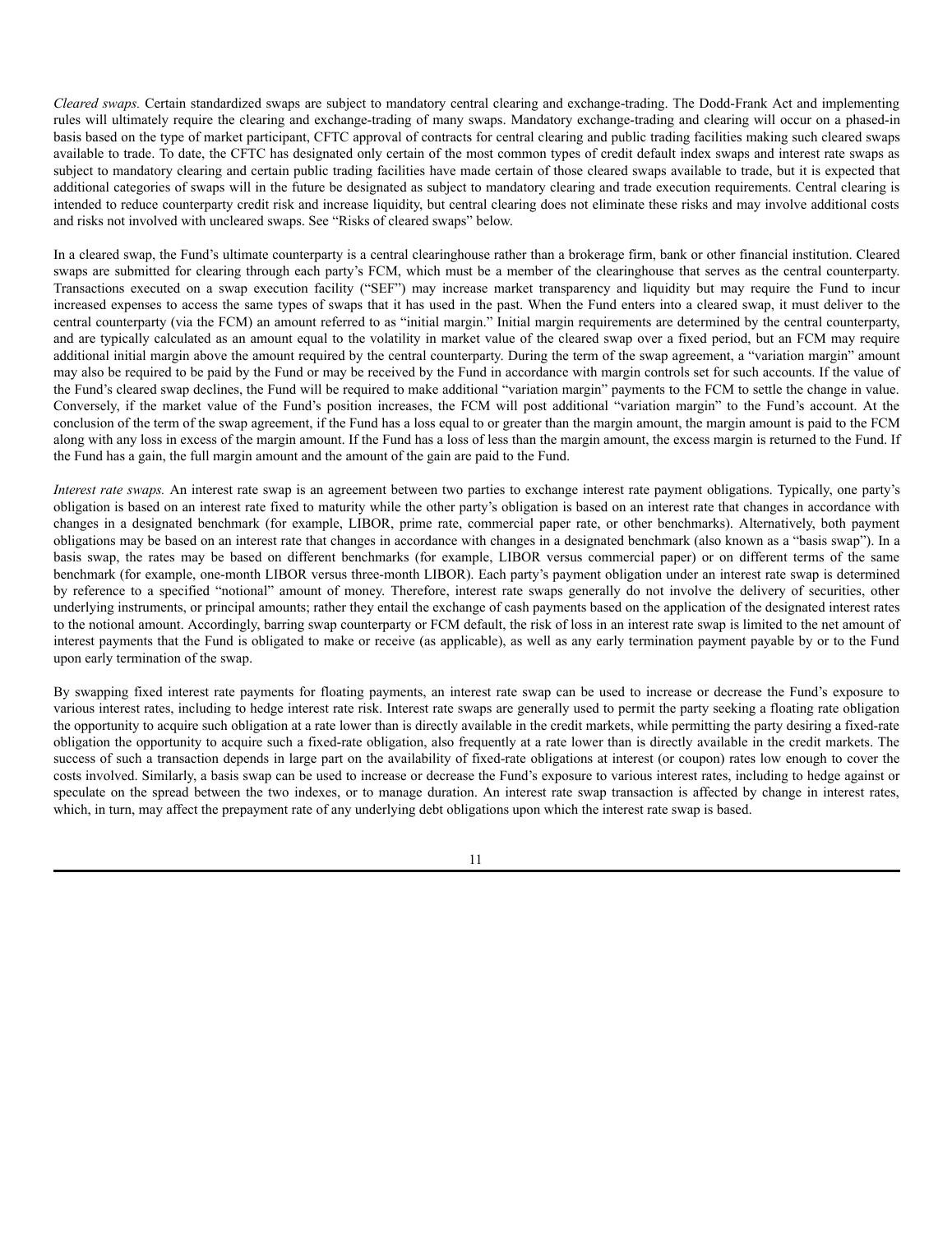*Inflation index swaps.* An inflation index swap is a contract between two parties, whereby one party makes payments based on the cumulative percentage increase in an index that serves as a measure of inflation (typically, the Consumer Price Index) and the other party makes a regular payment based on a compounded fixed rate. Each party's payment obligation under the swap is determined by reference to a specified "notional" amount of money. Typically, an inflation index swap has payment obligations netted and exchanged upon maturity. The value of an inflation index swap is expected to change in response to changes in the rate of inflation. If inflation increases at a faster rate than anticipated at the time the swap is entered into, the swap will increase in value. Similarly, if inflation increases at a rate slower than anticipated at the time the swap is entered into, the swap will decrease in value.

*Commodity-linked total return swaps.* A commodity-linked total return swap is an agreement between two parties under which the parties agree to exchange a fixed return or interest rate on the notional amount of the swap for the return of a particular commodities index, commodity contract or basket of commodity contracts as if such notional amount had been invested in such index, commodity contract or basket of commodity contracts. For example, one party agrees to pay the other party the return on a particular index multiplied by the notional amount of the swap. In return, the other party makes periodic payments, such as at a floating interest rate, calculated based on such notional amount. If the commodity swap is for one period, the Fund may pay a fixed fee, established at the outset of the swap. However, if the term of the commodity swap is more than one period, with interim swap payments, the Fund may pay an adjustable or floating fee. With a "floating" rate, the fee may be pegged to a base rate, such as the LIBOR, and is adjusted each period. Therefore, if interest rates increase over the term of the swap contract, the Fund may be required to pay a higher fee at each swap reset date.

*Risks of swaps generally.* The use of swap transactions is a highly specialized activity, which involves investment techniques and risks different from those associated with ordinary portfolio securities transactions. Whether the Fund will be successful in using swap agreements to achieve its investment goal depends on the ability of the Adviser, or sub-adviser, as applicable, to correctly predict which types of investments are likely to produce greater returns. If the Adviser, or sub-adviser, as applicable, in using swap agreements, is incorrect in its forecasts of market values, interest rates, inflation, currency exchange rates or other applicable factors, the investment performance of the Fund will be less than its performance would have been if it had not used the swap agreements.

The risk of loss to the Fund for swap transactions that are entered into on a net basis depends on which party is obligated to pay the net amount to the other party. If the counterparty is obligated to pay the net amount to the Fund, the risk of loss to the Fund is loss of the entire amount that the Fund is entitled to receive. If the Fund is obligated to pay the net amount, the Fund's risk of loss is generally limited to that net amount. If the swap agreement involves the exchange of the entire principal value of a security, the entire principal value of that security is subject to the risk that the other party to the swap will default on its contractual delivery obligations. In addition, the Fund's risk of loss also includes any margin at risk in the event of default by the counterparty (in an uncleared swap) or the central counterparty or FCM (in a cleared swap), plus any transaction costs.

Because bilateral swap agreements are structured as two-party contracts and may have terms of greater than seven days, these swaps may be considered to be illiquid and, therefore, subject to the Fund's limitation on investments in illiquid securities. If a swap transaction is particularly large or if the relevant market is illiquid, the Fund may not be able to establish or liquidate a position at an advantageous time or price, which may result in significant losses. Participants in the swap markets are not required to make continuous markets in the swap contracts they trade. Participants could refuse to quote prices for swap contracts or quote prices with an unusually wide spread between the price at which they are prepared to buy and the price at which they are prepared to sell. Some swap agreements entail complex terms and may require a greater degree of subjectivity in their valuation. However, the swap markets have grown substantially in recent years, with a large number of financial institutions acting both as principals and agents, utilizing standardized swap documentation. As a result, the swap markets have become increasingly liquid. In addition, central clearing and the trading of cleared swaps on public facilities are intended to increase liquidity. The Adviser or sub-adviser, as applicable, under the supervision of the Board, is responsible for determining and monitoring the liquidity of the Fund's swap transactions.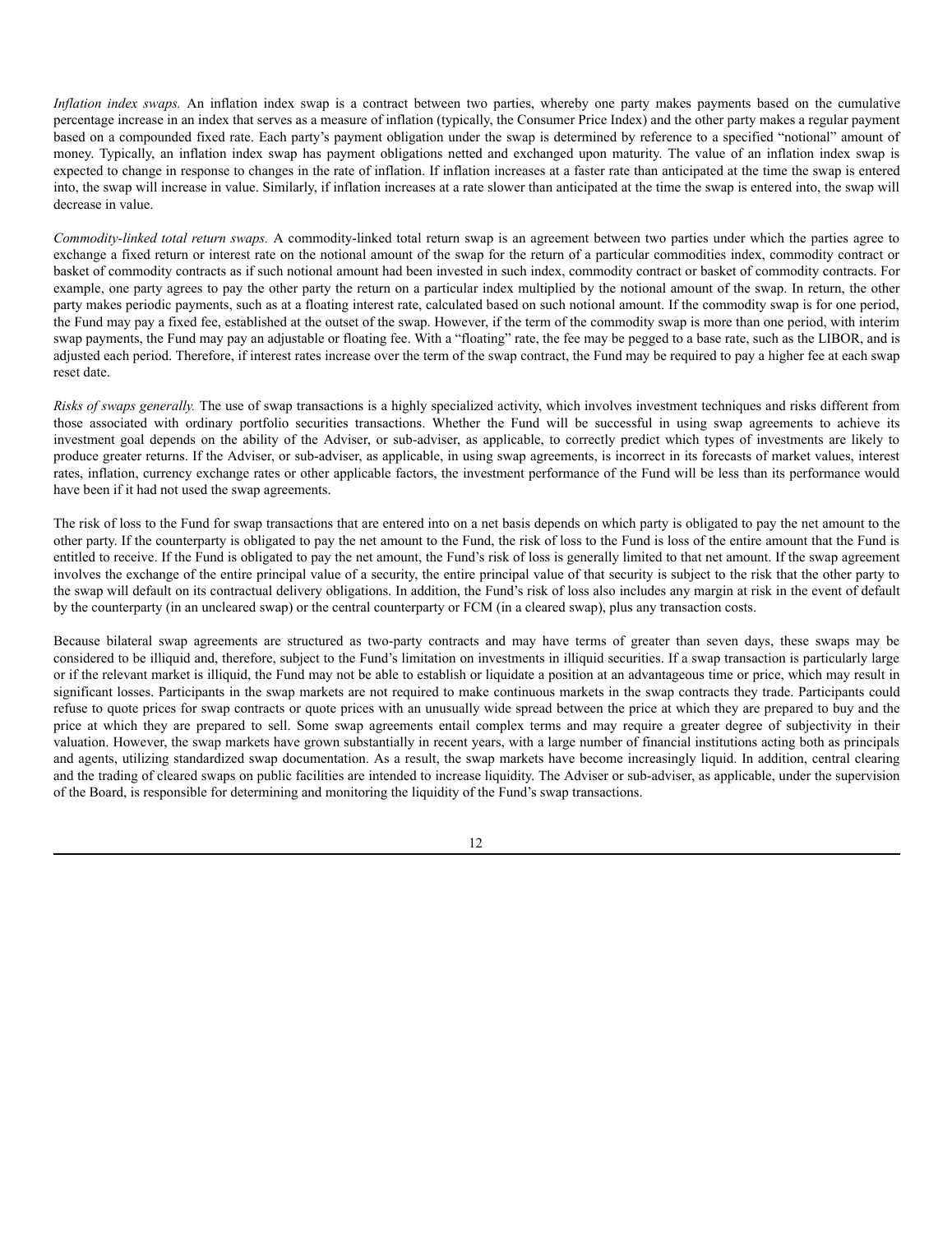Rules adopted under the Dodd-Frank Act require centralized reporting of detailed information about many swaps, whether cleared or uncleared. This information is available to regulators and also, to a more limited extent and on an anonymous basis, to the public. Reporting of swap data is intended to result in greater market transparency. This may be beneficial to funds that use swaps in their trading strategies. However, public reporting imposes additional recordkeeping burdens on these funds, and the safeguards established to protect anonymity are not yet tested and may not provide protection of fund's identities as intended.

Certain Internal Revenue Service ("IRS") positions may limit the Fund's ability to use swap agreements in a desired tax strategy. For more information about taxes, see "Taxes" below. It is possible that developments in the swap markets and/or the laws relating to swap agreements, including potential government regulation, could adversely affect the Fund's ability to benefit from using swap agreements, or could have adverse tax consequences. For more information about potentially changing regulation, see "Developing government regulation of derivatives" below.

*Risks of uncleared swaps.* Uncleared swaps are typically executed bilaterally with a swap dealer rather than traded on exchanges. As a result, swap participants may not be as protected as participants on organized exchanges. Performance of a swap agreement is the responsibility only of the swap counterparty and not of any exchange or clearinghouse. As a result, the Fund is subject to the risk that a counterparty will be unable or will refuse to perform under such agreement, including because of the counterparty's bankruptcy or insolvency. The Fund risks the loss of the accrued but unpaid amounts under a swap agreement, which could be substantial, in the event of a default, insolvency or bankruptcy by a swap counterparty. In such an event, the Fund will have contractual remedies pursuant to the swap agreements, but bankruptcy and insolvency laws could affect the Fund's rights as a creditor. If the counterparty's creditworthiness declines, the value of a swap agreement would likely decline, potentially resulting in losses. The Adviser, or sub-adviser, as applicable, will only approve a swap agreement counterparty for the Fund if the Adviser, or sub-adviser, as applicable, deems the counterparty to be creditworthy. However, in unusual or extreme market conditions, a counterparty's creditworthiness and ability to perform may deteriorate rapidly, and the availability of suitable replacement counterparties may become limited.

*Risks of cleared swaps.* As noted above, under recent financial reforms, certain types of swaps are, and others eventually are expected to be, required to be cleared through a central counterparty, which may affect counterparty risk and other risks faced by the Fund.

Central clearing is designed to reduce counterparty credit risk and increase liquidity compared to uncleared swaps because central clearing interposes the central clearinghouse as the counterparty to each participant's swap, but it does not eliminate those risks completely. There is also a risk of loss by the Fund of the initial and variation margin deposits in the event of bankruptcy of the FCM with which the Fund has an open position, or the central counterparty in a swap contract. The assets of the Fund may not be fully protected in the event of the bankruptcy of the FCM or central counterparty because the Fund might be limited to recovering only a pro rata share of all available funds and margin segregated on behalf of an FCM's customers. If the FCM does not provide accurate reporting, the Fund is also subject to the risk that the FCM could use the Fund's assets, which are held in an omnibus account with assets belonging to the FCM's other customers, to satisfy its own financial obligations or the payment obligations of another customer to the central counterparty. Credit risk of cleared swap participants is concentrated in a few clearinghouses, and the consequences of insolvency of a clearinghouse are not clear.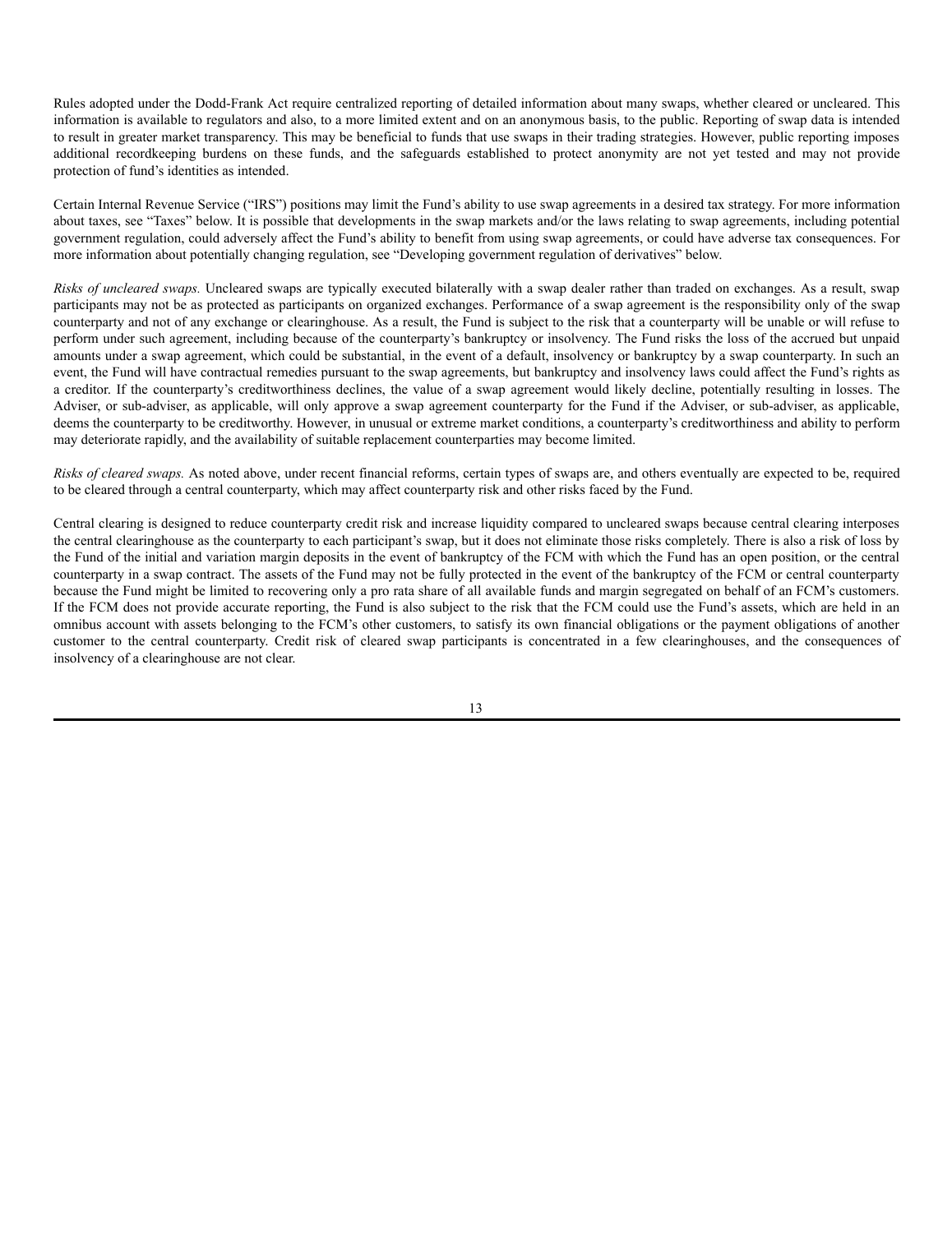With cleared swaps, the Fund may not be able to obtain as favorable terms as it would be able to negotiate for a bilateral, uncleared swap. In addition, an FCM may unilaterally amend the terms of its agreement with the Fund, which may include the imposition of position limits or additional margin requirements with respect to the Fund's investment in certain types of swaps. Central counterparties and FCMs can require termination of existing cleared swap transactions upon the occurrence of certain events, and can also require increases in margin above the margin that is required at the initiation of the swap agreement.

Finally, the Fund is subject to the risk that, after entering into a cleared swap with an executing broker, no FCM or central counterparty is willing or able to clear the transaction. In such an event, the Fund may be required to break the trade and make an early termination payment to the executing broker.

*Combined transactions.* The Fund may enter into multiple derivative instruments, and any combination of derivative instruments as part of a single or combined strategy (a "Combined Transaction") when the Adviser, or sub-adviser, as applicable, believes it is in the best interests of the Fund to do so. A Combined Transaction will usually contain elements of risk that are present in each of its component transactions.

Although Combined Transactions are normally entered into based on the Adviser's, or sub-adviser's, as applicable, judgment that the combined strategies will reduce risk or otherwise more effectively achieve the desired portfolio management goal(s), it is possible that the combination will instead increase such risks or hinder achievement of the portfolio management objective.

*Developing government regulation of derivatives.* The regulation of cleared and uncleared swaps, as well as other derivatives, is a rapidly changing area of law and is subject to modification by government and judicial action. In addition, the SEC, CFTC and the exchanges are authorized to take extraordinary actions in the event of a market emergency, including, for example, the implementation or reduction of speculative position limits, the implementation of higher margin requirements, the establishment of daily price limits and the suspension of trading.

It is not possible to predict fully the effects of current or future regulation. However, it is possible that developments in government regulation of various types of derivative instruments, such as speculative position limits on certain types of derivatives, or limits or restrictions on the counterparties with which the Fund engages in derivative transactions, may limit or prevent the Fund from using or limit the Fund's use of these instruments effectively as a part of its investment strategy, and could adversely affect the Fund's ability to achieve its investment goal(s). The Adviser, or subadviser, as applicable, will continue to monitor developments in the area, particularly to the extent regulatory changes affect the Fund's ability to enter into desired swap agreements. New requirements, even if not directly applicable to the Fund, may increase the cost of the Fund's investments and cost of doing business.

*Options.* An option is a contract that gives the purchaser of the option, in return for the premium paid, the right to buy an underlying reference instrument, such as a specified security, currency, index, or other instrument, from the writer of the option (in the case of a call option), or to sell a specified reference instrument to the writer of the option (in the case of a put option) at a designated price during the term of the option. The premium paid by the buyer of an option will reflect, among other things, the relationship of the exercise price to the market price and the volatility of the underlying reference instrument, the remaining term of the option, supply, demand, interest rates and/or currency exchange rates. An American style put or call option may be exercised at any time during the option period while a European style put or call option may be exercised only upon expiration or during a fixed period prior thereto. Put and call options are traded on national securities exchanges and in the OTC market.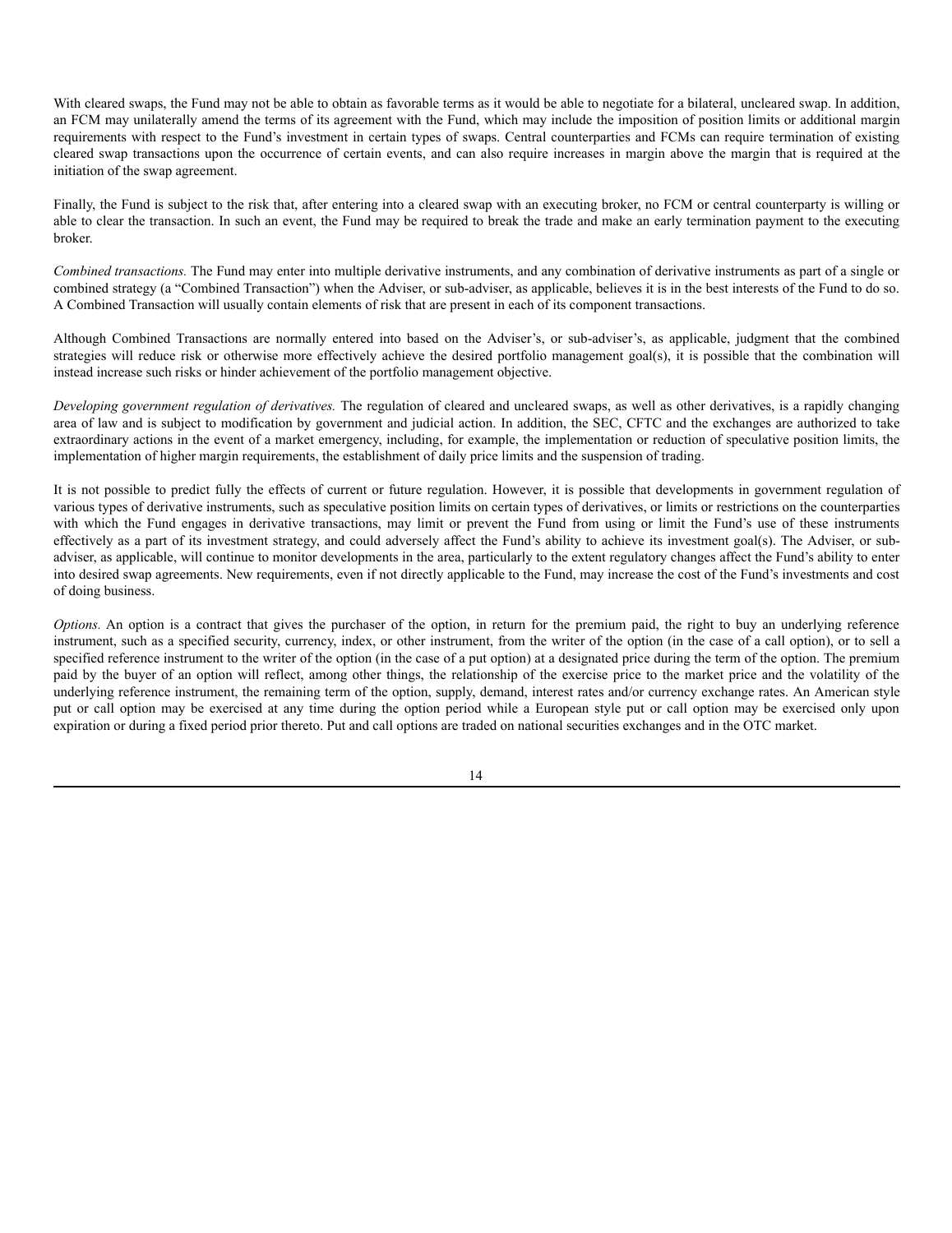Options traded on national securities exchanges are within the jurisdiction of the SEC or other appropriate national securities regulator, as are securities traded on such exchanges. As a result, many of the protections provided to traders on organized exchanges will be available with respect to such transactions. In particular, all option positions entered into on a national securities exchange in the United States are cleared and guaranteed by the Options Clearing Corporation, thereby reducing the risk of counterparty default. Furthermore, a liquid secondary market in options traded on a national securities exchange may be more readily available than in the OTC market. There is no assurance, however, that higher than anticipated trading activity or other unforeseen events might not temporarily render the capabilities of the Options Clearing Corporation inadequate, and thereby result in the exchange instituting special procedures which may interfere with the timely execution of the Fund's orders to close out open options positions.

Purchasing call and put options. As the buyer of a call option, the Fund has a right to buy the underlying reference instrument at the exercise price at any time during the option period (for American style options). The Fund may enter into closing sale transactions with respect to call options, exercise them, or permit them to expire. For example, the Fund may buy call options on underlying reference instruments that it intends to buy with the goal of limiting the risk of a substantial increase in their market price before the purchase is effected. Unless the price of the underlying reference instrument changes sufficiently, a call option purchased by the Fund may expire without any value to the Fund, in which case the Fund would experience a loss to the extent of the premium paid for the option plus related transaction costs.

As the buyer of a put option, the Fund has the right to sell the underlying reference instrument at the exercise price at any time during the option period (for American style options). Like a call option, the Fund may enter into closing sale transactions with respect to put options, exercise them or permit them to expire. The Fund may buy a put option on an underlying reference instrument owned by the Fund (a protective put) as a hedging technique in an attempt to protect against an anticipated decline in the market value of the underlying reference instrument. Such hedge protection is provided only during the life of the put option when the Fund, as the buyer of the put option, is able to sell the underlying reference instrument at the put exercise price, regardless of any decline in the underlying instrument's market price. The Fund may also seek to offset a decline in the value of the underlying reference instrument through appreciation in the value of the put option. A put option may also be purchased with the intent of protecting unrealized appreciation of an instrument when the Adviser, or sub-adviser, as applicable, deems it desirable to continue to hold the instrument because of tax or other considerations. The premium paid for the put option and any transaction costs would reduce any short-term capital gain that may be available for distribution when the instrument is eventually sold. Buying put options at a time when the buyer does not own the underlying reference instrument allows the buyer to benefit from a decline in the market price of the underlying reference instrument, which generally increases the value of the put option.

If a put option was not terminated in a closing sale transaction when it has remaining value, and if the market price of the underlying reference instrument remains equal to or greater than the exercise price during the life of the put option, the buyer would not make any gain upon exercise of the option and would experience a loss to the extent of the premium paid for the option plus related transaction costs. For the purchase of a put option to be profitable, the market price of the underlying reference instrument must decline sufficiently below the exercise price to cover the premium and transaction costs.

Writing call and put options. Writing options may permit the writer to generate additional income in the form of the premium received for writing the option. The writer of an option may have no control over when the underlying reference instruments must be sold (in the case of a call option) or purchased (in the case of a put option) because the writer may be notified of exercise at any time prior to the expiration of the option (for American style options). In general, though, options are infrequently exercised prior to expiration. Whether or not an option expires unexercised, the writer retains the amount of the premium. Writing "covered" call options means that the writer owns the underlying reference instrument that is subject to the call option. Call options may also be written on reference instruments that the writer does not own.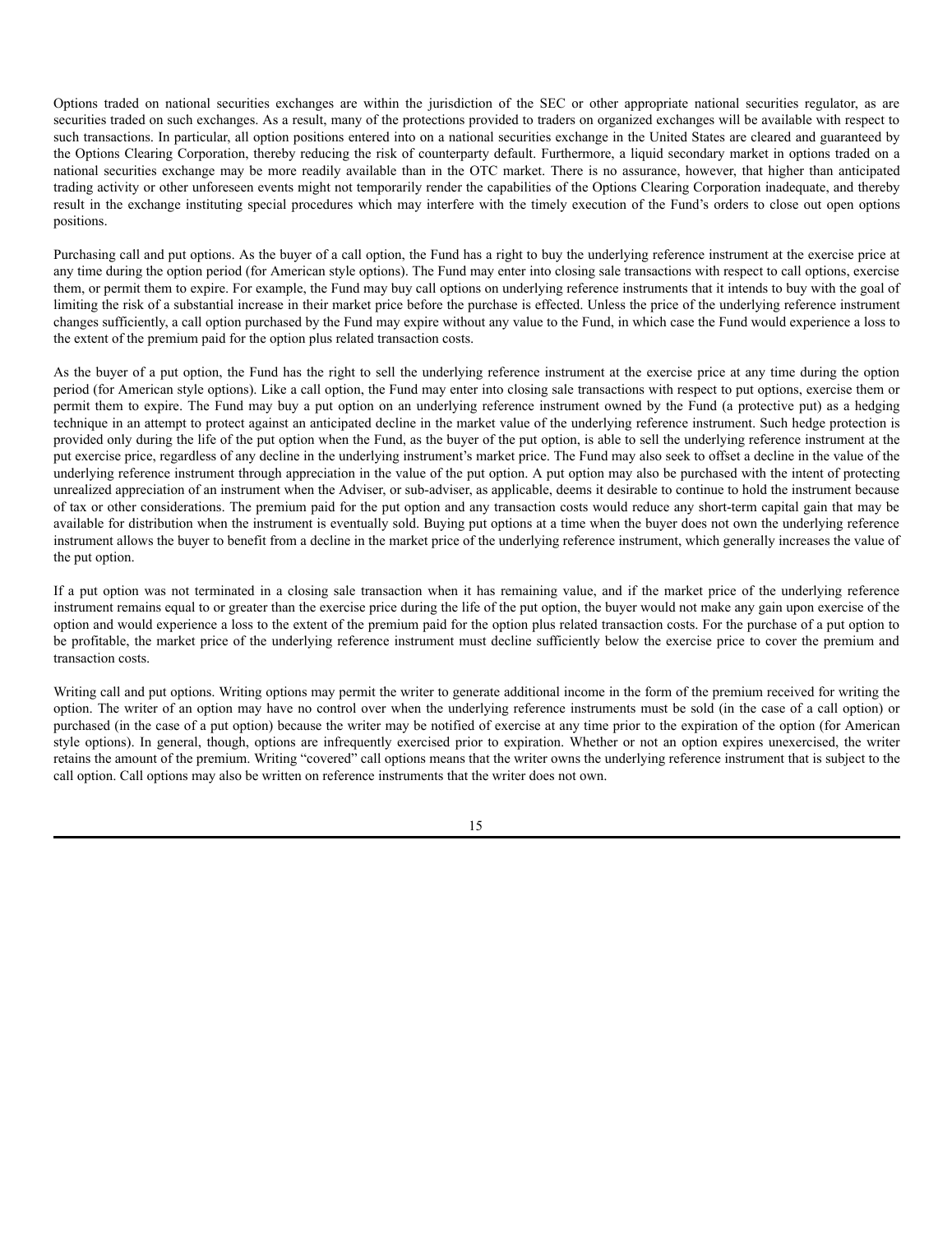If the Fund writes a covered call option, any underlying reference instruments that are held by the Fund and are subject to the call option will be earmarked on the books of the Fund as segregated to satisfy its obligations under the option. The Fund will be unable to sell the underlying reference instruments that are subject to the written call option until it either effects a closing transaction with respect to the written call, or otherwise satisfies the conditions for release of the underlying reference instruments from segregation. As the writer of a covered call option, the Fund gives up the potential for capital appreciation above the exercise price of the option should the underlying reference instrument rise in value. If the value of the underlying reference instrument rises above the exercise price of the call option, the reference instrument will likely be "called away," requiring the Fund to sell the underlying instrument at the exercise price. In that case, the Fund will sell the underlying reference instrument to the option buyer for less than its market value, and the Fund will experience a loss (which will be offset by the premium received by the Fund as the writer of such option). If a call option expires unexercised, the Fund will realize a gain in the amount of the premium received. If the market price of the underlying reference instrument decreases, the call option will not be exercised and the Fund will be able to use the amount of the premium received to hedge against the loss in value of the underlying reference instrument. The exercise price of a call option will be chosen based upon the expected price movement of the underlying reference instrument. The exercise price of a call option may be below, equal to (at-the-money), or above the current value of the underlying reference instrument at the time the option is written.

As the writer of a put option, the Fund has a risk of loss should the underlying reference instrument decline in value. If the value of the underlying reference instrument declines below the exercise price of the put option and the put option is exercised, the Fund, as the writer of the put option, will be required to buy the instrument at the exercise price, which will exceed the market value of the underlying reference instrument at that time. The Fund will incur a loss to the extent that the current market value of the underlying reference instrument is less than the exercise price of the put option. However, the loss will be offset in part by the premium received from the buyer of the put. If a put option written by the Fund expires unexercised, the Fund will realize a gain in the amount of the premium received.

*Closing out options (exchange-traded options).* If the writer of an option wants to terminate its obligation, the writer may effect a "closing purchase transaction" by buying an option of the same series as the option previously written. The effect of the purchase is that the clearing corporation will cancel the option writer's position. However, a writer may not effect a closing purchase transaction after being notified of the exercise of an option. Likewise, the buyer of an option may recover all or a portion of the premium that it paid by effecting a "closing sale transaction" by selling an option of the same series as the option previously purchased and receiving a premium on the sale. There is no guarantee that either a closing purchase or a closing sale transaction may be made at a time desired by the Fund. Closing transactions allow the Fund to terminate its positions in written and purchased options. The Fund will realize a profit from a closing transaction if the price of the transaction is less than the premium received from writing the original option (in the case of written options) or is more than the premium paid by the Fund to buy the option (in the case of purchased options). For example, increases in the market price of a call option sold by the Fund will generally reflect increases in the market price of the underlying reference instrument. As a result, any loss resulting from a closing transaction on a written call option is likely to be offset in whole or in part by appreciation of the underlying instrument owned by the Fund.

*OTC options.* Like exchange-traded options, OTC options give the holder the right to buy from the writer, in the case of OTC call options, or sell to the writer, in the case of OTC put options, an underlying reference instrument at a stated exercise price. OTC options, however, differ from exchangetraded options in certain material respects.

OTC options are arranged directly with dealers and not with a clearing corporation or exchange. Consequently, there is a risk of non-performance by the dealer, including because of the dealer's bankruptcy or insolvency. While the Fund uses only counterparties, such as dealers, that meet its credit quality standards, in unusual or extreme market conditions, a counterparty's creditworthiness and ability to perform may deteriorate rapidly, and the availability of suitable replacement counterparties may become limited. Because there is no exchange, pricing is typically done based on information from market makers or other dealers. OTC options are available for a greater variety of underlying reference instruments and in a wider range of expiration dates and exercise prices than exchange-traded options.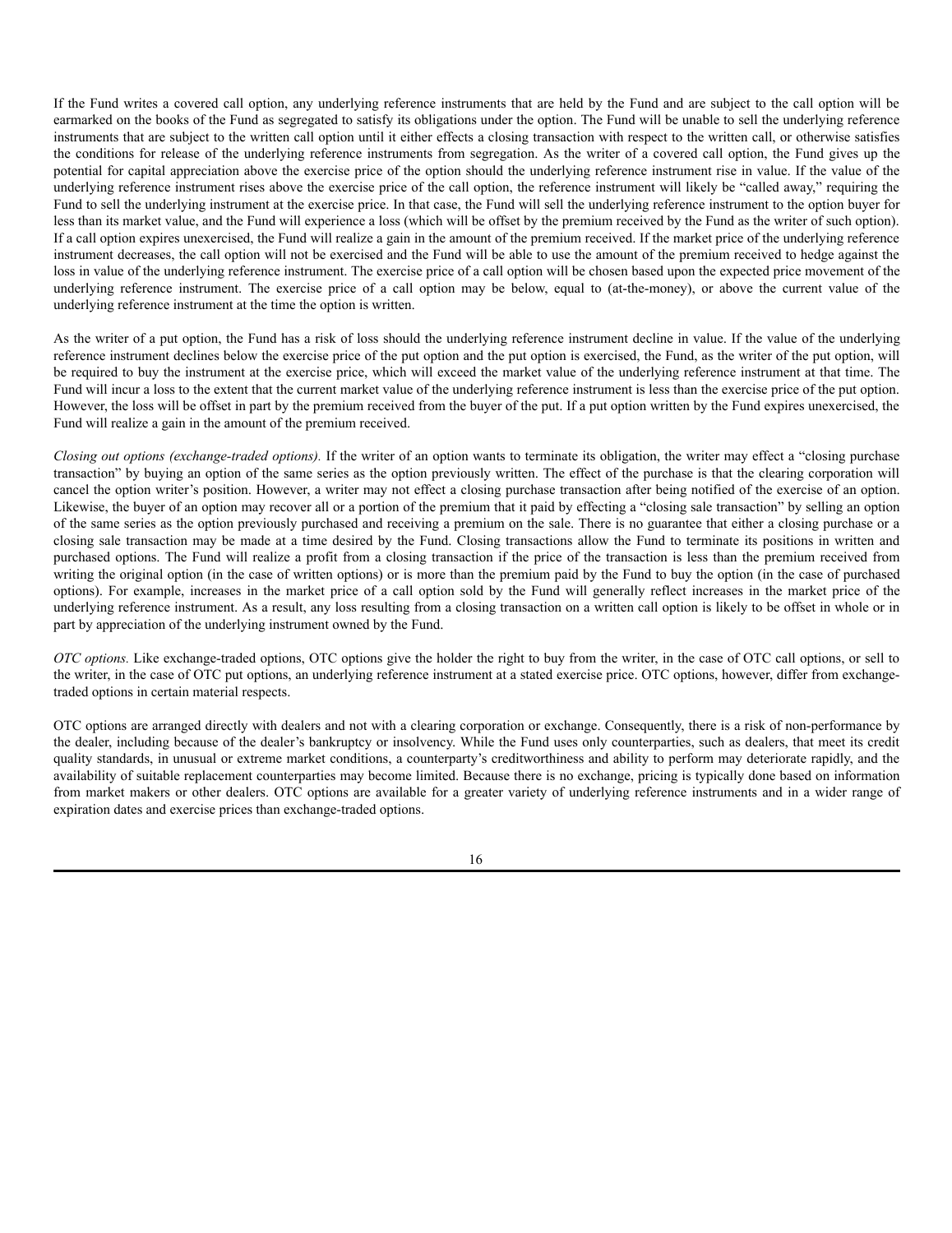There can be no assurance that a continuous liquid secondary market will exist for any particular OTC option at any specific time. The Fund may be able to realize the value of an OTC option it has purchased only by exercising it or entering into a closing sale transaction with the dealer that issued it. When the Fund writes an OTC option, it generally can close out that option prior to its expiration only by entering into a closing purchase transaction with the dealer with which the Fund originally wrote the option. The Fund may suffer a loss if it is not able to exercise (in the case of a purchased option) or enter into a closing sale transaction on a timely basis.

*Closing out options (OTC options).* If the holder of an option wants to close out its position, the holder may effect a "novation" by selling short (borrowing) an option of the same series as the option previously purchased from a different counterparty. The effect of the sale/borrowing is the cancellation of the option writer's position once a novation among the counterparties has been completed to close out the position. There is no guarantee that either a closing purchase or a closing sale transaction may be made at a time desired by the Fund. Closing transactions allow the Fund to terminate its positions in written and purchased options. The Fund will realize a profit from a closing transaction if the price of the transaction is less than the premium received from writing the original option (in the case of written options) or is more than the premium paid by the Fund to buy the option (in the case of purchased options). For example, increases in the market price of a call option sold by the Fund will generally reflect increases in the market price of the underlying reference instrument. As a result, any loss resulting from a closing transaction on a written call option is likely to be offset in whole or in part by appreciation of the underlying instrument owned by the Fund.

*Interest rate cap option.* An interest rate cap is a type of OTC option. The buyer of an interest rate cap option pays an up-front premium to the seller in exchange for a promise by that counterparty to pay at expiration the difference between the floating interest rate at expiration and the strike of the option if the floating rate is above the strike at expiry.

The floating interest rate may be tied to a reference rate (for example, the London Interbank Offered Rate ("LIBOR")) or the Secured Overnight Financing Rate ("SOFR") or other benchmark. The amount of each payment is determined by reference to a specified number of options contracts and the amount of in the moneyness. Interest rate cap options are cash settled at expiration and do not involve the delivery of securities, other underlying instruments, or principal amounts. Accordingly, barring counterparty risk, the risk of loss to the purchaser of an interest rate cap is limited to the amount of the premium paid.

Interest rate cap options can be used to increase or decrease exposure to various interest rates, including to hedge interest rate risk. By purchasing an interest rate cap option, the buyer of the cap option can benefit from a higher reference rate if that rate rises. If the reference rate falls below the strike rate, the interest rate cap option will expire worthless.

The risks of owning interest rate cap options include the risk of loss from changes in the value of interest rate forwards, implied correlation, and market implied volatility. Interest rate cap options also involve the risks associated with derivative instruments generally, as described herein, including the risks associated with OTC options. Interest rate cap options owned by the Fund may not generate positive returns, may lose money or may expire worthless, causing losses to the Fund.

*Interest rate floor option.* An interest rate floor is a type of OTC option. The buyer of an interest rate floor option pays an up-front premium to the seller in exchange for a promise by that counterparty to pay at expiration the difference between the floating interest rate at expiration and the strike of the option if the floating rate is below the strike at expiry.

The floating interest rate may be tied to a reference rate (for example, the London Interbank Offered Rate ("LIBOR")) or the Secured Overnight Financing Rate ("SOFR") or other benchmark. The amount of each payment is determined by reference to a specified number of options contracts and the amount of in the moneyness. Interest rate floor options are cash settled at expiration and do not involve the delivery of securities, other underlying instruments, or principal amounts. Accordingly, barring counterparty risk, the risk of loss to the purchaser of an interest rate floor is limited to the amount of the premium paid.

Interest rate floor options can be used to increase or decrease exposure to various interest rates, including to hedge interest rate risk. By purchasing an interest rate floor option, the buyer of the floor option can benefit from a lower reference rate if that rate falls. If the interest rate rises above the strike rate, the interest rate floor option will expire worthless.

The risks of owning interest rate floor options include the risk of loss from changes in the value of interest rate forwards, implied correlation, and market implied volatility. Interest rate floor options also involve the risks associated with derivative instruments generally, as described herein, including the risks associated with OTC options. Interest rate floor options owned by the Fund may not generate positive returns, may lose money or may expire worthless, causing losses to the Fund.

*Options on swap agreements.* An option on a swap agreement generally is an OTC option (see the discussion above on OTC options) that gives the buyer of the option the right, but not the obligation, in return for payment of a premium to the seller, to enter into a previously negotiated swap agreement, or to extend, terminate or otherwise modify the terms of an existing swap agreement. The writer (seller) of an option on a swap agreement receives premium payments from the buyer and, in exchange, becomes obligated to enter into or modify an underlying swap agreement upon the exercise of the option by the buyer. When the Fund purchases an option on a swap agreement, it risks losing only the amount of the premium it has paid should it decide to let the option expire unexercised, plus any related transaction costs.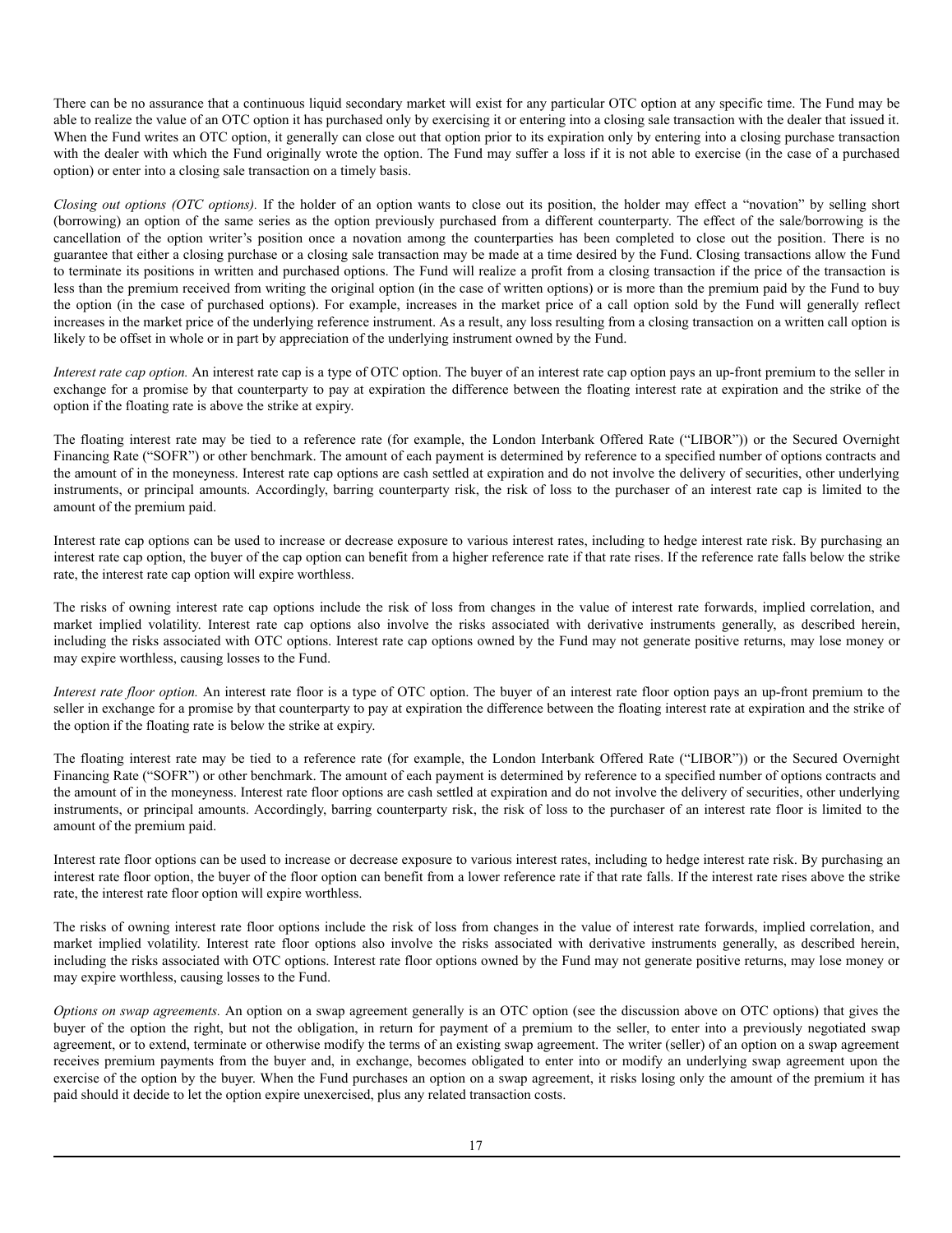There can be no assurance that a liquid secondary market will exist for any particular option on a swap agreement, or at any particular time, and the Fund may have difficulty affecting closing transactions in particular options on swap agreements. Therefore, the Fund may have to exercise the options that it purchases in order to realize any profit and take delivery of the underlying swap agreement. The Fund could then incur transaction costs upon the sale or closing out of the underlying swap agreement. In the event that the option on a swap is exercised, the counterparty for such option would be the same counterparty with whom the Fund entered into the underlying swap.

However, if the Fund writes (sells) an option on a swap agreement, the Fund is bound by the terms of the underlying swap agreement upon exercise of the option by the buyer, which may result in losses to the Fund in excess of the premium it received. Options on swap agreements involve the risks associated with derivative instruments generally, as described above, as well as the additional risks associated with both options and swaps generally.

Options on swap agreements are considered to be swaps for purposes of CFTC regulation. Although they are traded OTC, the CFTC may in the future designate certain options on swaps as subject to mandatory clearing. For more information, see "Cleared swaps" and "Risks of cleared swaps."

An option on an interest rate swap (also sometimes referred to as a "swaption") is a contract that gives the purchaser the right, but not the obligation, in return for payment of a premium, to enter into a new interest rate swap. A pay fixed option on an interest rate swap gives the buyer the right to establish a position in an interest rate swap where the buyer will pay (and the writer will receive) the fixed-rate cash flows and receive (and the writer will pay) the floating-rate cash flows. In general, most options on interest rate swaps are "European" exercise, which means that they can only be exercised at the end of the option term. Depending on the movement of interest rates between the time of purchase and expiration, the value of the underlying interest rate swap and therefore also the value of the option on the interest rate swap will change.

An option on a credit default swap is a contract that gives the buyer the right (but not the obligation), in return for payment of a premium to the option seller, to enter into a new credit default swap on a reference entity at a predetermined spread on a future date. This spread is the price at which the contract is executed (the option strike price). Similar to a put option, in a payer option on a credit default swap, the option buyer pays a premium to the option seller for the right, but not the obligation, to buy credit protection on a reference entity (e.g., a particular portfolio security) at a predetermined spread on a future date. Similar to a call option, in a receiver option on a credit default swap the option buyer pays a premium for the right, but not the obligation to sell credit default swap protection on a reference entity or index. Depending on the movement of market spreads with respect to the particular referenced debt securities between the time of purchase and expiration of the option, the value of the underlying credit default swap and therefore the value of the option will change. Options on credit default swaps currently are traded OTC and the specific terms of each option on a credit default swap are negotiated directly with the counterparty.

*Risks of options.* The Fund's options investments involve certain risks, including general risks related to derivative instruments. There can be no assurance that a liquid secondary market will exist for any particular option, or at any particular time, and the Fund may have difficulty effecting closing transactions in particular options. Therefore, the Fund would have to exercise the options it purchased in order to realize any profit, thus taking or making delivery of the underlying reference instrument when not desired. The Fund could then incur transaction costs upon the sale of the underlying reference instruments. When trading options on non-U.S. exchanges or in the OTC market, many of the protections afforded to exchange participants will not be available. For example, there may be no daily price fluctuation limits, and adverse market movements could therefore continue to an unlimited extent over an indefinite period of time.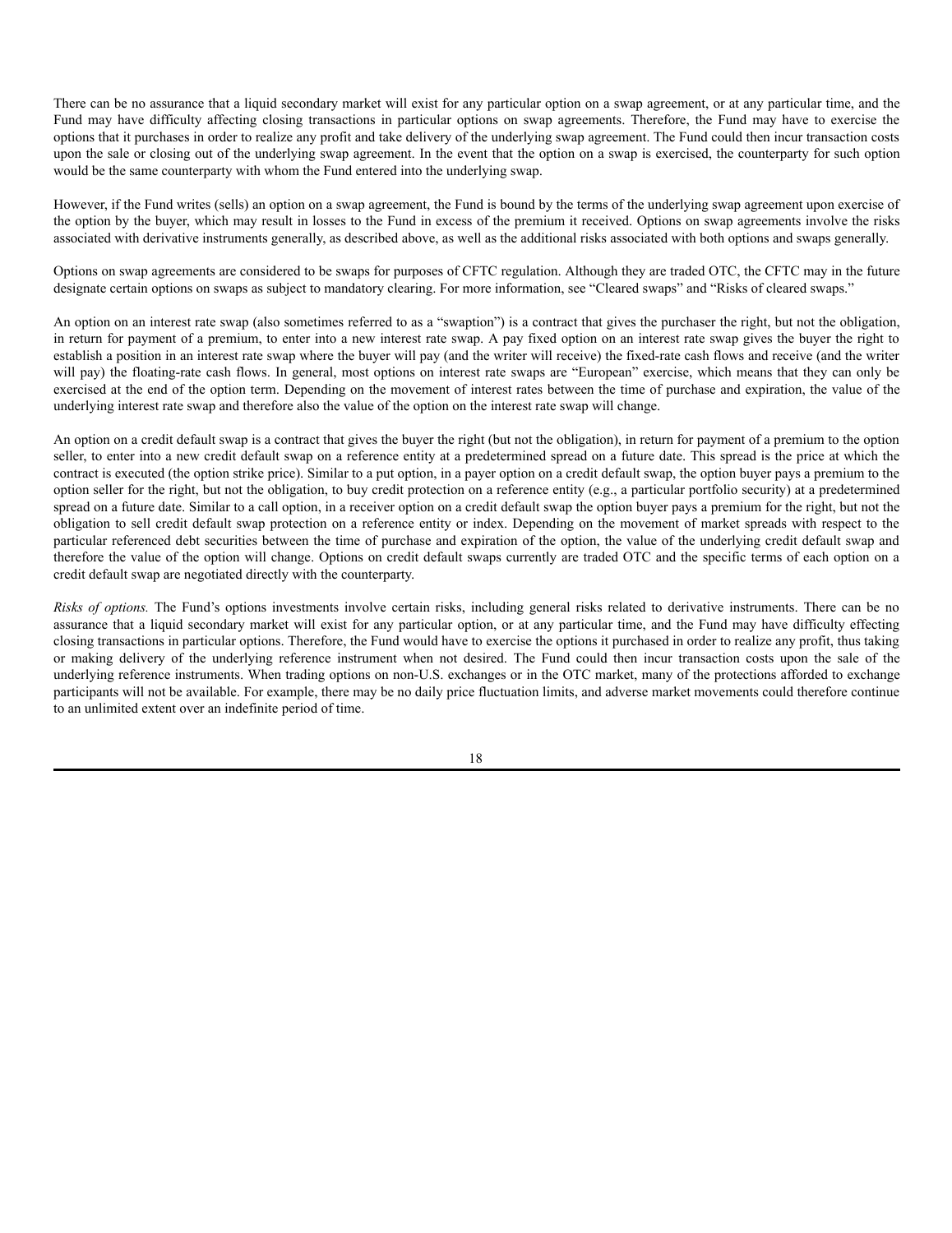The effectiveness of an options strategy for hedging depends on the degree to which price movements in the underlying reference instruments correlate with price movements in the relevant portion of the Fund's portfolio that is being hedged. In addition, the Fund bears the risk that the prices of its portfolio investments will not move in the same amount as the option it has purchased or sold for hedging purposes, or that there may be a negative correlation that would result in a loss on both the investments and the option. If the Adviser, or sub-adviser, as applicable, is not successful in using options in managing the Fund's investments, the Fund's performance will be worse than if the Adviser, or sub-adviser, as applicable, did not employ such strategies.

## **Structured Notes and Securities**

The Fund may invest in structured instruments, including, without limitation, participation notes, certificates and warrants and other types of notes on which the amount of principal repayment and interest payments are based on the movement of one or more specified factors, such as the movement of a particular stock or stock index. Structured instruments may be derived from or based on a single security or securities, an index, a commodity, debt issuance or a foreign currency (a "reference"), and their interest rate or principal may be determined by an unrelated indicator. Structured securities may be positively or negatively indexed, so that appreciation of the reference may produce an increase or a decrease in the value of the structured security at maturity, or in the interest rate of the structured security. Structured securities may entail a greater degree of risk than other types of securities because a Fund bears the risk of the reference in addition to the risk that the counterparty to the structured security will be unable or unwilling to fulfill its obligations under the structured security to a Fund when due. A Fund bears the risk of loss of the amount expected to be received in connection with a structured security in the event of the default or bankruptcy of the counterparty to the structured security. Structured securities may also be more volatile, less liquid, and more difficult to accurately price than less complex securities or more traditional debt securities.

#### **Exchange-Traded Notes**

The Fund may invest in exchange-traded notes ("ETNs"). ETNs are senior, unsecured, unsubordinated debt securities whose returns are linked to the performance of a particular market benchmark or strategy, minus applicable fees. ETNs are traded on an exchange (e.g., the New York Stock Exchange ("NYSE")) during normal trading hours; however, investors can also hold the ETN until maturity. At maturity, the issuer pays to the investor a cash amount equal to the principal amount, subject to the day's market benchmark or strategy factor. ETNs do not make periodic coupon payments or provide principal protection. ETNs are subject to credit risk, including the credit risk of the issuer, and the value of the ETN may drop due to a downgrade in the issuer's credit rating, despite the underlying market benchmark or strategy remaining unchanged. The value of an ETN may also be influenced by time to maturity, level of supply and demand for the ETN, volatility and lack of liquidity in underlying assets, changes in the applicable interest rates, changes in the issuer's credit rating, and economic, legal, political, or geographic events that affect the referenced underlying asset. When the Fund invests in ETNs, it will bear its proportionate share of any fees and expenses borne by the ETN. A decision by the Fund to sell ETN holdings may be limited by the availability of a secondary market. In addition, although an ETN may be listed on an exchange, the issuer may not be required to maintain the listing, and there can be no assurance that a secondary market will exist for an ETN.

ETNs are also subject to tax risk. No assurance can be given that the IRS will accept, or a court will uphold, how the Fund characterizes and treats ETNs for tax purposes.

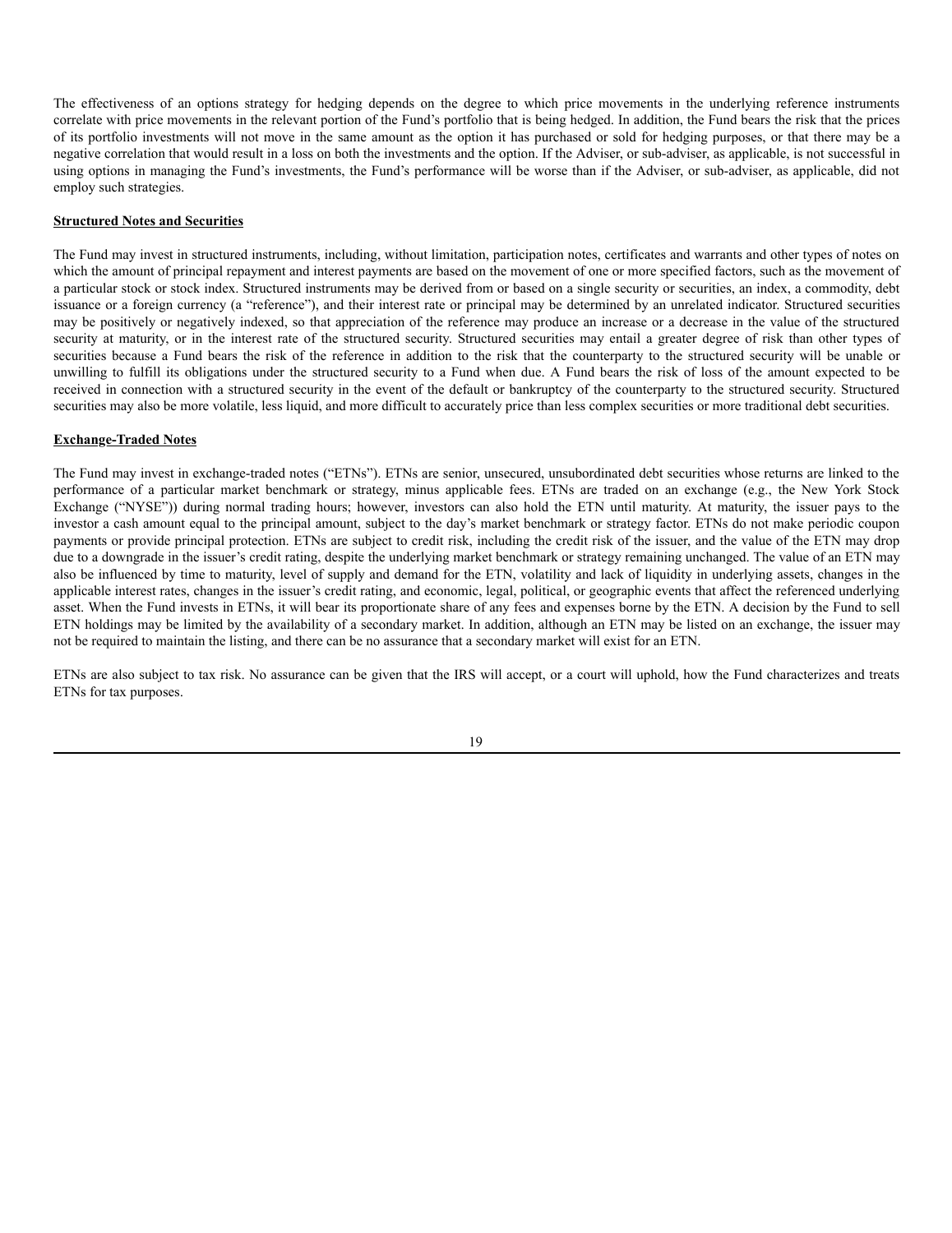An ETN that is tied to a specific market benchmark or strategy may not be able to replicate and maintain exactly the composition and relative weighting of securities, commodities or other components in the applicable market benchmark or strategy. Some ETNs that use leverage can, at times, be relatively illiquid, and thus they may be difficult to purchase or sell at a fair price. Leveraged ETNs are subject to the same risk as other instruments that use leverage in any form.

The market value of ETNs may differ from their market benchmark or strategy. This difference in price may be due to the fact that the supply and demand in the market for ETNs at any point in time is not always identical to the supply and demand in the market for the securities, commodities or other components underlying the market benchmark or strategy that the ETN seeks to track. As a result, there may be times when an ETN trades at a premium or discount to its market benchmark or strategy.

## **Investments in Other Investment Companies**

The Fund may invest in the securities of other investment companies to the extent that such an investment would be consistent with the requirements of Section 12(d)(1) of the 1940 Act, or any rule, regulation or order of the SEC or interpretation thereof. Generally, a Fund may invest in the securities of another investment company (the "acquired company") provided that a Fund, immediately after such purchase or acquisition, does not own: (i) more than 3% of the total outstanding voting stock of the acquired company; (ii) securities issued by the acquired company having an aggregate value in excess of 5% of the value of the total assets of a Fund; or (iii) securities issued by the acquired company and all other investment companies having an aggregate value in excess of 10% of the value of the total assets of a Fund. Section  $12(d)(1)(B)$  prohibits another investment company from selling its shares to a Fund if, after the sale (i) a Fund owns more than 3% of the other investment company's voting stock or (ii) a Fund and other investment companies, and companies controlled by them, own more than 10% of the voting stock of such other investment company.

A Fund, however, may invest in the securities of an acquired company provided that immediately after such purchase or acquisition not more than 3% of the total outstanding stock of such issuer is owned by a Fund and all affiliated persons of a Fund. In addition, subject to certain conditions, a Fund may invest in acquired funds in the "same group of investment companies" ("affiliated funds"), government securities and short-term paper, as well as: (1) unaffiliated investment companies (subject to certain limits), (2) other types of securities (such as stocks, bonds and other securities) not issued by an investment company that are consistent with the fund of fund's investment policies, (3) affiliated and unaffiliated money market funds and (4) derivatives. Further, a Fund may rely on other investment companies' exemptive relief, if any, to invest in such companies' shares in excess of the Section  $12(d)(1)(A)$  limits.

The SEC recently voted to adopt new Rule 12d1-4, which permits a Fund to exceed these limits in the absence of an exemptive order, if the Fund complies with the adopted framework for fund of funds arrangements. Rule 12d1-4 contains elements from the SEC's current exemptive orders permitting fund of funds arrangements, and includes (i) limits on control and voting; (ii) required evaluations and findings; (iii) required fund of funds investment agreements; and (iv) limits on complex structures. In connection with the new rule, on or about January 19, 2022, the SEC is expected to rescind the Funds' current exemptive order and Rule 12d1-2 under the 1940 Act, and if so, a Fund seeking to exceed these limits will need to rely on Rule 12d1-4.

If a Fund invests in, and thus, is a shareholder of, another investment company, a Fund's shareholders will indirectly bear the Fund's proportionate share of the fees and expenses paid by such other investment company, including advisory fees, in addition to both the management fees payable directly by the Fund to its own investment adviser(s) and the other expenses that the Fund bears directly in connection with its own operations.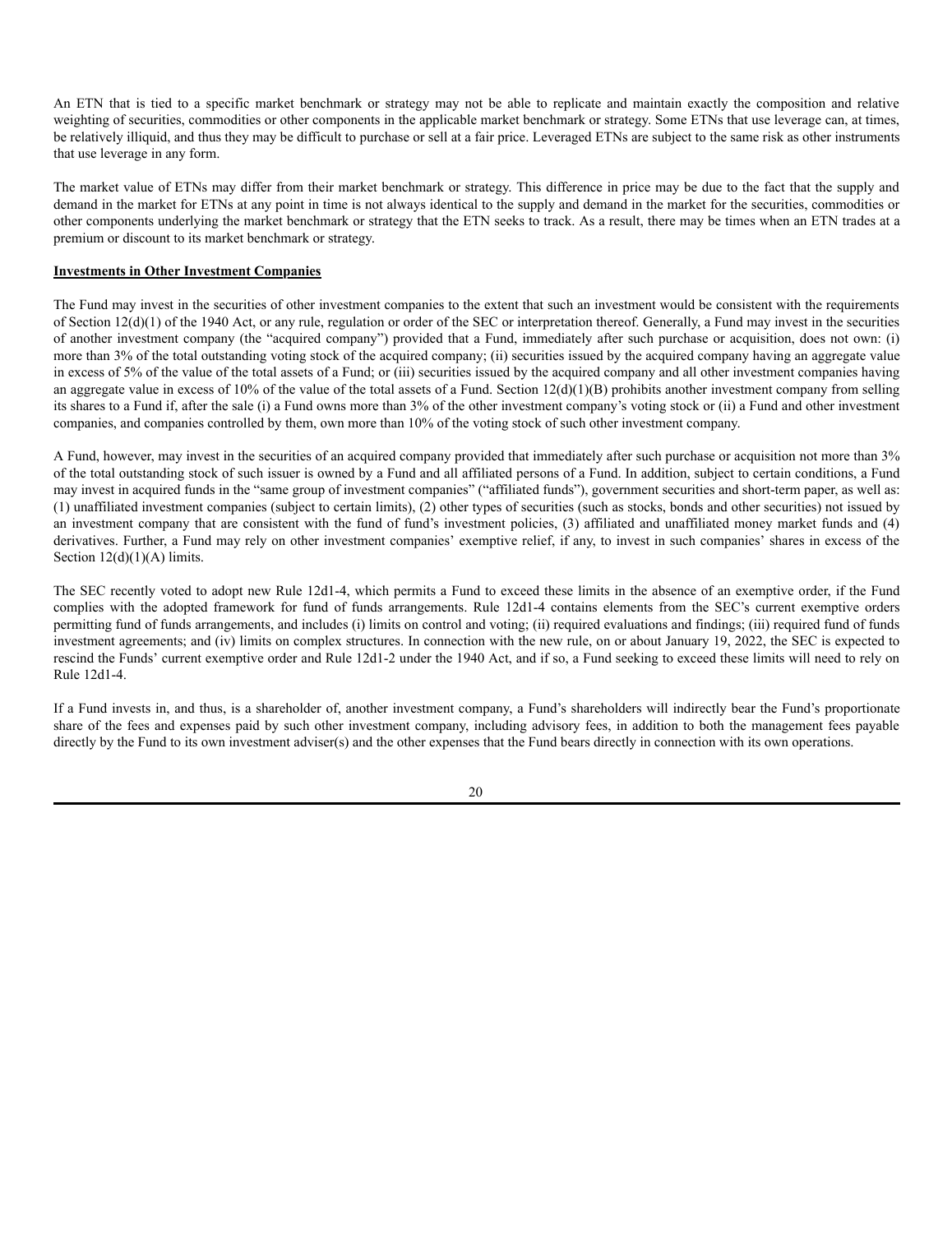Consistent with the restrictions discussed above, a Fund may invest in several different types of investment companies from time to time, including mutual funds, ETFs, closed-end funds, foreign investment companies and business development companies ("BDCs"). For example, a Fund may elect to invest in another investment company when such an investment presents a more efficient investment option than buying securities individually. A BDC is a less common type of closed-end investment company that more closely resembles an operating company than a typical investment company. BDCs generally focus on investing in, and providing managerial assistance to, small, developing, financially troubled, private companies or other companies that may have value that can be realized over time and with management assistance. Similar to an operating company, a BDC's total annual operating expense ratio typically reflects all of the operating expenses incurred by the BDC, and is generally greater than the total annual operating expense ratio of a mutual fund that does not bear the same types of operating expenses.

The main risk of investing in other investment companies is that a Fund will be exposed to the risks of the investments held by the other investment companies. The market prices of ETFs will fluctuate in accordance with both changes in the market value of their underlying portfolio securities and due to supply and demand for the instruments on the exchanges on which they are traded (which may result in their trading at a discount or premium to their NAVs). Index-based investment companies may not replicate exactly the performance of their specific index because of transaction costs, and because of the temporary unavailability of certain component securities of the index, or strategy used to track the index.

Krane and a sub-adviser are subject to a conflict of interest in allocating a Fund's assets to investment companies, if any, from which they or their affiliates receive compensation, such as an advisory fee, or other benefits.

## **Illiquid Securities**

The Fund may invest up to an aggregate amount of 15% of its net assets in illiquid investments. An illiquid investment is any investment that the Fund reasonably expects cannot be sold or disposed of in current market conditions in seven calendar days or less without the sale or disposition significantly changing the market value of the investment. Illiquid securities may be difficult to value, and a Fund may have difficulty or be unable to dispose of such securities promptly or at reasonable prices.

The SEC has adopted Rule 22e-4 under the 1940 Act, which requires the Fund to adopt a liquidity risk management program to assess and manage its liquidity risk. Under its program, the Fund will be required to classify its investments into specific liquidity categories and monitor compliance with limits on investments in illiquid securities. The Fund does not expect Rule 22e-4 to have a significant effect on investment operations. While the liquidity risk management program attempts to assess and manage liquidity risk, there is no guarantee it will be effective in its operations and may not reduce the liquidity risk inherent in the Fund's investments.

If illiquid investments exceed 15% of the Fund's net assets (including, for example, because of changes in the market value of its investments or because of redemptions), Rule 22e-4 and the liquidity risk management program will require that certain remedial actions be taken. The Fund may not acquire illiquid investments if, immediately after the acquisition, more than 15% of the Fund's net assets would be illiquid investments.

## **Portfolio Turnover**

In general, Krane or a sub-adviser manages the Fund without regard to restrictions on portfolio turnover. The Fund' investment strategies, however, may produce high portfolio turnover rates. To the extent a Fund invests in derivative instruments with short-term maturities, such derivative instruments would be excluded from the calculation of portfolio turnover. The value of portfolio securities received or delivered as a result of in-kind creations or redemptions of a Fund's shares also is excluded from the calculation of the Fund's portfolio turnover rate. As a result, a Fund's reported portfolio turnover may be low despite relatively high portfolio activity which would, in turn, produce correspondingly greater expenses for a Fund, including brokerage commissions or dealer mark-ups and other transaction costs on the sale of securities and reinvestments in other securities. Generally, the higher the rate of portfolio turnover of a fund, the higher these transaction costs borne by a fund and its long-term shareholders. Such sales may result in the realization of taxable capital gains (including short-term capital gains, which, when distributed, are generally taxed to shareholders at ordinary income tax rates) for certain taxable shareholders.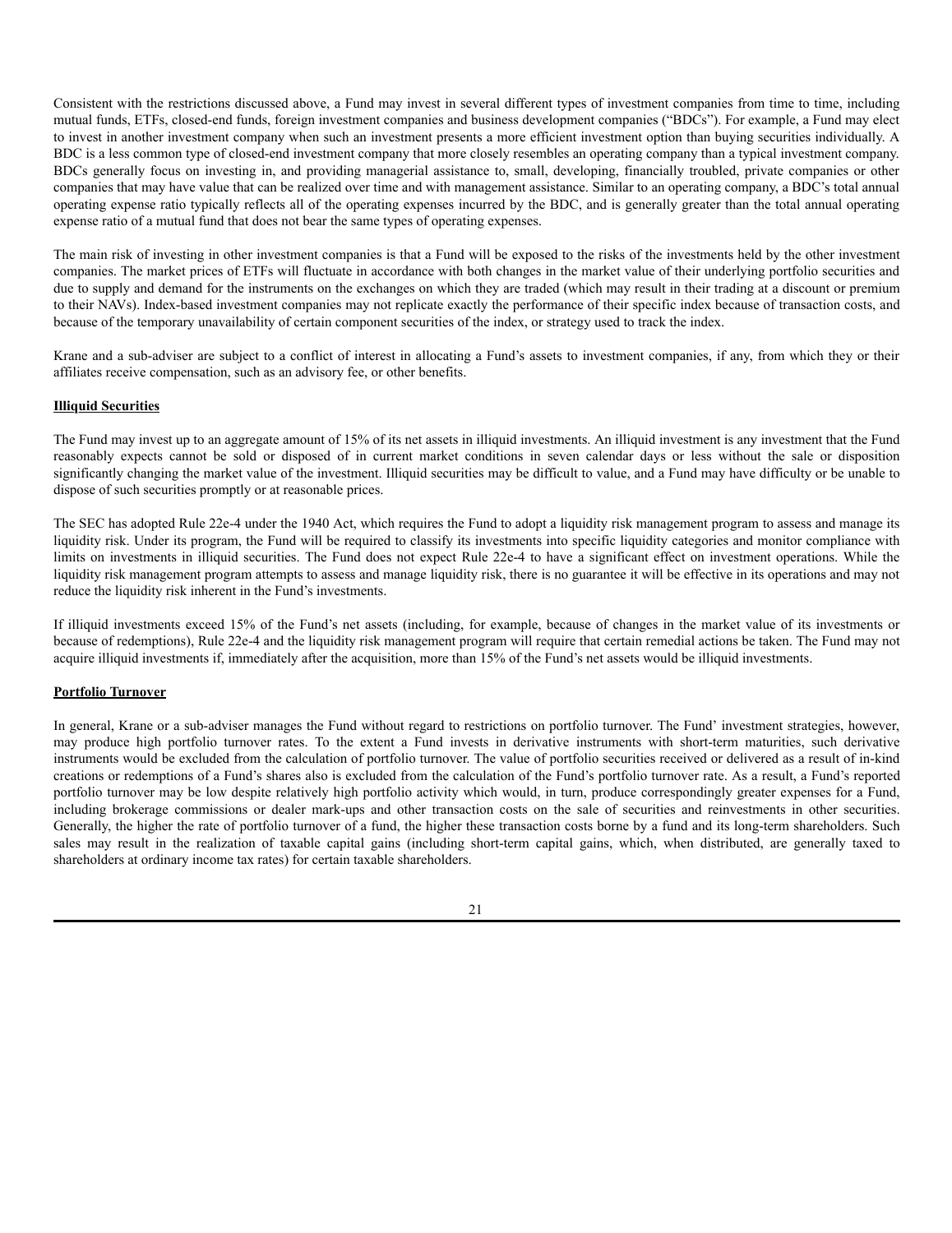"Portfolio Turnover Rate" is defined under the rules of the SEC as the lesser of the value of the securities purchased or of the securities sold, excluding all securities whose maturities at the time of acquisition were one-year or less, divided by the average monthly value of such securities owned during the year. Based on this definition, instruments with a remaining maturity of less than one-year are excluded from the calculation of the portfolio turnover rate. Instruments excluded from the calculation of portfolio turnover may include commercial paper, futures contracts and option contracts because they generally have a remaining maturity of less than one-year.

## **Borrowing**

The Fund may borrow money to the extent permitted by the 1940 Act. Borrowing for investment purposes is a form of leverage. Leveraging investments, by purchasing securities with borrowed money, is a speculative technique that increases investment risk. Because substantially all of a Fund's assets will fluctuate in value, whereas the interest obligations on borrowings may be fixed, the NAV of a Fund will increase more when a Fund's portfolio assets increase in value and decrease more when a Fund's portfolio assets decrease in value than would otherwise be the case. Moreover, interest costs on borrowings may fluctuate with changing market rates of interest and may partially offset or exceed the returns on the borrowed funds. A Fund also may be required to maintain minimum average balances in connection with a borrowing or to pay a commitment or other fee to maintain a line of credit, which would further increase the cost of borrowing. Under adverse conditions, a Fund might have to sell portfolio securities to meet interest or principal payments at a time when investment considerations would not favor such sales.

Although it has not entered into any sort of credit facility, a Fund may borrow money to facilitate management of a Fund's portfolio by enabling a Fund to meet redemption requests when the liquidation of portfolio instruments would be inconvenient or disadvantageous, and for temporary or emergency purposes, such as trade settlements and as necessary to distribute to shareholders any income required to maintain the Fund's status as a RIC. In this regard, a Fund may enter into a credit facility to borrow money for temporary or emergency purposes, including the funding of shareholder redemption requests, trade settlements, and as necessary to distribute to shareholders any income required to maintain a Fund's status as a RIC. Such borrowing is not for investment purposes and will be repaid by a Fund promptly. As required by the 1940 Act, a Fund must maintain continuous asset coverage (total assets, including assets acquired with borrowed funds, less liabilities exclusive of borrowings) of 300% of all amounts borrowed. If, at any time, the value of a Fund's assets should fail to meet this 300% coverage test, a Fund, within three days (not including Sundays and holidays), will reduce the amount of a Fund's borrowings to the extent necessary to meet this 300% coverage requirement. Maintenance of this percentage limitation may result in the sale of portfolio securities at a time when investment considerations otherwise indicate that it would be disadvantageous to do so.

In addition to the foregoing, the Fund is authorized to borrow money for extraordinary or emergency purposes. Borrowings for extraordinary or emergency purposes are not subject to the foregoing 300% asset coverage requirement. While the Fund does not anticipate doing so, the Fund is authorized to pledge *(i.e.*, transfer a security interest in) portfolio securities in an amount up to one-third of the value of the Fund's total assets in connection with any borrowing.

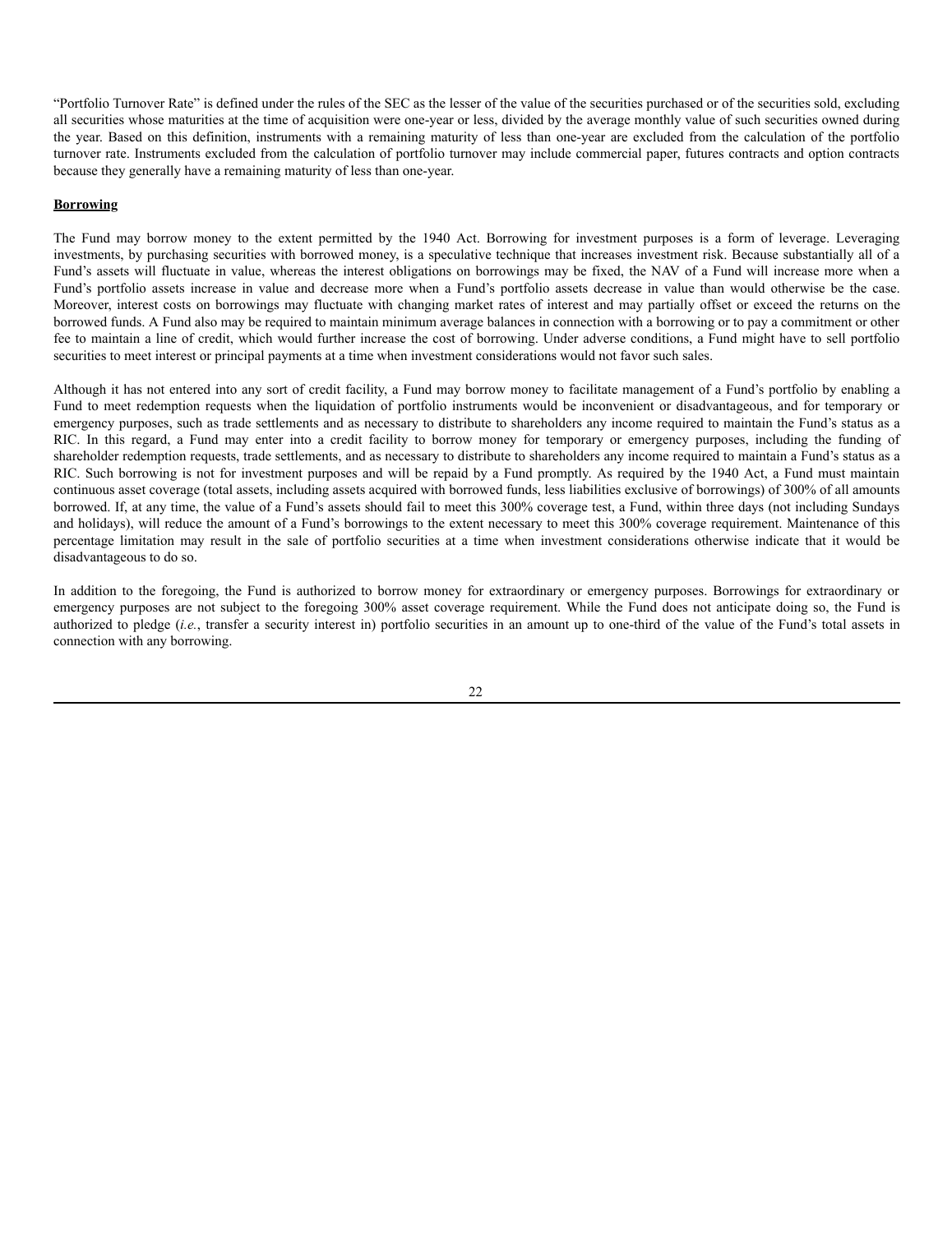## **Bank Deposits and Obligations**

The Fund may invest in deposits and other obligations of U.S. and non-U.S. banks and financial institutions. Deposits and obligations of banks and financial institutions include certificates of deposit, time deposits, and bankers' acceptances. Certificates of deposit and time deposits represent an institution's obligation to repay funds deposited with it that earn a specified interest rate. Certificates of deposit are negotiable certificates, while time deposits are non-negotiable deposits. A banker's acceptance is a time draft drawn on and accepted by a bank that becomes a primary and unconditional liability of the bank upon acceptance. Investments in obligations of non-U.S. banks and financial institutions may involve risks that are different from investments in obligations of U.S. banks. These risks include future unfavorable political and economic developments, seizure or nationalization of foreign deposits, currency controls, interest limitations or other governmental restrictions that might affect the payment of principal or interest on the securities held in a Fund. All investments in deposits and other obligations are subject to credit risk, which is the risk that a Fund may lose its investments in these instruments if, for example, the issuing financial institution collapses and is unable to meet its obligations. This risk is more acute for investments in deposits and other obligations that are not insured by a government or private entity.

#### **Repurchase Agreements**

The Fund may enter into repurchase agreements. A repurchase agreement is a transaction in which a Fund purchases securities or other obligations from a bank or securities dealer (or its affiliate) and simultaneously commits to resell them to a counterparty at an agreed-upon date or upon demand and at a price reflecting a market rate of interest unrelated to the coupon rate or maturity of the purchased obligations. A Fund maintains custody of the underlying obligations prior to their repurchase, either through its regular custodian or through a special "triparty" custodian or sub-custodian that maintains separate accounts for both a Fund and its counterparty. Thus, the obligation of the counterparty to pay the repurchase price on the date agreed to or upon demand is, in effect, secured by such obligations.

Repurchase agreements carry certain risks not associated with direct investments in securities, including a possible decline in the market value of the underlying obligations. If their value becomes less than the repurchase price, plus any agreed-upon additional amount, the counterparty must provide additional collateral so that at all times the collateral is at least equal to the repurchase price plus any agreed-upon additional amount. The difference between the total amount to be received upon repurchase of the obligations and the price that was paid by a Fund upon acquisition is accrued as interest and included in its net investment income. Repurchase agreements involving obligations other than U.S. government securities (such as commercial paper and corporate bonds) may be subject to special risks and may not have the benefit of certain protections in the event of the counterparty's insolvency. If the seller or guarantor becomes insolvent, a Fund may suffer delays, costs and possible losses in connection with the disposition of collateral.

#### **Reverse Repurchase Agreements**

The Fund may enter into reverse repurchase agreements, which involve the sale of securities held by a Fund subject to its agreement to repurchase the securities at an agreed-upon date or upon demand and at a price reflecting a market rate of interest. Reverse repurchase agreements are subject to a Fund's limitation on borrowings and may be entered into only with banks or securities dealers or their affiliates. While a reverse repurchase agreement is outstanding, the Fund will maintain the segregation, either on its records or with the Trust's custodian, of cash or other liquid securities, marked to market daily, in an amount at least equal to its obligations under the reverse repurchase agreement.

Reverse repurchase agreements involve the risk that the buyer of the securities sold by the Fund might be unable to deliver them when the Fund seeks to repurchase. If the buyer of securities under a reverse repurchase agreement files for bankruptcy or becomes insolvent, the buyer or trustee or receiver may receive an extension of time to determine whether to enforce the Fund's obligation to repurchase the securities, and the Fund's use of the proceeds of the reverse repurchase agreement may effectively be restricted pending such decision.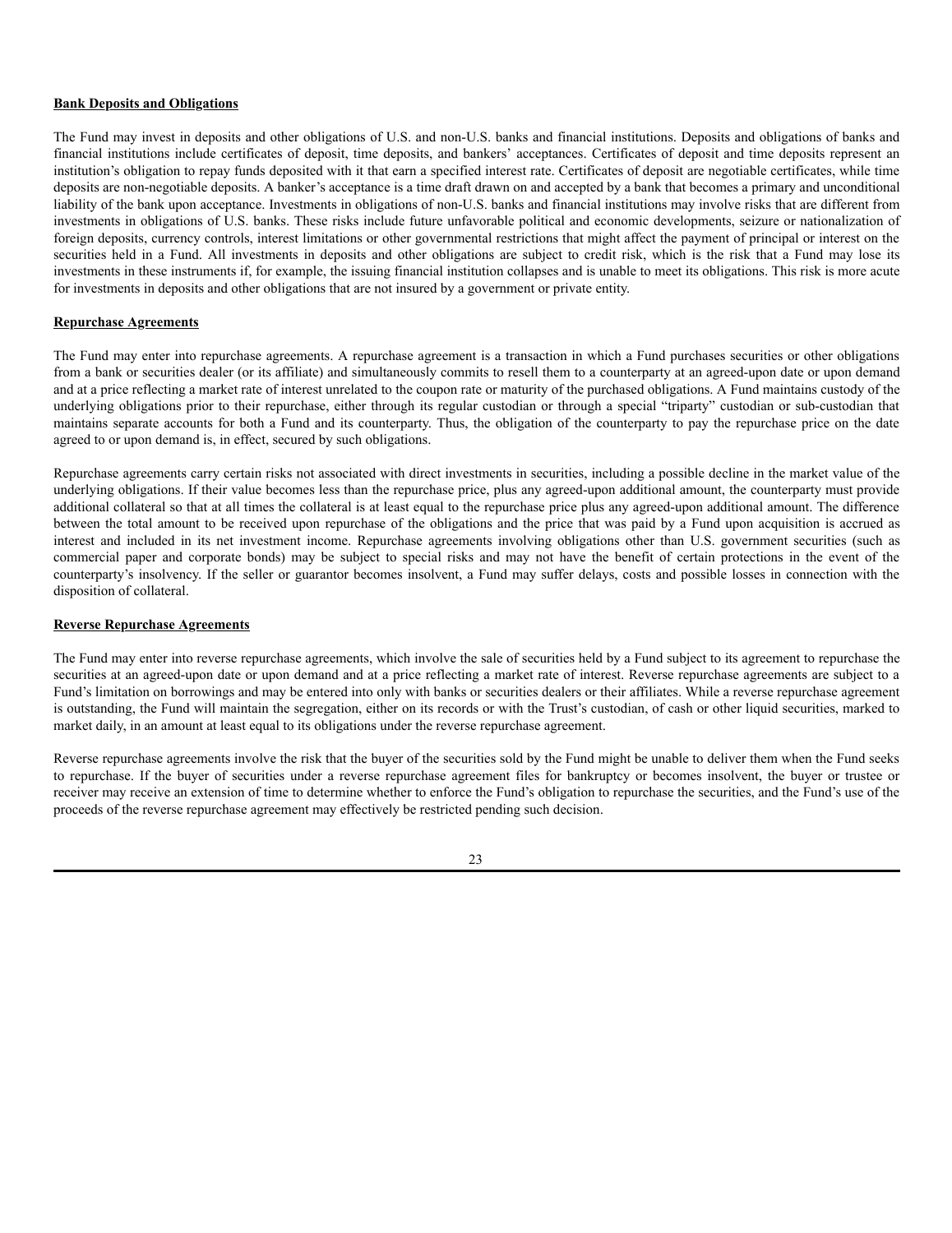## **Other Short-Term Instruments**

In addition to repurchase agreements, the Fund may invest in short-term instruments, including money market instruments, on an ongoing basis to provide liquidity or for other reasons. Money market instruments are generally short-term investments that may include but are not limited to: (i) shares of money market funds; (ii) obligations issued or guaranteed by the U.S. government, its agencies or instrumentalities (including governmentsponsored enterprises); (iii) negotiable certificates of deposit ("CDs"), bankers' acceptances, fixed time deposits and other obligations of U.S. and foreign banks (including foreign branches) and similar institutions; (iv) commercial paper rated at the date of purchase "Prime-1" by Moody's or "A-1" by S&P or, if unrated, of comparable quality as determined by the Adviser, or sub-adviser, as applicable; (v) non-convertible corporate debt securities (e.g., bonds and debentures); and (vi) short-term U.S. dollar-denominated obligations of foreign banks (including U.S. branches) that, in the opinion of the Adviser, or sub-adviser, as applicable, are of comparable quality to obligations of U.S. banks which may be purchased by the Fund. Any of these instruments may be purchased on a current or a forward-settled basis. Money market instruments also include shares of money market funds. Time deposits are non-negotiable deposits maintained in banking institutions for specified periods of time at stated interest rates. Bankers' acceptances are time drafts drawn on commercial banks by borrowers, usually in connection with international transactions.

#### **Cyber-Security Risk**

The Fund, and its service providers, may be prone to operational and information security risks resulting from cyber-attacks. Cyber-attacks include, among other behaviors, stealing or corrupting data maintained online or digitally, denial of service attacks on websites, the unauthorized release of confidential information or various other forms of cyber security breaches. Cyber-attacks affecting a Fund or its advisors, custodian, transfer agent, intermediaries and other third-party service providers may adversely impact a Fund. For instance, cyber-attacks may interfere with the processing of shareholder transactions, impact a Fund's ability to calculate its NAV, cause the release of private shareholder information or confidential business information, impede trading, subject a Fund to regulatory fines or financial losses and/or cause reputational damage. A Fund may also incur additional costs for cyber security risk management purposes. While a Fund's service providers have established business continuity plans, there are inherent limitations in such plans and systems including the possibility that certain risks have not been identified. Furthermore, a Fund cannot control the cyber security plans and systems put in place by its service providers or any other third parties whose operations may affect a Fund or its shareholders. Similar types of cyber security risks are also present for issues or securities in which a Fund may invest, which could result in material adverse consequences for such issuers and may cause a Fund's investment in such companies to lose value.

# <span id="page-25-0"></span>**INVESTMENT LIMITATIONS**

Unless otherwise noted, whenever a fundamental investment policy or limitation states that a maximum percentage of a Fund's assets that may be invested in any security or other asset, or sets forth a policy regarding quality standards, such standard or percentage limitation will be determined immediately after and as a result of a Fund's acquisition of such security or other asset. Accordingly, other than with respect to a Fund's limitations on borrowings, any subsequent change in values, net assets, or other circumstances will not be considered when determining whether the investment complies with a Fund's investment policies and limitations.

#### **Fundamental Policies**

The Trust has adopted the following investment restrictions as fundamental policies with respect to the Fund. These restrictions cannot be changed with respect to the Fund without the approval of the holders of a majority of the Fund's outstanding voting securities. For the purposes of the 1940 Act, a "majority of outstanding shares" means the vote of the lesser of: (1) 67% or more of the voting securities of the Fund present at the meeting if the holders of more than 50% of the Fund's outstanding voting securities are present or represented by proxy; or (2) more than 50% of the outstanding voting securities of the Fund.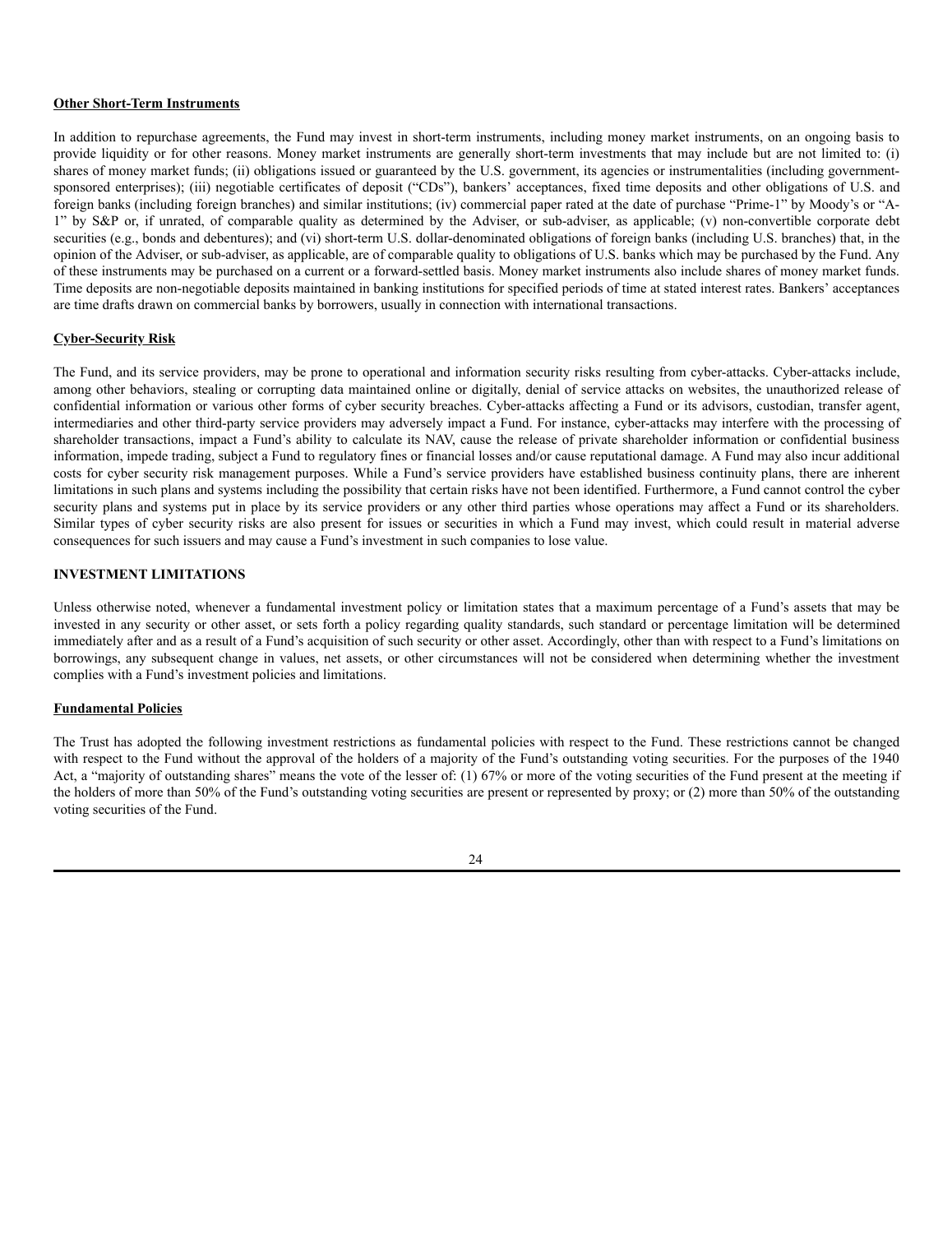Except with the approval of a majority of the outstanding voting securities, the Fund may not:

- 1. Issue senior securities, except as permitted under the 1940 Act, the rules, regulations and interpretations thereunder, and any applicable exemptive relief.
- 2. Concentrate its investments (*i.e.*, hold more than 25% of its total assets) in any industry or group of related industries. For purposes of this limitation, securities of the U.S. government (including its agencies and instrumentalities), investment companies, repurchase agreements collateralized by U.S. government securities, and tax-exempt securities of state or municipal governments and their political subdivisions are not considered to be issued by members of any industry.
- 3. Borrow money, except as permitted under the 1940 Act, the rules, regulations and interpretations thereunder, and any applicable exemptive relief.
- 4. Lend any security or make any other loan except as permitted under the 1940 Act, the rules, regulations and interpretations thereunder, and any applicable exemptive relief. This limitation does not apply to purchases of debt securities or to repurchase agreements, or to acquisitions of loans, loan participations or other forms of debt instruments permissible under the Fund's investment policies.
- 5. Purchase or sell real estate unless acquired as a result of ownership of securities or other instruments, except to the extent permitted under the 1940 Act. This shall not prevent the Fund from investing in securities or other instruments backed by real estate, real estate investment trusts or securities of companies engaged in the real estate business.
- 6. Purchase or sell physical commodities unless acquired as a result of ownership of securities or other instruments, except to the extent permitted under the 1940 Act. This shall not prevent the Fund from purchasing or selling options and futures contracts or from investing in securities or other instruments backed by physical commodities.
- 7. Underwrite securities issued by other persons, except to the extent permitted under the 1940 Act.

# <span id="page-26-0"></span>**CONTINUOUS OFFERING**

The method by which Creation Units of shares are created and traded may raise certain issues under applicable securities laws. Because new Creation Units of shares are issued and sold by a Fund on an ongoing basis, at any point a "distribution," as such term is used in the Securities Act, may occur. Broker-dealers and other persons are cautioned that some activities on their part may, depending on the circumstances, result in their being deemed participants in a distribution in a manner which could render them statutory underwriters and subject them to the prospectus delivery requirement and liability provisions of the Securities Act.

For example, a broker-dealer firm or its client may be deemed a statutory underwriter if it takes Creation Units after placing an order with the Fund's Distributor, breaks them down into constituent shares, and sells such shares directly to customers, or if it chooses to couple the creation of a supply of new shares with an active selling effort involving solicitation of secondary market demand for shares. A determination of whether one is an underwriter for purposes of the Securities Act must take into account all the facts and circumstances pertaining to the activities of the broker-dealer or its client in the particular case, and the examples mentioned above should not be considered a complete description of all the activities that could lead to a categorization as an underwriter.

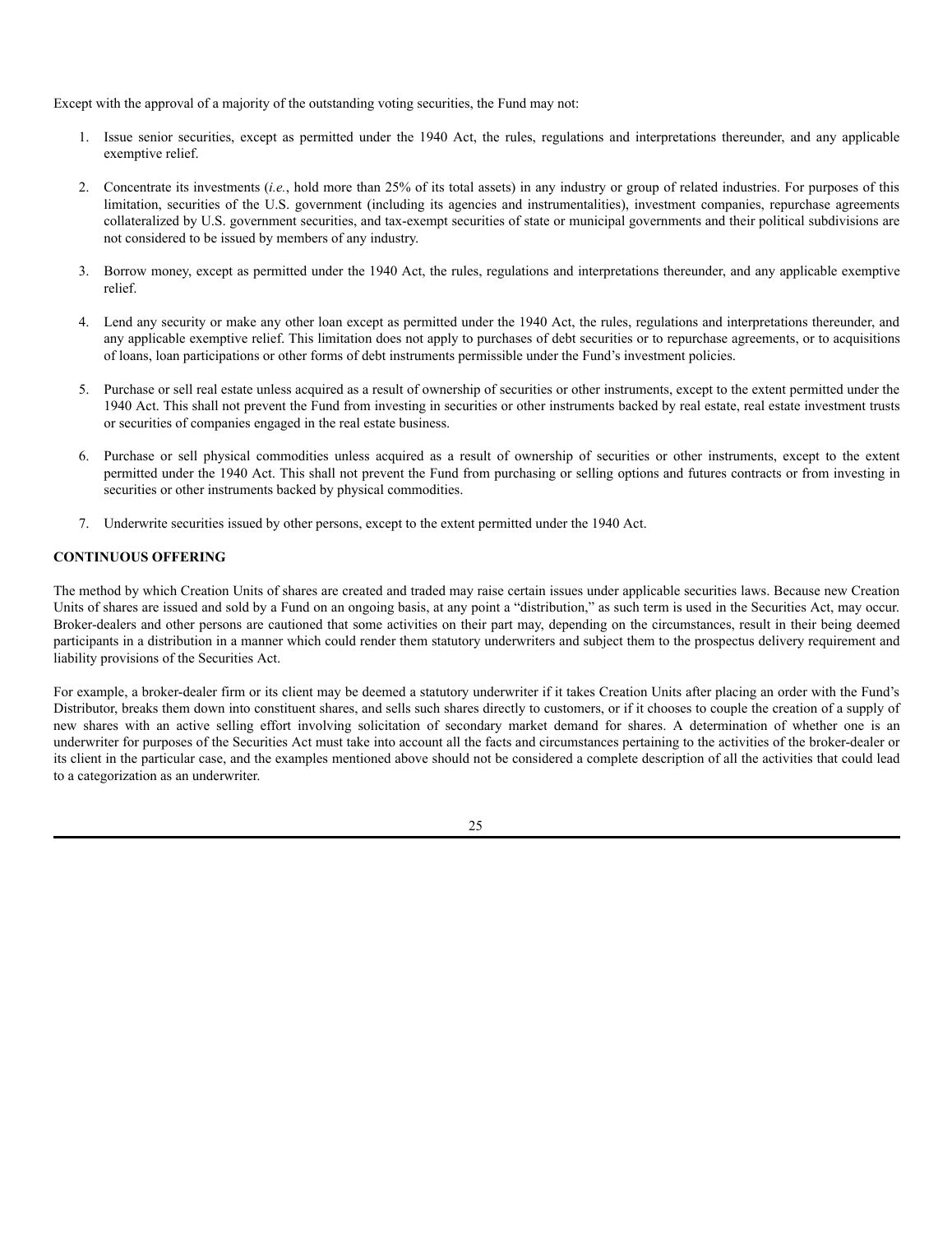Broker-dealer firms should also note that dealers who are not "underwriters" but are effecting transactions in shares, whether or not participating in the distribution of shares, generally are required to deliver a prospectus. This is because the prospectus delivery exemption in Section 4(3) of the Securities Act is not available in respect of such transactions as a result of Section 24(d) of the 1940 Act.

## <span id="page-27-0"></span>**MANAGEMENT OF THE TRUST**

## **Board Responsibilities**

The Board of Trustees is responsible for overseeing the management and affairs of the Fund and the Trust. The Board considers and approves contracts, as described herein, under which certain companies provide essential management and administrative services to the Trust. Like most ETFs, the day-to-day business of the Trust, including the day-to-day management of risk, is performed by third-party service providers, such as Krane, a subadviser where applicable, the Distributor and the Administrator (as defined below). The Board oversees the Trust's service providers and overall risk management. Risk management seeks to identify and eliminate or mitigate the potential effects of risks, *i.e.*, events or circumstances that could have material adverse effects on the business, operations, shareholder services, investment performance or reputation of the Trust or a Fund. Under the overall supervision of the Board and the Audit Committee (discussed in more detail below), the service providers to the Fund employ a variety of processes, procedures and controls to identify risks relevant to the operations of the Trust and a Fund to lessen the probability of their occurrence and/or to mitigate the effects of such events or circumstances if they do occur. Each service provider is responsible for one or more discrete aspects of the Trust's business (*e.g.*, Krane is responsible for the oversight of a sub-adviser) and, consequently, for managing the risks associated with that activity.

Consistent with its responsibility for oversight of the Trust and the Fund, the Board oversees the management of risks relating to the administration and operations of the Trust and the Fund. Krane, as part of its responsibilities for the day-to-day operations of the Fund, is responsible for day-to-day risk management for the Fund. The Board performs its risk management oversight directly and, as to certain matters, through its committees. The following provides an overview of the principal, but not all, aspects of the Board's oversight of risk management for the Trust and the Fund.

In general, the Fund's risks include, among others, investment risk, liquidity risk, valuation risk and operational risk. The Fund's service providers, including Krane, are responsible for adopting policies, procedures and controls designed to address various risks within their purview. Further, Krane is responsible for overseeing and monitoring the investments and operations of each sub-adviser. The Board also oversees risk management for the Trust and the Fund through review of regular reports, presentations and other information from officers of the Trust and other persons. In addition to reports from Krane, the Board also receives reports regarding other service providers to the Trust on a periodic or regular basis.

The Board is responsible for overseeing the nature, extent and quality of the Fund services provided to the Fund by Krane and any sub-adviser and receives information from them on a periodic basis. In connection with its consideration of whether to approve and/or renew the advisory agreements with Krane and any sub-adviser, the Board will request information allowing the Board to review such services. The Board also receives reports related to Krane's and any sub-adviser's adherence to the Fund's investment restrictions and compliance with the stated policies of a Fund. In addition, the Board regularly receives information about the Fund's performance and investments.

The Trust's Chief Compliance Officer meets regularly with the Board to review and discuss compliance and other issues. At least annually, the Trust's Chief Compliance Officer provides the Board with a report reviewing the adequacy and effectiveness of the Trust's policies and procedures and those of its service providers, including the Adviser and any sub-adviser. The report generally seeks to address: the operation of the policies and procedures of the Trust and each service provider since the date of the last report; material changes to the policies and procedures since the date of the last report; any recommendations for material changes to the policies and procedures; and material compliance matters since the date of the last report.

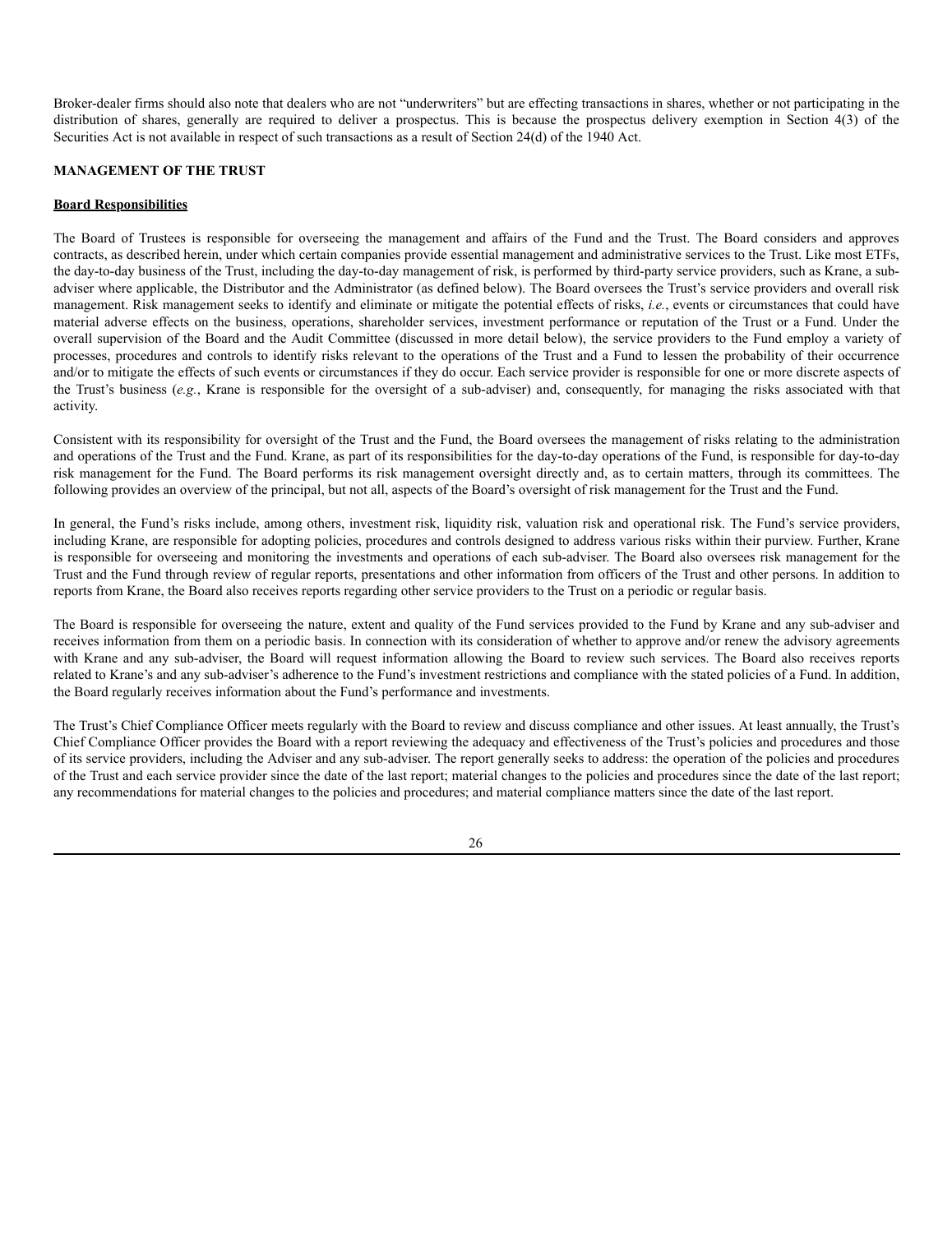The Board normally also receives reports from the Trust's service providers regarding Fund operations, portfolio valuation and other matters. Annually, an independent registered public accounting firm reviews with the Audit Committee its audit of the Trust's financial statements, focusing on certain areas of risk to the Trust and the Trust's internal controls.

The Board recognizes that not all risks that may affect a Fund can be identified, that it may not be practical or cost-effective to eliminate or mitigate certain risks, that it may be necessary to bear certain risks (such as investment-related risks) to achieve a Fund's goals, and that the processes, procedures and controls employed to address certain risks may be limited in their effectiveness. Moreover, despite the periodic reports the Board receives and the Board's discussions with the service providers to a Fund, it may not be made aware of all relevant information about certain risks. Most of the Trust's investment management and business affairs are carried out by or through Krane and other service providers, each of which has an independent interest in risk management but whose policies and methods by which one or more risk management functions are carried out may differ from the Trust's and each other's in the setting of priorities, the resources available or the effectiveness of relevant controls. As a result of the foregoing and other factors, the Board's risk management oversight is subject to substantial limitations.

# **Members of the Board and Officers of the Trust**

Set forth below are the names, years of birth, position with the Trust, term of office, the principal occupations for a minimum of the last five years, number of portfolios overseen by, and other directorships of each of the persons currently serving as members of the Board and as Executive Officers of the Trust. Also included below is the term of office for each of the Executive Officers of the Trust. The members of the Board serve as Trustees for the life of the Trust or until retirement, removal, or their office is terminated pursuant to the Trust's Amended and Restated Declaration of Trust.

The Chairman of the Board, Jonathan Krane, is an interested person of the Trust as defined in the 1940 Act. No single Independent Trustee serves as a lead Independent Trustee. The Board has determined its leadership structure is appropriate given the specific characteristics the Trust and its operations. The Board made this determination in consideration of, among other things, Trustees who are not interested persons of the Trust (*i.e.*, "Independent Trustees") constitute at least fifty percent (50%) of the Board, the Audit Committee is composed of the Independent Trustees, and the Board oversees only a certain number of funds (and classes of shares).

| <b>Name, Address</b><br>and Year of Birth of<br><b>Trustee/Officer</b> | Position(s)<br><b>Held with</b><br>the Trust,<br><b>Term of Office</b><br>and Length of<br><b>Time Served</b> | <b>Principal Occupation(s)</b><br><b>During Past 5 Years</b> | Number of<br><b>Portfolios in</b><br><b>Fund</b><br><b>Complex</b><br>Overseen<br>by Trustee/<br><b>Officer</b> | <b>Other</b><br><b>Directorships</b><br><b>Held by</b><br><b>Trustee/Officer</b><br><b>During Past</b><br><b>5 Years</b> |
|------------------------------------------------------------------------|---------------------------------------------------------------------------------------------------------------|--------------------------------------------------------------|-----------------------------------------------------------------------------------------------------------------|--------------------------------------------------------------------------------------------------------------------------|
| <b>Interested Trustee</b>                                              |                                                                                                               |                                                              |                                                                                                                 |                                                                                                                          |
| Jonathan Krane*                                                        | Trustee and Chairman                                                                                          | Chief Executive Officer of Krane Funds Advisors,             | 29                                                                                                              | None                                                                                                                     |
| (1968)                                                                 | of the Board, No set                                                                                          | LLC from 2011 to present. Chief Executive Officer            |                                                                                                                 |                                                                                                                          |
| 280 Park Avenue                                                        | term: served since                                                                                            | of Krane Portfolio Advisors, LLC from 2018 to                |                                                                                                                 |                                                                                                                          |
| 32nd Floor New York.                                                   | 2012                                                                                                          | present. Principal of Krane Capital LLC from 2009            |                                                                                                                 |                                                                                                                          |
| New York, 10017                                                        |                                                                                                               | to 2011.                                                     |                                                                                                                 |                                                                                                                          |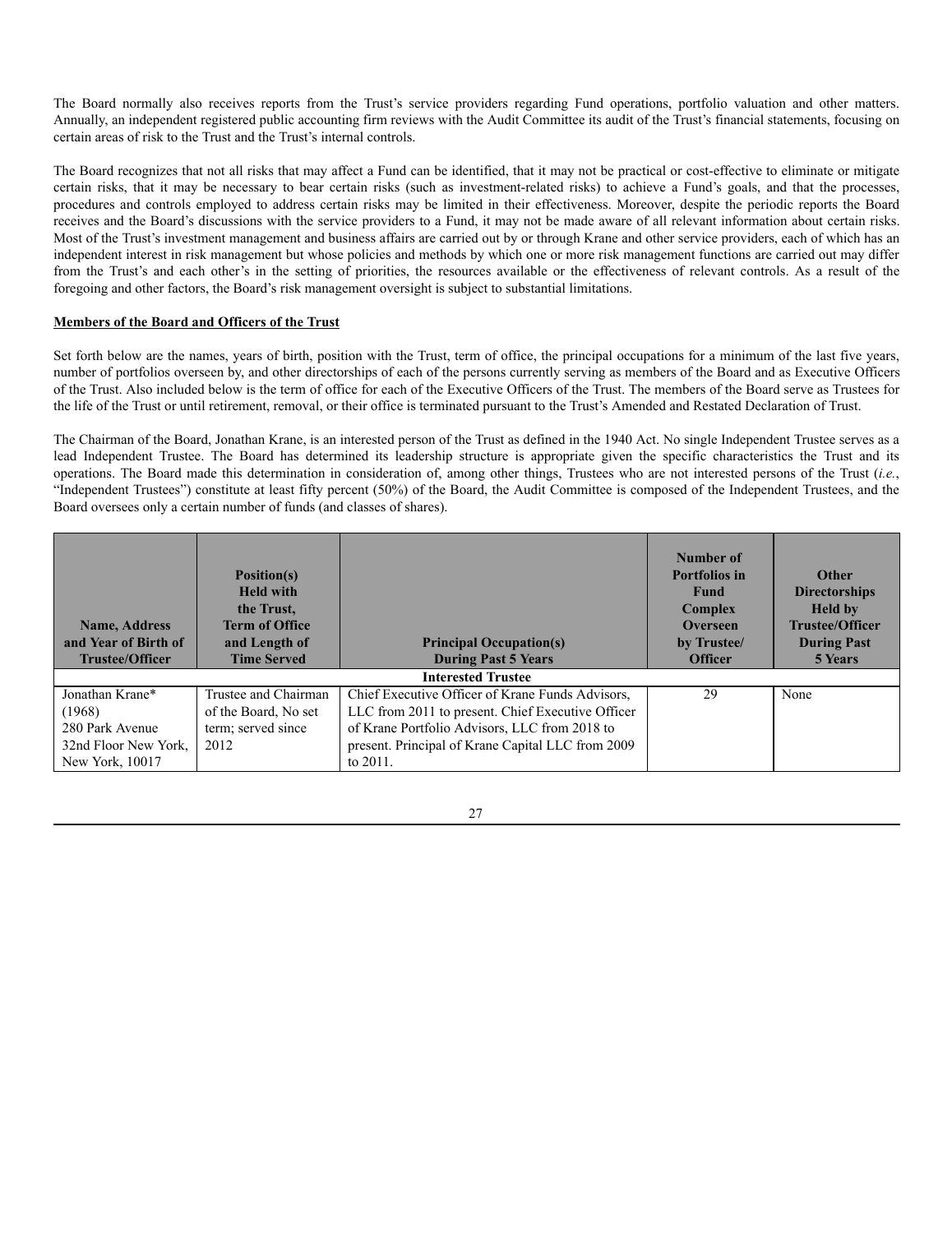| <b>Name, Address</b><br>and Year of Birth of<br><b>Trustee/Officer</b>                   | Position(s)<br><b>Held with</b><br>the Trust,<br><b>Term of Office</b><br>and Length of<br><b>Time Served</b> | <b>Principal Occupation(s)</b><br><b>During Past 5 Years</b>                                                                                                                                                                                                                                                                                                                                                                                             | Number of<br><b>Portfolios</b> in<br><b>Fund</b><br><b>Complex</b><br><b>Overseen</b><br>by Trustee/<br><b>Officer</b> | <b>Other</b><br><b>Directorships</b><br><b>Held by</b><br><b>Trustee/Officer</b><br><b>During Past</b><br>5 Years |
|------------------------------------------------------------------------------------------|---------------------------------------------------------------------------------------------------------------|----------------------------------------------------------------------------------------------------------------------------------------------------------------------------------------------------------------------------------------------------------------------------------------------------------------------------------------------------------------------------------------------------------------------------------------------------------|------------------------------------------------------------------------------------------------------------------------|-------------------------------------------------------------------------------------------------------------------|
|                                                                                          |                                                                                                               | <b>Independent Trustees</b>                                                                                                                                                                                                                                                                                                                                                                                                                              |                                                                                                                        |                                                                                                                   |
| Patrick P. Campo<br>(1970)<br>280 Park Avenue<br>32nd Floor New York.<br>New York, 10017 | Trustee, No set term;<br>served since 2017                                                                    | From 2019 to present, Director of Research and<br>from 2013 to 2019 Director of Long Short Equity,<br>Titan Advisors.                                                                                                                                                                                                                                                                                                                                    | 29                                                                                                                     | None                                                                                                              |
| John Ferguson<br>(1966)<br>280 Park Avenue<br>32nd Floor New York.<br>New York, 10017    | Trustee, No set term;<br>served since 2012                                                                    | Chief Operating Officer of Shrewsbury River<br>Capital from 2017 to 2020. Chief Operating Officer<br>of Kang Global Investors LP (hedge fund adviser)<br>from 2014 to 2016. President of Alden Global<br>Capital, LLC (hedge fund adviser) from 2012 to<br>2014 (formerly, Chief Operating Officer from 2011<br>to 2012). Senior Managing Director and Chief<br>Operating Officer of K2 Advisors, LLC from 2005<br>to 2011.                              | 29                                                                                                                     | None                                                                                                              |
| Matthew Stroyman<br>(1968)<br>280 Park Avenue<br>32nd Floor New York,<br>New York, 10017 | Trustee, No set term;<br>served since 2012                                                                    | Founder and President of BlackRidge Ventures<br>from 2018 to present (principal investment<br>activities and strategic advisory services in a<br>variety of industries to clients and partners that<br>include institutional investment firms, family<br>offices and high net-worth individuals). Co-<br>Founder, President and Chief Operating Officer of<br>Arcturus (real estate asset and investment<br>management services firm) from 2007 to 2017. | 29                                                                                                                     | None                                                                                                              |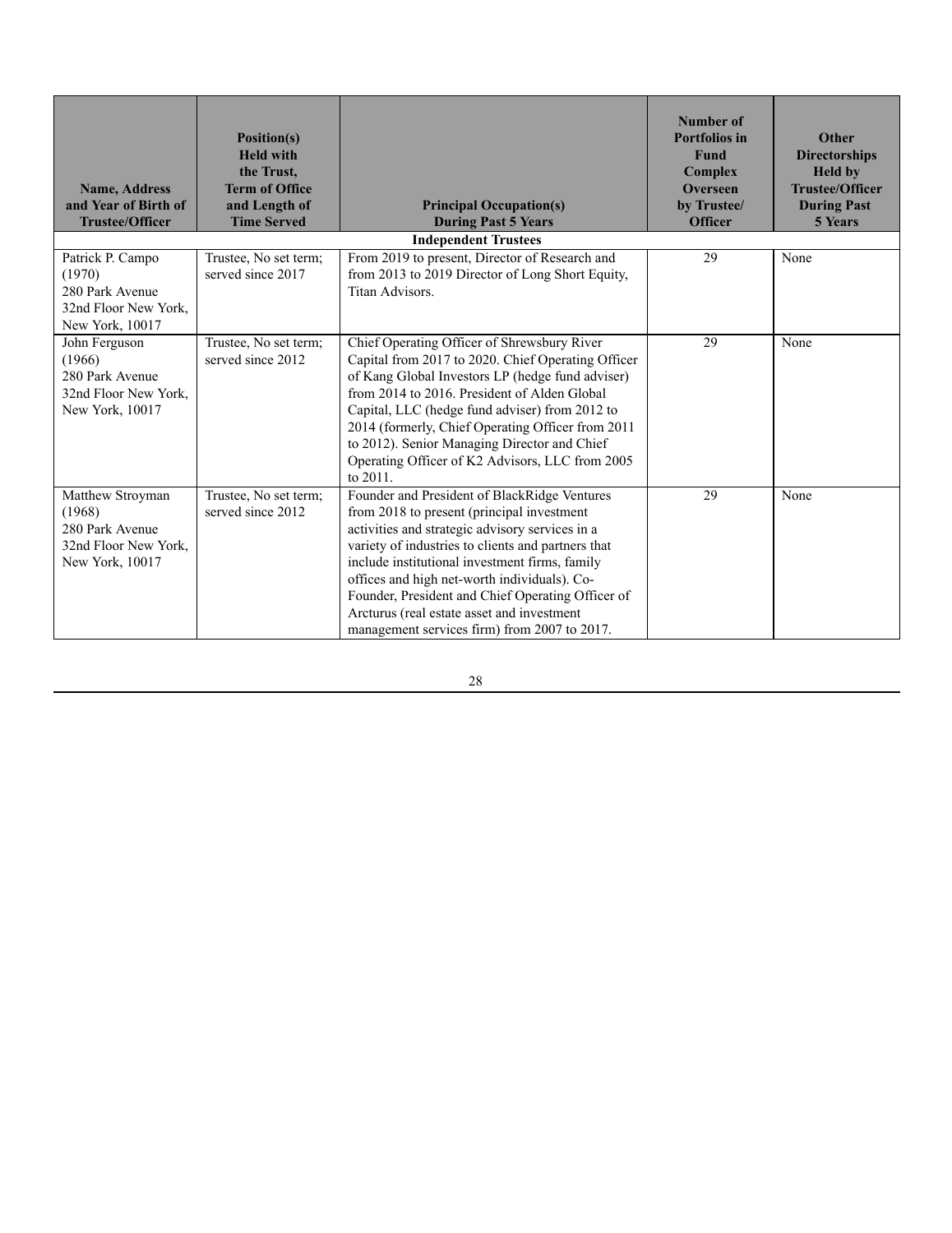| <b>Name, Address</b><br>and Year of Birth of<br><b>Trustee/Officer</b>                                        | Position(s)<br><b>Held with</b><br>the Trust.<br><b>Term of Office</b><br>and Length of<br><b>Time Served</b> | <b>Principal Occupation(s)</b><br><b>During Past 5 Years</b>                                                                                                                                                              | Number of<br><b>Portfolios in</b><br><b>Fund</b><br><b>Complex</b><br>Overseen<br>by Trustee/<br><b>Officer</b> | <b>Other</b><br><b>Directorships</b><br><b>Held by</b><br><b>Trustee/Officer</b><br><b>During Past</b><br>5 Years |
|---------------------------------------------------------------------------------------------------------------|---------------------------------------------------------------------------------------------------------------|---------------------------------------------------------------------------------------------------------------------------------------------------------------------------------------------------------------------------|-----------------------------------------------------------------------------------------------------------------|-------------------------------------------------------------------------------------------------------------------|
|                                                                                                               |                                                                                                               | <b>Officers</b>                                                                                                                                                                                                           |                                                                                                                 |                                                                                                                   |
| Jonathan Krane<br>(1968)<br>280 Park Avenue<br>32nd Floor New York.<br>New York, 10017                        | Principal Executive<br>Officer and Principal<br>Financial Officer, No<br>set term: served since<br>2012       | Chief Executive Officer of Krane Funds Advisors,<br>LLC from 2011 to present. Chief Executive Officer<br>of Krane Portfolio Advisors, LLC from 2018 to<br>present. Principal of Krane Capital LLC from 2009<br>to 2011.   | 29                                                                                                              | None                                                                                                              |
| Jennifer Tarleton<br>(formerly Krane)<br>(1966)<br>280 Park Avenue<br>32nd Floor New York,<br>New York, 10017 | Vice President and<br>Secretary, No set<br>term; served since<br>2012                                         | Vice President of Krane Funds Advisors, LLC from<br>2011 to present.                                                                                                                                                      | 29                                                                                                              | None                                                                                                              |
| Michael Quain<br>(1957)<br>280 Park Avenue<br>32nd Floor New York.<br>New York, 10017                         | Chief Compliance<br>Officer and Anti-<br>Money Laundering<br>Officer, No Set Term;<br>served since 2015       | Principal/President of Quain Compliance<br>Consulting, LLC from 2014 to present. First Vice<br>President of Aberdeen Asset Management Inc.<br>from May 2013 to September 2013.                                            | 29                                                                                                              | None                                                                                                              |
| Eric Olsen<br>(1970)<br><b>SEI</b> Investments<br>Company<br>One Freedom Valley<br>Drive<br>Oaks, PA 19456    | Assistant Treasurer,<br>No set term; served<br>since 2021                                                     | Director of Accounting, SEI Investments<br>Global Fund Services from March 2021 to present;<br>Deputy Head of Fund Operations, Traditional<br>Assets, Aberdeen Standard Investments from<br>August 2013 to February 2021. | 29                                                                                                              | None                                                                                                              |
| David Adelman<br>(1964)<br>280 Park Avenue<br>32nd Floor<br>New York,<br>New York, 10017                      | Assistant Secretary,<br>No set term; served<br>since 2021                                                     | Managing Director and the General Counsel, Krane<br>Fund Advisors, LLC from 2021. Partner, Reed<br>Smith LLP from 2015 to 2021.                                                                                           | $\overline{29}$                                                                                                 | None                                                                                                              |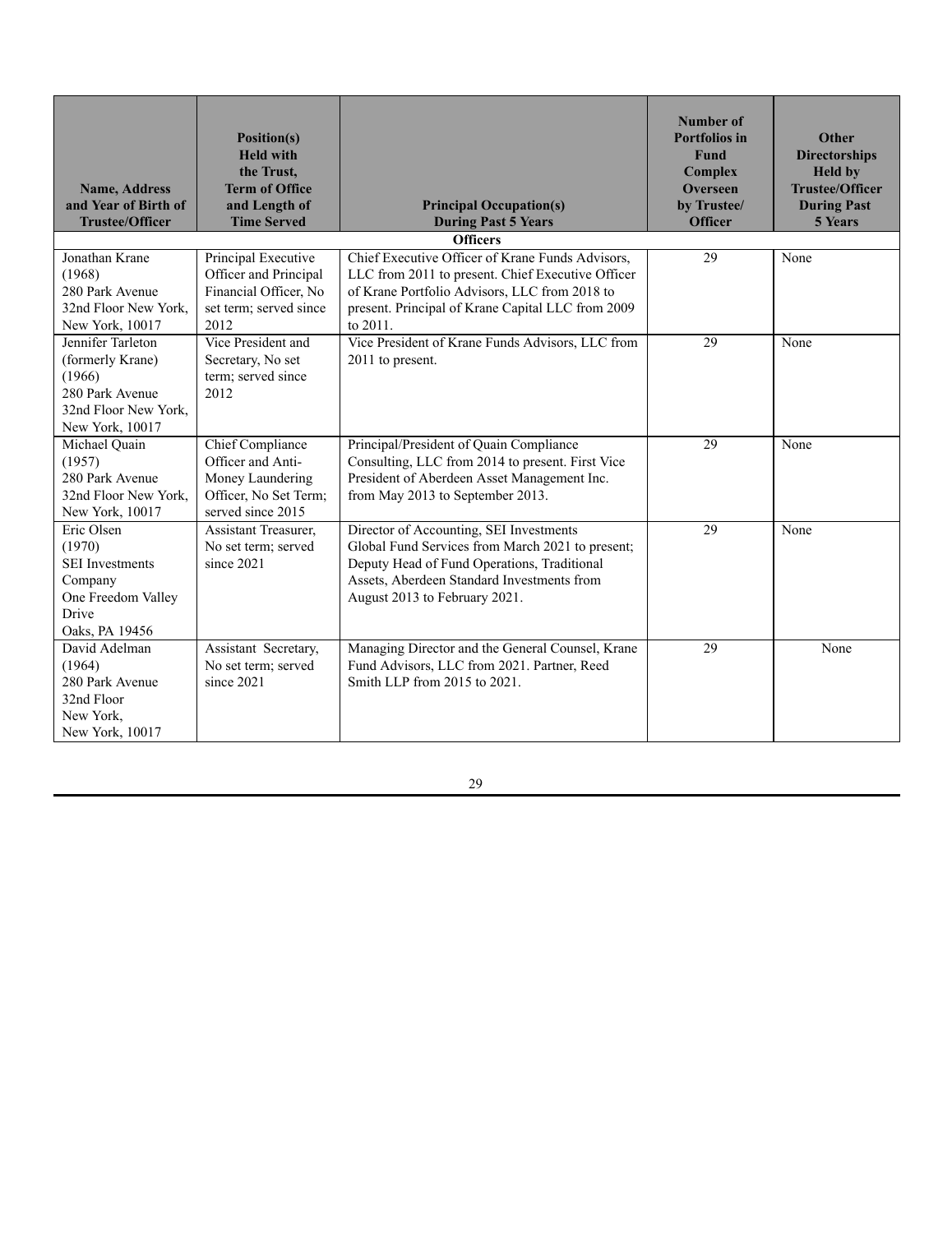| <b>Name, Address</b><br>and Year of Birth of<br><b>Trustee/Officer</b> | Position(s)<br><b>Held with</b><br>the Trust.<br><b>Term of Office</b><br>and Length of<br><b>Time Served</b> | <b>Principal Occupation(s)</b><br><b>During Past 5 Years</b> | Number of<br><b>Portfolios in</b><br>Fund<br><b>Complex</b><br>Overseen<br>by Trustee/<br><b>Officer</b> | <b>Other</b><br><b>Directorships</b><br><b>Held by</b><br><b>Trustee/Officer</b><br><b>During Past</b><br>5 Years |
|------------------------------------------------------------------------|---------------------------------------------------------------------------------------------------------------|--------------------------------------------------------------|----------------------------------------------------------------------------------------------------------|-------------------------------------------------------------------------------------------------------------------|
| Jonathan Shelon                                                        | Assistant Secretary,                                                                                          | Chief Operating Officer, Krane Funds Advisors,               | 29                                                                                                       | None                                                                                                              |
| (1974)                                                                 | No set term; served                                                                                           | LLC from 2015 to present. Chief Operating Officer,           |                                                                                                          |                                                                                                                   |
| 280 Park Avenue                                                        | since $2019$                                                                                                  | CICC Wealth Management (USA) LLC from 2018                   |                                                                                                          |                                                                                                                   |
| 32nd Floor New York,                                                   |                                                                                                               | to present. Chief Investment Officer of Specialized          |                                                                                                          |                                                                                                                   |
| New York, 10017                                                        |                                                                                                               | Strategies, J.P. Morgan from 2011 to 2015.                   |                                                                                                          |                                                                                                                   |

\* Mr. Krane is an "interested" person of the Trust, as that term is defined in the 1940 Act, by virtue of his ownership and controlling interest in Krane.

## **Board Standing Committees**

The Board has established the following standing committees:

**Audit Committee.** Messrs. Campo, Ferguson and Stroyman are members of the Trust's Audit Committee (the "Audit Committee") and Mr. Ferguson is the Chairman of the Audit Committee. The principal responsibilities of the Audit Committee are the appointment, compensation and oversight of the Trust's independent auditors, including the review of any significant disputes regarding financial reporting between Trust management and such independent auditors. Under the terms of the Audit Committee charter adopted by the Board, the Audit Committee is authorized to, among other things, (i) oversee the accounting and financial reporting processes of the Trust and its internal control over financial reporting; (ii) oversee the quality and integrity of a Fund's financial statements and the independent audits thereof; (iii) oversee, or, as appropriate, assist Board oversight of, the Trust's compliance with legal and regulatory requirements that relate to the Trust's accounting and financial reporting, internal control over financial reporting and independent audits; (iv) approve, prior to appointment, the engagement of the Trust's independent auditors and, in connection therewith, review and evaluate the qualifications, independence and performance of the Trust's independent auditors; and (v) act as a liaison between the Trust's independent auditors and the full Board. The Board of the Trust has adopted a written charter for the Audit Committee. During the fiscal year ended March 31, 2021, the Audit Committee held four meetings.

The Audit Committee also serves as the Qualified Legal Compliance Committee ("QLCC") for the Trust. The function of the QLCC is to receive, review and recommend resolution with respect to any report made or referred to the QLCC by an attorney of evidence of a material violation of applicable U.S. federal or state securities law, material breach of a fiduciary duty under U.S. federal or state law or a similar material violation by the Trust or by any officer, trustee, employee, or agent of the Trust. The QLCC meets as needed and during the fiscal year ended March 31, 2021, did not meet.

**Nominating Committee.** Messrs. Campo, Ferguson and Stroyman are members of the Trust's Nominating Committee and Mr. Stroyman is the Chairman of the Nominating Committee. The principal responsibilities of the Nominating Committee are to (i) identify, select and nominate the appropriate number of candidates for election or appointment as members of the Board and (ii) recommend any appropriate changes to the Board for consideration. The Nominating Committee is solely responsible for the selection and nomination of the Trust's Independent Trustees and does not consider nominations for the office of Trustee made by Trust shareholders. During the fiscal year ended March 31, 2021, the Nominating Committee held two meetings.

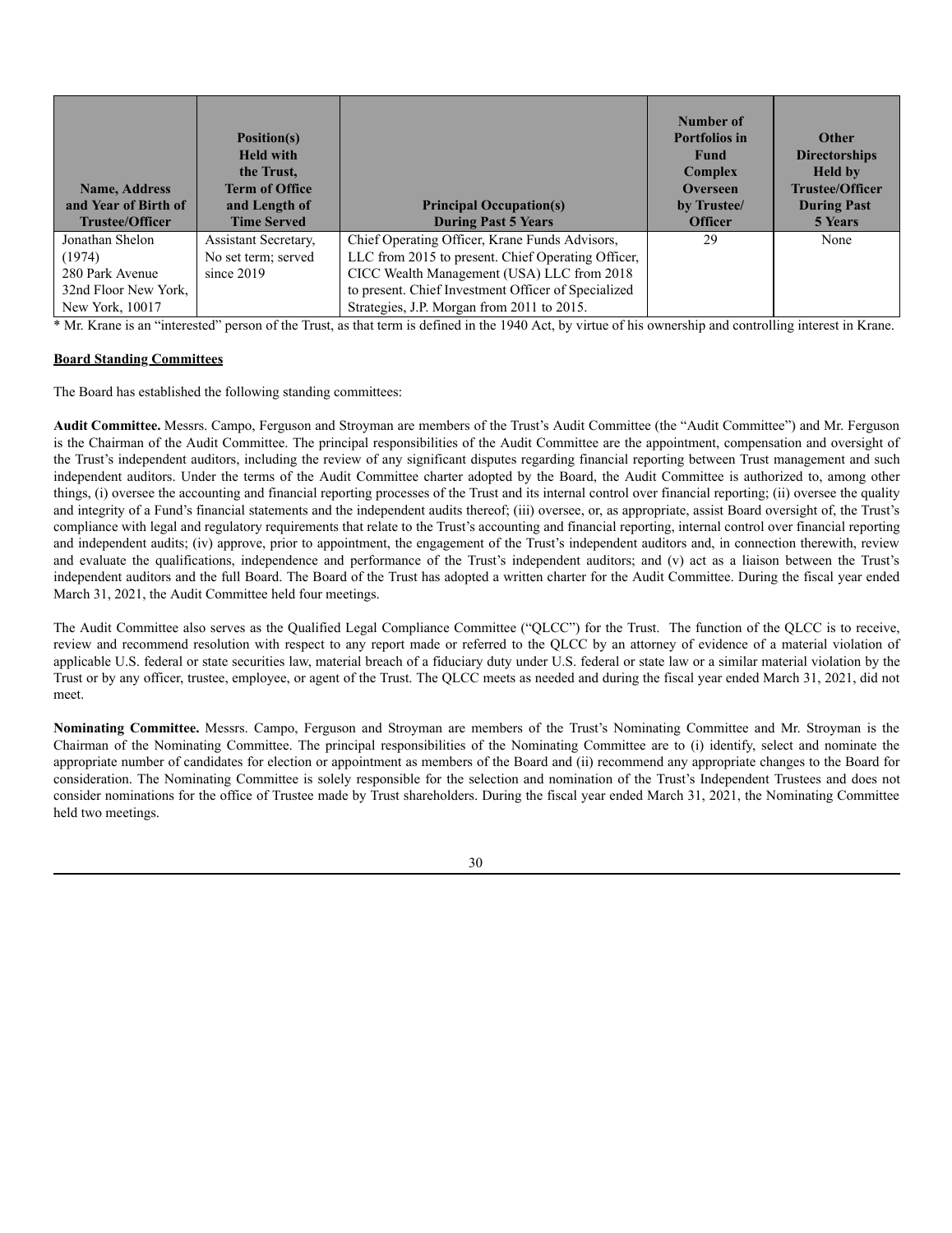## **Individual Trustee Qualifications**

The Board has concluded that each of the Trustees should serve on the Board because of his ability to review and understand information about the Trust and the Fund provided by management, to identify and request other information he may deem relevant to the performance of the Trustees' duties, to question management and other service providers regarding material factors bearing on the management and administration of a Fund, and to exercise his business judgment in a manner that serves the best interests of a Fund's shareholders. The Board has concluded that each of the Trustees should serve as a Trustee based on his own experience, qualifications, attributes and skills as described below.

The Board has concluded that Mr. Krane should serve as Trustee because of his knowledge of, and the executive positions he holds, or has held in, the financial services industry. Specifically, Mr. Krane currently serves as Chief Executive Officer of the Adviser and Chief Executive Officer of Krane Portfolio Advisors, LLC. Mr. Krane contributes expertise and institutional knowledge relating to both the Adviser and the Trust. Prior to founding the Adviser, Mr. Krane also served as Chief Executive Officer of the China division of a multinational company, where he gained valuable experience in managing a business and critical knowledge of business and investment opportunities in China. In addition, he has served on the boards of different corporations and, in doing so, has first-hand knowledge of the fiduciary duties and responsibilities bestowed upon trustees and directors. Mr. Krane's experience as serving as Chief Executive Officer for multiple businesses in the financial services industry, his familiarity with the "Krane" complex, and his experience in serving on the boards of various companies qualify him to serve as a Trustee of the Trust.

The Board has concluded that Patrick Campo should serve as Trustee because of the experience he has gained working in the investment management industry over many years. In particular, Mr. Campo currently serves as the director of certain investment strategies managed by an investment adviser and contributes to the portfolio construction process for all products offered by that investment adviser. In addition, Mr. Campo previously served as partner and head of research for another investment adviser. The knowledge Mr. Campo has gained over these years working in the investment management industry and his day-to-day work in managing investment advisory firms qualify him to serve as Trustee of the Trust.

The Board has concluded that Mr. Ferguson should serve as Trustee because of the experience he has gained working in the financial services and legal industries over the years. In particular, Mr. Ferguson has extensive experience in managing global investment adviser firms, including the management, creation and success of hedge funds. Prior to that, Mr. Ferguson served as a corporate securities and tax attorney assisting and counseling clients with the organization and creation of both domestic and offshore funds. In addition, Mr. Ferguson has served as an officer for two registered investment companies and, in doing so, has gained experience and knowledge regarding the mutual fund industry. Mr. Ferguson's experience in the financial services, fund and legal industries and his day-to-day work in managing investment advisory firms, qualify him to serve as a Trustee of the Trust.

The Board has concluded that Mr. Stroyman should serve as Trustee because of the experience he has gained working in the financial services and real estate industries. Working as an investment banker early in his career, Mr. Stroyman developed a strong base of knowledge regarding corporate finance, structuring, public and private securities, and company valuations. Through his work in the real estate industry and relationships with large investment management firms, Mr. Stroyman has gained an understanding of sophisticated financial products. He has advised institutional clients including pension funds, endowments and other qualified investors in asset management, risk assessment, and repositioning and disposition of underperforming assets. The knowledge Mr. Stroyman has gained over the years working in the financial services and real estate industries and his value and understanding of fiduciary duties and responsibilities qualify him to serve as Trustee of the Trust.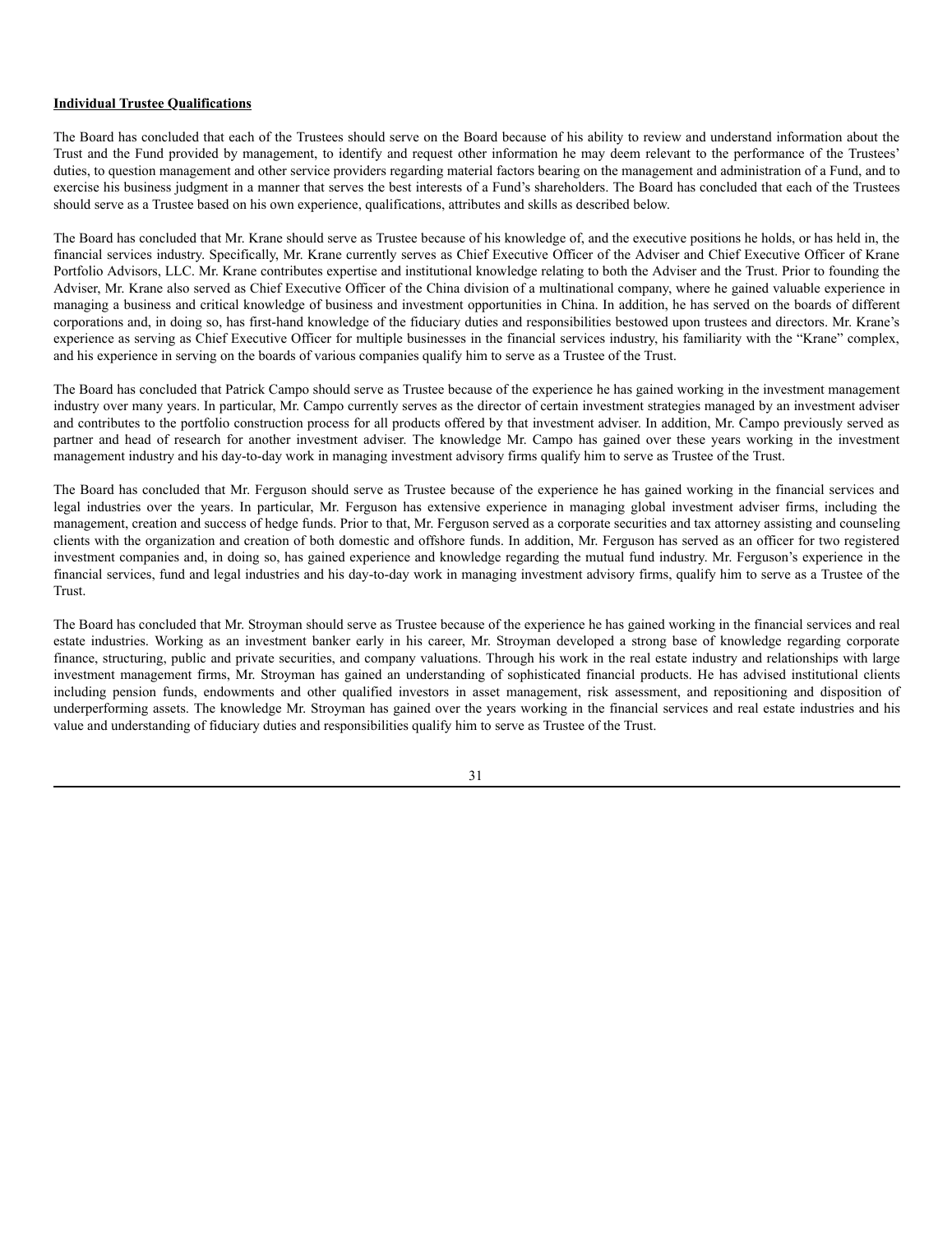As of March 31, 2021, none of the Independent Trustees or members of their immediate family, beneficially owned or owned of record securities representing interests in Krane, any sub-adviser or distributor of the Trust, or any person controlling, controlled by or under common control with such persons. For this purpose, "immediate family member" includes an Independent Trustee's spouse, children residing in the same household and dependents of the Independent Trustee.

# **Fund Shares Owned by Board Members**

As of December 31, 2020, the Trustees beneficially owned the following amounts of Fund shares and shares of other series of the Trust:

| <b>Trustee</b>   | <b>Funds</b>                                                | Aggregate<br><b>Dollar</b><br><b>Range of</b><br><b>Beneficial</b><br>Ownership<br>of Funds |
|------------------|-------------------------------------------------------------|---------------------------------------------------------------------------------------------|
| Patrick Campo    | None                                                        | None                                                                                        |
|                  | KraneShares Electric Vehicles and Future Mobility Index ETF | \$10,001-\$50,000                                                                           |
| John Ferguson    | KraneShares MSCI All China Health Care Index ETF            | $$10,001 - $50,000$                                                                         |
|                  | KraneShares CSI China Internet ETF                          | \$50,001-\$100,000                                                                          |
|                  | KraneShares Bosera MSCI China A Share ETF                   | \$50,001-\$100,000                                                                          |
|                  | KraneShares CSI China Internet ETF                          | \$1-\$10,000                                                                                |
|                  | KraneShares MSCI Emerging Markets Ex China Index ETF        | $$1-$10,000$                                                                                |
|                  | KraneShares MSCI All China Index ETF                        | \$1-\$10,000                                                                                |
| Jonathan Krane   | KraneShares Emerging Markets Healthcare Index ETF           | \$1-\$10,000                                                                                |
|                  | KraneShares Electric Vehicles and Future Mobility Index ETF | \$1-\$10,000                                                                                |
|                  | KraneShares Asia Pacific High Yield Bond ETF                | $$1-$10,000$                                                                                |
|                  | KraneShares Emerging Markets Consumer Technology Index ETF  | $$1-$10,000$                                                                                |
|                  | KraneShares CICC China Leaders 100 Index ETF                | $$1-$10,000$                                                                                |
|                  | KraneShares Asia Pacific High Yield Bond ETF                | $$1-$10,000$                                                                                |
| Matthew Stroyman | KraneShares CSI China Internet ETF                          | \$1-\$10,000                                                                                |

"Beneficial ownership" is determined in accordance with Rule 16a-1(a)(2) under the 1934 Act.

# **Board Compensation**

Trustees who are "interested persons" of Krane are not compensated by the Trust for their service as a Trustee. For the fiscal year ended March 31, 2021: (a) Mr. Campo received aggregate compensation from the Trust in the amount of \$75,000; (b) Mr. Ferguson received aggregate compensation from the Trust in the amount of \$90,000; and (c) Mr. Stroyman received aggregate compensation from the Trust in the amount of \$90,000. None of the Trustees accrued or received any retirement or pension benefits.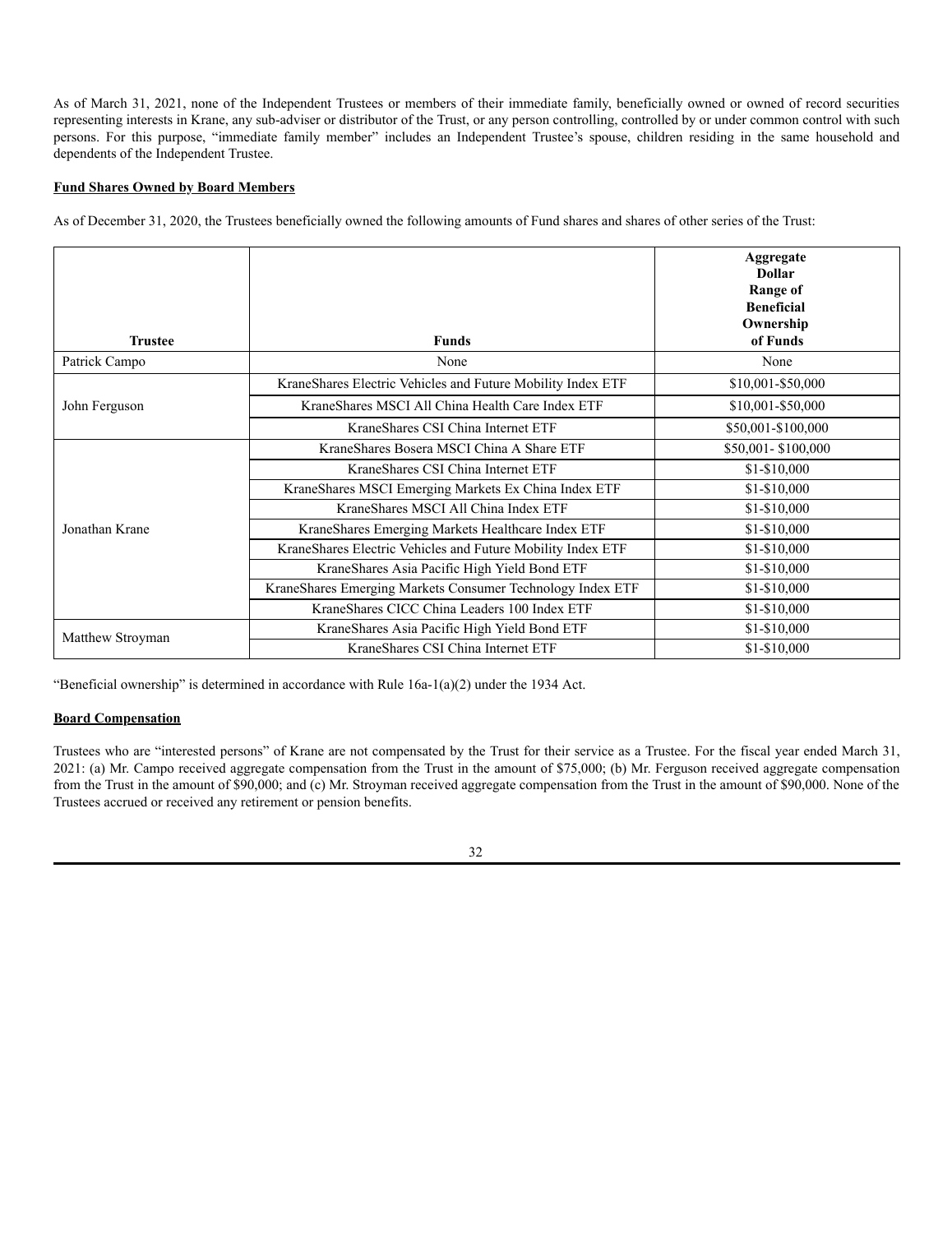For the fiscal year ending March 31, 2022, it is expected that the Trustees will receive compensation from the Trust in the amount of \$90,000 per year and the Chairmen of the Audit Committee and Nominating Committee will each receive an additional \$10,000. The Fund bears a proportionate share of Trustee compensation and expenses based on its relative net assets.

## <span id="page-34-0"></span>**INVESTMENT ADVISER**

Krane Funds Advisors, LLC ("Krane' or "Adviser') serves as investment adviser to the Fund pursuant to an Investment Advisory Agreement between the Trust and Krane (the "Advisory Agreement"). Krane is a Delaware limited liability company registered as an investment adviser under the Investment Advisers Act of 1940, as amended (the "Advisers Act"). Krane's offices are located at 280 Park Ave, 32nd Floor, New York, New York 10017.

Under the Advisory Agreement, Krane is responsible for reviewing, supervising and administering the Fund's investment program and the general management and administration of the Trust. Krane may engage a subadviser to assist it in managing a Fund's investments, but will be responsible for overseeing any subadvisers. Krane arranges for transfer agency, custody, fund administration and accounting, and other non-distribution related services necessary for the Fund to operate. Krane manages the Fund's business affairs, provides office facilities and equipment and certain clerical, bookkeeping and administrative services, and permits its officers and employees to serve as officers or Trustees of the Trust. Under the Advisory Agreement, Krane bears all of its own costs associated with providing advisory services to the Fund. As part of the Advisory Agreement, Krane has contractually agreed to pay all expenses of the Fund, except (i) interest and taxes (including, but not limited to, income, excise, transaction, transfer and withholding taxes); (ii) expenses of the Fund incurred with respect to the acquisition and disposition of portfolio securities and the execution of portfolio transactions, including brokerage commissions and short sale dividend or interest expense; (iii) expenses incurred in connection with any distribution plan adopted by the Trust in compliance with Rule 12b-1 under the 1940 Act, including distribution fees; (iv) Acquired Fund Fees and Expenses; (v) litigation expenses; (vi) the compensation payable to the Adviser under the investment advisory agreement; (vii) compensation and expenses of the Independent Trustees (including any Trustees' counsel fees); and (viii) any expenses determined to be extraordinary expenses by the Board. Nevertheless, there exists a risk that a Trust service provider will seek recourse against the Trust if is not timely paid by Krane for the fees and expenses for which it is responsible, which could materially adversely affect a Fund.

Under the Advisory Agreement, the Fund pays Krane the fee shown in the table below, which is calculated daily and paid monthly, at an annual rate based on a percentage of the average daily net assets of the Fund ("Gross Advisory Fee").

| ---<br>Inflation<br>and<br>Volatility<br>Juadratic<br>Rate<br>Hedge<br>Interest<br>. | $\sqrt{00}$<br>$\mathbf{U} \cdot \mathbf{V}$ |
|--------------------------------------------------------------------------------------|----------------------------------------------|

Prior to August 1, 2021, Krane contractually agreed to waive its management fee by 0.05% of the Fund's average daily net assets.

For the prior fiscal year or period during which the Fund was operational, Krane received the following compensation under the Investment Advisory Agreement:

|                                                            | Fiscal Year/Period Ended<br>3/31/21 | Fiscal Year/Period Ended<br>3/31/20 |
|------------------------------------------------------------|-------------------------------------|-------------------------------------|
|                                                            | <b>Advisory Fees</b>                | <b>Advisory Fees</b>                |
| Quadratic Interest Rate Volatility and Inflation Hedge ETF | \$7,060,140                         | \$534,712                           |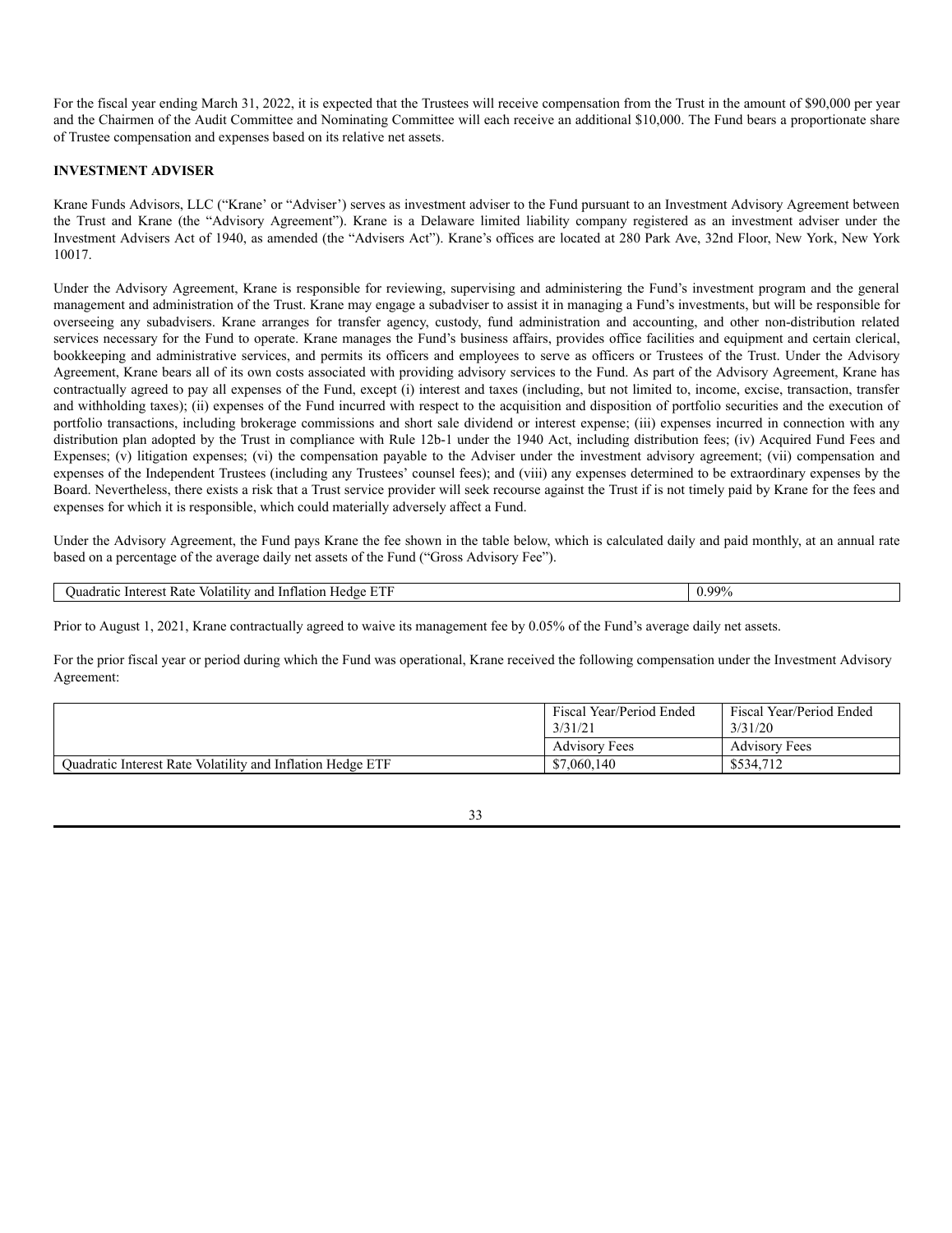Because the Fund had not commenced operations prior to the end of the fiscal year ended March 31, 2019, Krane did not receive any advisory fees from the Fund during that fiscal year.

The Advisory Agreement with respect to the Fund will continue in effect for two years from its initial effective date, and thereafter is subject to annual approval by (i) the Board of Trustees of the Trust or (ii) the vote of a majority of the outstanding voting securities (as defined in the 1940 Act) of the Fund, provided that in either event such continuance also is approved by a vote of a majority of the Trustees of the Trust who are not interested persons (as defined in the 1940 Act) of the Fund, If the shareholders of a Fund fail to approve the Advisory Agreement, Krane may continue to serve in the manner and to the extent permitted by the 1940 Act and rules and regulations thereunder.

The Advisory Agreement with respect to a Fund is terminable without any penalty, by vote of the Board of Trustees of the Trust or by vote of a majority of the outstanding voting securities (as defined in the 1940 Act) of a Fund, or by Krane, in each case on not less than sixty (60) days' prior written notice to the other party; provided that a shorter notice period shall be permitted for a Fund in the event its shares are no longer listed on a national securities exchange or in such other circumstances where a Fund waives such notice period. The Advisory Agreement will terminate automatically and immediately in the event of its "assignment" (as defined in the 1940 Act).

China International Capital Corporation (USA) Holdings Inc., a wholly-owned, indirect subsidiary of China International Capital Corporation Limited owns a majority stake in Krane. As of April 30, 2021, Central Huijin Investment Limited, a mainland Chinese-domiciled entity, and HKSCC Nominees Limited, held approximately 40.17% and 30.74%, respectively, of the shares of China International Capital Corporation Limited. Central Huijin Investment Limited is a wholly-owned subsidiary of China Investment Corporation, which is a mainland Chinese sovereign wealth fund. KFA One Holdings, LLC, located at 280 Park Avenue, 32nd Floor, New York, New York 10017, holds the remaining equity interests in Krane and Jonathan Krane, through his equity interests in KFA One Holdings, LLC, beneficially owns more than 10% of the equity interests in Krane.

## <span id="page-35-0"></span>**SUB-ADVISER**

The Trust, on behalf of the Fund, and the Adviser has retained Quadratic Capital Management LLC ("Quadratic" or "Sub-Adviser"), 39 Lewis Street, 4th Floor, Greenwich, Connecticut 06830, to serve as investment sub-adviser for the Fund. Quadratic was established in 2013 and is controlled by its Managing Partner and CIO, Nancy Davis. Quadratic provides discretionary investment management services to separately managed accounts, in addition to the Fund, and, has previously provided such services to limited partnerships, offshore investment companies, and other collective investment vehicles that were offered to investors on a private placement basis.

Krane has entered into a Sub-Advisory Agreement with Quadratic pursuant to which Krane will pay Quadratic seventy-six percent (76%) of the sum of: (i) the total Gross Advisory Fee due to Krane from the Fund under the terms of the Advisory Agreement minus (ii) any applicable fee waivers from time to time entered into between the Fund and Krane. Under the Sub-Advisory Agreement, the fee will be calculated daily and paid monthly.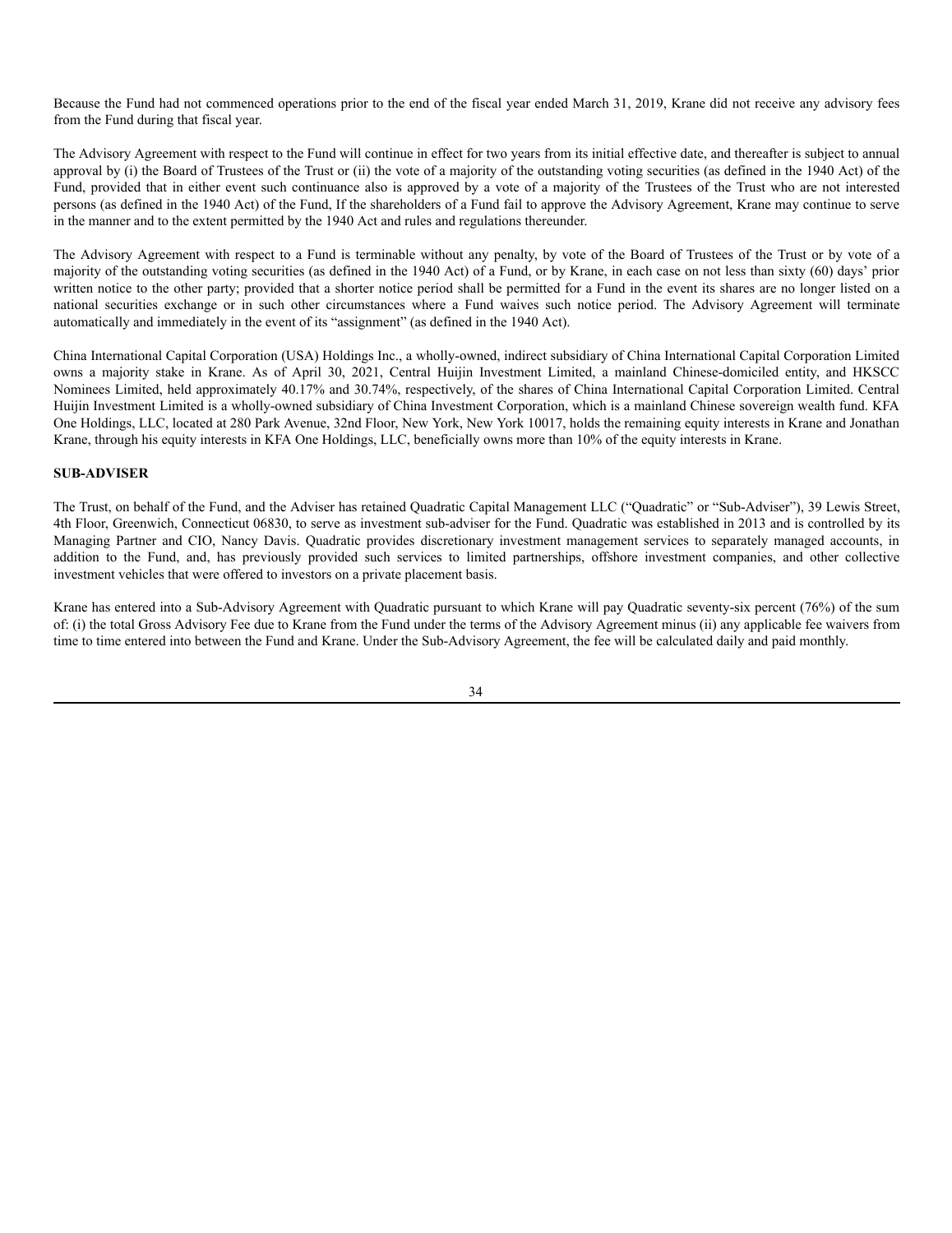The Quadratic Sub-Advisory Agreement will automatically terminate if assigned, and may be terminated without penalty at any time: (1) by Krane upon sixty (60) days' written notice to Quadratic; (2) by a vote of a majority of the Trustees or by a vote of a majority of the outstanding voting securities of the Fund upon (60) days' written notice to Quadratic; (3) by Quadratic upon sixty (60) days' written notice to the Board and Krane; or immediately upon written notice by Krane or Quadratic if (A) the license, approval, authorization or consent held by Krane or Quadratic which is required for the performance of its obligations under the Sub-Advisory Agreement and which has been granted or given by any relevant regulatory authority, is terminated or suspended; (B) Krane or Quadratic commits a material breach of the Sub-Advisory Agreement that is uncured within thirty (30) days of notice; (C) any step is taken with a view to the winding up, bankruptcy or administration of Krane or Quadratic; (D) any adverse finding is made in respect of, or official sanction imposed on, Krane or Quadratic by any relevant regulatory authority which would be likely to affect its ability to perform its obligations under the Sub-Advisory Agreement; or (E) a relevant regulatory authority has held, or is likely to hold, Krane or Quadratic to be in breach of any regulatory or other duties in relation to the Sub-Advisory Agreement. After an initial period of two years, the Quadratic Sub-Advisory Agreement will continue in effect provided that annually such continuance is specifically approved by a vote of the Trustees, including the affirmative votes of a majority of the Trustees who are not parties to the Quadratic Sub-Advisory Agreement or "interested persons" (as defined in the 1940 Act) of any such party, cast in person at a meeting called for the purpose of considering such approval, or by the vote of shareholders.

For the fiscal period ended March 31, 2021, Krane paid Quadratic \$5,365,706 in sub-advisory fees with respect to the Quadratic Interest Rate Volatility and Inflation Hedge ETF. For the fiscal period ended March 31, 2020, Krane paid Quadratic \$406,381 in sub-advisory fees with respect to the Quadratic Interest Rate Volatility and Inflation Hedge ETF.

## **PORTFOLIO MANAGER**

Nancy Davis, Managing Partner and CIO of Quadratic, has been primarily responsible for the day-to-day management of the Fund's portfolio since the Fund's inception in April 2019. She is responsible for various functions related to portfolio management, including, but not limited to, developing and implementing the Fund's investment process and investment strategy, researching and reviewing investment strategy, and overseeing members of her portfolio management team that have more limited responsibilities. The following information provides additional information the portfolio manager.

**Portfolio Manager Fund Ownership.** The Fund is required to show the dollar range of each portfolio manager's "beneficial ownership" of shares of the Fund as of the end of the most recently completed fiscal year. Dollar amount ranges disclosed are established by the SEC.

| <b>Ouadratic's Portfolio Manager</b> |                                                  |                                          |
|--------------------------------------|--------------------------------------------------|------------------------------------------|
| Name                                 | <b>Funds Covered By this SAI</b>                 | Dollar Range of Fund Ownership (dollars) |
| Nancy Davis                          | Quadratic Interest Rate Volatility and Inflation | Over \$100,000                           |
|                                      | Hedge ETF                                        |                                          |

**Other Accounts.** The portfolio manager is responsible for the day-to-day management of certain other accounts, as follows:

| <b>Quadratic's Portfolio Manager</b> |                 |                              |                 |                             |                 |                     |
|--------------------------------------|-----------------|------------------------------|-----------------|-----------------------------|-----------------|---------------------|
|                                      |                 | <b>Registered</b>            |                 | <b>Other Pooled</b>         |                 |                     |
|                                      |                 | <b>Investment Companies*</b> |                 | <b>Investment Vehicles*</b> |                 | Other Accounts*     |
|                                      | Number of       | <b>Total Assets</b>          | Number of       | <b>Total Assets (\$</b>     | Number of       | <b>Total Assets</b> |
| <b>Name</b>                          | <b>Accounts</b> | (\$ millions)                | <b>Accounts</b> | millions)                   | <b>Accounts</b> | (\$ millions)       |
| Nancy Davis <sup>*</sup>             |                 | \$2,655                      |                 | \$0                         |                 | \$0                 |

**\*** The information provided is as of March 31, 2021. None of the accounts paid advisory fees based on the performance of the accounts.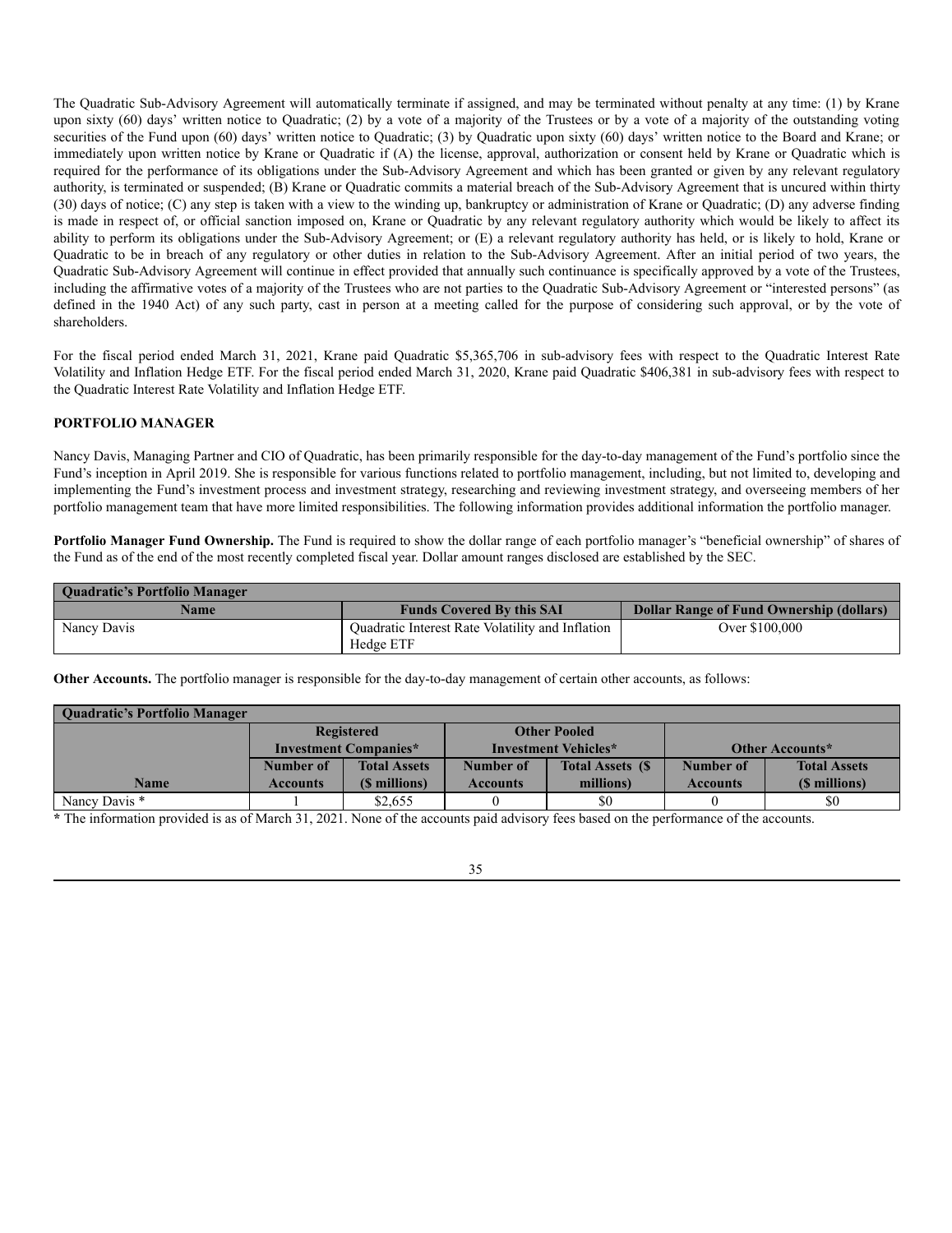## **Portfolio Manager Compensation**

The Fund's portfolio manager receives from the Sub-Adviser a base salary, a discretionary bonus not tied to the performance of the Fund, and a portion of any distribution of company profits.

#### **Description of Material Conflicts of Interest**

The investment activities of the Sub-Adviser and its affiliates in the management of, or their interest in, their own accounts and other accounts they manage, may present conflicts of interest that could disadvantage the Fund and its shareholders. The Sub-Adviser and its affiliates provide investment management services to other funds and discretionary managed accounts that may follow investment programs similar to that of the Fund. The Sub-Adviser and its affiliates may engage in the ordinary course of business in activities in which their interests or the interests of their clients may conflict with those of the Fund. An affiliate may have business relationships with, and purchase, distribute, or sell services or products from or to, distributors, consultants or others who recommend the Fund or who engage in transactions with or for the Fund, and may receive compensation for such services. The Fund may also make brokerage and other payments to affiliates in connection with the Fund's portfolio investment transactions.

The Sub-Adviser or its affiliates may engage in proprietary trading and advise accounts and funds that have investment objectives similar to those of the Fund and/or that engage in and compete for transactions in the same types of securities, currencies, and other instruments as the Fund, including securities issued by other open-end and closed-end investment companies (which may include investment companies that are affiliated with the Fund and the Sub-Adviser, to the extent permitted under the 1940 Act). The trading activities of the Sub-Adviser and its affiliates are carried out without reference to positions held directly or indirectly by the Fund and may result in the Sub-Adviser and its affiliate having positions in certain securities that are senior or junior to, or having interests different from or adverse to, the securities that are owned by the Fund.

No Sub-Adviser affiliate is under any obligation to share any investment opportunity, idea, or strategy with the Fund. As a result, a Sub-Adviser affiliate may compete with the Fund for appropriate investment opportunities. The results of the Fund's investment activities, therefore, may differ from those of a Sub-Adviser affiliate and of other accounts managed by a Sub-Adviser affiliate, and it is possible that the Fund could sustain losses during periods in which one or more Sub-Adviser affiliates and other accounts achieve profits on their trading for proprietary or other accounts. The opposite result is also possible.

In addition, the Fund may, from time to time, enter into transactions in which the Sub-Adviser's or its affiliate's other clients have an adverse interest. Furthermore, transactions undertaken by Sub-Adviser affiliate-advised clients may adversely impact the Fund. Transactions by one or more a Sub-Adviser affiliate-advised clients or by the Sub-Adviser may have the effect of diluting or otherwise disadvantaging the values, prices, or investment strategies of the Fund.

The activities of the Sub-Adviser or its affiliates may give rise to other conflicts of interest that could disadvantage the Fund and its shareholders. The Sub-Adviser has adopted policies and procedures designed to address these potential conflicts of interest.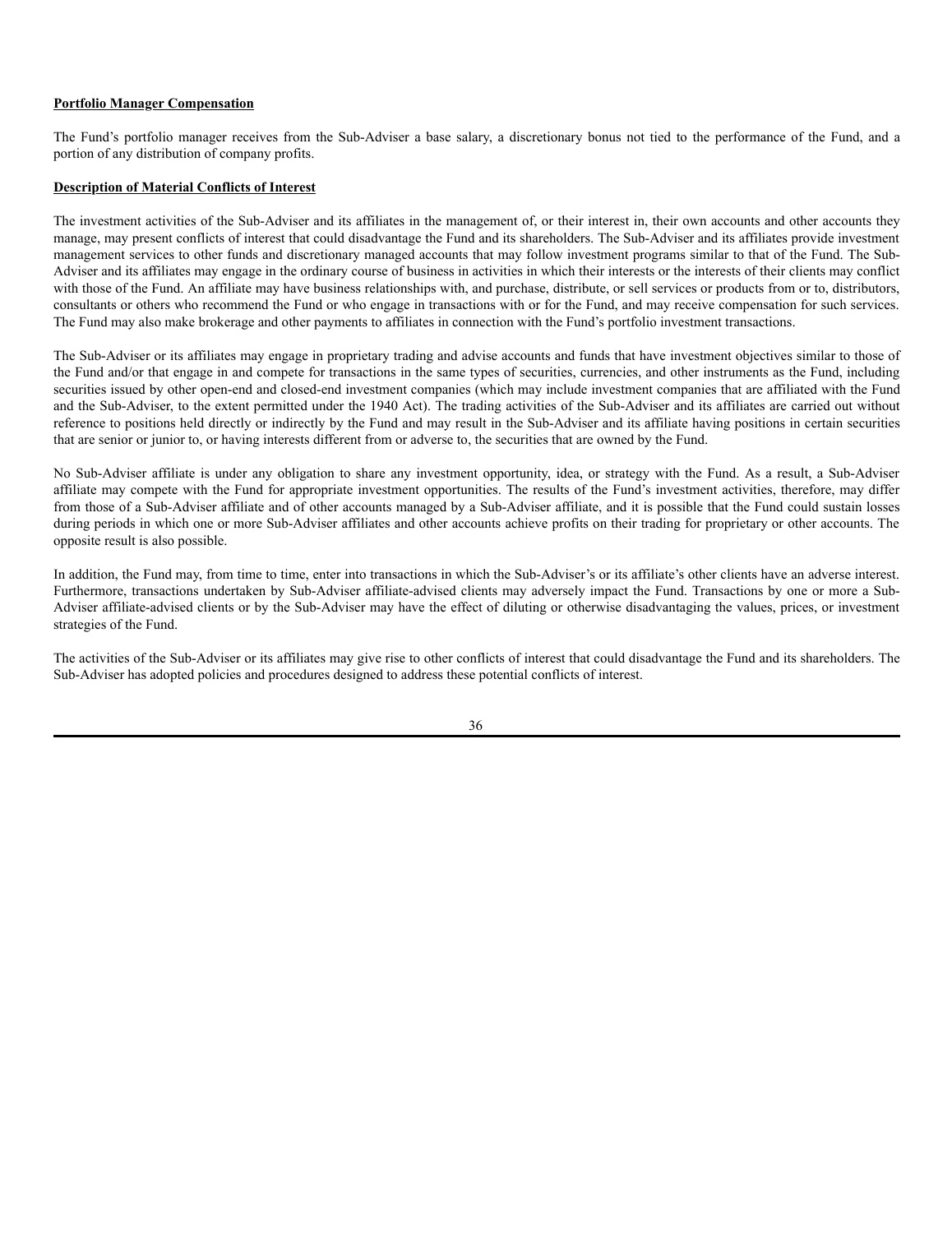# **CODES OF ETHICS**

The Trust, Krane and Quadratic have each adopted a Code of Ethics pursuant to Rule 17j-1 under the 1940 Act. The Codes of Ethics apply to the personal investing activities of trustees, directors, officers and certain employees ("access persons"). Rule 17j-1 and the Codes of Ethics are designed to prevent unlawful practices in connection with the purchase or sale of securities by access persons. Under the Codes of Ethics, access persons are permitted to engage in personal securities transactions (including investments in securities that may be purchased and held by a Fund), but are required to report their personal securities transactions for monitoring purposes. In addition, certain access persons are required to obtain approval before investing in private placements. Each Code of Ethics is on file with the SEC and is available to the public.

## **PROXY VOTING POLICY**

The Trust has adopted the proxy voting policies of Krane, a summary of which is set forth in the appendix to this SAI. The Trust is required to disclose annually a Fund's complete proxy voting record on Form N-PX covering the period from July 1 of one year through June 30 of the next and to file Form N-PX with the SEC no later than August 31 of each year. The Form N-PX is available, or will be available, at no charge upon request by calling 1.855.857.2638. A Fund's Form N-PX is also available or will be available, on the SEC's website at www.sec.gov.

#### **ADMINISTRATOR**

SEI Investments Global Funds Services (the "Administrator") serves as administrator for the Fund. SEI Investments Management Corporation ("SIMC"), a wholly-owned subsidiary of SEI Investments Company ("SEI Investments"), is the owner of all beneficial interest in the Administrator. The principal address of the Administrator is One Freedom Valley Drive, Oaks, Pennsylvania 19456. Under an Amended and Restated Administration Agreement with the Trust dated July 9, 2014, as amended (the "Administration Agreement"), the Administrator provides necessary administrative and accounting services for the maintenance and operations of the Trust and the Fund. In addition, the Administrator makes available the office space, equipment, personnel and facilities required to provide such services.

For its services under the Administration Agreement, the Administrator is entitled to a fee, based on assets under management, subject to a minimum fee. The Administrator may be reimbursed by the Fund for its out-of-pocket expenses. The Advisory Agreement provides that Krane will pay certain operating expenses of the Trust, including the fees due to the Administrator under the Administration Agreement.

## **CUSTODIAN AND TRANSFER AGENT**

Brown Brothers Harriman & Co. ("BBH") serves as custodian and transfer agent for the Trust. The principal address of BBH is 50 Post Office Square, Boston, Massachusetts 02110. Under the Custodian and Transfer Agent Agreement with the Trust dated December 12, 2012, BBH, in its capacity as custodian, maintains in separate accounts cash, securities and other assets of the Fund, keeps all necessary accounts and records, and provides other services. BBH is required, upon the order of the Trust, to deliver securities held by it, in its capacity as custodian, and to make payments for securities purchased by the Trust for a Fund.

BBH further acts as a transfer agent for the Trust's authorized and issued shares of beneficial interest, and as dividend disbursing agent of the Trust, under the Custodian and Transfer Agent Agreement. The Advisory Agreement provides that Krane will pay certain operating expenses of the Trust, including the fees due to BBH under the Custodian and Transfer Agent Agreement.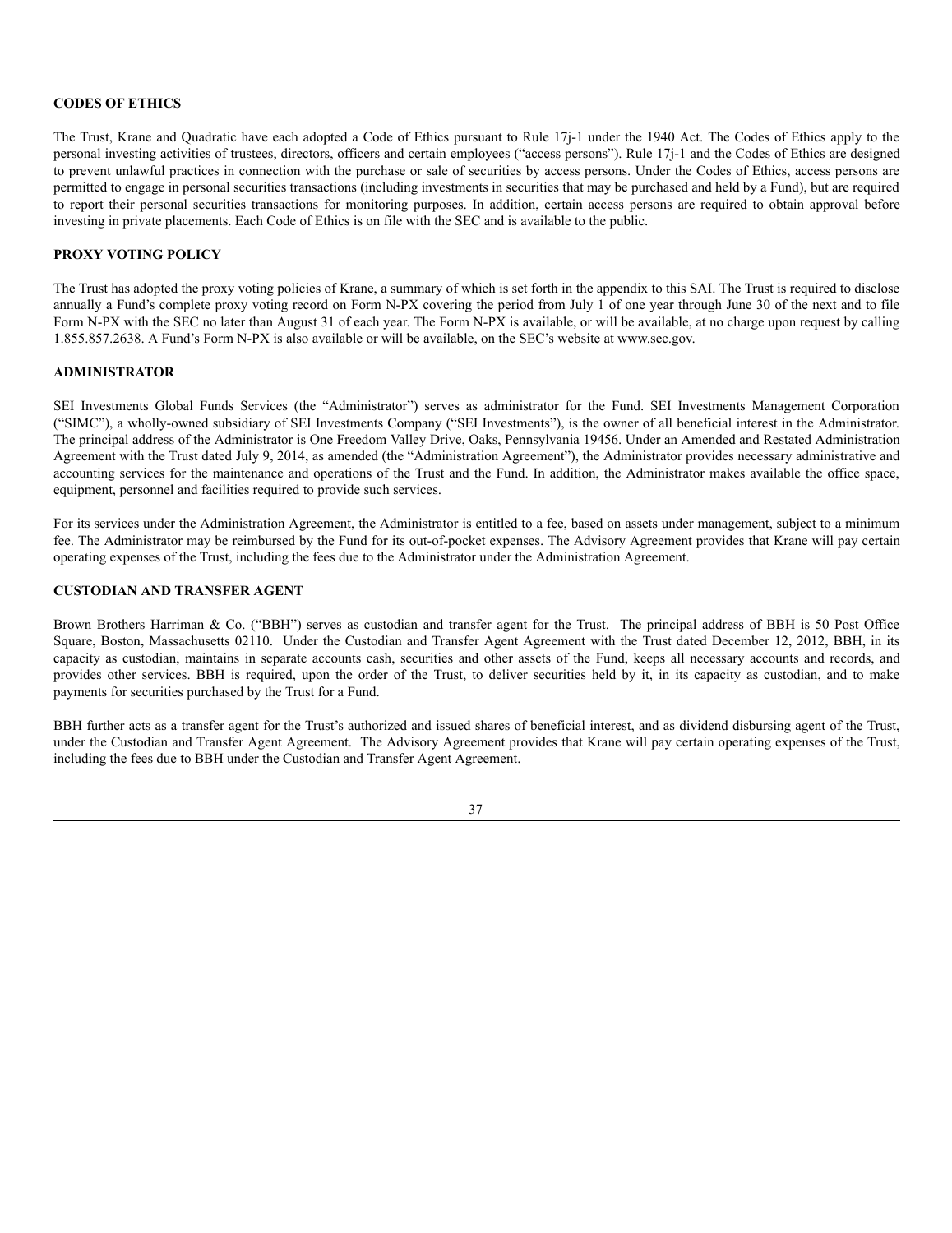## **DISTRIBUTOR AND DISTRIBUTION ARRANGEMENTS**

SEI Investments Distribution Co., a wholly-owned subsidiary of SEI Investments, and an affiliate of the Administrator, serves as Distributor for the Trust. The principal address of the Distributor is One Freedom Valley Drive, Oaks, Pennsylvania 19456. The Distributor has entered into an Amended and Restated Distribution Agreement with the Trust dated July 9, 2014, (the "Distribution Agreement") pursuant to which it distributes shares of the Fund. The Distribution Agreement will continue for two years from its effective date and is renewable annually. Shares are continuously offered for sale by the Fund through the Distributor only in Creation Units, as described in the Prospectus and below in the "Creation and Redemption of Creation Units" section. Shares in less than Creation Units are not distributed by the Distributor. The Distributor is a broker-dealer registered under the 1934 Act and a member of the Financial Industry Regulatory Authority ("FINRA"). The Distributor is not affiliated with Krane, the sub-adviser, or any national securities exchange.

The Distribution Agreement provides that it may be terminated at any time, without the payment of any penalty: (i) by a vote of a majority of the independent Trustees; (ii) by a vote of a majority of the outstanding voting securities (as defined in the 1940 Act) of a Fund; or (iii) on at least thirty (30) days' prior written notice to the other party. The Distribution Agreement will terminate automatically in the event of its assignment (as defined in the 1940 Act).

The Distributor also may enter into agreements with securities dealers ("Soliciting Dealers") who will solicit purchases of Creation Units of shares. Such Soliciting Dealers also may be Authorized Participants (as defined below) or DTC Participants (as defined below).

**Distribution Plan.** The Fund has adopted a Distribution Plan applicable to the Fund's shares. Under the Distribution Plan, the Distributor, or designated service providers, may receive up to 0.25% of a Fund's assets attributable to shares as compensation for distribution services pursuant to Rule 12b-1 of the 1940 Act. Distribution services may include: (i) services in connection with distribution assistance, or (ii) payments to financial institutions and other financial intermediaries, such as broker-dealers, fund "supermarkets" and the Distributor's affiliates and subsidiaries, as compensation for services or reimbursement of expenses incurred in connection with distribution assistance. The Distributor may, at its discretion, retain a portion of such payments to compensate itself for distribution services and distribution related expenses such as the costs of preparation, printing, mailing or otherwise disseminating sales literature, advertising, and prospectuses (other than those furnished to current shareholders of a Fund), promotional and incentive programs, and such other marketing expenses that the Distributor may incur. The plan is a compensation plan, which means that the Distributor is compensated regardless of its expenses, as opposed to a reimbursement plan which reimburses only for expenses incurred.

No distribution fees are currently charged to the Fund and there are currently no plans to impose these fees. The Plan was adopted in order to permit the implementation of the Fund's method of distribution. In the event that 12b-1 fees are charged in the future, because a Fund pays these fees out of assets on an ongoing basis, over time these fees may cost you more than other types of sales charges and will increase the cost of your investment in a Fund.

The Plan will remain in effect for a period of one year and is renewable from year to year with respect to a Fund, so long as its continuance is approved at least annually (1) by the vote of a majority of the Trustees and (2) by a vote of the majority of those Independent Trustees who have no direct or indirect financial interest in the Plan ("Rule 12b-1 Trustees"). The Plan may not be amended to increase materially the amount of fees that may be paid by a Fund under the Plan unless such amendment is approved by a 1940 Act majority vote of the outstanding shares and by a Fund's Trustees in the manner described above. The Plan is terminable with respect to a Fund at any time by a vote of a majority of the Rule 12b-1 Trustees or by a 1940 Act majority vote of the outstanding shares.

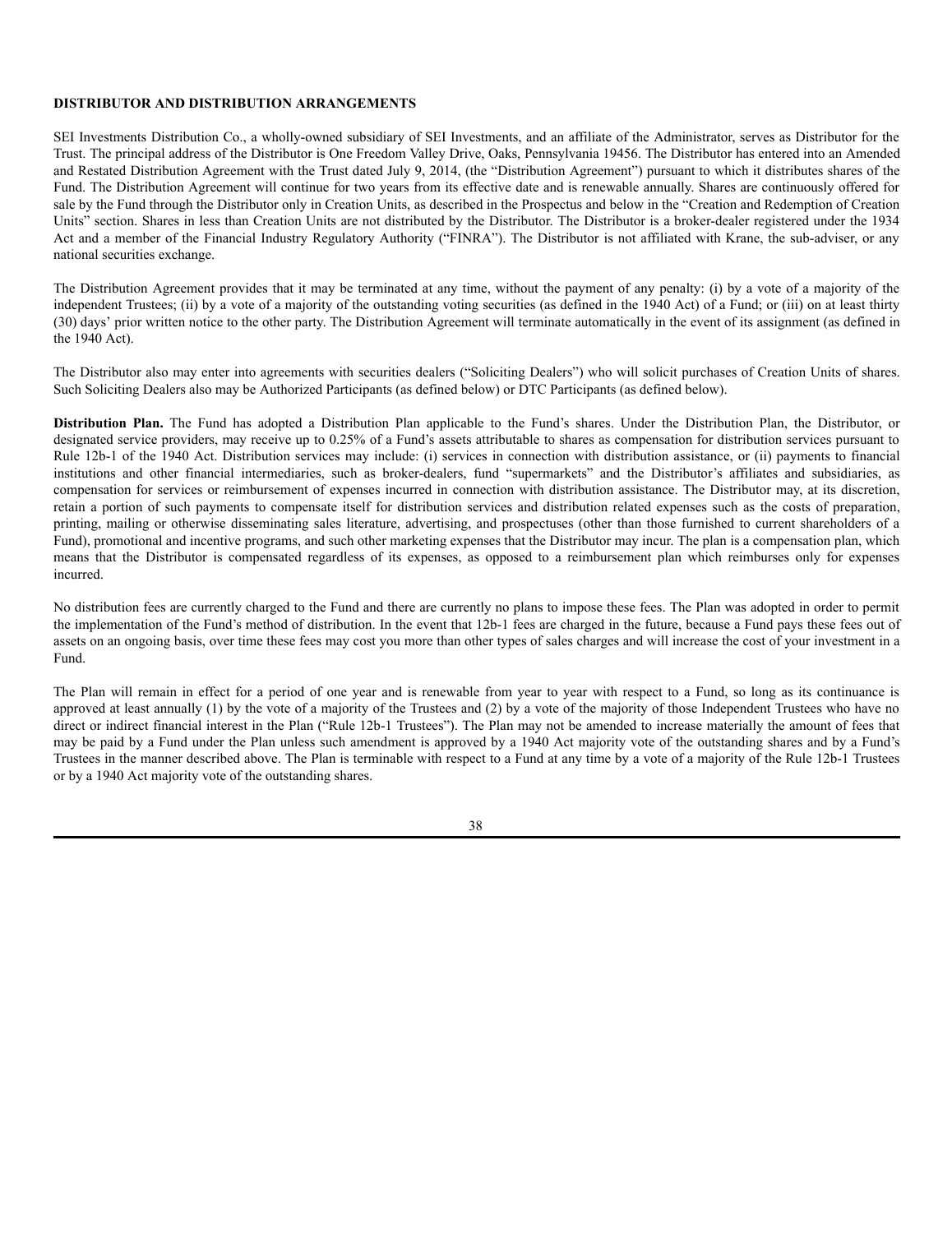**Intermediary Compensation.** Krane, a sub-adviser and/or their affiliates, out of their own resources and not out of a Fund's assets (*i.e.*, without additional cost to a Fund or its shareholders), may pay certain broker dealers, banks and other financial intermediaries ("Intermediaries"), to the extent permitted by applicable law, for certain activities related to a Fund, including marketing and education support and the sale of a Fund's shares. These arrangements are sometimes referred to as "revenue sharing" arrangements. Revenue sharing arrangements are not financed by a Fund and, thus, do not result in increased Fund expenses. They are not reflected in the fees and expenses listed in the fees and expenses sections of a Fund's Prospectus and they do not change the price paid by investors for the purchase of a Fund's shares or the amount received by a shareholder as proceeds from the redemption of shares of a Fund.

Such compensation may be paid to Intermediaries that provide services to a Fund, including marketing and education support (such as through conferences, webinars and printed communications). Such compensation may also be paid to Intermediaries for inclusion of a Fund on a sales list, including a preferred or select sales list, in other sales programs. Krane periodically assesses the advisability of continuing to make these payments.

Payments to an Intermediary may be significant to the Intermediary, and amounts that Intermediaries pay to your adviser, broker or other investment professional, if any, may also be significant to such adviser, broker or investment professional. Because an Intermediary may make decisions about what investment options it will make available or recommend, and what services to provide in connection with various products, based on payments it receives or is eligible to receive, such payments create conflicts of interest between the Intermediary and its clients. For example, these financial incentives may cause the Intermediary to recommend a Fund over other investments. The same conflict of interest exists with respect to your financial adviser, broker or investment professionals if he or she receives similar payments from his or her Intermediary firm.

Intermediary information is current only as of the date of this SAI. Please contact your adviser, broker or other investment professional for more information regarding any payments his or her Intermediary firm may receive. Any payments made by Krane, a sub-adviser and/or their affiliates to an Intermediary may create an incentive for the Intermediary to encourage customers to buy shares of a Fund.

## **CONTROL PERSONS AND PRINCIPAL HOLDERS OF SECURITIES**

All shares of the Fund that have commenced operations are held of record in the name of the DTC or its nominee, Cede & Co. The Trust does not have information concerning the ownership of shares held by DTC Participants or their beneficial shareholders, but as of June 30, 2021, there are no owners of record of 5% or more of the outstanding shares of the Fund based on the Trust's review of the 13F filings made for the calendar quarter ended March 31, 2021.

# **EXCHANGE LISTING AND TRADING**

A discussion of exchange listing and trading matters associated with an investment in the Fund is contained in the Prospectus. The discussion below supplements, and should be read in conjunction with, such sections of the Prospectus.

The shares of the Fund are listed and traded on the Exchange identified on the cover of this SAI at prices that may differ from a Fund's NAV. There can be no assurance that the Exchange requirements necessary to maintain the listing of the shares of the Fund will continue to be met. The Exchange may, but is not required to, remove the shares of the Fund from listing if, among other matters: (i) the Exchange becomes aware that the Fund is no longer eligible to operate in reliance on Rule 6c-11 of the Investment Company Act; (ii) if the Fund no longer complies with the requirements set forth by the Exchange; (iii) following the initial 12-month period after commencement of trading of the Fund, there are fewer than fifty (50) Beneficial Owners (as that term is defined below) of the shares of the Fund; or (iv) such other event shall occur or condition exist that, in the opinion of the Exchange, makes further dealings on the Exchange inadvisable. The Exchange will remove the shares of the Fund from listing and trading upon termination of the Fund.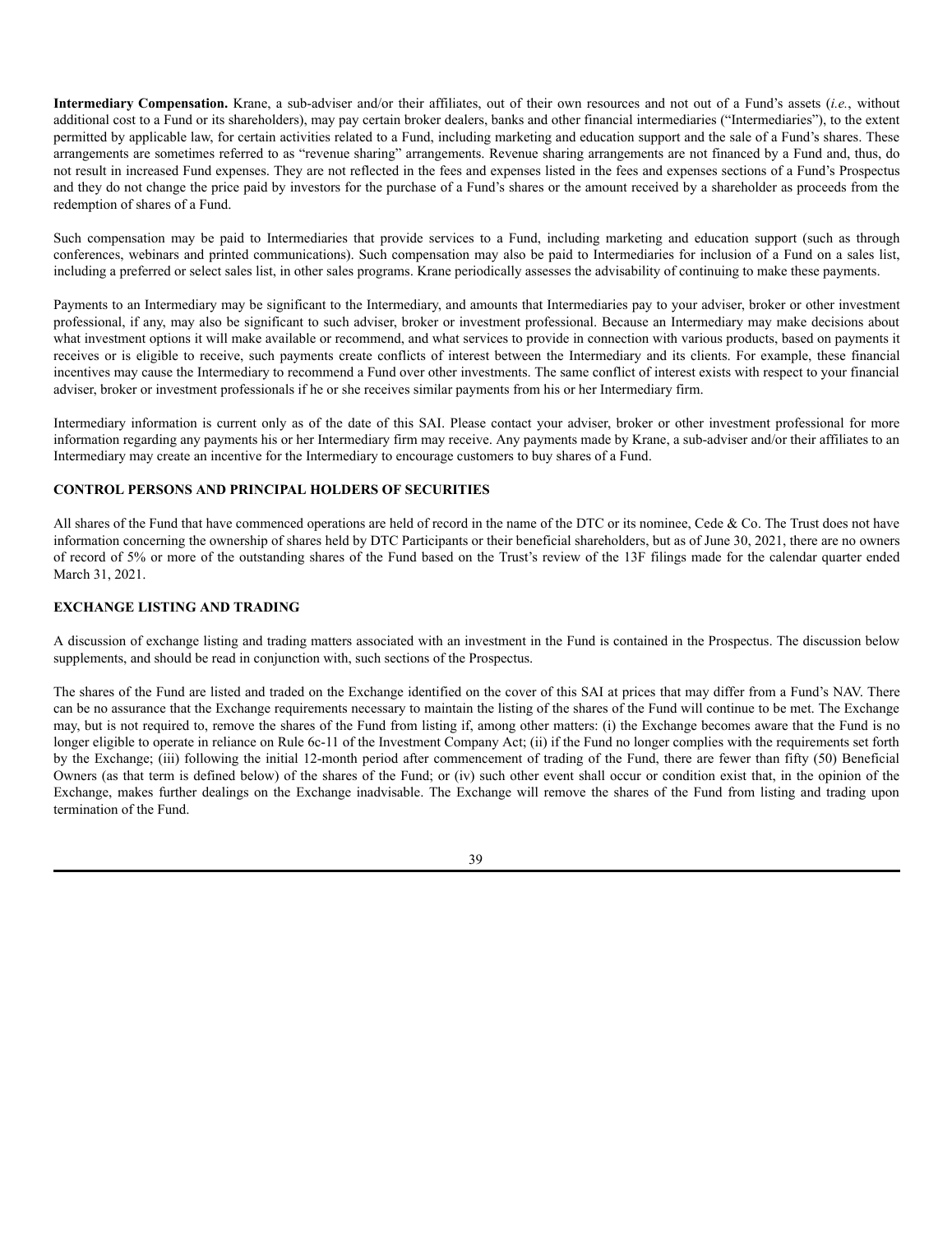Trading prices of Shares on the Exchange may differ from the Fund's daily NAV. Market forces of supply and demand, economic conditions and other factors may affect the trading prices of Shares.

As in the case of other stocks traded on the Exchange, broker's commissions on purchases or sales of shares in market transactions will be based on investors' negotiated commission rates.

The Trust reserves the right to adjust the price levels of shares in the future to help maintain convenient trading ranges for investors. Any adjustments would be accomplished through stock splits or reverse stock splits, which would have no effect on the net assets of a Fund.

## **BOOK ENTRY ONLY SYSTEM**

The information below supplements and should be read in conjunction with the section in the Prospectus entitled "Shareholder Information."

The Depository Trust Company ("DTC") acts as securities depository for the Fund's shares. Shares of the Fund are represented by securities registered in the name of the DTC or its nominee, Cede & Co., and deposited with, or on behalf of, the DTC.

The DTC, a limited-purpose trust company, was created to hold securities of its participants ("DTC Participants") and to facilitate the clearance and settlement of securities transactions among the DTC Participants in such securities through electronic book-entry changes in accounts of the DTC Participants, thereby eliminating the need for physical movement of securities' certificates. DTC Participants include securities brokers and dealers, banks, trust companies, clearing corporations and certain other organizations, some of whom (and/or their representatives) own the DTC. More specifically, the DTC is owned by a number of its DTC Participants and by the Exchange, and FINRA. Access to the DTC system is also available to others such as banks, brokers, dealers and trust companies that clear through or maintain a custodial relationship with a DTC Participant, either directly or indirectly (the "Indirect Participants").

Beneficial ownership of shares is limited to DTC Participants, Indirect Participants and persons holding interests through DTC Participants and Indirect Participants. Ownership of beneficial interests in shares (owners of such beneficial interests are referred to herein as "Beneficial Owners") is shown on, and the transfer of ownership is effected only through, records maintained by the DTC (with respect to DTC Participants) and on the records of DTC Participants (with respect to Indirect Participants and Beneficial Owners that are not DTC Participants). Beneficial Owners will receive from or through the DTC Participant a written confirmation relating to their purchase of shares. The laws of some jurisdictions may require that certain purchasers of securities take physical delivery of such securities in definitive form. Such laws may impair the ability of certain investors to acquire beneficial interests in shares.

Conveyance of all notices, statements and other communications to Beneficial Owners is effected as follows. Pursuant to the Depositary Agreement between the Trust and the DTC, the DTC is required to make available to the Trust upon request and for a fee to be charged to the Trust a listing of the shares of a Fund held by each DTC Participant. The Trust shall inquire of each such DTC Participant as to the number of Beneficial Owners holding shares, directly or indirectly, through such DTC Participant. The Trust shall provide each such DTC Participant with copies of such notice, statement or other communication, in such form, number and at such place as such DTC Participant may reasonably request, in order that such notice, statement or communication may be transmitted by such DTC Participant, directly or indirectly, to such Beneficial Owners. In addition, the Trust shall pay to each such DTC Participant a fair and reasonable amount as reimbursement for the expenses attendant to such transmittal, all subject to applicable statutory and regulatory requirements.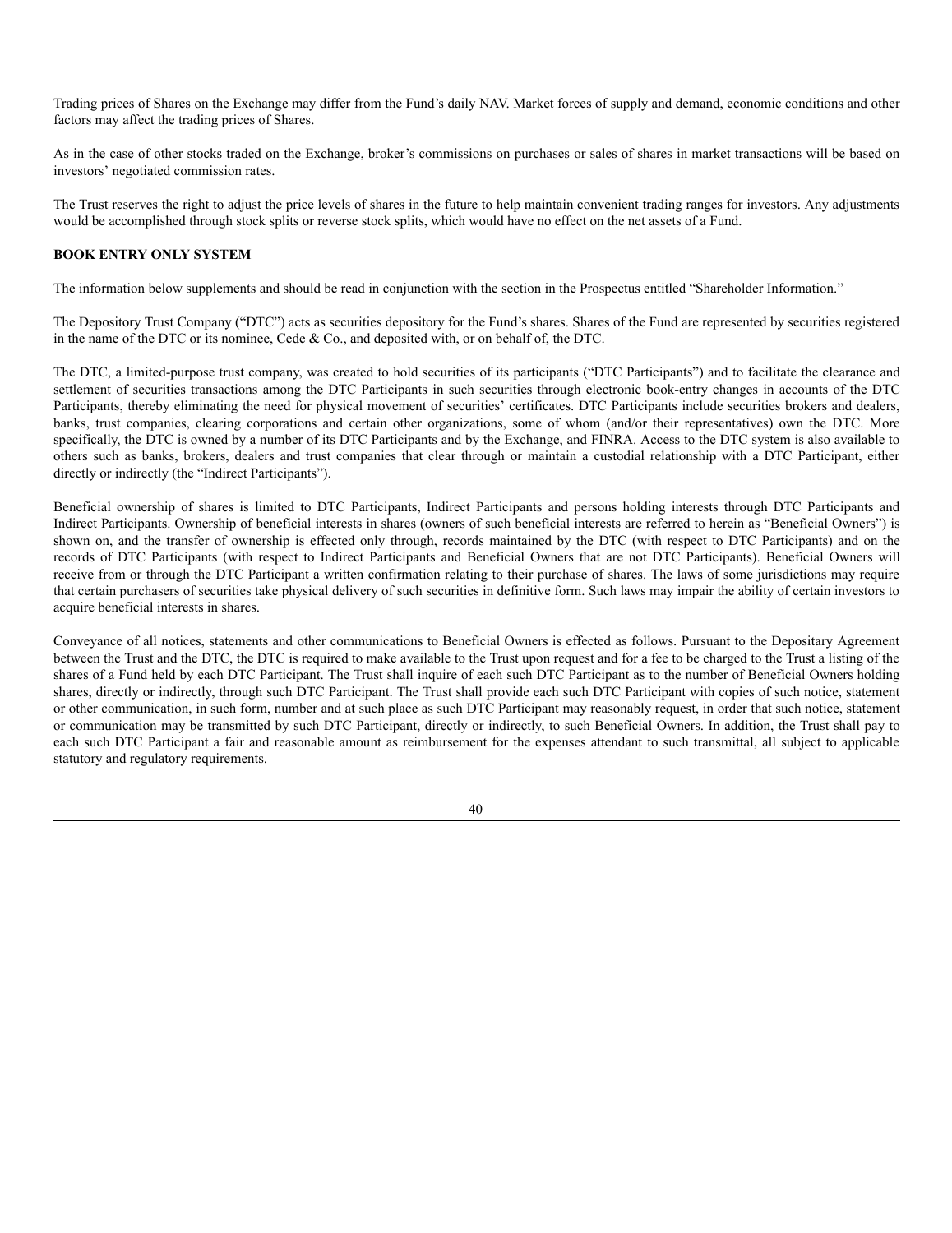Share distributions shall be made to the DTC or its nominee, Cede  $\&$  Co., as the registered holder of all shares. The DTC or its nominee, upon receipt of any such distributions, shall credit immediately DTC Participants' accounts with payments in amounts proportionate to their respective beneficial interests in shares of a Fund as shown on the records of the DTC or its nominee. Payments by DTC Participants to Indirect Participants and Beneficial Owners of shares held through such DTC Participants will be governed by standing instructions and customary practices, as is now the case with securities held for the accounts of customers in bearer form or registered in a "street name," and will be the responsibility of such DTC Participants.

The Trust has no responsibility or liability for any aspect of the records relating to or notices to Beneficial Owners, or payments made on account of beneficial ownership interests in such shares, or for maintaining, supervising or reviewing any records relating to such beneficial ownership interests, or for any other aspect of the relationship between the DTC and DTC Participants or the relationship between such DTC Participants and the Indirect Participants and Beneficial Owners owning through such DTC Participants.

The DTC may decide to discontinue providing its service with respect to shares at any time by giving reasonable notice to the Trust and discharging its responsibilities with respect thereto under applicable law. Under such circumstances, the Trust shall take action to find a replacement for the DTC to perform its functions at a comparable cost.

# **BROKERAGE TRANSACTIONS**

Krane or, as applicable, a Fund sub-adviser assumes general supervision over placing orders on behalf of a Fund for the purchase and sale of portfolio securities.

Although Krane or, as applicable, a Fund sub-adviser strives to obtain the best net price under prevailing circumstances surrounding each trade, the determinative factor is whether a transaction represents the best overall execution for a Fund and not whether the lowest possible transaction cost is obtained. Krane and any sub-adviser consider the full range and quality of a broker-dealer's servicing in selecting the broker to meet best execution obligations, and may not pay the lowest transaction cost available. Krane or the sub-adviser review trading to ensure best execution, operational performance, and reasonable commission rates. Order flow may go through traditional broker-dealers, but may also be executed on an Electronic Communication Network, Alternative Trading System or other execution system.

Where multiple broker-dealers are available to execute portfolio transactions, in selecting the brokers or dealers for any transaction in portfolio securities, Krane or a sub-adviser's policy is to make such selection based on factors deemed relevant, which may include the breadth of the market in the security; the price of the security; the reasonableness of the commission or mark-up or mark-down, if any; execution capability; settlement capability; back office efficiency; and the financial condition of the broker or dealer, both for the specific transaction and on a continuing basis. The overall reasonableness of brokerage commissions paid or spreads is evaluated by Krane or a sub-adviser generally based upon its knowledge of available information as to the general level of commissions paid or spreads by other institutional investors for comparable services. Brokers or dealers may also be selected because of their ability to handle special or difficult executions, such as may be involved in large block trades, less liquid securities, broad distributions, or other circumstances. Krane or a sub-adviser may also consider the provision or value of research, products or services a broker or dealer may provide, if any, as a factor in the selection of a broker or dealer or the determination of the reasonableness of commissions paid in connection with portfolio transactions. The Trust has adopted policies and procedures that prohibit the consideration of sales of a Fund's shares as a factor in the selection of a broker or a dealer to execute its portfolio transactions.

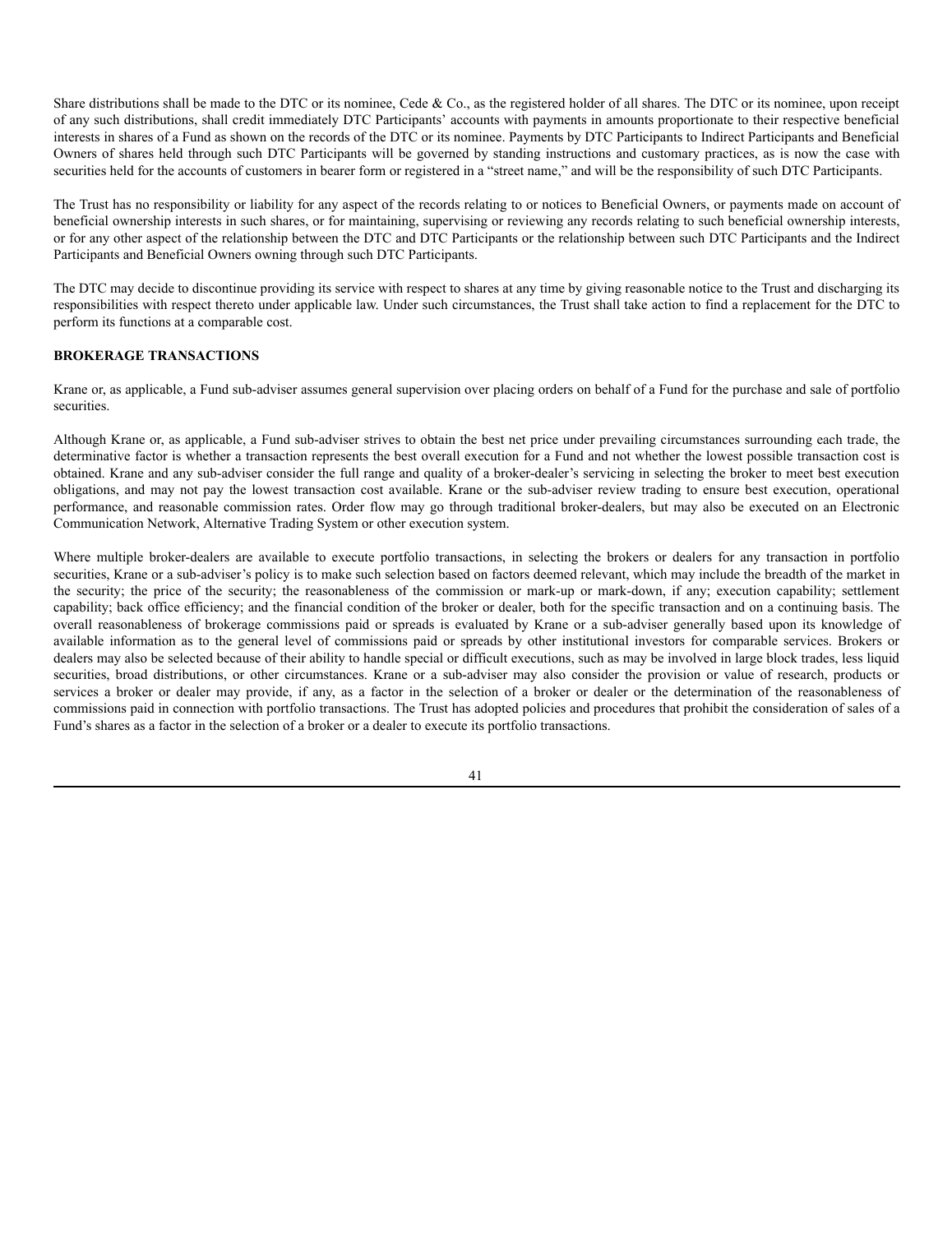When one or more broker-dealers is believed capable of providing the best combination of price and execution, a broker-dealer need not be selected based solely on the lowest commission rate available for a particular transaction. In such cases, Krane or a sub-adviser may pay a higher commission than otherwise obtainable from other brokers in return for brokerage research services provided to Krane or a sub-adviser consistent with Section 28(e) of the Securities Exchange Act of 1934 (the "Exchange Act"). Section 28(e) provides that Krane or a sub-adviser may cause a Fund to pay a brokerdealer a commission for effecting a transaction in excess of the amount of commission another broker or dealer would have charged as long as Krane or the sub-adviser makes a good faith determination that the amount of commission is reasonable in relation to the value of the brokerage and research services provided by the broker-dealer. To the extent Krane or a sub-adviser obtains brokerage and research services that it otherwise would acquire at its own expense, Krane or a sub-adviser may have incentive to place a greater volume of transactions or pay higher commissions than would otherwise be the case.

The types of products and services that Krane or the sub-adviser may obtain from broker-dealers through such arrangements may include research reports and other information on the economy, industries, sectors, groups of securities, individual companies, statistical information, political developments, technical market action, pricing and appraisal services, credit analysis, risk measurement analysis, performance and other analysis. Krane or a sub-adviser may use products and services provided by brokers in servicing all of its client accounts and not all such products and services may necessarily be used in connection with the account that paid commissions to the broker-dealer providing such products and services. Any advisory or other fees paid to Krane or a sub-adviser are not reduced as a result of the receipt of brokerage and research services.

In some cases, Krane or a sub-adviser may receive a product or service from a broker that has both a "research" and a "non-research" use. When this occurs, Krane or the sub-adviser will make a good faith allocation between the research and non-research uses of the product or service. The percentage of the service that is used for research purposes may be paid for with brokerage commissions, while Krane or the sub-adviser will use its own funds to pay for the percentage of the service that is used for non-research purposes. In making this good faith allocation, Krane or the subadviser faces a potential conflict of interest, but Krane or the sub-adviser believes that its allocation procedures are reasonably designed to appropriately allocate the anticipated use of such products and services to research and non-research uses.

## **Brokerage Commissions**

Aggregate brokerage commissions paid by the following operational Fund on portfolio transactions for the fiscal period shown are set forth in the table below:

|                                                               | Fiscal Period Ended | Fiscal Period Ended |
|---------------------------------------------------------------|---------------------|---------------------|
|                                                               | 2021<br>March 31.   | 2020<br>March 31.   |
| Volatility and Inflation Hedge ETF<br>Ouadratic Interest Rate |                     | ∩d                  |

\*For the fiscal period starting from the Quadratic Interest Rate Volatility and Inflation Hedge ETF's inception, May 13, 2019, to March 31, 2020

Because the Fund had not commenced operations prior to the end of the fiscal year ended March 31, 2019, the Fund did not pay any brokerage commissions during that fiscal year.

## **Directed Brokerage**

For the fiscal year/period ended March 31, 2021, the Funds paid the following in commissions on brokerage transactions directed to brokers pursuant to an agreement or understanding whereby the broker provides research or other brokerage services to Krane or the sub-adviser:

|                                        | <b>Brokerage Commissions for Research</b> | <b>Transactions Involving</b>                      |
|----------------------------------------|-------------------------------------------|----------------------------------------------------|
| Fund                                   | <b>Services</b>                           | <b>Brokerage Commissions for Research Services</b> |
| Quadratic Interest Rate Volatility and |                                           | S0                                                 |
| Inflation Hedge ETF                    |                                           |                                                    |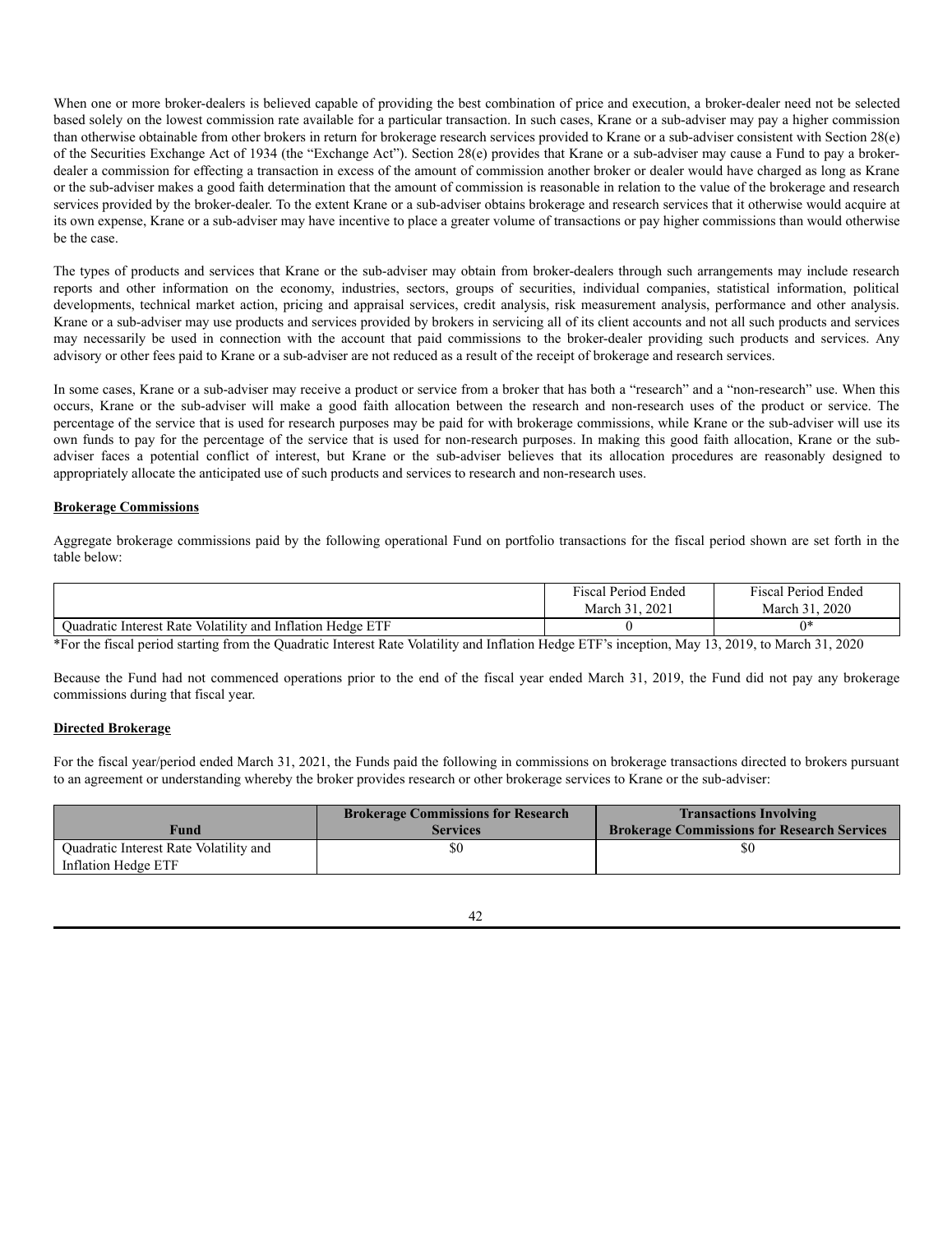## **Affiliated Brokers**

Of the aggregate brokerage commissions paid by each of the following operational Funds on portfolio transactions for the fiscal periods shown, below are the commissions paid by the Funds to a broker that is an affiliated person of the Fund:

|                                                                     | <b>Fiscal Period Ended</b> | Fiscal Period Ended |
|---------------------------------------------------------------------|----------------------------|---------------------|
|                                                                     | March 31, 2020             | 2020<br>March 31.   |
| Inflation<br>Hedge ETF<br>Quadratic Interest Rate<br>Volatility and | ΦU                         | $$0*$               |

\* For the fiscal period starting from the Quadratic Interest Rate Volatility and Inflation Hedge ETF's inception, May 13, 2019, to March 31, 2020.

Because the Fund had not commenced operations prior to the end of the fiscal year ended March 31, 2019, the Fund did not pay any brokerage commissions to any affiliated brokers during that fiscal year.

#### **Regular Broker-Dealers**

The Fund is required to identify any securities of its "regular brokers and dealers" (as such term is defined in the 1940 Act) which the Fund may hold at the close of its most recent fiscal year. "Regular brokers or dealers" of a Fund are the ten brokers or dealers that, during the most recent fiscal year: (i) received the greatest dollar amounts of brokerage commissions from the Fund's portfolio transactions; (ii) engaged as principal in the largest dollar amounts of portfolio transactions of the Fund; or (iii) sold the largest dollar amounts of the Fund's shares. Such information is set out in the table below:

|                                                               | Ownership as of<br>2021<br>March |
|---------------------------------------------------------------|----------------------------------|
| Volatility and Inflation Hedge ETF<br>Ouadratic Interest Rate | None                             |

### **Portfolio Turnover**

Portfolio turnover may vary from year to year, as well as within a year. High turnover rates are likely to result in comparatively greater brokerage expenses or dealer mark-ups and other transaction costs. The overall reasonableness of brokerage commissions is evaluated by Krane or the subadviser based upon their knowledge of available information as to the general level of commissions and spreads paid or incurred by the other institutional investors for comparable services.

During the prior fiscal year/period, the Funds' portfolio turnover rates were as follows:

|                                                                                     | $\overline{\phantom{a}}$<br>$\mathbf{r}$<br>Period Ended<br>$F_{1}$ scal 1 | $\sim$<br><b>Fiscal Period Ended</b> |
|-------------------------------------------------------------------------------------|----------------------------------------------------------------------------|--------------------------------------|
|                                                                                     | 2021<br>March 31                                                           | 2020<br>March 31.                    |
| ETF<br>Rate<br>Volatility<br>Hedge<br>' Inflation<br>Interest<br>and :<br>Duadratic | $0\%$                                                                      | $0\%$ *                              |

\* For the fiscal period starting from the Quadratic Interest Rate Volatility and Inflation Hedge ETF's inception, May 13, 2019, to March 31, 2020.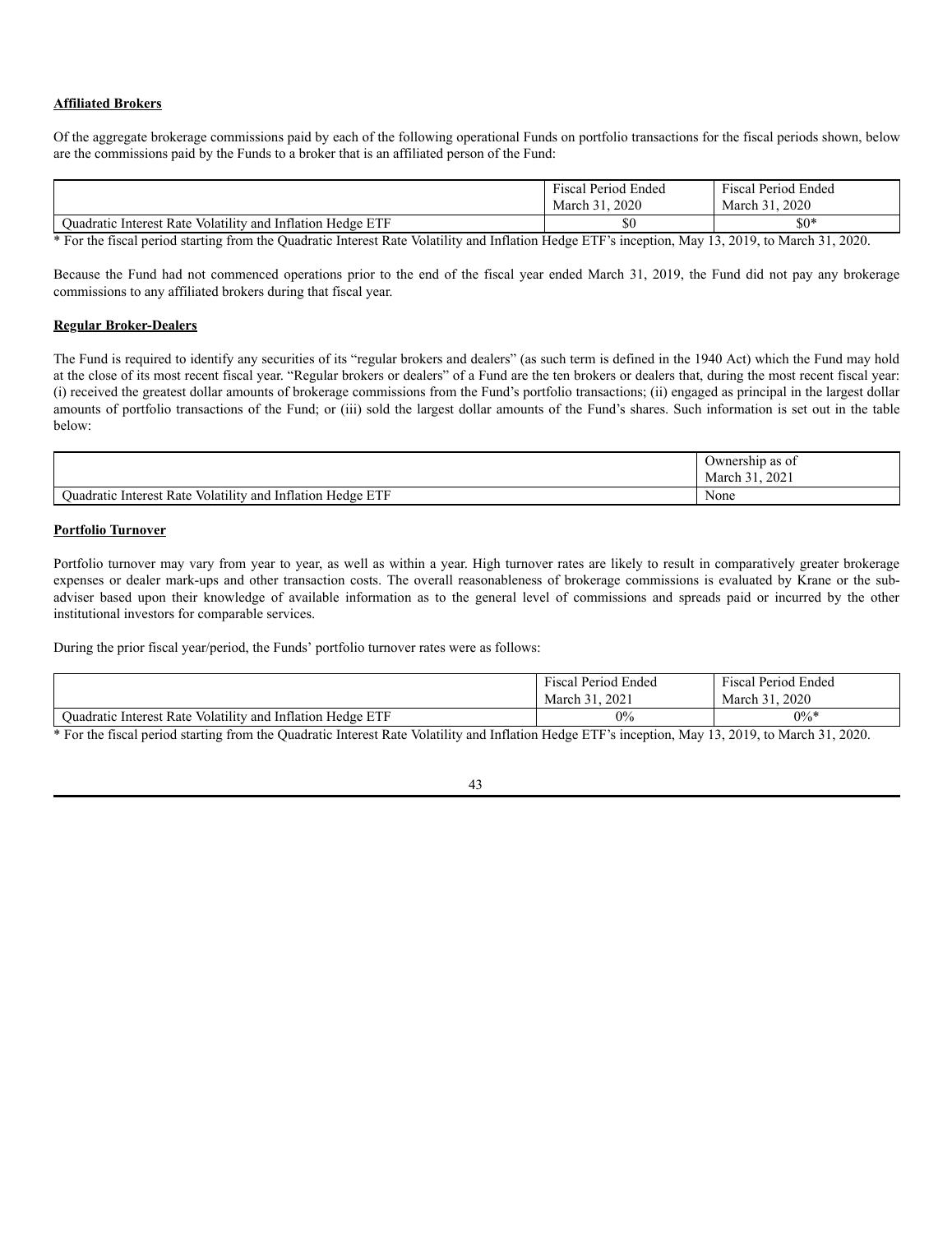# **CREATION AND REDEMPTION OF CREATION UNITS**

Except as otherwise noted below, the following applies to any Fund covered by this SAI:

#### **General**

The Trust issues and redeems shares of the Fund only in Creation Units on a continuous basis through the Distributor, without a sales load but subject to the transaction fees described below, at the NAV next determined after receipt, on any Business Day (as defined below), of an order in proper form. A "Business Day", as used herein, is any day on which the New York Stock Exchange ("NYSE") is open for business. As of the date of this SAI, the NYSE observes the following holidays: New Year's Day, Martin Luther King, Jr. Day, Presidents' Day, Good Friday, Memorial Day, Independence Day, Labor Day, Thanksgiving Day and Christmas Day.

Currently, the number of shares that constitutes a Creation Unit is 25,000 shares. In its discretion, the Trust reserves the right to increase or decrease the number of the Fund's shares that constitute a Creation Unit. The Board reserves the right to declare a split or a consolidation in the number of shares outstanding of the Fund, and to make changes in the number of shares constituting a Creation Unit, including in the event that the per share price in the secondary market rises (or declines) to an amount that falls outside the range deemed desirable by the Board.

Creation Units may be purchased and redeemed only by or through a DTC Participant that has entered into an Authorized Participant Agreement with the Distributor (an "Authorized Participant"). Such Authorized Participant will agree, pursuant to the terms of such Authorized Participant Agreement and on behalf of itself or any investor on whose behalf it will act, to certain conditions, including those set forth below, the Authorized Participant Agreement and any handbook governing the Authorized Participants (collectively, the "AP Agreement"). Investors who are not Authorized Participants must make appropriate arrangements with an Authorized Participant to purchase or redeem Creation Units. Investors should be aware that their particular broker may not be a DTC Participant or may not have executed an Authorized Participant Agreement with the Distributor and that Creation Unit orders may have to be placed by the investor's broker through an Authorized Participant. As a result, orders placed through an Authorized Participant may result in additional charges to such investor. A list of current Authorized Participants may be obtained from the Distributor.

Investors who are not Authorized Participants may purchase and sell shares of the Fund through an Authorized Participant or on the secondary market.

Because the portfolio securities of the Fund may trade on days that the Exchange is closed or are otherwise not Business Days for the Fund, shareholders may not be able to purchase or redeem their shares of the Fund, or purchase or sell shares of the Fund on the Exchange, on days when the NAV of the Fund could be significantly affected by events in the relevant non-U.S. markets.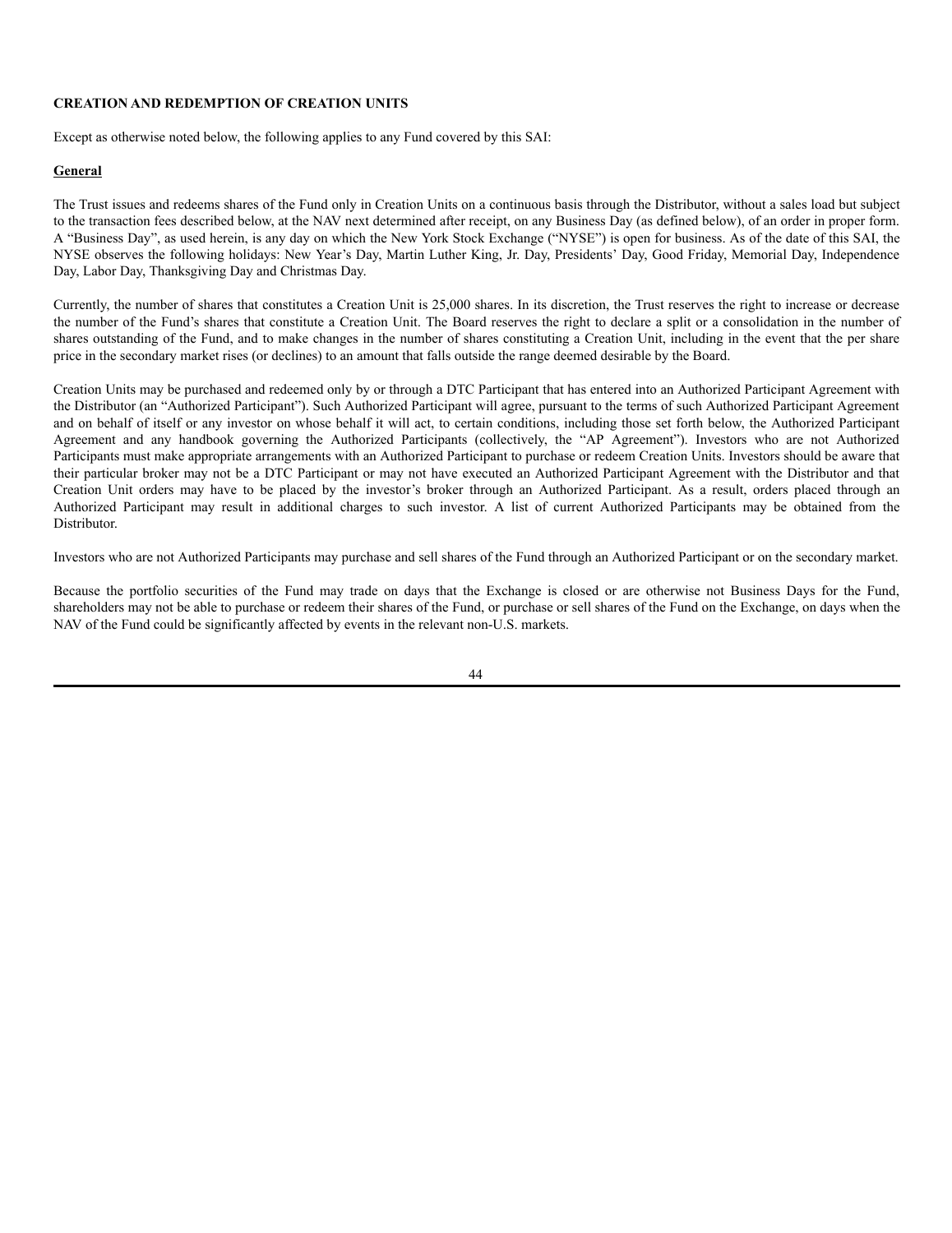The Basket of securities comprising a Fund Deposit and a Fund Redemption (each, as defined below) may be representative of the Fund's portfolio holdings; or the Fund may utilize "Custom Baskets" provided that certain conditions are met. A Custom Basket is (i) a Basket that is composed of a non-representative selection of the Fund's portfolio holdings, (ii) a representative Basket that is different from the initial Basket used in transactions on the same business day, or (iii) a Basket that contains bespoke cash and/or security substitutions, including for a single Authorized Participant. The Trust has adopted policies and procedures that govern the construction and acceptance of Baskets, including heightened requirements for Custom Baskets. Such policies and procedures provide detailed parameters for the construction and acceptance of Custom Baskets, establish processes for revisions to, or deviations from, such parameters, and specify the titles and roles of the employees of the Adviser who are required to review each Custom Basket for compliance with those parameters. In connection with the construction and acceptance of Custom Baskets, the Adviser may consider various factors, including, but not limited to: (1) whether the securities, assets and other positions comprising a Basket are consistent with the Fund's investment objective, policies and disclosure; (2) whether the securities, assets and other positions can legally and readily be acquired, transferred and held by the Fund and/or Authorized Participant(s), as applicable; (3) whether the Custom Basket increases the liquidity of a Fund's portfolio, noting that a Custom Basket may not be accepted which adversely affects the liquidity position of a Fund's portfolio when other Basket options exist (4) whether and to what extent to include cash in the Basket; (5) whether the use of Custom Baskets may reduce costs, increase (tax) efficiency and improve trading in Fund shares; and (6) with respect to index-based strategies, whether the securities, assets and other positions aid the Fund to track its underlying index. The policies and procedures apply different criteria to different types of Custom Baskets in order to mitigate against potential overreaching by an Authorized Participant, although there is no guarantee that such policies and procedures will be effective.

## **Purchases of Creation Units**

The consideration for the purchase of Creation Units of the Fund consists of an in-kind deposit of a designated portfolio of securities ("Deposit Securities") or cash for all or any portion of such securities ("Deposit Cash") (collectively, the "Deposit Basket") and the Cash Component, which is an amount equal to the difference between the aggregate NAV of a Creation Unit and the Deposit Basket. Together, the Deposit Basket and the Cash Component constitute the "Fund Deposit."

The Custodian or the Administrator makes available through the National Securities Clearing Corporation ("NSCC") on each Business Day, prior to the opening of regular trading on the Exchange, the list of names and the required number of shares of each Deposit Security and Deposit Cash in the Deposit Basket, and the estimated amount of the Cash Component to be included in the current Fund Deposit. Such Fund Deposit will normally applicable, subject to any adjustments as described below, in order to effect purchases of Creation Units of the Fund until such time as the nextannounced Fund Deposit is made available. The means by which the Deposit Basket and Cash Component are to be delivered by the Authorized Participant to the Fund are set forth in the AP Agreement, except to the extent the Distributor and the Authorized Participant otherwise agree. Fund shares will be settled through the DTC system.

The identity and number of shares of the Deposit Securities change pursuant to, among other matters, changes in the composition of the Fund's portfolio and as rebalancing adjustments and corporate action events are reflected from time to time.

Cash purchases of Creation Units will be effected in essentially the same manner as in-kind purchases. The Authorized Participant will pay the cash equivalent of the Deposit Securities as Deposit Cash plus or minus the same Cash Component.

Krane or the sub-adviser, as applicable, on behalf of the Fund, will convert subscriptions that are made in whole or in part in cash, including Deposit Cash, into the relevant foreign currency prior to investment at the applicable exchange rate and subject to the applicable spread. Those purchasing Creation Units of the Fund bear the risk associated with changes in the currency exchange rate between the time they place their order and the time that the Fund converts any cash received into foreign investments.

## **Placement of Purchase Orders**

For a purchase order to be processed based on the NAV calculated on a particular Business Day, the purchase order must be received in proper form and accepted by the Trust prior to the time as of which the NAV is calculated ("Cutoff Time"). Investors who are not Authorized Participants and seek to place a purchase order for a Creation Unit through an Authorized Participant should allow sufficient time to permit proper submission of the purchase order to the Distributor by the Cutoff Time on such Business Day. Custom Orders must normally be received in proper form and accepted by the Trust at least two hours prior to Cutoff Time.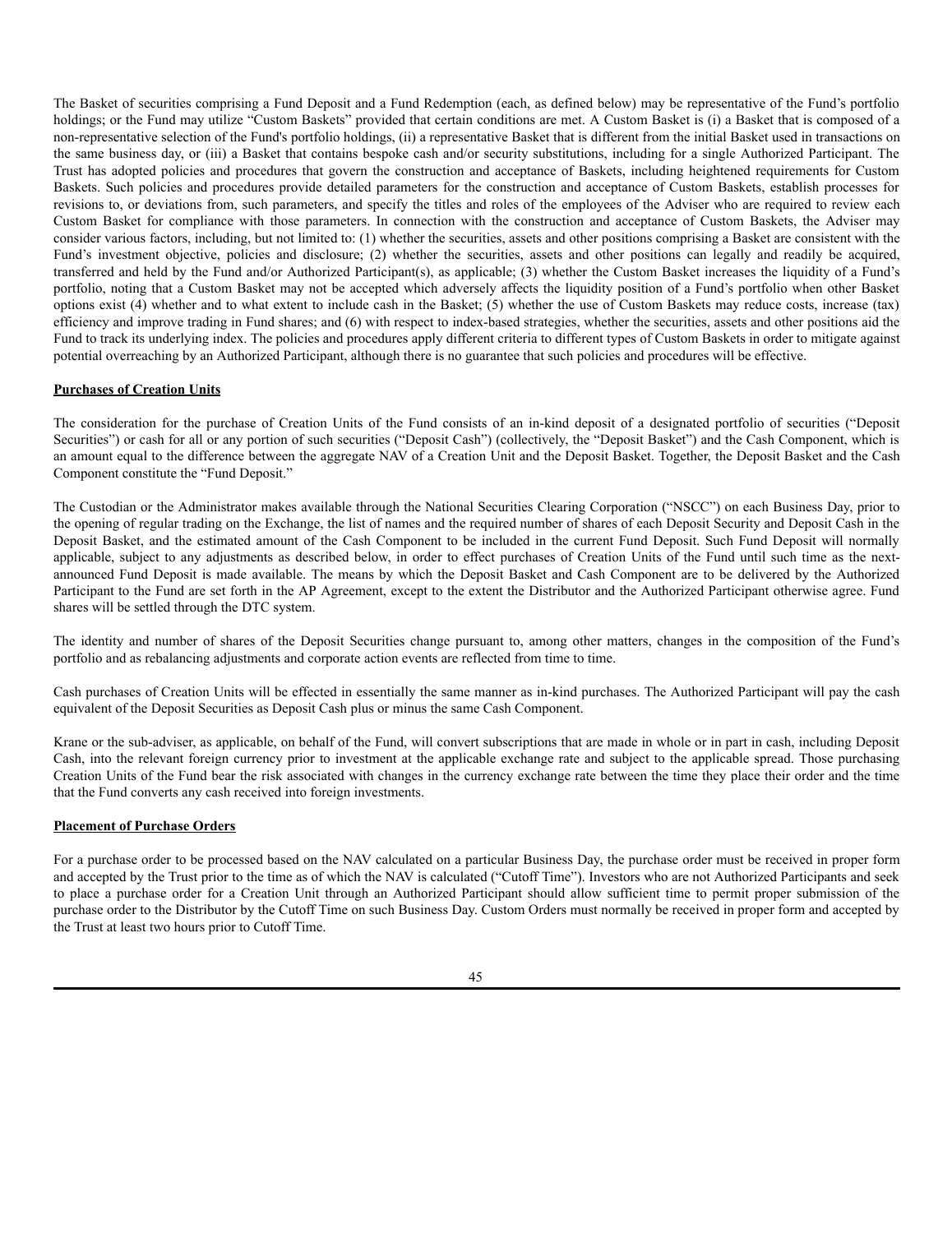The AP Agreement sets forth the different methods whereby Authorized Participants can submit purchase orders. A purchase order is considered to be in "proper form" if a request in a form satisfactory to the Fund is (1) received by the Distributor from an Authorized Participant on behalf of itself or another person within the time period set above, and (2) all the procedures and other requirements applicable to the method used by the Authorized Participant to submit the purchase order, such as, in the case of purchase orders submitted through the Distributor's website, the completion of all required fields, including as set forth in the AP Agreement are properly followed.

Creation Unit orders must be transmitted by an Authorized Participant by telephone or other transmission method acceptable to the Distributor. Economic or market disruptions or changes, or telephone or other communication failure, may impede transmissions between the Distributor and an Authorized Participant. Orders to create shares of the Fund that are submitted on the Business Day immediately preceding a holiday or a day (other than a weekend) when the securities markets in a foreign market in which the Fund may invest are closed may not be accepted or may be charged the maximum transaction fee. The Distributor, in its discretion, may permit the submission of orders and requests by or through an Authorized Participant via communication through the facilities of the Distributor's proprietary website maintained for this purpose. A Purchase order, if accepted by the Trust, will be processed based on the NAV as of the next Cutoff Time.

#### **Acceptance of Orders for, and Issuance of, Creation Units**

All questions as to whether an order has been submitted in proper form and the number of shares of each security in the Deposit Securities and the validity, form, eligibility and acceptance for deposit of any securities to be delivered shall be determined by the Fund and the Fund's determination shall be final and binding.

The Fund reserves the absolute right to reject or revoke acceptance of a creation order, including if (i) the order is not in proper form; (ii) the investor(s), upon obtaining the shares ordered, would own 80% or more of the currently outstanding shares of the Fund; (iii) the Deposit Securities delivered do not conform to the identity and number of shares specified; (iv) acceptance of the Deposit Securities would have certain adverse tax consequences to the Fund; (v) acceptance of the Fund Deposit would, in the opinion of counsel, be unlawful; (vi) acceptance of a Fund Deposit would, in the discretion of the Fund or Krane, have an adverse effect on the Fund or the rights of Beneficial Owners; or (vii) circumstances outside the control of the Fund, the Distributor and Krane make it impracticable to process purchase orders. The Distributor shall notify a prospective purchaser of a Creation Unit and/or the Authorized Participant acting on behalf of such purchaser of the rejection or revocation of acceptance of such order. The Fund, the Custodian, the sub-custodian and the Distributor are under no duty, however, to give notification of any defects or irregularities in the delivery of Fund Deposits nor shall any of them incur any liability for failure to give such notification.

Except as provided in the following paragraph, a Creation Unit will not be issued until the transfer of good title to the Fund of the Deposit Securities and the payment of the Cash Component, Deposit Cash and creation transaction fees have been completed. In this regard, the Custodian will require, prior to the issuance of a Creation Unit, that the sub-custodian confirm to the Custodian that the Deposit Securities have been delivered to the account of the Fund at the sub-custodian(s). If the Fund does not receive the foregoing by the time specified herein the Creation Unit may not be delivered or the purchase order may be rejected.

The Fund may issue Creation Units to an Authorized Participant, notwithstanding the fact that all Deposit Securities have not been received, in reliance on the undertaking of the Authorized Participant to deliver the missing Deposit Securities as soon as possible, which undertaking shall be secured by such Authorized Participant's delivery and maintenance of collateral having a value of up to 115% of the value of the missing Deposit Securities. The only collateral that is acceptable is cash in U.S. dollars. Such cash collateral must be delivered no later than 2:00 p.m., Eastern Time on the contractual settlement date of the Creation Unit(s). The Fund may buy the missing Deposit Securities at any time, and the Authorized Participant will be liable for any shortfall between the cost to the Fund of purchasing such securities and the cash collateral. In addition, the cash collateral may be invested at the risk of the Authorized Participant, and any income on invested cash collateral will be paid to that Authorized Participant. Information concerning the Fund's current procedures for collateralization of missing Deposit Securities is available from the Distributor.

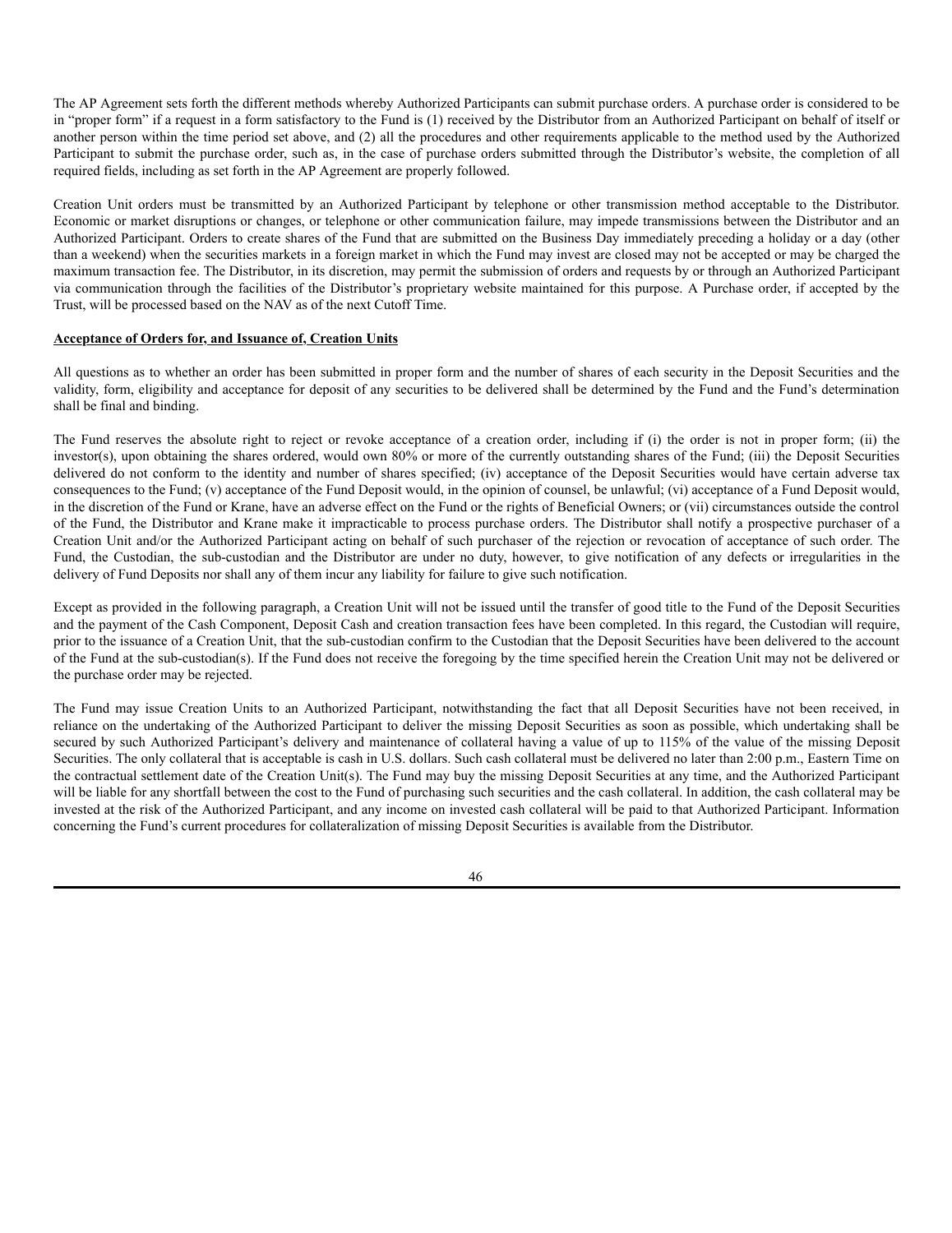In certain cases, an Authorized Participant may create and redeem Creation Units on the same trade date. In these instances, the Fund reserves the right to settle these transactions on a net basis or require a representation from the Authorized Participant that the creation and redemption transactions are for separate Beneficial Owners.

Once the Fund has accepted a purchase order, upon the next determination of the NAV of the shares, the Fund may confirm the issuance of a Creation Unit, against receipt of payment, at such NAV. The Distributor will then transmit a confirmation of acceptance to the Authorized Participant that placed the order. Creation Units typically are settled on a "T+2 basis" (i.e., two Business Days after trade date), subject to certain exceptions. However, the Fund reserves the right to settle Creation Unit transactions on a basis other than T+2, including in order to accommodate non-U.S. market holiday schedules, closures and settlement cycles, and to account for different treatment among non-U.S. and U.S. markets of dividend record dates and ex-dividend dates.

# **Creation Transaction Fees**

A standard creation transaction fee is imposed to offset transfer and other costs associated with the issuance of Creation Units. The standard creation transaction fee is charged to the Authorized Participant on the day such Authorized Participant creates a Creation Unit, and is the same, regardless of the number of Creation Units purchased by the Authorized Participant on the applicable Business Day.

The Authorized Participant may also be required to pay a variable transaction fee (up to the maximum amount shown in the table below) to cover certain brokerage, tax, foreign exchange, execution, market impact and other costs and expenses. Authorized Participants will also bear the costs of transferring the Deposit Securities, including any stamp duty or other similar fees and expenses.

The standard creation transaction fee and maximum variable transaction fee for a Creation Unit are set forth below:

|                                                            |                        | <b>MAXIMUM</b>   |
|------------------------------------------------------------|------------------------|------------------|
|                                                            | <b>STANDARD</b>        | VARIABLE         |
| <b>FUND</b>                                                | <b>TRANSACTION FEE</b> | TRANSACTION FEE* |
| Quadratic Interest Rate Volatility and Inflation Hedge ETF | ሰጣ                     | 2.00%            |
| $\sim$ $\sim$<br>.<br>$\sim$<br>$\sim$                     |                        |                  |

\* As a percentage of the Creation Unit(s) purchased.

The Adviser may adjust the transactions fees from time to time based on actual experience.

## **Redemptions of Creation Units**

The consideration paid by the Fund for the redemption of Creation Units consists of an in-kind basket of designated securities ("Redemption Securities") or cash for all or any portion of such securities ("Redemption Cash")) (collectively, the "Fund Securities") and the Cash Component, which is an amount equal to the difference between the aggregate NAV of a Creation Unit and the Fund Securities. Together, the Fund Securities and the Cash Component constitute the "Fund Redemption."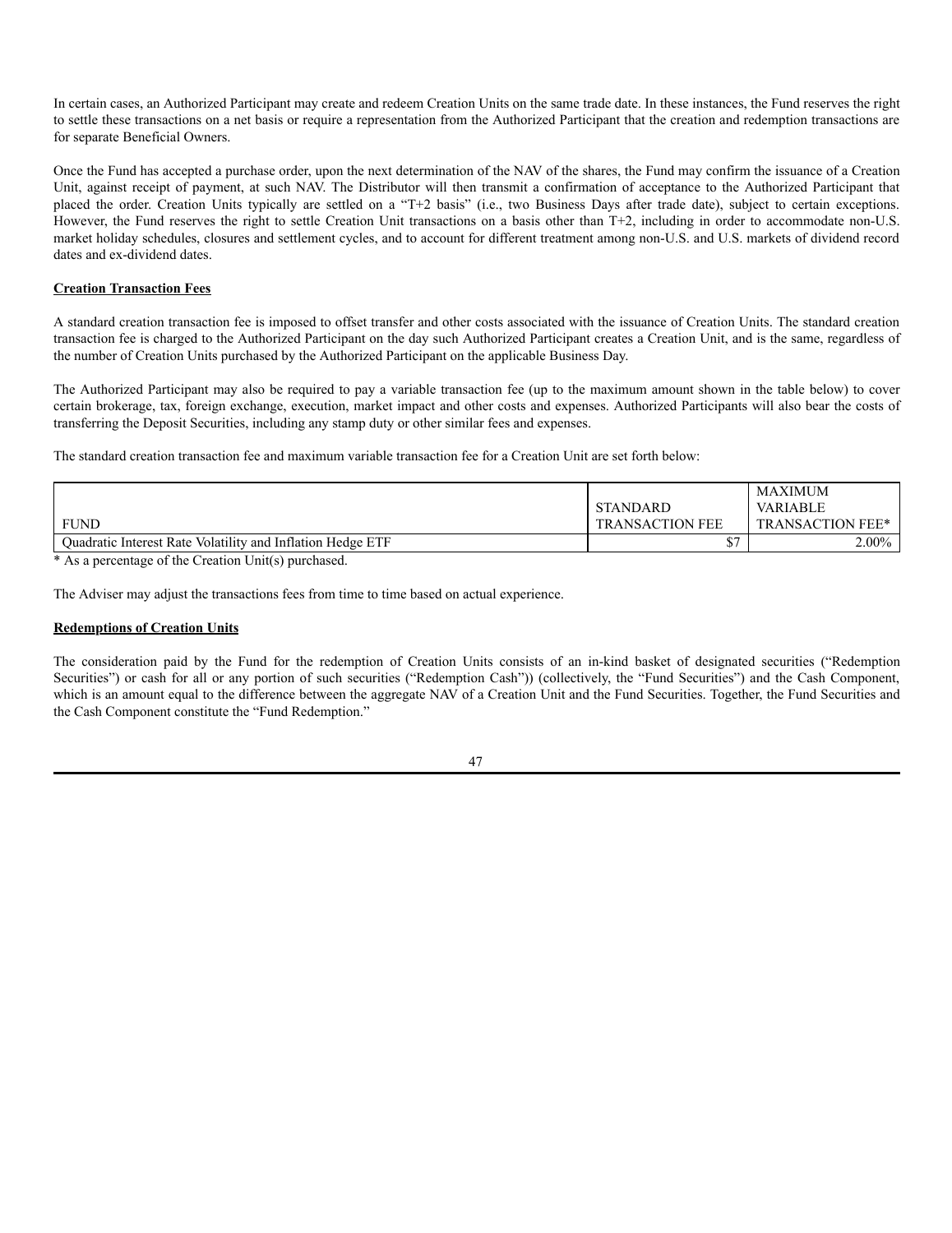The Custodian or the Administrator normally makes available through NSCC on each Business Day, prior to the opening of regular trading on the Exchange, the list of names and the number of shares of each Redemption Security and Redemption Cash, as applicable, and the estimated amount of the Cash Component to be included in the current Fund Redemption. Such Fund Redemption is applicable, subject to any adjustments as described below, for redemptions of Creation Units of the Fund until such time as the next-announced Fund Redemption is made available. The delivery of Fund shares will be settled through the DTC system. The means by which the Fund Securities and Cash Component are to be delivered to the Authorized Participant by the Fund are set forth in the AP Agreement, except to the extent the Distributor and the Authorized Participant otherwise agree.

The identity and number of shares of the Redemption Securities change pursuant to, among other matters, changes in the composition of the Fund's portfolio and as rebalancing adjustments and corporate action events are reflected from time to time. The composition of the Redemption Securities may also change in response to adjustments to the weighting or composition of the component securities constituting the Fund's Underlying Index and may not be the same as the Deposit Securities.

Cash redemptions of Creation Units will be effected in essentially the same manner as in-kind redemptions. The Authorized Participant will receive the cash equivalent of the Fund Securities as Redemption Cash plus or minus the same Cash Component.

Krane or the sub-adviser, as applicable, on behalf of the Fund, will sell investments denominated in foreign currencies and convert such proceeds into U.S. Dollars at the applicable exchange rate and subject to the applicable spread for redemptions that are made in whole or in part for cash, including Redemption Cash. Those redeeming Creation Units of the Fund bear the risk associated with changes in the currency exchange rate between the time they place their order and the time that the Fund converts any investments into U.S. Dollars.

## **Placement of Redemption Orders**

For a redemption order to be processed based on the NAV calculated on a particular Business Day, the order must be received in proper form and accepted by the Trust prior to the time as of which the NAV is calculated ("Cutoff Time"). Investors who are not Authorized Participants and seek to place a redemption order for a Creation Unit through an Authorized Participant should allow sufficient time to permit proper submission of the redemption order to the Distributor by the Cutoff Time on such Business Day. Custom Orders must be received in proper form and accepted by the Trust at least two hours prior to Cutoff Time.

The AP Agreement sets forth the different methods whereby Authorized Participants can submit redemption requests. A redemption request is considered to be in "proper form" if a request in a form satisfactory to the Fund is (1) received by the Distributor from an Authorized Participant on behalf of itself or another person within the time period set above, and (2) all the procedures and other requirements applicable to the method used by the Authorized Participant to submit the redemption order, such as, in the case of redemption orders submitted through the Distributor's website, the completion of all required fields, and including as set forth in the AP Agreement are properly followed.

Creation Unit orders must be transmitted by an Authorized Participant by telephone or other transmission method acceptable to the Distributor. Economic or market disruptions or changes, or telephone or other communication failure, may impede transmissions between the Distributor and an Authorized Participant. Orders to redeem shares of the Fund that are submitted on the Business Day immediately preceding a holiday or a day (other than a weekend) when the securities markets in a foreign market in which the Fund may invest are closed may be charged the maximum transaction fee. The Distributor, in its discretion, may permit the submission of orders by or through an Authorized Participant via communication through the facilities of the Distributor's proprietary website maintained for this purpose. A redemption request, if accepted by the Trust, will be processed based on the NAV as of the next Cutoff Time.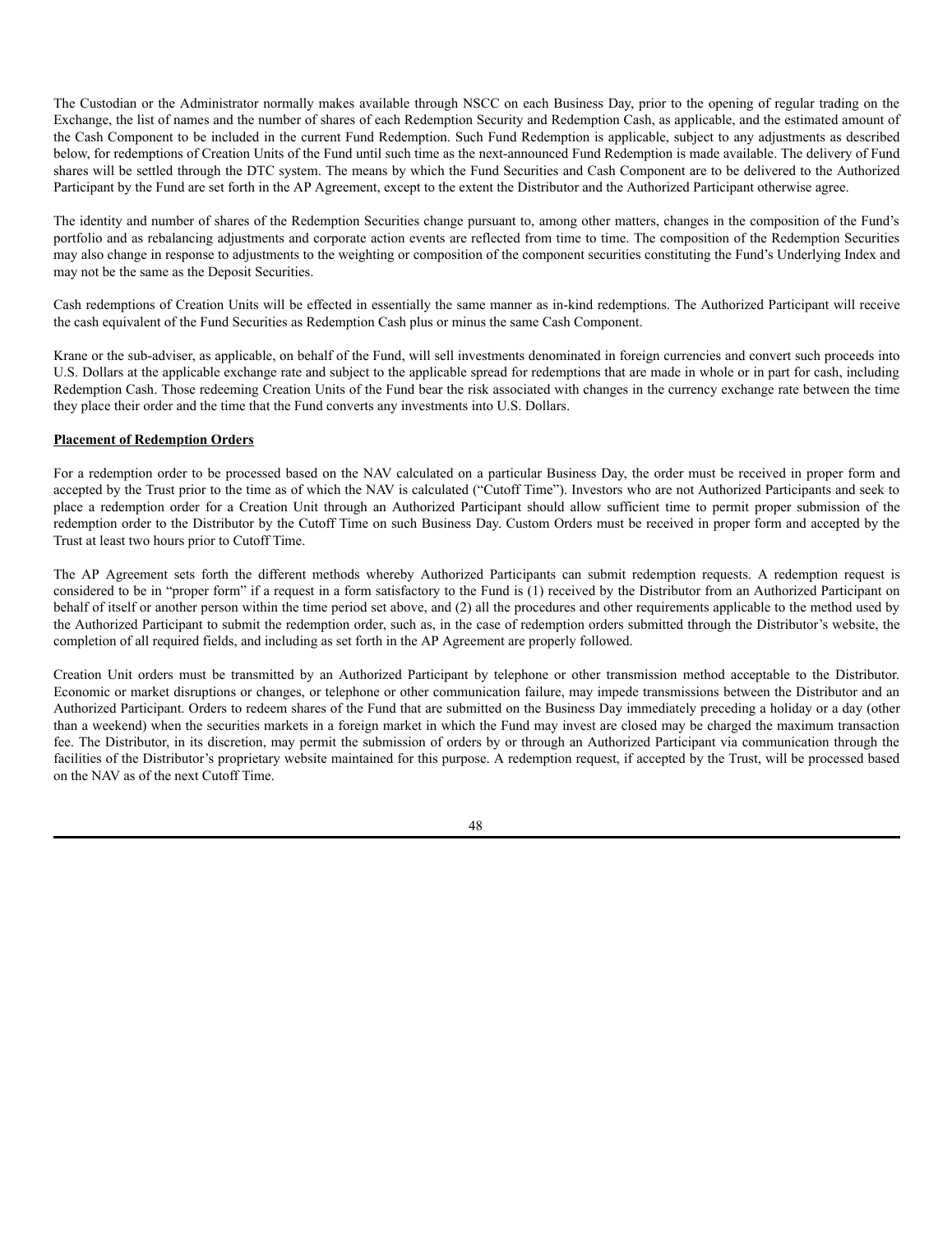## **Acceptance of Orders for, and Redemption of, Creation Units**

All questions as to whether an order has been submitted in proper form and the requisite number of Fund shares and transaction fees have been delivered shall be determined by the Fund, and the Fund's determination shall be final and binding.

The Fund reserves the absolute right to reject a redemption order if the order is not in proper form. In addition, the right of redemption may be suspended or the date of payment postponed with respect to the Fund (i) for any period during which the NYSE is closed (other than customary weekend and holiday closings), (ii) for any period during which trading on the NYSE is suspended or restricted, (iii) for any period during which an emergency exists as a result of which disposal of the shares of the Fund's portfolio securities or determination of its NAV is not reasonably practicable; or (iv) in such other circumstance as is permitted by the SEC. The Fund or Distributor will notify the Authorized Participant of such rejection, but the Fund, Custodian, sub-custodian and Distributor shall not be liable for any failure to give such notification.

The payment by the Fund of the Fund Securities, including Redemption Securities and Redemption Cash, and Cash Component will not be issued until the transfer of the Creation Unit(s) and the applicable redemption transaction fees has been completed. If the Transfer Agent does not receive the investor's shares through DTC's facilities and the applicable redemption transaction fees by the required time, the redemption request may be rejected.

To the extent contemplated by the AP Agreement, in the event the Authorized Participant has submitted a redemption request in proper form but is unable to transfer all or part of the Creation Unit to be redeemed to the Fund's Transfer Agent, the Transfer Agent will nonetheless accept the redemption request in reliance on the undertaking by the Authorized Participant to deliver the missing shares as soon as possible. Such undertaking may be secured by the Authorized Participant's delivery and maintenance of collateral consisting of cash having a value (marked to market daily) of up to 115% of the value of the missing shares, which the Trust may change from time to time. The current procedures for collateralization of missing shares require, among other things, that any cash collateral shall be in the form of U.S. dollars in immediately available funds and shall be held by the Custodian and marked to market daily, and that the fees of the Custodian and any sub-custodians in respect of the delivery, maintenance and redelivery of the cash collateral shall be payable by the Authorized Participant. The AP Agreement will permit the Trust, on behalf of the Fund, to purchase the missing shares at any time and will subject the Authorized Participant to liability for any shortfall between the cost to the Trust of purchasing such shares, Fund Securities or Cash Component and the value of the collateral.

A redeeming Beneficial Owner or Authorized Participant acting on behalf of such Beneficial Owner must maintain appropriate security arrangements with a qualified broker-dealer, bank or other custody providers in each jurisdiction where Redemption Securities are customarily traded and will be delivered. If neither the redeeming Beneficial Owner nor the Authorized Participant acting on behalf of such redeeming Beneficial Owner has appropriate arrangements to take delivery of Redemption Securities in the applicable non-U.S. jurisdiction and it is not possible to make other such arrangements, or if it is not possible to effect deliveries of Redemption Securities in such jurisdiction, the Trust may redeem shares in Redemption Cash, and the redeeming Beneficial Owner will be required to receive its redemption proceeds as Redemption Cash. In addition, because redemptions of shares for Redemption Securities will be subject to compliance with applicable U.S. federal and state securities laws, the Fund (whether or not it otherwise permits cash redemptions) reserves the right to redeem Creation Units for cash to the extent that the Fund cannot lawfully deliver specific Redemption Securities or cannot do so without first registering a Fund Security under such laws.

Once the Fund has accepted a redemption order, upon the next determination of the NAV of the shares, the Fund may confirm the redemption of a Creation Unit, against receipt of payment, at such NAV. The Distributor will then transmit a confirmation of acceptance to the Authorized Participant that placed the order. Deliveries of redemption proceeds by the Fund typically are settled on a "T+2"basis" (i.e., two Business Days after trade date), but may be made up to seven days later, particularly in stressed market conditions. The Fund reserves the right to settle redemption transactions up to 15 days later to accommodate non-U.S. market holiday schedules (see below for further information), closures and settlement cycles, to account for different treatment among non-U.S. and U.S. markets of dividend record dates and dividend ex-dates (i.e., the last date the holder of a security can sell the security and still receive dividends payable on the security sold), and in certain other circumstances.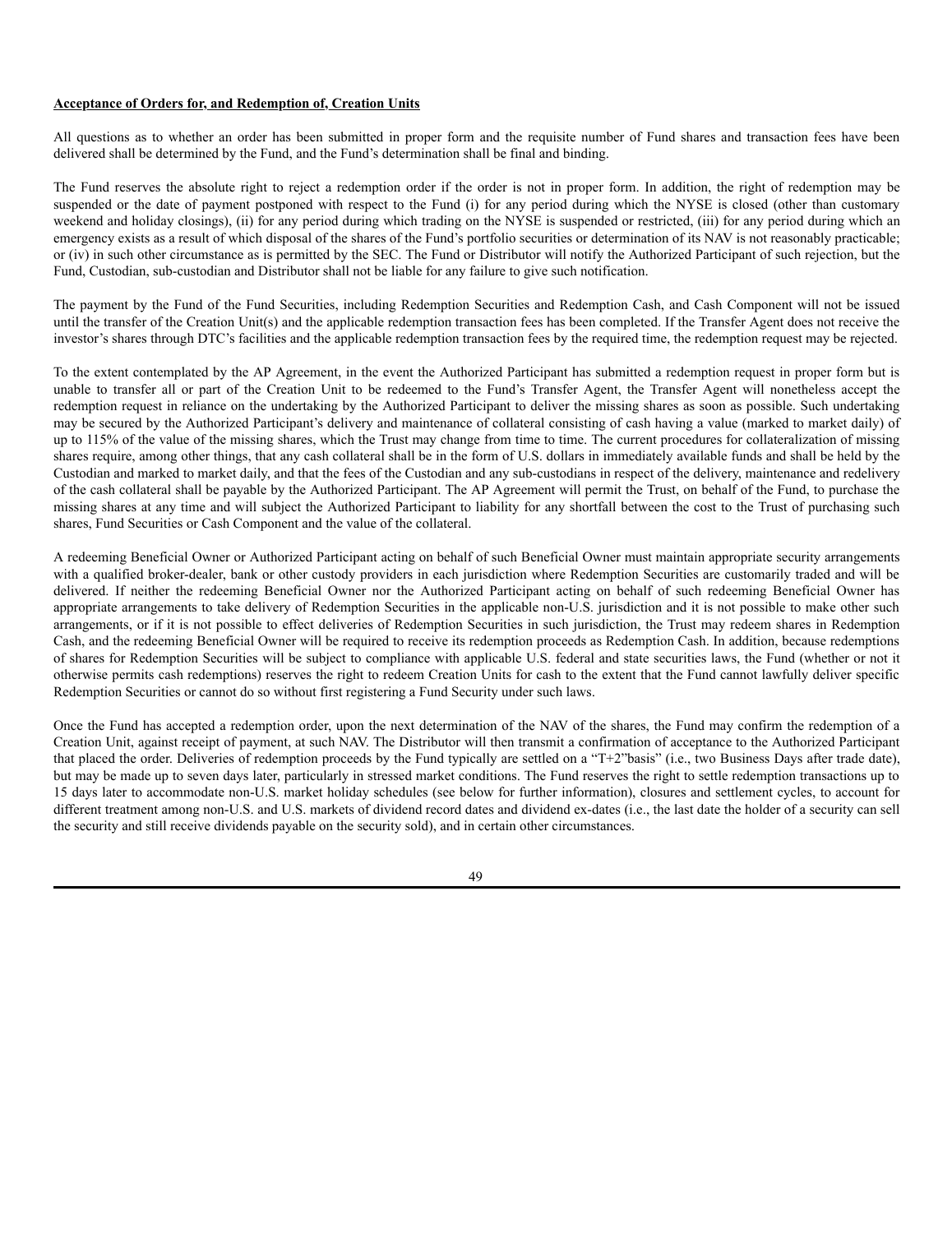In certain cases, an Authorized Participant may create and redeem Creation Units on the same trade date. In these instances, the Fund reserves the right to settle these transactions on a net basis or require a representation from the Authorized Participant that the creation and redemption transactions are for separate Beneficial Owners.

## **Redemption Transaction Fees**

A standard redemption transaction fee is imposed to offset transfer and other costs associated with the redemption of Creation Units. The standard redemption transaction fee is charged to the Authorized Participant on the day such Authorized Participant redeems a Creation Unit, and is the same regardless of the number of Creation Units redeemed by an Authorized Participant on the applicable Business Day.

The Authorized Participant may also be required to pay a variable transaction fee (up to the maximum amount shown in the table below) to cover certain brokerage, tax, foreign exchange, execution, market impact and other costs and expenses. Authorized Participants will also bear the costs of transferring the Redemption Securities, including any stamp duty or other similar fees and expenses. Investors who use the services of a broker or other financial intermediary may be charged a fee for such services.

The standard redemption transaction fee and maximum variable transaction fee for a Creation Unit are set forth below:

|                                                            |                        | <b>MAXIMUM</b>          |
|------------------------------------------------------------|------------------------|-------------------------|
|                                                            | <b>STANDARD</b>        | <b>VARIABLE</b>         |
| <b>FUND</b>                                                | <b>TRANSACTION FEE</b> | <b>TRANSACTION FEE*</b> |
| Quadratic Interest Rate Volatility and Inflation Hedge ETF | υ                      | 2.00%                   |
| .<br>$\sim$ $\sim$<br>$\sim$                               |                        |                         |

\* As a percentage of the Creation Unit(s) redeemed.

The Adviser may adjust the transactions fees from time to time based on actual experience.

## **Taxation on Creation and Redemptions of Creation Units**

An Authorized Participant generally will recognize either gain or loss upon the exchange of Deposit Securities for Creation Units. This gain or loss will generally equal the difference between (i) the sum of the market value of the Creation Units at the time of the exchange and any net amount of cash received by the Authorized Participant in the exchange and (ii) the sum of the Authorized Participant's aggregate basis in the Deposit Securities exchanged therefor and any net amount of cash paid for the Creation Units. However, the U.S. Internal Revenue Service may apply the wash sales rules to determine that any loss realized upon the exchange of Deposit Securities for Creation Units is not currently deductible. Authorized Participants should consult their own tax advisers.

Current U.S. federal tax laws dictate that capital gain or loss realized from the redemption of Creation Units will generally create long-term capital gain or loss if the Authorized Participant holds the Creation Units for more than one year, or short-term capital gain or loss if the Creation Units were held for one year or less, if the Creation Units are held as capital assets.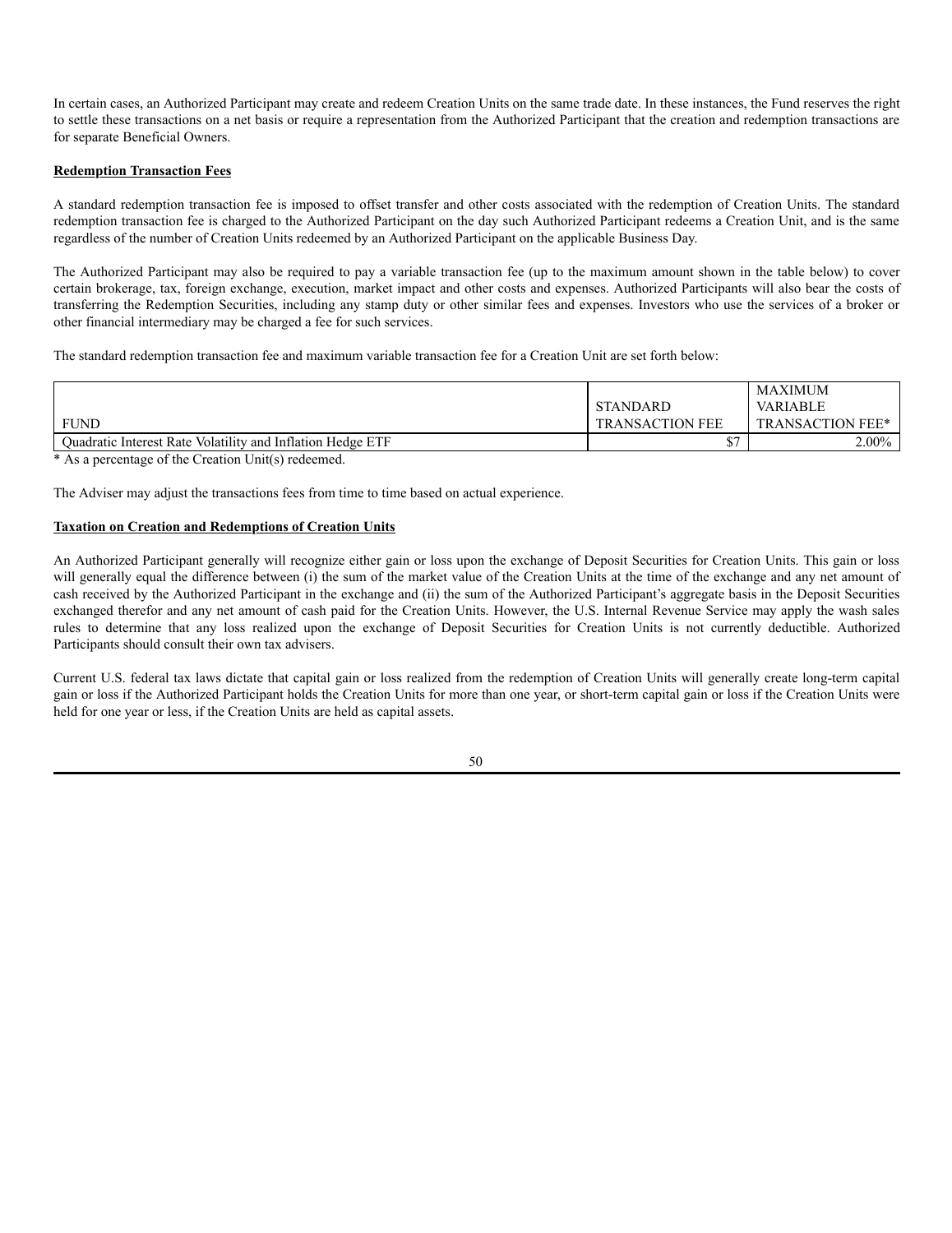## **Postponement of Redemptions**

For every occurrence of one or more intervening holidays in the applicable non-U.S. market that are not holidays observed in the U.S. equity market, the redemption settlement cycle will be extended by the number of such intervening holidays. In addition to holidays, other unforeseeable closings in a non-U.S. market due to emergencies may also prevent the Trust from delivering securities within normal settlement period. The securities delivery cycles currently practicable for transferring portfolio securities to redeeming investors, coupled with non-U.S. market holiday schedules, will require a delivery process longer than seven calendar days, in certain circumstances, but in no event longer than 15calendar days.

The right of redemption may also be suspended or the date of payment postponed (1) for any period during which the relevant Exchange is closed (other than customary weekend and holiday closings); (2) for any period during which trading on the relevant Exchange is suspended or restricted; (3) for any period during which an emergency exists as a result of which disposal of the Shares of a Fund or determination of its NAV is not reasonably practicable; or (4) in such other circumstance as is permitted by the SEC.

## **TAXES**

The following discussion of certain U.S. federal income tax consequences of investing in the Fund is based on the Code, U.S. Treasury regulations, and other applicable authority, all as in effect as of the date of the filing of this SAI. These authorities are subject to change by legislative or administrative action, possibly with retroactive effect. The following discussion is only a summary of some of the important U.S. federal income tax considerations generally applicable to investments in the Fund. There may be other tax considerations applicable to particular shareholders. Shareholders should consult their own tax advisers regarding their particular situation and the possible application of foreign, state, and local tax laws.

#### **Qualification as a RIC**

The Fund has elected or intends to elect to be treated, and intends to qualify each year, as a regulated investment company (a "RIC") under Subchapter M of the Internal Revenue Code. In order to qualify for the special tax treatment accorded RICs and their shareholders, the Fund must, among other things:

(a) derive at least 90% of its gross income each year from (i) dividends, interest, payments with respect to securities loans, gains from the sale or other disposition of stock or securities or foreign currencies, or other income (including but not limited to gains from options, futures or forward contracts) derived with respect to its business of investing in such stock, securities or currencies, and (ii) net income derived from interests in "qualified publicly traded partnerships" (as defined below);

(b) diversify its holdings so that, at the end of each quarter of its taxable year, (i) at least 50% of the market value of the Fund's total assets consists of cash and cash items, U.S. government securities, securities of other RICs and other securities, with investments in such other securities limited with respect to any one issuer to an amount not greater than 5% of the value of the Fund's total assets and not greater than 10% of the outstanding voting securities of such issuer, and (ii) not more than 25% of the value of the Fund's total assets is invested in (1) the securities (other than those of the U.S. government or other RICs) of any one issuer or two or more issuers that are controlled by the Fund and that are engaged in the same, similar or related trades or businesses or (2) the securities of one or more qualified publicly traded partnerships; and

(c) distribute with respect to each taxable year at least the sum of 90% of its investment company taxable income (as that term is defined in the Code without regard to the deduction for dividends paid – generally taxable ordinary income and the excess, if any, of net short-term capital gains over net long-term capital losses) and 90% of its net tax-exempt interest income.

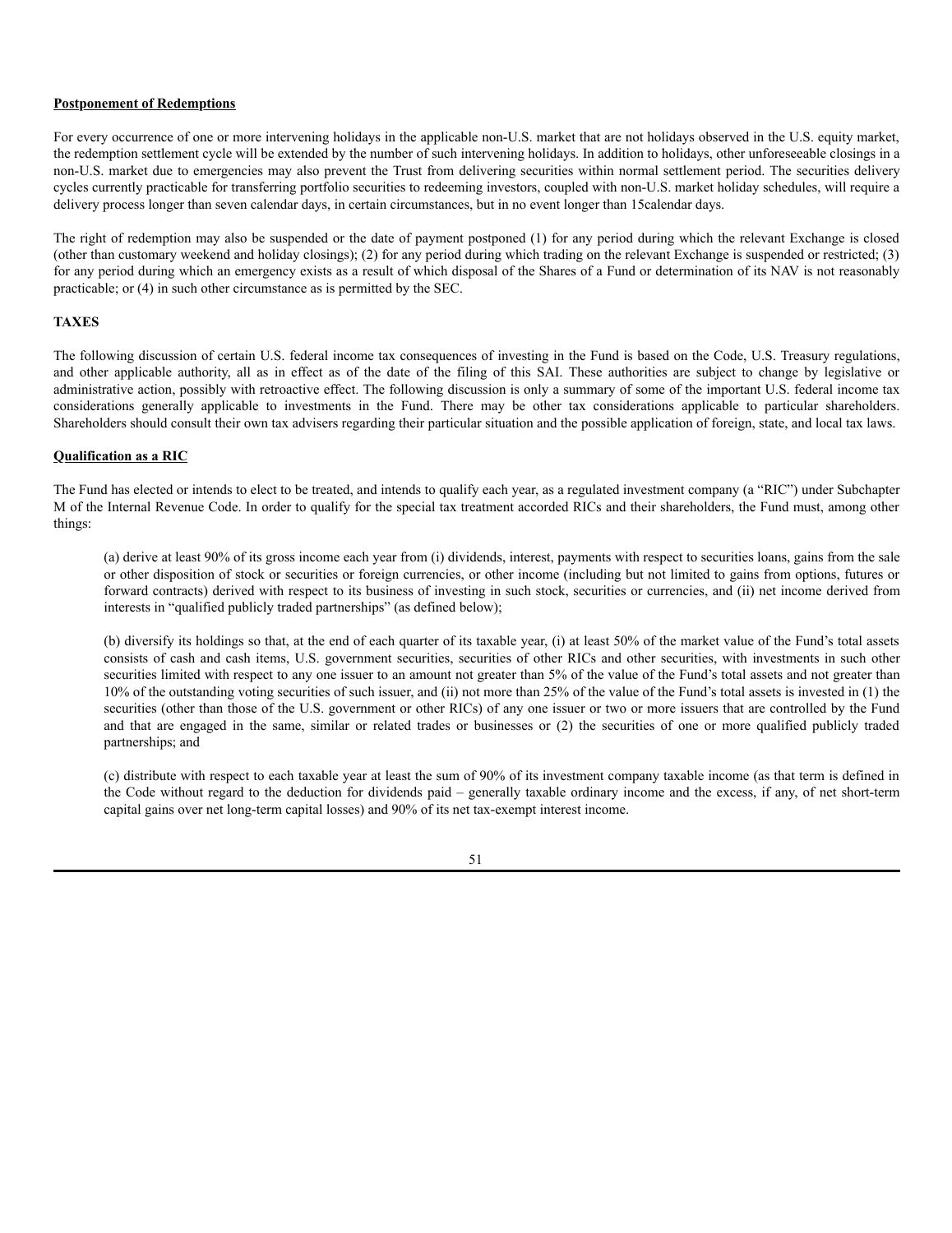In general, for purposes of the 90% of gross income requirement described in (a) above, income derived from a partnership will be treated as qualifying income only to the extent such income is attributable to items of income of the partnership that would be qualifying income if realized directly by the Fund. However, 100% of the net income derived from an interest in a "qualified publicly traded partnership" (generally, a partnership (i) interests in which are traded on an established securities market or are readily tradable on a secondary market or the substantial equivalent thereof, (ii) that derives at least 90% of its income from the passive income sources specified in Code section 7704(d), and (iii) that derives less than 90% of its income from the qualifying income described in (a)(i) of the prior paragraph) will be treated as qualifying income. In addition, although in general the passive loss rules of the Code do not apply to RICs, such rules do apply to a RIC with respect to items attributable to an interest in a qualified publicly traded partnership.

The U.S. Treasury Department has authority to issue regulations that would exclude foreign currency gains from the 90% test described in (a) above if such gains are not directly related to a fund's business of investing in stock or securities. Accordingly, regulations may be issued in the future that could treat some or all of a Fund's non-U.S. currency gains as non-qualifying income, thereby potentially jeopardizing a Fund's status as a RIC for all years to which the regulations are applicable.

# **Taxation of a Fund**

If the Fund qualifies as a RIC, the Fund will not be subject to federal income tax on income and gains that are distributed in a timely manner to its shareholders in the form of dividends.

If the Fund fails to satisfy the qualifying income test in any taxable year or the diversification requirements for any quarter, the Fund may be eligible for relief provisions if the failures are due to reasonable cause and not willful neglect and if a penalty tax is paid with respect to each failure to satisfy the applicable requirements. If these relief provisions are not available to the Fund for any year in which it fails to qualify as a RIC, all of its taxable income will be subject to tax at regular corporate rates without any deduction for distributions to shareholders, and its distributions (including capital gains distributions) generally will be taxable as ordinary income dividends to its shareholders, subject to the dividends received deduction for corporate shareholders and lower tax rates on qualified dividend income for individual shareholders. In addition, the Fund could be required to recognize unrealized gains, pay substantial taxes and interest and make substantial distributions before requalifying as a RIC that is accorded special tax treatment.

The Fund intends to distribute at least annually to its shareholders substantially all of its taxable income and its net capital gains. Taxable income that is retained by the Fund will be subject to tax at regular corporate rates. If the Fund retains any net capital gain, that gain will be subject to tax at corporate rates, but the Fund may designate the retained amount as undistributed capital gains in a notice to its shareholders who (i) will be required to include in income for federal income tax purposes, as long-term capital gain, their shares of such undistributed amount, and (ii) will be entitled to credit their proportionate shares of the tax paid by the Fund on such undistributed amount against their federal income tax liabilities, if any, and to claim refunds on a properly filed U.S. tax return to the extent the credit exceeds such liabilities. For federal income tax purposes, the tax basis of shares owned by a shareholder of the Fund will be increased by an amount equal to the difference between the amount of undistributed capital gains included in the shareholder's gross income and the tax deemed paid by the shareholder under clause (ii) of the preceding sentence.

#### **Deferral of Late Year Losses**

The Fund may elect to treat part or all of any "qualified late year loss" as if it had been incurred in the succeeding taxable year in determining the Fund's taxable income, net capital gain, net short-term capital gain, and earnings and profits. The effect of this election is to treat any such "qualified late year loss" as if it had been incurred in the succeeding taxable year in characterizing the Fund's distributions for any calendar year. A "qualified late year loss" generally includes net capital loss, net long-term capital loss, or net short-term capital loss incurred after October 31 of the current taxable year (commonly referred to as "post-October losses") and certain other late-year losses.

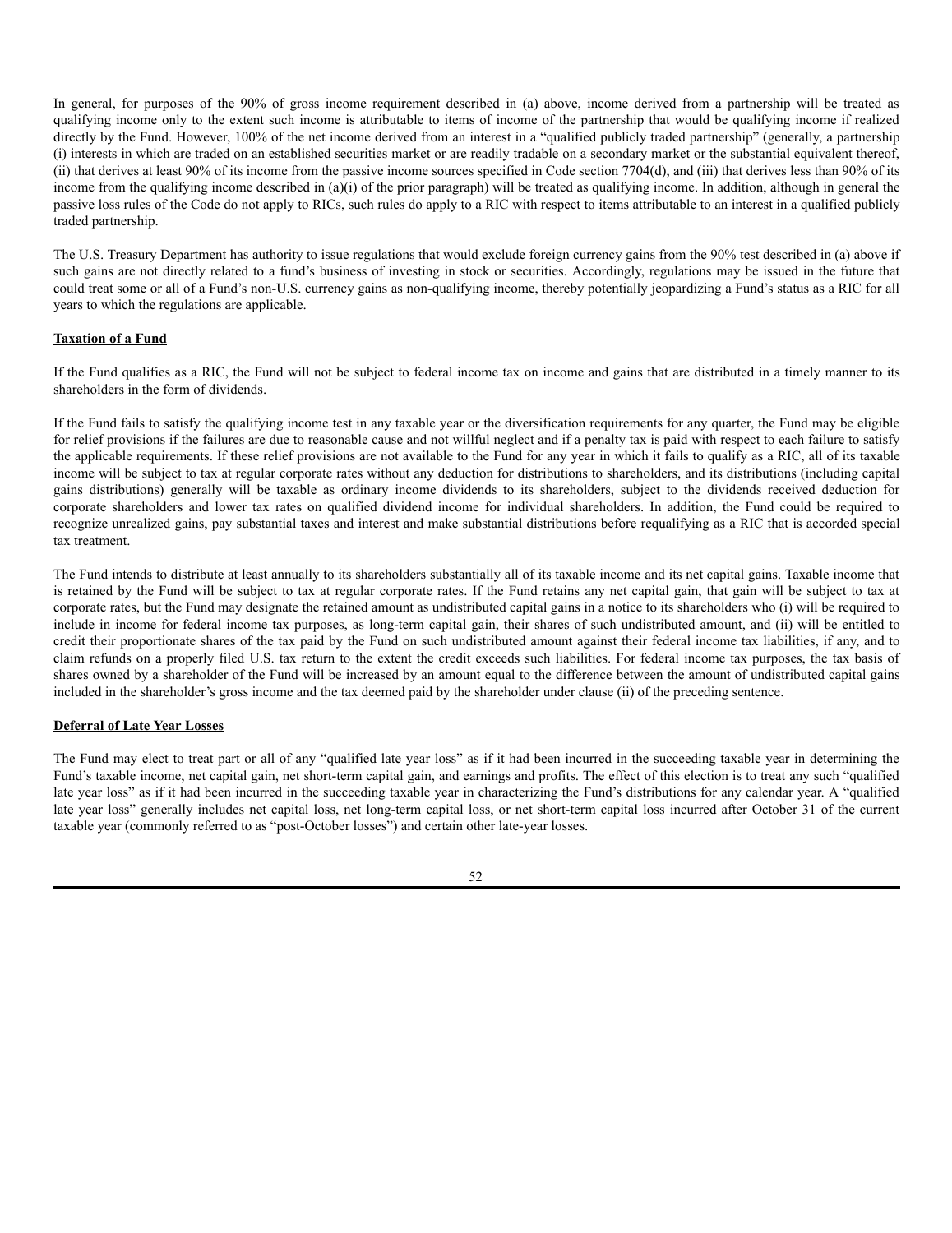# **Capital Loss Carryovers**

If the Fund has a "net capital loss" (that is, capital losses in excess of capital gains), the excess (if any) of the Fund's net short-term capital losses over its net long-term capital gains is treated as a short-term capital loss arising on the first day of the Fund's next taxable year, and the excess (if any) of the Fund's net long-term capital losses over its net short-term capital gains is treated as a long-term capital loss arising on the first day of a Fund's next taxable year. Such capital loss carryover can be used to offset capital gains of the Fund in succeeding taxable years. The carryover of capital losses may be limited under the general loss limitation rules if the Fund experiences an ownership change as defined in the Code.

#### **Excise Tax**

If the Fund fails to distribute in a calendar year an amount at least equal to the sum of 98% of its ordinary income for such year and 98.2% of its capital gain net income for the one-year period ending October 31 of such year, plus any retained amount from the prior year, the Fund will be subject to a nondeductible 4% excise tax on the undistributed amount. For these purposes, the Fund will be treated as having distributed any amount on which it has been subject to corporate income tax for the taxable year ending within the calendar year. A dividend paid to shareholders in January of a year generally is deemed to have been paid by the Fund on December 31 of the preceding year if the dividend was declared and payable to shareholders of record on a date in October, November, or December of that preceding year. The Fund intends to declare and pay dividends and distributions in the amounts and at the times necessary to avoid the application of the 4% excise tax, although there can be no assurance that it will be able to do so.

## **Fund Distributions**

Distributions are taxable whether shareholders receive them in cash or reinvest them in additional shares. Moreover, distributions are generally subject to federal income tax as described herein to the extent they do not exceed the Fund's realized income and gains, even though such dividends and distributions may economically represent a return of a particular shareholder's investment. Such distributions are likely to occur in respect of shares purchased at a time when the Fund's NAV reflects gains that are either unrealized, or realized but not distributed. Such realized gains may be required to be distributed even when the Fund's NAV also reflects unrealized losses.

Dividends and other distributions by the Fund are generally treated under the Code as received by the shareholders at the time the dividend or distribution is made. However, if any dividend or distribution is declared by the Fund in October, November or December of any calendar year and payable to its shareholders of record on a specified date in such a month but is actually paid during the following January, such dividend or distribution will be deemed to have been received by each shareholder on December 31 of the year in which the dividend was declared.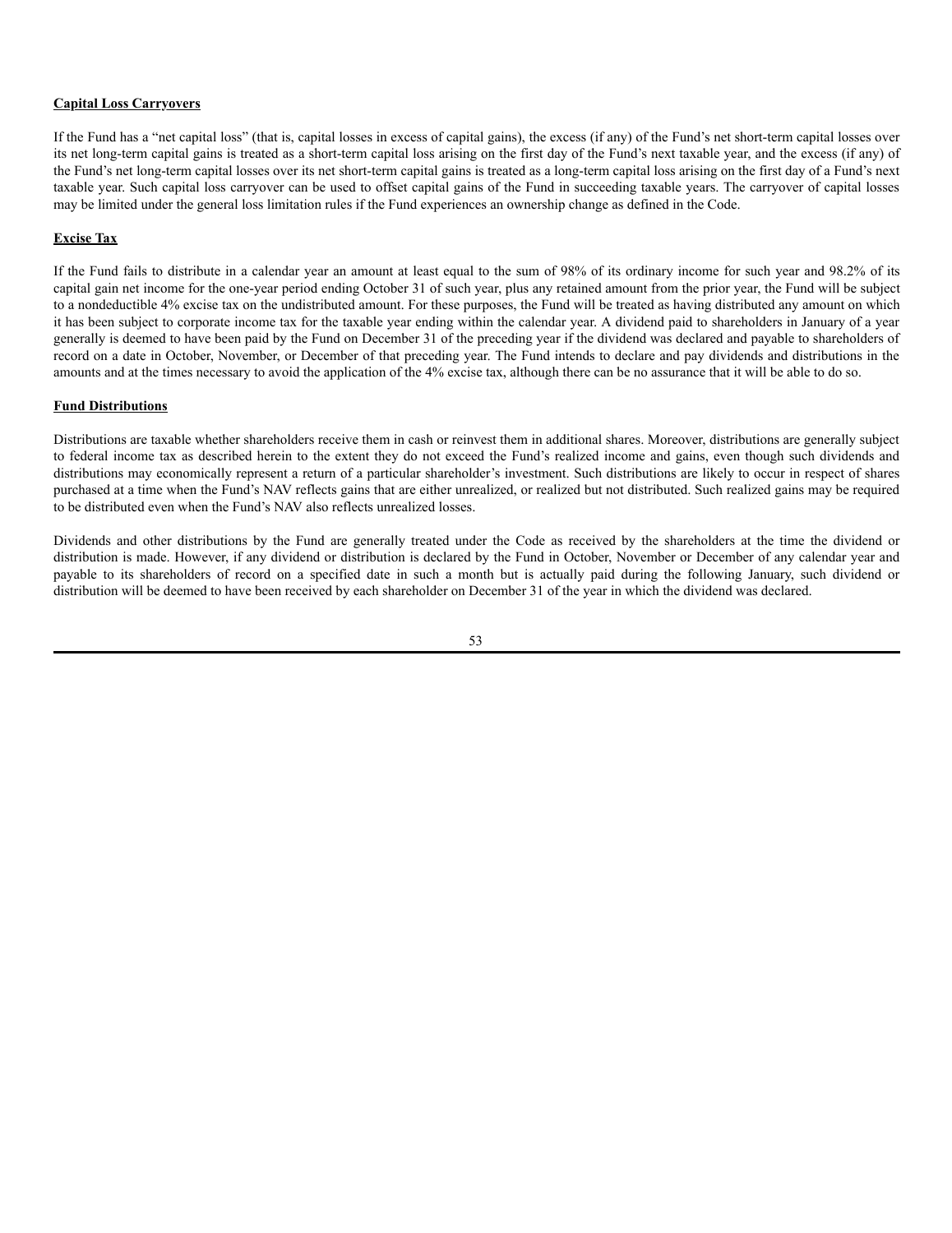Distributions by the Fund of investment income are generally taxable as ordinary income. Taxes on distributions of capital gains are determined by how long the Fund owned the investments that generated those gains, rather than how long a shareholder has owned his or her Fund shares. Distributions of net capital gains from the sale of investments that the Fund owned for more than one year and that are properly designated by the Fund as capital gain dividends ("Capital Gain Dividends") will be taxable as long-term capital gains. Distributions from capital gains are generally made after applying any available capital loss carryovers. Preferential long-term capital gain rates apply to individuals at a maximum rate of 20% for individuals with taxable income exceeding certain thresholds. Such preferential rates also apply to qualified dividend income if certain holding period requirements are met. Distributions of gains from the sale of investments that a Fund owned for one year or less will be taxable as ordinary income. Qualified dividend income is, in general, dividend income from taxable domestic corporations and certain foreign corporations (*i.e.*, foreign corporations incorporated in a possession of the United States or in certain countries with a comprehensive tax treaty with the United States, which includes China (but not Hong Kong which is treated as a separate jurisdiction), or the stock of which is readily tradable on an established securities market in the United States). In order for some portion of the dividends received by the Fund's shareholders to be qualified dividend income, the Fund must meet holding period and other requirements with respect to the dividend paying stocks in its portfolio, and the shareholder must meet holding period and other requirements with respect to the Fund's shares.

The Fund does not expect to pay significant dividends reportable as qualified dividend income.

Given the Fund's investment objective, it is not expected that Fund distributions will be eligible for the corporate dividends received deduction on Fund distributions attributable to dividends received.

For U.S. individuals with income exceeding \$200,000 (\$250,000 if married and filing jointly), a 3.8% Medicare contribution tax will apply on all or a portion of their "net investment income," including interest, dividends, and capital gains, which generally includes taxable distributions received from the Fund. This 3.8% tax also applies to all or a portion of the undistributed net investment income of certain shareholders that are estates and trusts.

The Fund may make distributions to shareholders in excess of the Fund's current and accumulated earnings and profits in some taxable years. In such event, the excess distribution received by a shareholder will be treated as a return of capital to the extent of the shareholder's tax basis in its shares, and thereafter as capital gain. A return of capital reduces a shareholder's tax basis in its shares, thus reducing any loss or increasing any gain on a subsequent taxable disposition by the shareholder of its shares.

The tax character of the Fund's distributions during a taxable year is not finally determined until the Fund's income and gains are determined at the end of the year. Gains or losses realized with respect to the Fund's options trading over the course of the year will affect the tax character of distributions made during the year, including the extent to which such distributions consist of dividends and/or return of capital.

Under some circumstances, due to the recharacterization of distributions at the end of the calendar year, the Fund may be deemed to have distributed long-term capital gain more frequently than is permitted under applicable federal securities laws. In such circumstances, the Fund may need to seek relief from the SEC and there could be related adverse consequences for the Fund.

Investors considering buying shares just prior to a dividend or capital gain distribution should be aware that, although the price of shares purchased at that time may reflect the amount of the forthcoming distribution, such dividend or distribution may nevertheless be taxable to them. If the Fund is the holder of record of any security on the record date for any dividends payable with respect to such security, such dividends will be included in the Fund's gross income not as of the date received but as of the later of (a) the date such security became ex-dividend with respect to such dividends (*i.e.*, the date on which a buyer of the security would not be entitled to receive the declared, but unpaid, dividends); or (b) the date the Fund acquired such security. Accordingly, in order to satisfy its income distribution requirements, the Fund may be required to pay dividends based on anticipated earnings, and shareholders may receive dividends in an earlier year than would otherwise be the case.

## **Sale or Exchange of Shares**

A sale or exchange of shares in the Fund may give rise to a gain or loss. In general, any gain or loss realized upon a taxable disposition of shares will be treated as long-term capital gain or loss if the shares have been held for more than 12 months. Otherwise, the gain or loss on the taxable disposition of shares will be treated as short-term capital gain or loss. However, any loss realized upon a taxable disposition of shares held for six months or less will be treated as long-term, rather than short-term, to the extent of any long-term capital gain distributions received (or deemed received) by the shareholder with respect to the shares. All or a portion of any loss realized upon a taxable disposition of shares will be disallowed if shares of the same Fund are purchased within 30 days before or after the disposition. In such a case, the basis of the newly purchased shares will be adjusted to reflect the disallowed loss.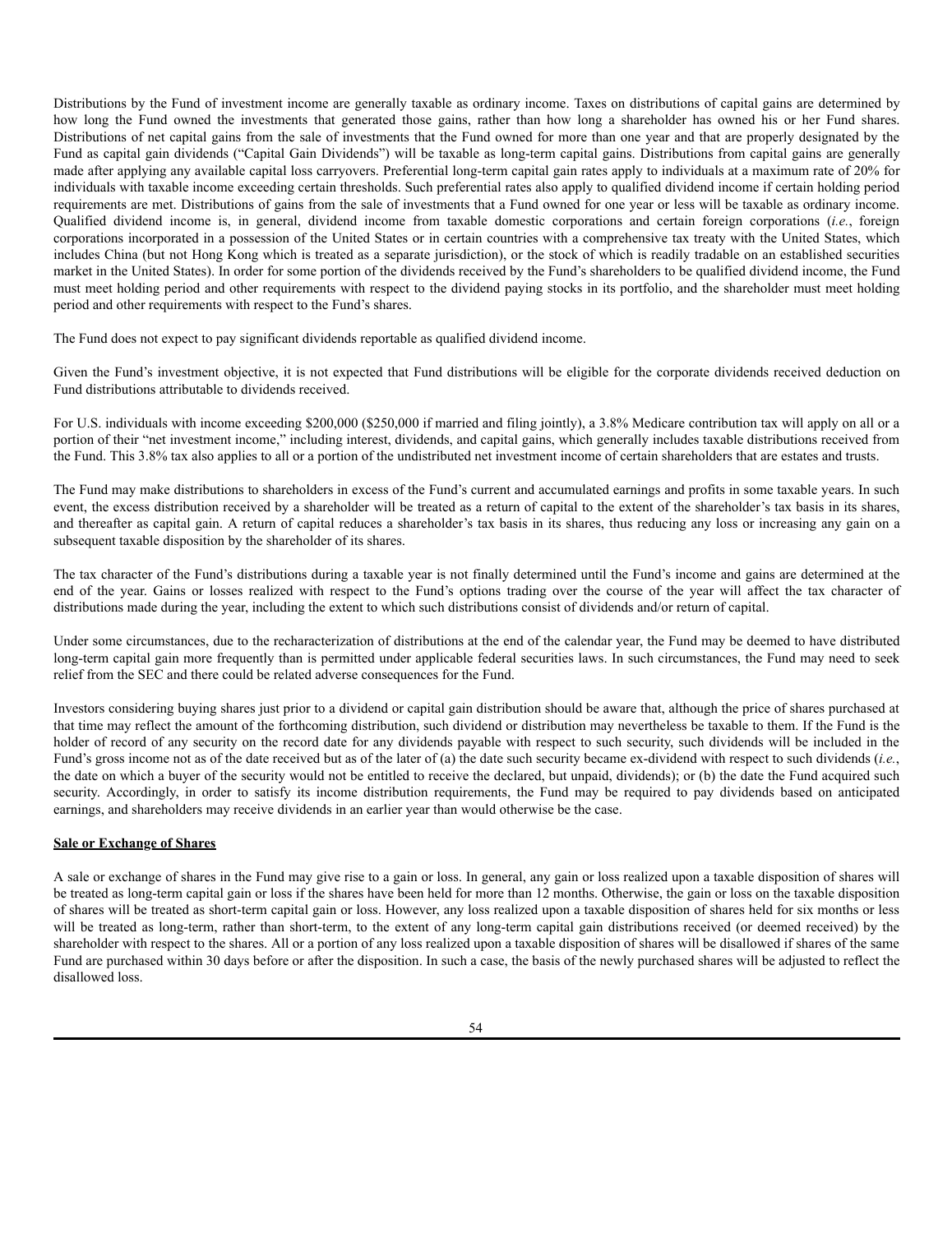As noted above, for U.S. individuals with income exceeding \$200,000 (\$250,000 if married and filing jointly), a 3.8% Medicare contribution tax will apply on "net investment income," including interest, dividends, and capital gains, which generally includes taxable distributions received from a Fund and taxable gains on the disposition of shares of the Fund.

## **Backup Withholding**

The Fund (or a financial intermediary, such as a broker, through which a shareholder holds Fund shares) generally is required to withhold and to remit to the U.S. Treasury a percentage of the taxable distributions and sale or redemption proceeds paid to any shareholder who fails to properly furnish a correct taxpayer identification number, who has under-reported dividend or interest income, or who fails to certify that he, she or it is not subject to such withholding. The backup withholding tax rate is currently 24%.

## **Federal Tax Treatment of Certain Fund Investments**

Transactions of the Fund in options, futures contracts, hedging transactions, forward contracts, swap contracts, straddles and foreign currencies may be subject to various special and complex tax rules, including mark-to-market, constructive sale, straddle, wash sale and short sale rules. These rules could affect whether gains and losses recognized by the Fund are treated as ordinary income or capital gain, accelerate the recognition of income to the Fund and/or defer the Fund's ability to recognize losses. These rules may in turn affect the amount, timing or character of the income distributed to shareholders by the Fund.

The Fund is required, for federal income tax purposes, to mark to market and recognize as income for each taxable year its net unrealized gains and losses as of the end of such year on certain regulated futures contracts, foreign currency contracts and options that qualify as Section 1256 contracts in addition to the gains and losses actually realized with respect to such contracts during the year. Except as described below under "Certain Foreign Currency Tax Issues," gain or loss from Section 1256 contracts that are required to be marked to market annually will generally be 60% long-term and 40% short-term capital gain or loss. Application of this rule may alter the timing and character of distributions to shareholders.

Some debt obligations that are acquired by the Fund may be treated as having original issue discount ("OID"). Generally, the Fund will be required to include OID in taxable income over the term of the debt security, even though payment of the OID is not received until a later time, usually when the debt security matures. If the Fund holds such debt instruments, it may be required to pay out as distributions each year an amount that is greater than the total amount of cash interest the Fund actually received. Such distributions may be made from the cash assets of the Fund or by liquidation of portfolio securities, if necessary. The Fund may realize gains or losses from such liquidations. In the event the Fund realizes net gains from such transactions, its shareholders may receive larger distributions than they would have in the absence of such transactions.

Any market discount recognized on a bond is taxable as ordinary income. A market discount bond is a bond acquired in the secondary market at a price below redemption value or adjusted issue price if issued with original issue discount. Absent an election by the Fund to include the market discount in income as it accrues, gains on the Fund's disposition of such an obligation will be treated as ordinary income rather than capital gain to the extent of the accrued market discount.

#### **Tax-Exempt Shareholders**

Under current law, income of a RIC that would be treated as unrelated business taxable income ("UBTI") if earned directly by a tax-exempt entity generally will not be attributed as UBTI to a tax-exempt entity that is a shareholder in the RIC. Notwithstanding this "blocking" effect, a tax-exempt shareholder could realize UBTI by virtue of its investment in the Fund if shares in the Fund constitute debt-financed property in the hands of the taxexempt shareholder within the meaning of Code Section 514(b).

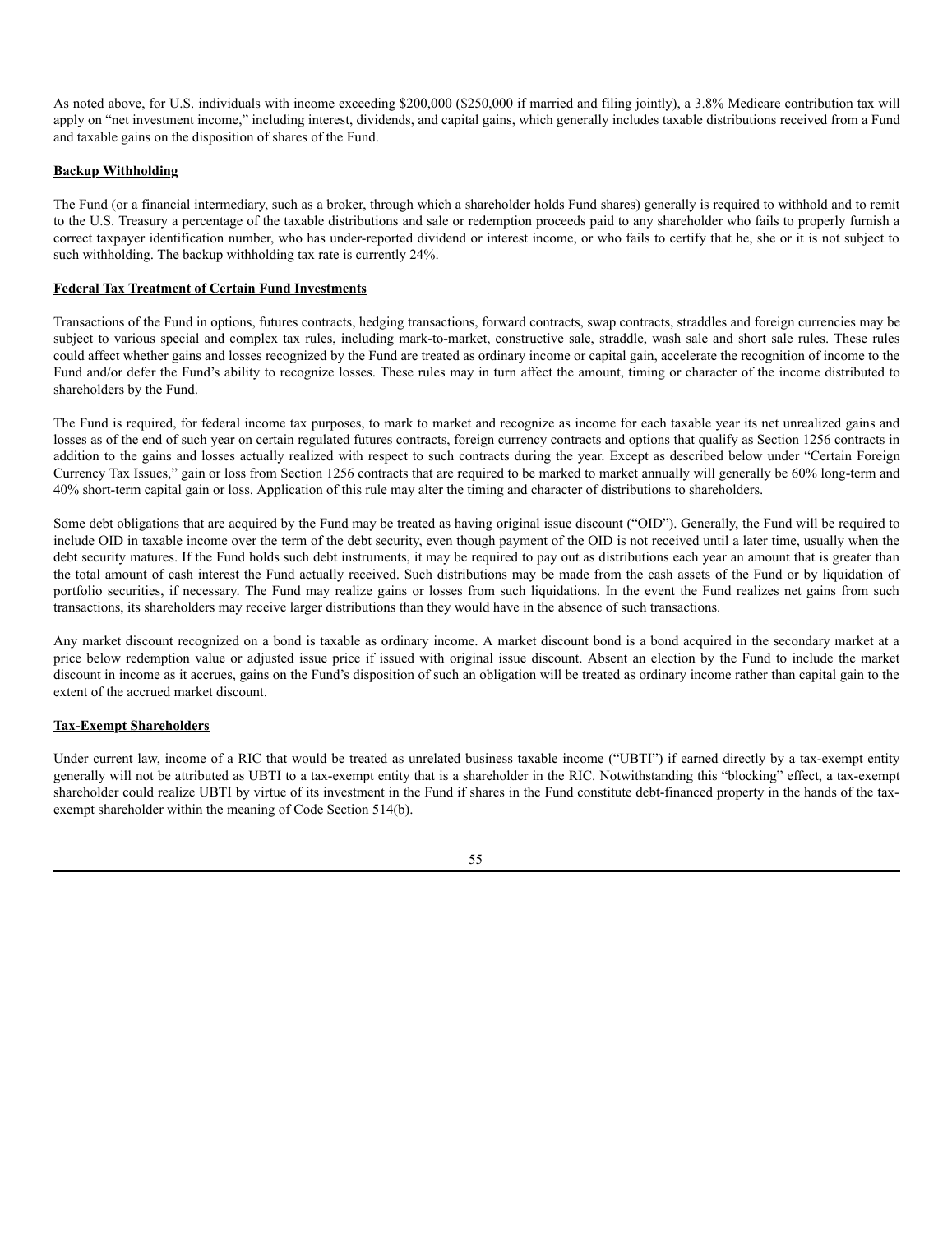## **Non-U.S. Shareholders**

In general, dividends other than Capital Gain Dividends paid by the Fund to a shareholder that is not a "U.S. person" within the meaning of the Code (a "foreign person") are subject to withholding of U.S. federal income tax at a rate of 30% (or lower applicable treaty rate) even if they are funded by income or gains (such as foreign-source dividend and interest income) that, if paid to a foreign person directly, would not be subject to withholding. If the Fund were to recognize short-term capital gains or U.S.-source portfolio interest, properly reported short-term capital gain dividends and interestrelated dividends paid by the Fund would not be subject to such withholding tax.

A beneficial holder of shares who is a non-U.S. person is not, in general, subject to U.S. federal income tax on gains (and is not allowed a U.S. income tax deduction for losses) realized on a sale of shares of the Fund or on Capital Gain Dividends or short-term capital gain dividends unless (i) such gain or dividend is effectively connected with the conduct of a trade or business carried on by such holder within the United States or (ii) in the case of an individual holder, the holder is present in the United States for a period or periods aggregating 183 days or more during the year of the sale or the receipt of the Capital Gain Dividend or short-term capital gains dividends and certain other conditions are met.

In order for a non-U.S. investor to qualify for an exemption from backup withholding, the foreign investor must comply with special certification and filing requirements. Foreign investors in the Fund should consult their tax advisers in this regard. Backup withholding is not an additional tax. Any amounts withheld may be credited against the shareholder's U.S. federal income tax liability, provided the appropriate information is furnished to the Internal Revenue Service.

A beneficial holder of shares who is a non-U.S. person may be subject to the U.S. federal estate tax in addition to the federal income tax consequences referred to above. If a shareholder is eligible for the benefits of a tax treaty, any income or gain effectively connected with a U.S. trade or business will generally be subject to U.S. federal income tax on a net basis only if it is also attributable to a permanent establishment maintained by the shareholder in the United States.

Under the Foreign Account Tax Compliance Act ("FATCA"), a 30% withholding tax will be imposed on dividends paid by the Fund to (i) foreign financial institutions including non-U.S. investment funds unless they agree to collect and disclose to the Internal Revenue Service information regarding their direct and indirect U.S. account holders and (ii) certain other foreign entities, unless they certify certain information regarding their direct and indirect U.S. owners. A non-U.S. shareholder resident or doing business in a country that has entered into an intergovernmental agreement with the U.S. to implement a similar reporting regime will be exempt from this withholding tax if the shareholder and the applicable foreign government comply with the terms of such agreement. A Shareholder subject to such withholding tax will not receive additional amounts from the Fund to compensate for such withholding. Proposed regulations (which are effective while pending eliminate the application of FATCA's withholding tax to capital distributions and sales of shares that was scheduled to take effect in 2019.

## **Creation and Redemption of Creation Units**

An Authorized Participant who exchanges securities for Creation Units generally will recognize a gain or a loss. The gain or loss will be equal to the difference between the market value of the Creation Units at the time and the sum of the exchanger's aggregate basis in the securities surrendered plus the amount of cash paid for such Creation Units. A person who redeems Creation Units will generally recognize a gain or loss equal to the difference between the exchanger's basis in the Creation Units and the sum of the aggregate market value of any securities received plus the amount of any cash received for such Creation Units. The Internal Revenue Service, however, may assert that a loss realized upon an exchange of securities for Creation Units cannot be deducted currently under the rules governing "wash sales," or on the basis that there has been no significant change in economic position. Any capital gain or loss realized upon the creation of Creation Units will generally be treated as long-term capital gain or loss if the securities exchanged for such Creation Units have been held for more than one year.

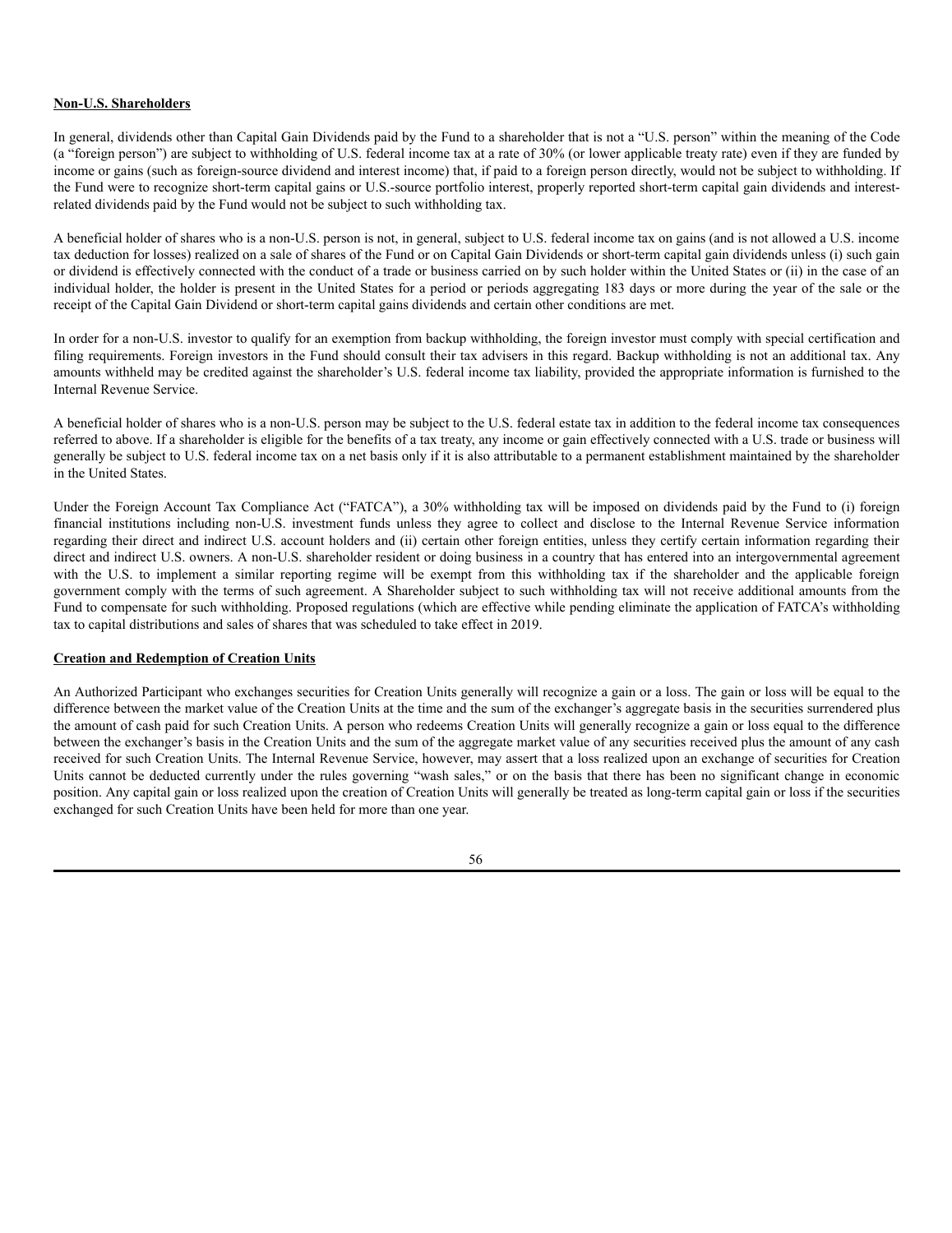Any capital gain or loss realized upon the redemption of Creation Units will generally be treated as long-term capital gain or loss if the shares comprising the Creation Units have been held for more than one year. Otherwise, such capital gains or losses will be treated as short-term capital gains or losses.

Persons purchasing or redeeming Creation Units should consult their own tax advisers with respect to the tax treatment of any creation or redemption transaction.

## **Section 351**

The Trust on behalf of the Fund has the right to reject an order for Creation Units if the purchaser (or group of purchasers) would, upon obtaining the shares so ordered, own 80% or more of the outstanding shares of the Fund and if, pursuant to Section 351 of the Code, the Fund would have a basis in the deposit securities different from the market value of such securities on the date of deposit. The Trust also has the right to require information necessary to determine beneficial share ownership for purposes of the 80% determination.

## **Tax Shelter Reporting Regulations**

Under U.S. Treasury regulations, if an individual shareholder recognizes a loss of \$2 million or more in any single tax year or, for a corporate shareholder, \$10 million or more in any single tax year, the shareholder must file with the Internal Revenue Service a disclosure statement on Form 8886. Direct shareholders of portfolio securities are in many cases excepted from this reporting requirement, but under current guidance, shareholders of a RIC are not excepted. Future guidance may extend the current exception from this reporting requirement to shareholders of most or all RICs. The fact that a loss is reportable under these regulations does not affect the legal determination of whether the taxpayer's treatment of the loss is proper. Shareholders should consult their tax advisers to determine the applicability of these regulations in light of their individual circumstances.

#### **General Considerations**

The U.S. federal income tax discussion set forth above is for general information only. Prospective investors should consult their tax advisers regarding the specific federal income tax consequences of purchasing, holding and disposing of shares of the Fund, as well as the effect of state, local and foreign tax law and any proposed tax law changes.

## **DETERMINATION OF NAV**

This information supplements and should be read in conjunction with the section in the Prospectus entitled "Calculating NAV."

The NAV per share of a Fund is computed by dividing the value of the net assets of a Fund (i.e., the value of its total assets less total liabilities and withholdings) by the total number of shares of a Fund outstanding, rounded to the nearest cent. Expenses and fees, including without limitation, the management, administration and distribution fees, are accrued daily and taken into account for purposes of determining NAV. The NAV per share for a Fund normally is calculated by the Administrator and determined as of the regularly scheduled close of normal trading on each day that the NYSE is scheduled to be open for business (normally 4:00 p.m., Eastern Time). Any assets or liabilities denominated in currencies other than the U.S. dollar are converted into U.S. dollars at the current market rates on the date of valuation as quoted by one or more sources.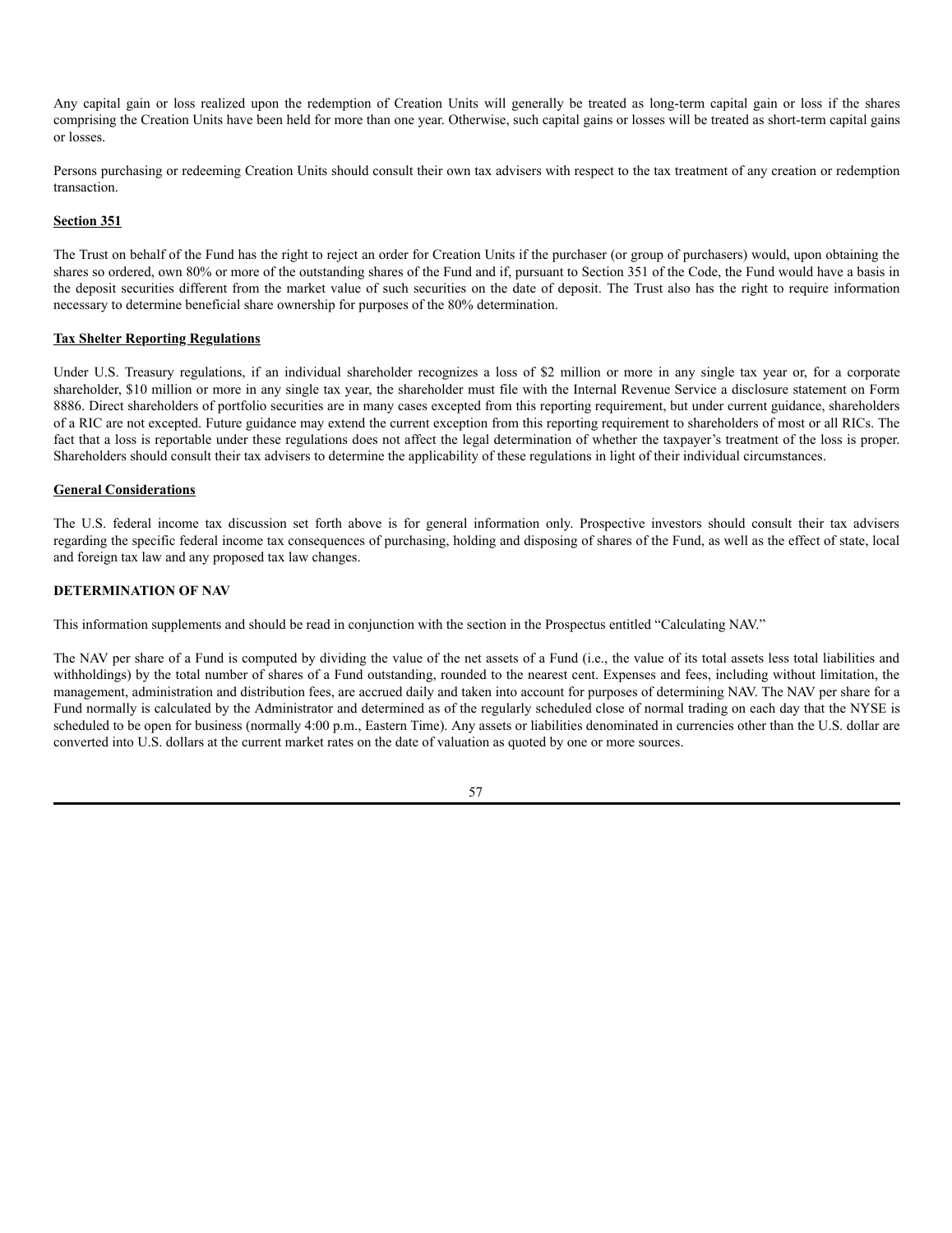Securities listed on a securities exchange (i.e. exchange-traded equity securities), market or automated quotation system for which quotations are readily available (except for securities traded on NASDAQ), including securities traded over the counter, are valued by independent pricing agents at the last reported sale price on the primary exchange or market (foreign or domestic) on which they are traded (or at the time as of which a Fund's NAV is calculated if a security's exchange is normally open at that time). If there is no such reported sale, such securities are valued at the most recently reported bid price. For securities traded on NASDAQ, the NASDAQ Official Closing Price will be used. If a security price cannot be obtained from an independent, third-party pricing agent, the Fund seeks to obtain bid and ask prices from two broker-dealers who make a market in the portfolio instrument and determines the average of the two.

If available, debt securities are priced based upon valuations provided by independent, third-party pricing agents. Such values generally reflect the last reported sales price if the security is actively traded. The third-party pricing agents may also value debt securities at an evaluated bid price by employing methodologies that utilize actual market transactions, broker-supplied valuations, or other methodologies designed to identify the market value for such securities. Debt obligations with remaining maturities of sixty days or less may be valued at their amortized cost, which approximates market value.

The prices for foreign securities are reported in local currency and converted to U.S. dollars using currency exchange rates. The exchange rates used for valuation are captured as of the close of the London Stock Exchange each day normally at 4:00 p.m. Greenwich Mean Time.

The value of a swap contract is equal to the obligation (or rights) under the swap contract, which will generally be equal to the net amounts to be paid or received under the contract based upon the relative values of the positions held by each party to the contract as determined by the applicable independent, third party pricing agent. Exchange-traded options are valued at the last reported sales price on the exchange on which they are listed. If there is no such reported sale on the valuation date, long positions are valued at the most recent bid price, and short positions are valued at the most recent ask price. OTC options are valued based upon prices determined by the applicable independent, third party pricing agent. Futures are valued at the settlement price established by the board of trade on which they are traded. Foreign currency forward contracts are valued at the current day's interpolated foreign exchange rate, as calculated using the current day's spot rate and the 30-, 60-, 90- and 180-day forward rates provided by an independent pricing agent.

Investments in open-end investment companies that do not trade on an exchange are valued at the end of day NAV per share. Investments in open-end investment companies that trade on an exchange are valued in the same manner as other exchange-traded equity securities (described above).

Investments for which market prices are not "readily available," or are not deemed to reflect current market values, or are debt securities where no evaluated price is available from the Trust's third-party pricing agents pursuant to established methodologies, are fair valued in accordance with the Trust's valuation policies and procedures approved by the Board of Trustees. Some of the more common reasons that may necessitate that a security be valued using "fair value" pricing may include, but are not limited to: the security's trading has been halted or suspended; the security's primary trading market is temporarily closed; or the security has not been traded for an extended period of time. A Fund may fair value certain of the foreign securities held by a Fund each day a Fund calculates its NAV.

In addition, a Fund may fair value its securities if an event that may materially affect the value of a Fund's securities that trade outside of the United States (a "Significant Event") has occurred between the time of the security's last close and the time that a Fund calculates its NAV. A Significant Event may relate to a single issuer or to an entire market sector, country or region. Events that may be Significant Events may include: government actions, natural disasters, armed conflict, acts of terrorism and significant market fluctuations.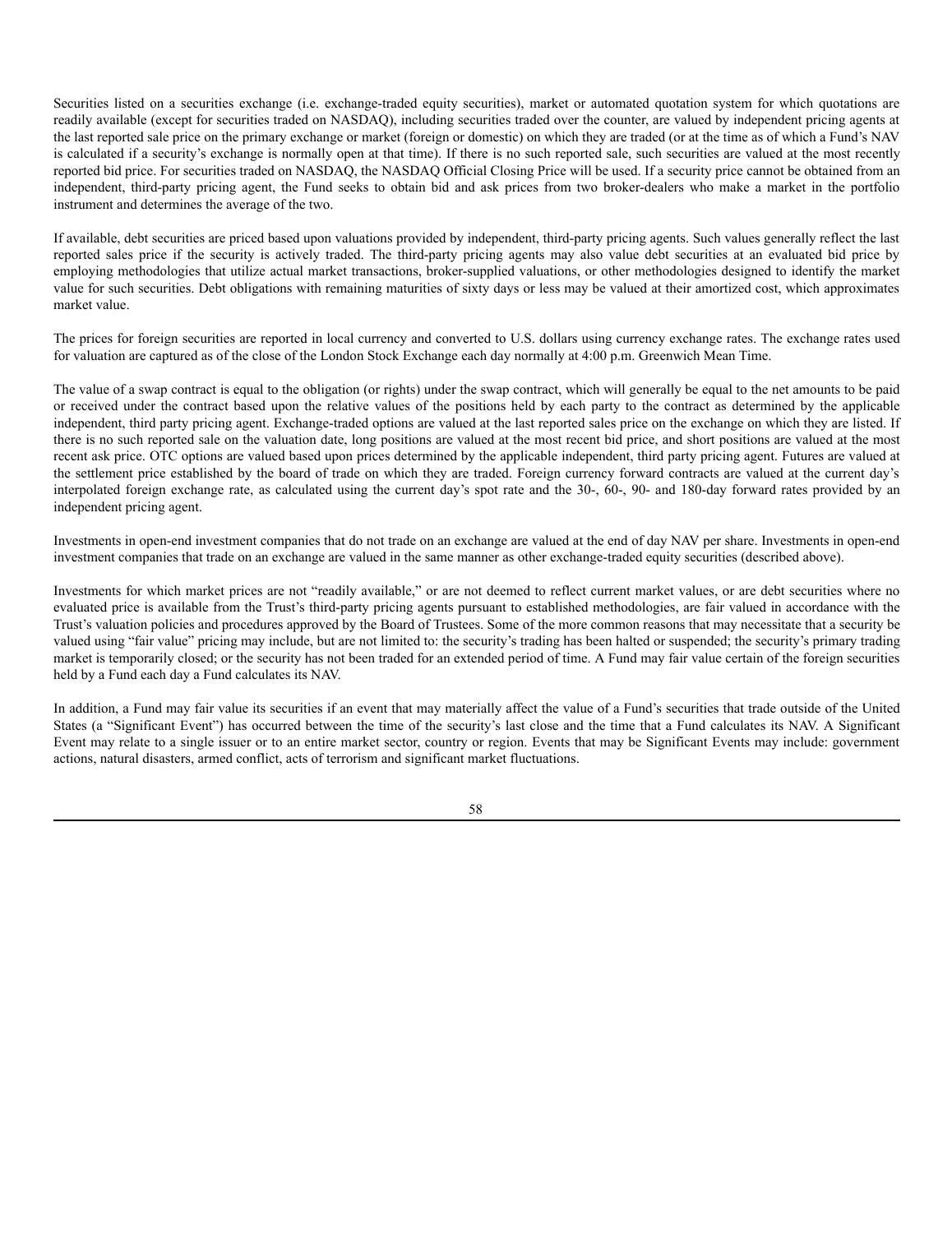If Krane becomes aware of a Significant Event that has occurred with respect to a portfolio instrument or group of portfolio instruments after the closing of the exchange or market on which the portfolio instrument or portfolio instruments principally trade, but before the time at which a Fund calculates its NAV, it will notify the Administrator and may request that an ad hoc meeting of the Fair Valuation Committee be called.

With respect to trade-halted securities, the Trust typically will fair value a trade-halted security by adjusting the security's last market close price by the security's sector performance, as measured by a predetermined index, unless Krane recommends and the Trust's Fair Valuation Committee determines to make additional adjustments. Certain foreign securities exchanges have mechanisms in place that confine one day's price movement in an individual security to a pre-determined price range based on that day's opening price ("Collared Securities"). Fair value determinations for Collared Securities will generally be capped based on any applicable pre-determined "limit down" or "limit up" prices established by the relevant foreign securities exchange. As an example, China A-Shares can only be plus or minus ten percent in one day of trading in the relevant mainland China equity market. As a result, the fair value price determination on a given day will generally be capped plus or minus ten percent.

Fair value pricing involves subjective judgments and it is possible that a fair value determination for a security is materially different than the value that could actually be realized upon the sale of the security or that another fund that uses market quotations or its own fair value procedures to price the same securities.

Trading in securities on many foreign exchanges is normally completed before the close of business on each Business Day. In addition, securities trading in a particular country or countries may not take place on each Business Day or may take place on days that are not Business Days. Changes in valuations on certain securities may occur at times or on days on which a Fund's NAV is not calculated and on which Fund shares do not trade and sales and redemptions of shares do not occur. As a result, the value of a Fund's portfolio securities and the net asset value of its shares may change on days when share purchases or sales cannot occur.

Fund shares are purchased or sold on a national securities exchange at market prices, which may be higher or lower than NAV. Transactions in Fund shares will be priced at NAV only if shares are purchased or redeemed directly from a Fund in Creation Units. No secondary sales will be made to brokers or dealers at a concession by the Distributor or by a Fund. Purchases and sales of shares in the secondary market, which will not involve a Fund, will be subject to customary brokerage commissions and charges.

# **DIVIDENDS AND DISTRIBUTIONS**

The Fund pays out to its shareholders any net investment income and net realized capital gains. Ordinarily, the Fund typically distributes any net investment income monthly and makes any capital gain distributions once a year (usually in December). The Fund may make distributions on a more frequent basis. The Fund may occasionally be required to make supplemental distributions at some other time during the year. Distributions in cash may be reinvested automatically in additional whole shares only if the broker through whom you purchased shares makes such option available. Your broker is responsible for distributing the income and capital gain distributions to you.

The Trust reserves the right to declare special distributions if, in its reasonable discretion, such action is necessary or advisable.

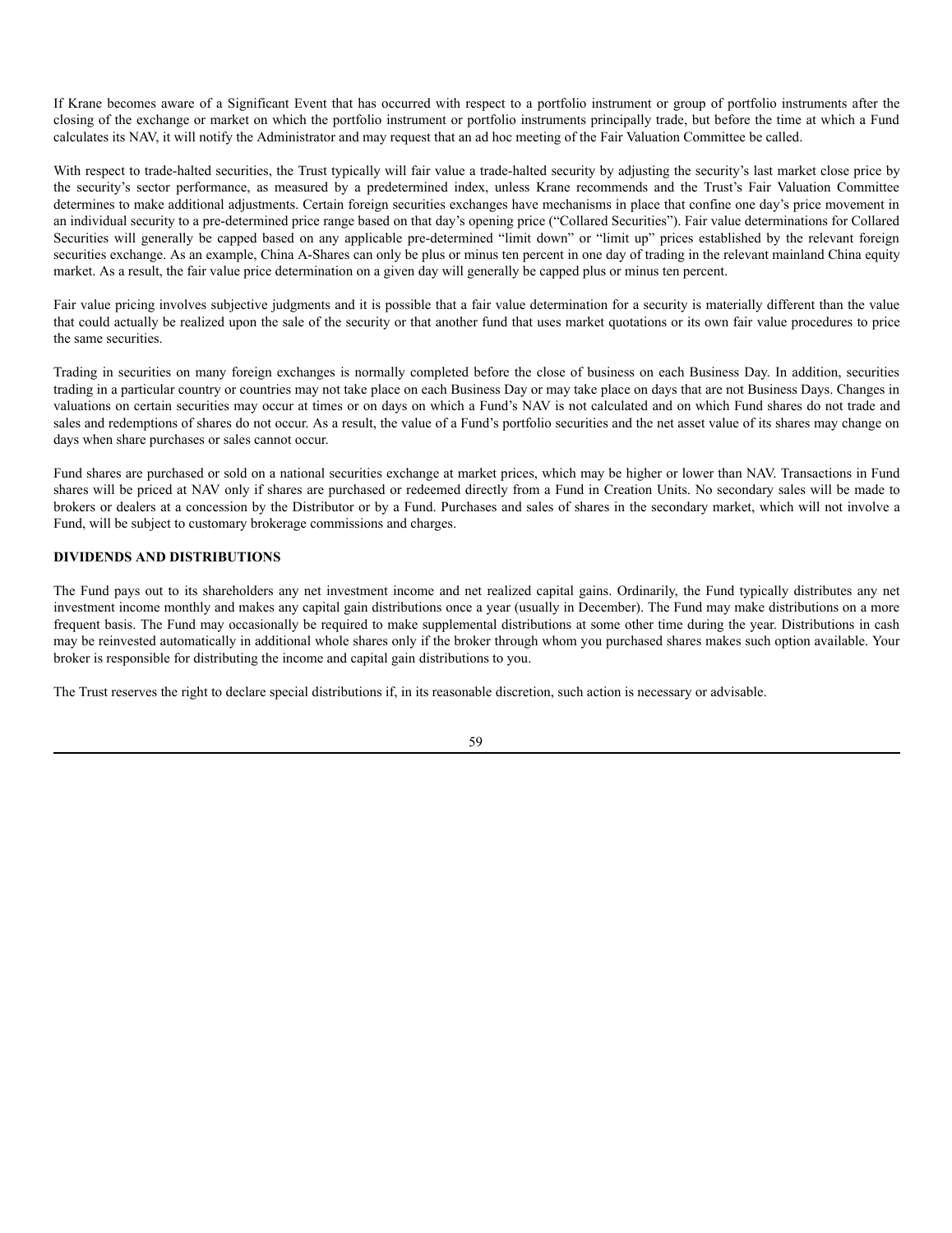# **OTHER INFORMATION**

## **Portfolio Holdings**

The Board has approved portfolio holdings disclosure policies and procedures that govern the timing and circumstances of disclosure to shareholders and third parties of a Fund's portfolio holdings and the use of material non-public information about a Fund's holdings. These policies and procedures, as described below, are designed to ensure that disclosure of portfolio holdings is in the best interests of Fund shareholders, and address conflicts of interest between the interests of Fund shareholders and those of Krane, a sub-adviser, the Distributor, or any affiliated person of a Fund, Krane, a subadviser or the Distributor. The policies and procedures apply to all officers, employees, and agents of a Fund, including Krane and a sub-adviser.

The Fund discloses on its website at the start of each Business Day the identities and quantities of the securities and other assets held by a Fund that will form the basis of a Fund's calculation of its NAV on that Business Day. The portfolio holdings so disclosed will be based on information as of the close of business on the prior Business Day. This information is generally used in connection with the creation and redemption process and is disseminated on a daily basis through the facilities of the Exchange, the National Securities Clearing Corporation ("NSCC") and/or other fee-based subscription services to NSCC members and/or subscribers to those other fee-based subscription services, including Authorized Participants, and to entities that publish and/or analyze such information in connection with the process of purchasing or redeeming Creation Units or trading shares of a Fund in the secondary market.

Daily access to non-public information concerning a Fund's portfolio holdings also is permitted (i) to certain personnel of those service providers that are involved in portfolio management and providing administrative, operational, risk management, or other support to portfolio management, including affiliated broker-dealers and/or Authorized Participants, and (ii) to other personnel of Krane and other service providers, such as a subadviser, the administrator, the custodian and the fund accountant, who deal directly with, or assist in, functions related to investment management, administration, custody and fund accounting, as may be necessary to conduct business in the ordinary course in a manner consistent with agreements with a Fund and/or the terms of a Fund's current registration statement.

From time to time, non-public information concerning Fund portfolio holdings also may be provided to other entities that provide services to a Fund, including, among others, rating or ranking organizations, in the ordinary course of business, no earlier than one business day following the date of the information. Portfolio holdings information made available in connection with the creation and redemption process may be provided to other entities that provide services to a Fund in the ordinary course of business after it has been disseminated to the NSCC.

A Fund's chief compliance officer, or a compliance manager designated by the chief compliance officer, also may grant exceptions to permit additional disclosure of Fund portfolio holdings information at differing times and with different lag times (the period from the date of the information to the date the information is made available), if any, in instances where a Fund has legitimate business purposes for doing so, it is in the best interests of shareholders, and the recipients are subject to a duty of confidentiality, including a duty not to trade on the nonpublic information and are required to execute an agreement to that effect. The Board will be informed of any such disclosures at its next regularly scheduled meeting or as soon as is reasonably practicable thereafter. In no event will a Fund, Krane, a sub-adviser, or any other party receive any direct or indirect compensation in connection with the disclosure of information about a Fund's portfolio holdings.

The Board exercises continuing oversight of the disclosure of a Fund's portfolio holdings by (1) overseeing the implementation and enforcement of the Trust's the portfolio holdings policies and procedures by a Fund's chief compliance officer and a Fund, (2) considering reports and recommendations by the chief compliance officer concerning any material compliance matters (as defined in Rule 38a-1 under the 1940 Act and Rule 206(4)-7 under the Advisers Act) that may arise in connection with any portfolio holdings policies and procedures, and (3) considering whether to approve or ratify any amendment to any of the portfolio holdings policies and procedures. The Board and a Fund reserve the right to amend the policies and procedures in their sole discretion at any time and from time to time without prior notice to shareholders. For purposes of the policies and procedures, the term "portfolio holdings" means investment positions held by a Fund that are not publicly disclosed.

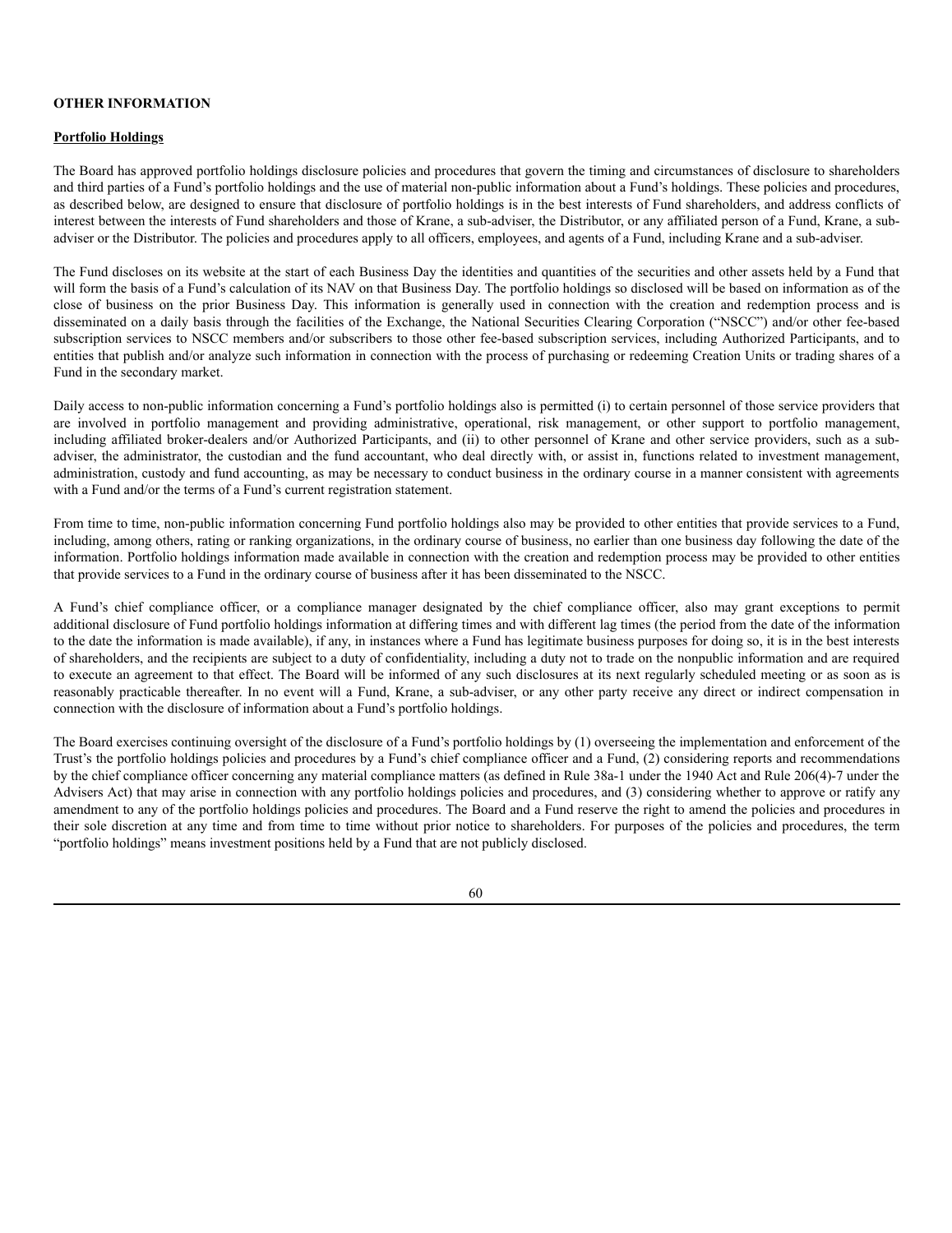In addition to the permitted disclosures described above, a Fund must publicly disclose its complete holdings quarterly in SEC filings. These reports are available, free of charge, on the EDGAR database on the SEC's web site at www.sec.gov.

No person is authorized to disclose a Fund's portfolio holdings or other investment positions except in accordance with the Trust's policies and procedures.

## **Voting Rights**

Each share of a Fund is entitled to one vote with respect to matters upon which a shareholder vote is required consistent with the requirements of the 1940 Act and the rules promulgated thereunder. Shareholders receive one vote for every full Fund share owned. Each fund will vote separately on matters relating solely to that fund. All shares of a Fund are freely transferable.

As a Delaware statutory trust, the Trust is not required to hold annual shareholder meetings unless otherwise required by the 1940 Act. However, for the purpose of considering removal of a Trustee as provided in Section 16(c) of the 1940 Act, a special meeting may be called by shareholders owning at least 10% of the outstanding shares of the Trust. Shareholder inquiries can be made by contacting the Trust at the number and website address provided under "Shareholder Inquiries" below.

## **Shareholder Inquiries**

Shareholders may visit the Trust's web site at www.ivoletf.com or call 1.855.857.2638 or call to obtain information about account statements, procedures, and other related information.

## **COUNSEL**

K&L Gates LLP, 1601 K Street NW, Washington, DC 20006, serves as counsel to the Trust.

# **INDEPENDENT REGISTERED PUBLIC ACCOUNTING FIRM**

KPMG LLP, 1601 Market Street, Philadelphia, Pennsylvania 19103, the Trust's independent registered public accounting firm, provides audit and tax services with respect to filings with the SEC.

## **FINANCIAL STATEMENTS**

The Funds' audited financial statements for the fiscal periods ended March 31, 2021 and March 31, 2020, including the note thereto and the report of KPMG LLP, the Funds independent registered public accounting firm, are incorporated by reference into this SAI.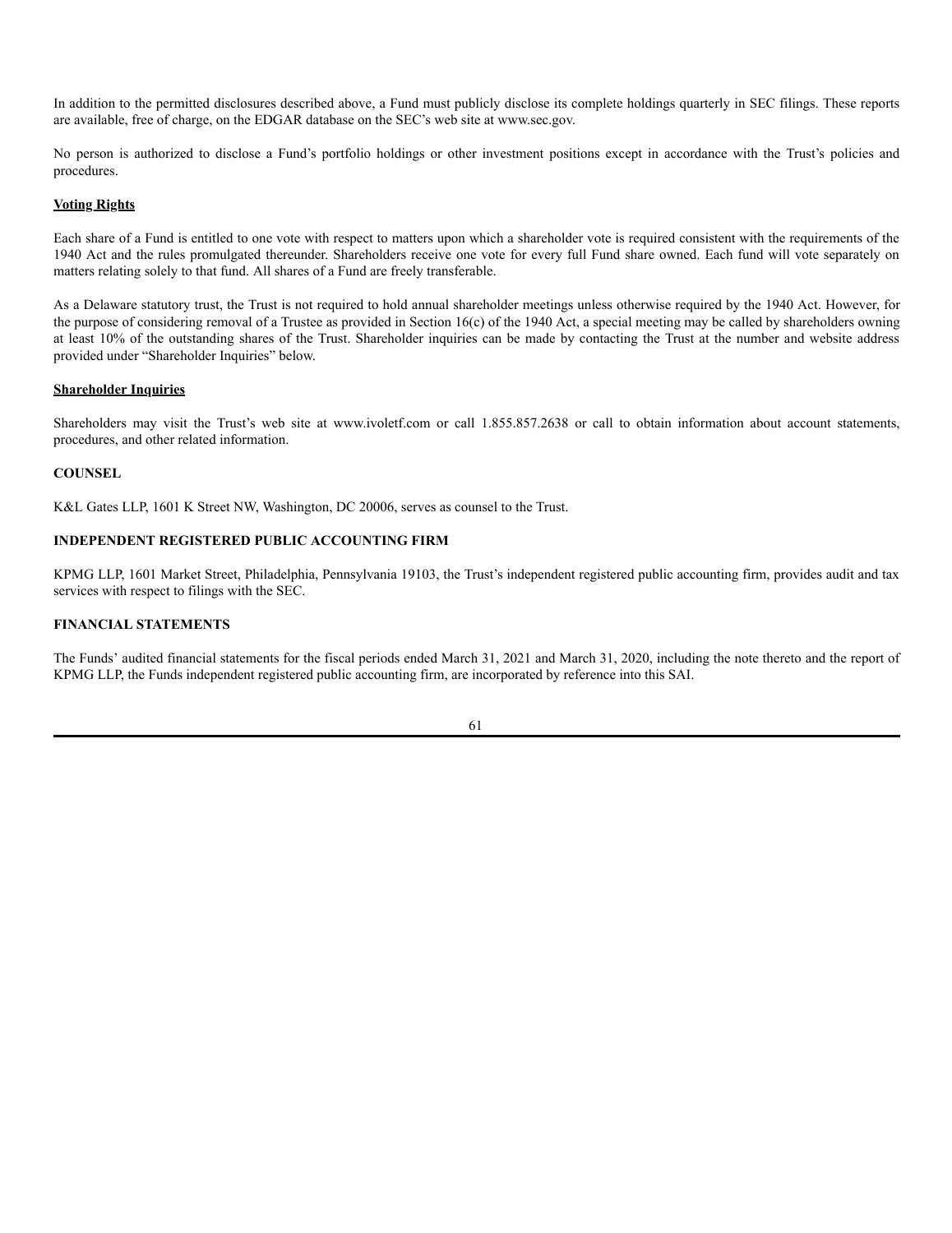## **APPENDIX A - PROXY VOTING POLICY**

Form N-1A requires an investment company to describe the policies and procedures that it uses to determine how to vote proxies relating to portfolio securities. In connection with this requirement, the Trust's Board has delegated voting of the Fund's proxies to Krane Funds Advisors, LLC ("Adviser" or "KFA"), subject to the Board's oversight. The Board has directed that proxies be voted consistent with the Fund and its shareholders' best interests and in compliance with all applicable proxy voting rules and regulations. The Adviser has adopted the following as its proxy voting policies and procedures:

#### **Proxy Voting Policies and Procedures**

#### *Background*

An investment adviser has a duty of care and loyalty to its Clients and Investors with respect to monitoring corporate events and exercising proxy authority in the best interests of such Clients and Investors. KFA will adhere to Rule 206(4)-6 of the Advisers Act and all other applicable laws and regulations in regard to the voting of proxies.

#### *Policies and Procedures*

#### **Proxy Voting**

KFA votes proxies for the securities in the KraneShares Trust, on behalf of each series of the Trust (the "Funds") for which it has been granted investment authority using the following guidelines to comply with Rule 206(4)-6 under the Advisers Act. Specifically, Rule 206(4)-6 requires that the Adviser:

- Adopt and implement written policies and procedures reasonably designed to ensure that it votes client securities in the best interest of clients;
- Disclose to clients how they may obtain information from KFA about how KFA voted proxies for their securities; and
- Describe KFA's proxy voting policies and procedures to clients and furnish them with a copy of such policies and procedures on request.

#### **Objective**

Where KFA is given responsibility for voting proxies, KFA must take reasonable steps under the circumstances to ensure that proxies are received and voted in the best interest of the Funds, which generally means voting proxies with a view to enhancing the value of the shares of stock held in a Fund's portfolio.

KFA has retained Broadridge Investor Communication Solutions, Inc. ("Broadridge") to track the Fund's proxy votes and the subsequent action the Fund took upon receipt of the vote, and where applicable, the issuer's management and shareholder recommendations.

#### **General Guidelines**

KFA generally votes in accordance with Glass Lewis & Co.'s pre-determined proxy voting guidelines ("Guidelines"), unless KFA believes it is in the best interest of a Fund to vote differently.

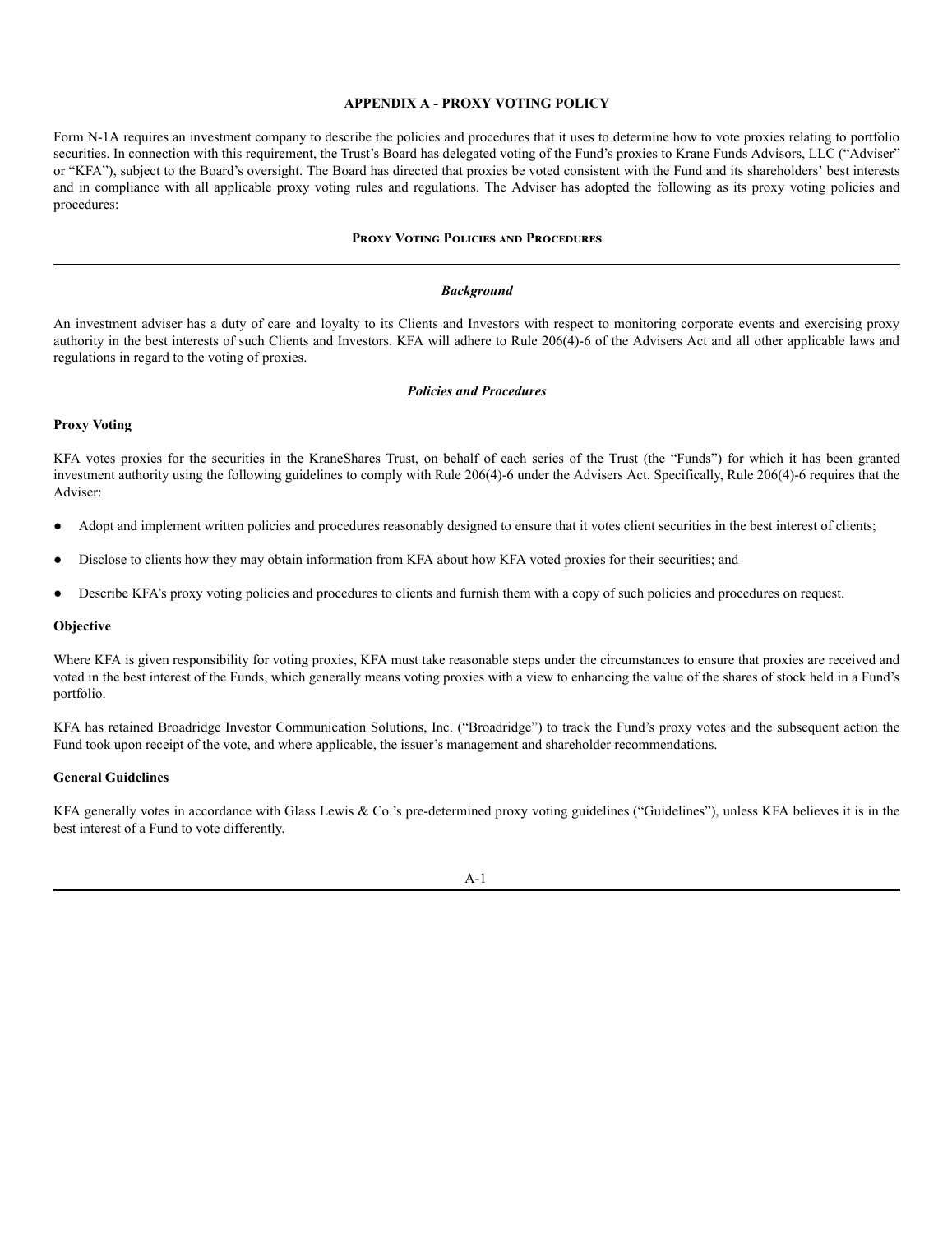For KraneShares MSCI China ESG Leaders Index ETF, KFA votes proxies in accordance with pre-determined guidelines provided by Broadridge ("ESG Guidelines") (collectively with Glass Lewis Guidelines, the "Guidelines") that are based on the Form N-PX data filed by the 50 largest MSCI ESG funds rated AAA or AA by MSCI. The ESG Guidelines are created by Broadridge by categorizing the voting records of these funds based on proposal type and providing a recommendation using the following rules:

- If more than  $60\%$  voted for the proposal type, the ESG Guidelines call for a "For" vote;
- If between 40-60% voted for the proposal type, the ESG Guidelines call for a "With Management" vote;
- If less than 40% voted for the proposal type, the ESG Guidelines call for an "Against" vote;
- With respect to proposals on which Form N-PX does not provide sufficient information to allow for proper categorization, the ESG Guidelines will call for a "With Management" vote; and
- With respect to proposals with detailed data points, such as election of directors, ratification of auditors or proxy access, the ESG Guidelines will reflect what Broadridge data indicates are the most common voting policies.

#### **Conflicts of Interests**

KFA has adopted procedures that are designed to identify conflicts or potential conflicts that could arise between its own interests and those of the Funds. For example, conflicts of interest may arise when:

- $\bullet$  proxy votes regarding non-routine matters are solicited by an issuer that has an institutional separate account relationship with KFA;
- a proponent of a proxy proposal has a business relationship with KFA; or
- KFA has business relationships with participants in proxy contests, corporate directors or director candidates.

KFA's senior management, in coordination with its CCO, are primarily responsible for monitoring and resolving possible material conflicts of interest with respect to proxy voting. Any person with knowledge of a personal conflict of interest relating to a particular matter shall disclose that conflict to the CCO and may be required to recuse him or herself from the proxy voting process. If it is determined that a conflict of interest or potential conflict of interest is material, the CCO will work with appropriate personnel to agree upon a method to resolve such conflict before voting proxies affected by the conflict. It is KFA's expectation that voting in accordance with the Guidelines should, in most cases, adequately address any possible conflicts of interest. All overrides to vote contrary to the Guidelines must be documented and approved by KFA's CCO.

## **Special Issues with Voting Foreign Proxies**

Although KFA has arrangements with the proxy vendor to vote foreign proxies, voting proxies with respect to shares of foreign stocks may involve significantly greater effort and corresponding cost due to the variety of regulatory schemes and corporate practices in foreign countries with respect to proxy voting. Logistical problems in voting foreign proxies include the following:

Each country has its own rules and practices regarding shareholder notification, voting restrictions, registration conditions and share blocking.

<sup>1</sup> For this purpose, KFA generally will consider as "non-routine" any matter listed in New York Stock Exchange Rule 452.11, relating to when a member adviser may not vote a proxy without instructions from its customer (for example, contested matters are deemed non-routine).

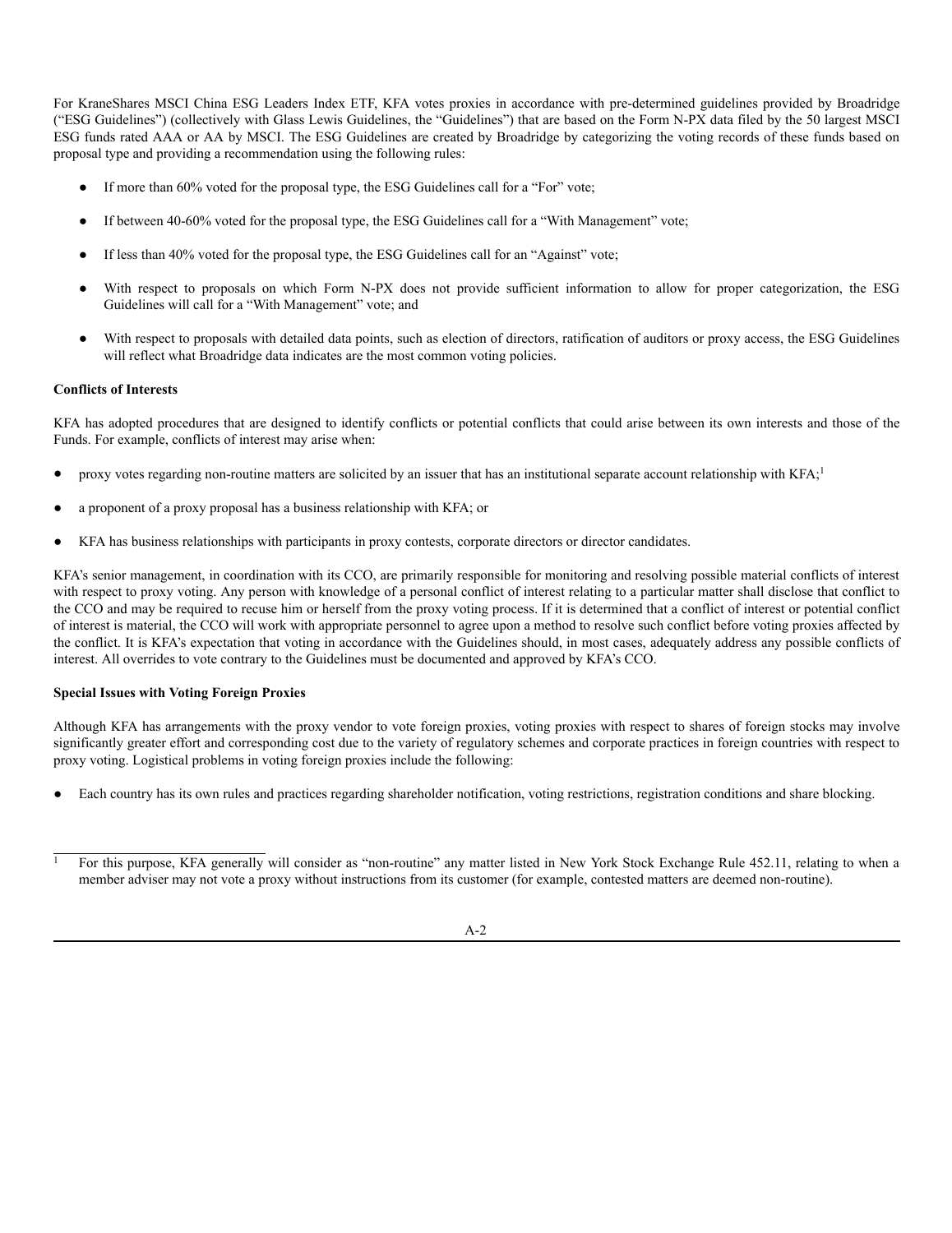- To vote shares in some countries, the shares may be "blocked" by the custodian or depository (or bearer shares deposited with a specified financial institution) for a specified number of days (usually five or fewer but sometimes longer) before or after the shareholder meeting. When blocked, shares typically may not be traded until the day after the blocking period. KFA may refrain from voting shares of foreign stocks subject to blocking restrictions where, in KFA's judgment, the benefit from voting the shares is outweighed by the interest of maintaining client liquidity in the shares. This decision generally is made on a case-by-case basis based on relevant factors, including the length of the blocking period, the significance of the holding, and whether the stock is considered a long-term holding.
- Often it is difficult to ascertain the date of a shareholder meeting because certain countries, such as France, do not require companies to publish announcements in any official stock exchange publication.
- Timeframes between shareholder notification, distribution of proxy materials, book-closure and the actual meeting date may be too short to allow timely action.
- Language barriers will generally mean that an English translation of proxy information must be obtained or commissioned before the relevant shareholder meeting.
- Some companies and/or jurisdictions require that, in order to be eligible to vote, the shares of the beneficial holders be registered in the company's share registry.
- Lack of a "proxy voting service" by custodians in certain countries.

#### **Proxy Voting Reporting**

Information regarding how KFA, on behalf of the Funds, voted proxies is available on the SEC's website at http://sec.gov.

KFA must provide the Funds' Board with a report that describes any significant issues that arose during the year as they relate to voting proxies including any votes that were made inconsistent with KFA's stated proxy voting policies and procedures. Additionally, on an at least annual basis, any changes to KFA's proxy voting policies and procedure as they relate to the Funds, must be reported to the Board, which shall review and in its discretion, approve the use of such amended proxy voting policies and procedures.

#### **Securities Lending**

Voting rights on the loaned securities may pass to the borrower, provided that KFA must be able to vote proxies on the securities loaned, either by terminating the loan or by entering into an alternative arrangement with the borrower. KFA may instruct its securities lending agent to terminate loans and recall securities so that the securities may be voted by KFA if so determined by KFA consistent with its fiduciary duty to each Fund. Such notice shall be provided no less than the normal settlement period for the securities in question prior to the record date for the proxy vote or other corporate entitlement.

## **Class Actions**

KFA does not commit to participate in all class actions that may arise with regard to Fund portfolio securities. Upon receipt of class action information, the COO or CCO will evaluate the costs versus the benefits of participation in the suit for each pertinent Fund. Unless the COO or CCO determines that it would be in the best interest of the Fund, KFA will not participate in the class action on behalf of the Fund. The COO or CCO will either return to the sender any documents inadvertently received by Adviser regarding class actions or forward the documents to the pertinent Fund(s). If a determination is made that the benefits of participating in a class action outweigh the cost of participation, the Adviser will distribute any compensation received pro rata to the investors in the Fund(s) based on the current percentage holdings in the Fund or as otherwise appropriately arranged and disclosed to investors.

Class Action Notices should be forwarded to the CCO upon receipt

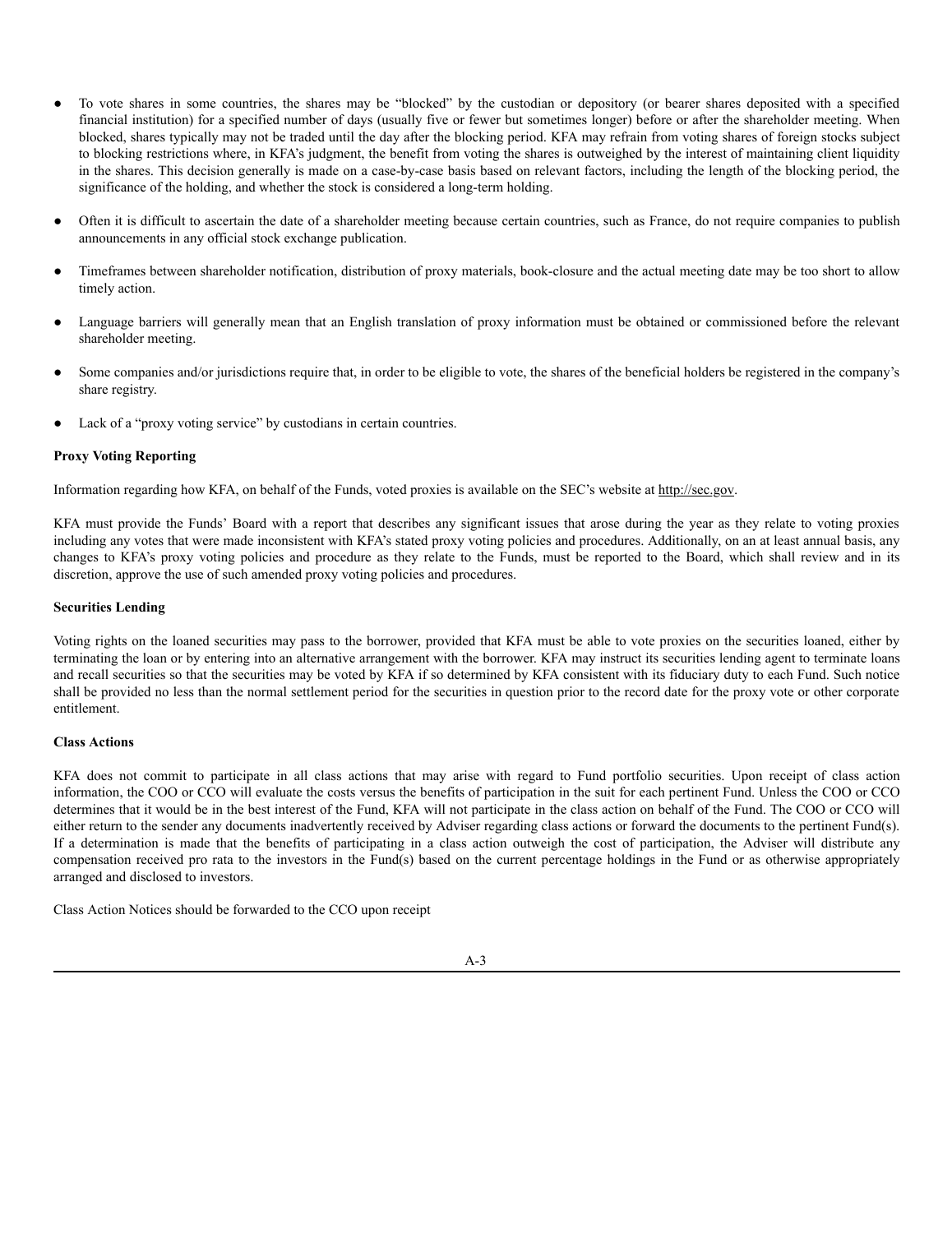

# Investment Manager Policy

An Overview of Glass Lewis' Investment Manager Thematic Voting Policy

January 2021

www.glasslewis.com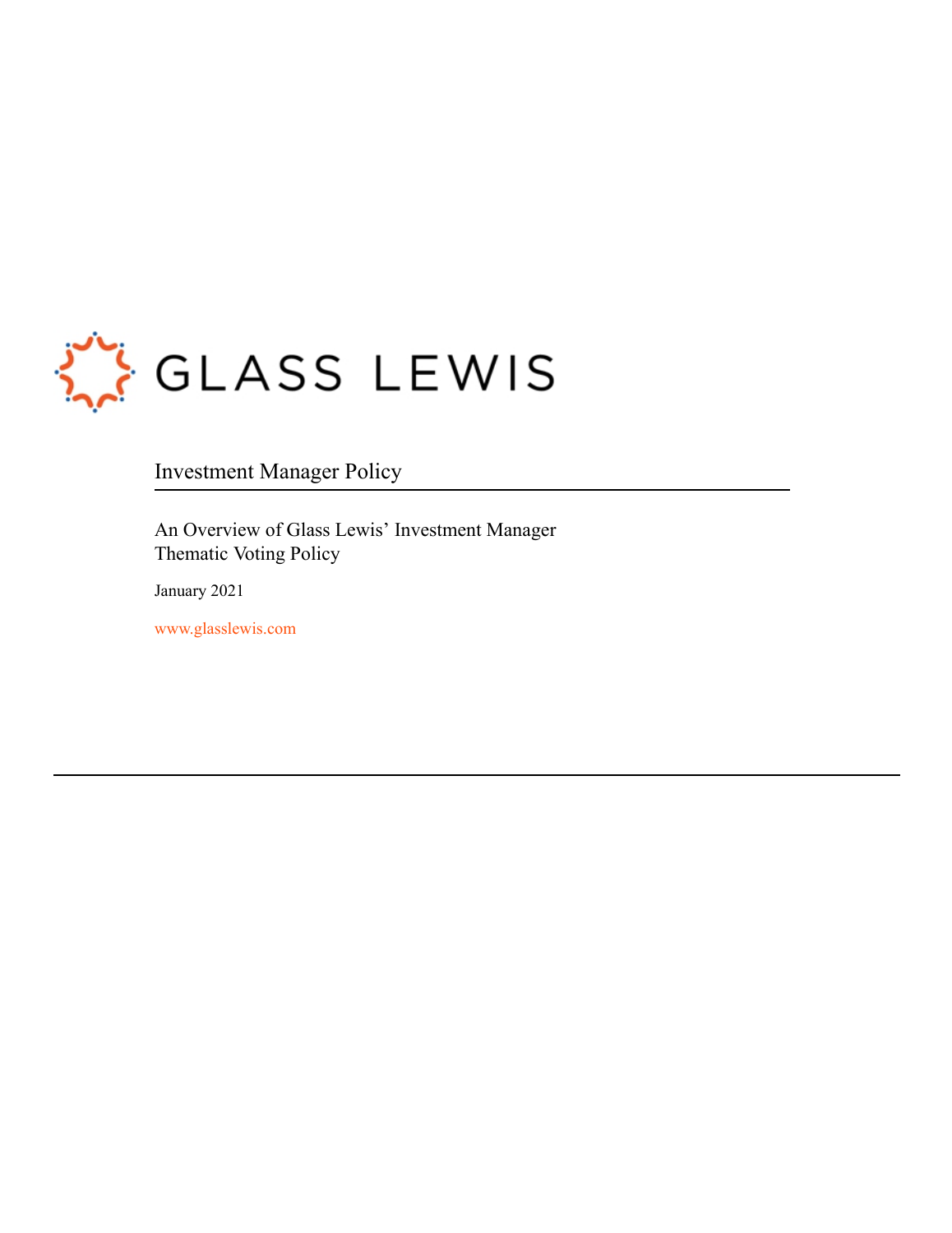



| <b>ABOUT GLASS LEWIS</b>                            | $\overline{3}$  |
|-----------------------------------------------------|-----------------|
| <b>SUMMARY OF CHANGES</b>                           | $\overline{4}$  |
| <b>INTRODUCTION</b>                                 | <u>5</u>        |
| <b>MANAGEMENT PROPOSALS</b>                         | $6\overline{6}$ |
| <b>Election of Directors</b>                        | $6\overline{6}$ |
| <b>Auditor</b>                                      | $6\overline{6}$ |
| Compensation                                        | <u>6</u>        |
| <b>Authorized Shares</b>                            | $6\overline{6}$ |
| <b>Shareholder Rights</b>                           | $6\overline{6}$ |
| <b>Mergers, Acquisitions and Contested Meetings</b> | $\overline{1}$  |
| <b>SHAREHOLDER PROPOSALS</b>                        | 8               |
| Governance                                          | 8               |
| Compensation                                        | 8               |
| Environment                                         | 8               |
| Social                                              | 8               |
| <b>CONNECT WITH US</b>                              | $\overline{9}$  |
|                                                     |                 |
| Investment Manager Thematic Voting Policy           |                 |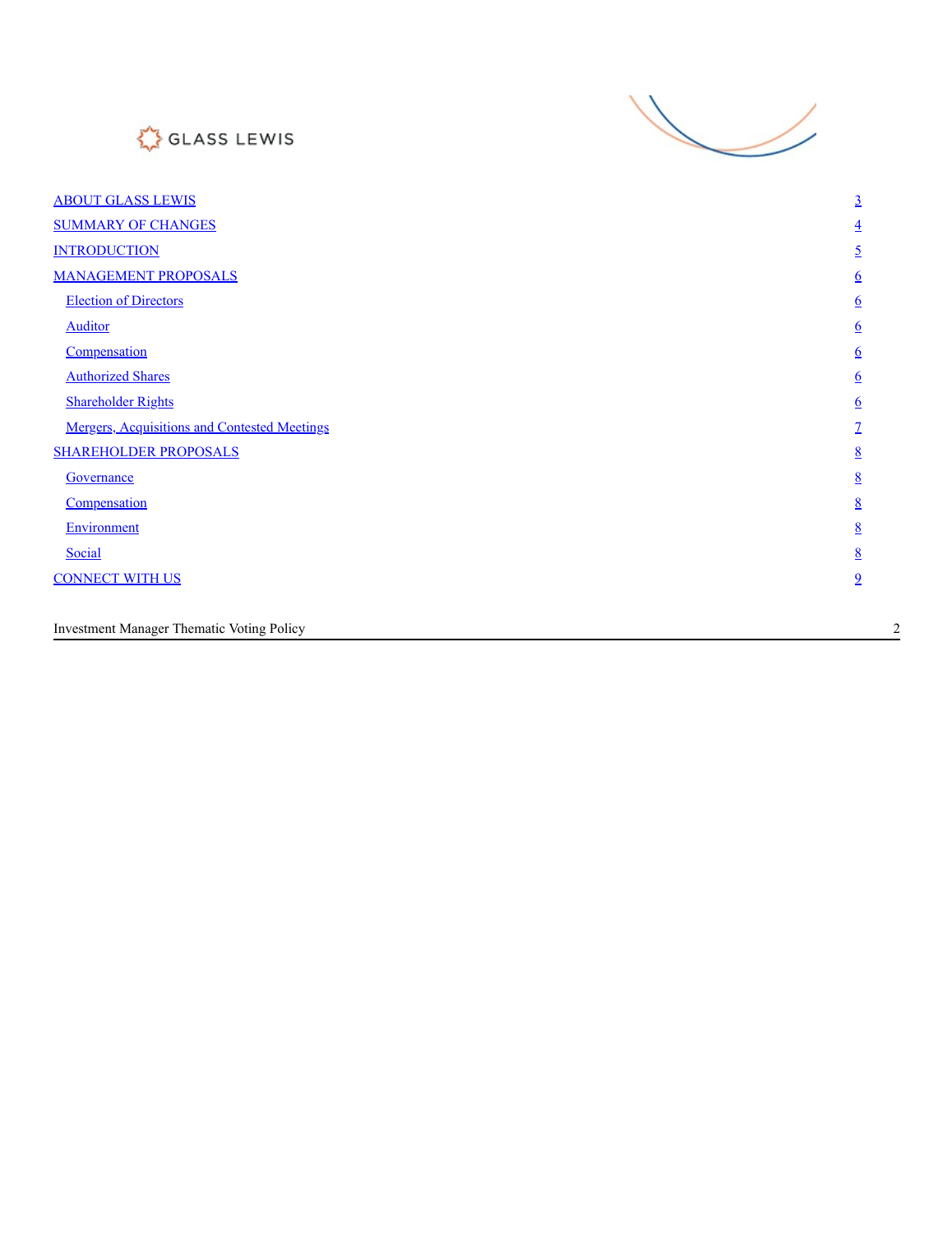



## **ABOUT GLASS LEWIS**

Glass Lewis is the world's choice for governance solutions. We enable institutional investors and publicly listed companies to make sustainable decisions based in research and data. We cover 30,000+ meetings each year, across approximately 100 global markets. Our team has been providing in-depth analysis of companies since 2003, relying solely on publicly available information to inform its policies, research, and voting recommendations.

Our customers include the majority of the world's largest pension plans, mutual funds, and asset managers, collectively managing over \$40 trillion in assets. We have teams located across the United States, Europe, and Asia-Pacific giving us global reach with a local perspective on the important governance issues.

investors around the world depend on Glass Lewis' **Viewpoint** product to manage their proxy voting, policy implementation, recordkeeping, and reporting. Our industry leading **Proxy Paper** product provides comprehensive environmental, social, and governance research and voting recommendations weeks ahead of voting deadlines. Public companies can also use our innovative **Report Feedback Statement** to deliver their unfiltered opinion on our proxy research directly to the voting decision makers at every investor client in time for voting decisions to be made or changed.

The research team engages extensively with issuers, investors, regulators, and other industry stakeholders to gain relevant context into the realities surrounding companies, sectors, and the market in general. This enables us to provide the most comprehensive and pragmatic insights to our customers.

|                                                                              | Join the Conversation |  |
|------------------------------------------------------------------------------|-----------------------|--|
| Glass Lewis is committed to ongoing engagement with all market participants. |                       |  |
| info@glasslewis.com                                                          | www.glasslewis.com    |  |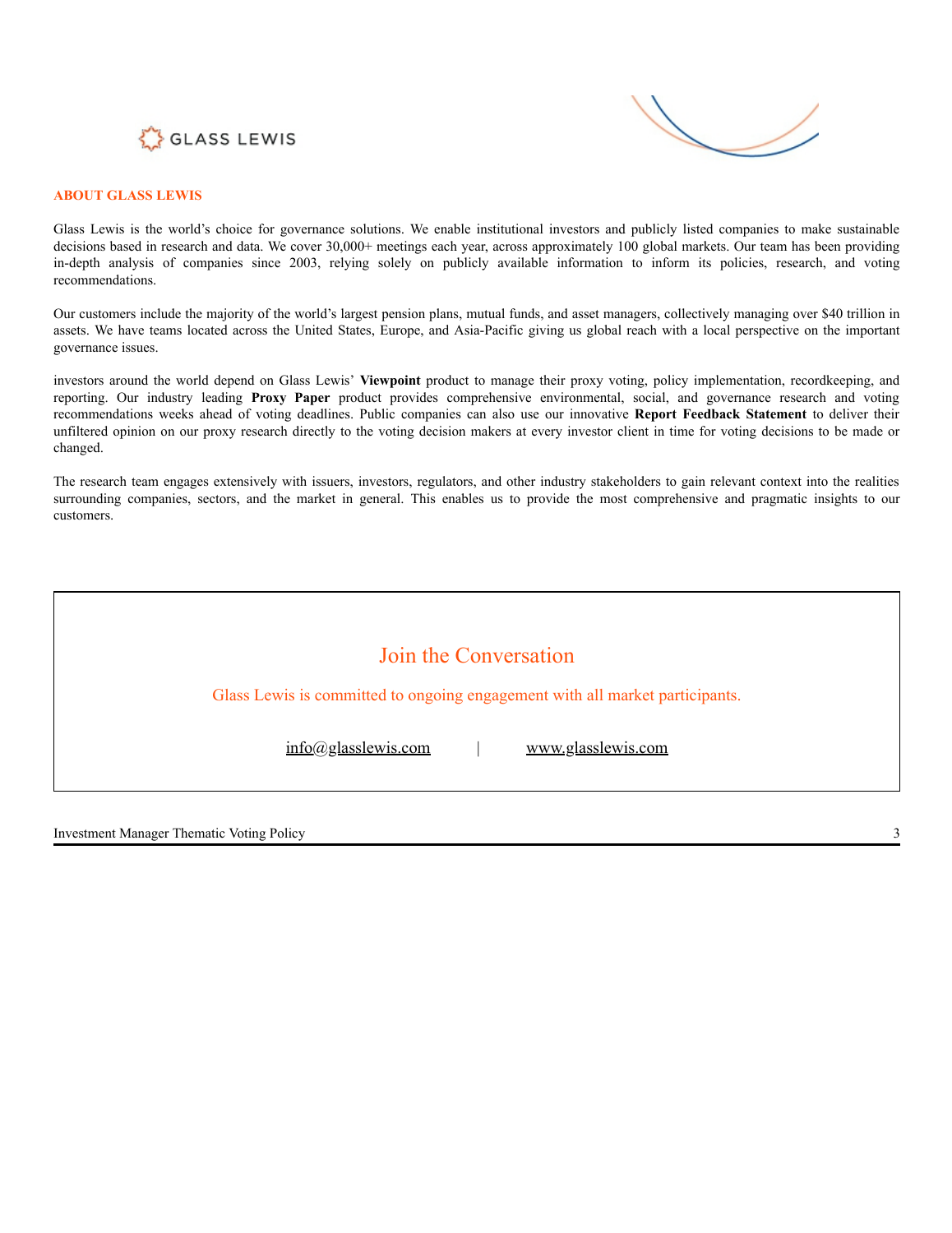





# **SUMMARY OF CHANGES**

On an ongoing basis, Glass Lewis extensively reviews and consults with stakeholders and clients on its policy guidelines. Annually, Glass Lewis updates its policy guidelines in line with market trends, developments, and the results of our ongoing consultations.

In advance of the 2020 proxy season, Glass Lewis has not made material revisions to the Investment Manager policy guidelines. However, a number of updates have been made to the Glass Lewis standard guidelines, which underpin and inform the Investment Manager policy guidelines. Further details can be found at https://www.glasslewis.com/voting-policies-current/.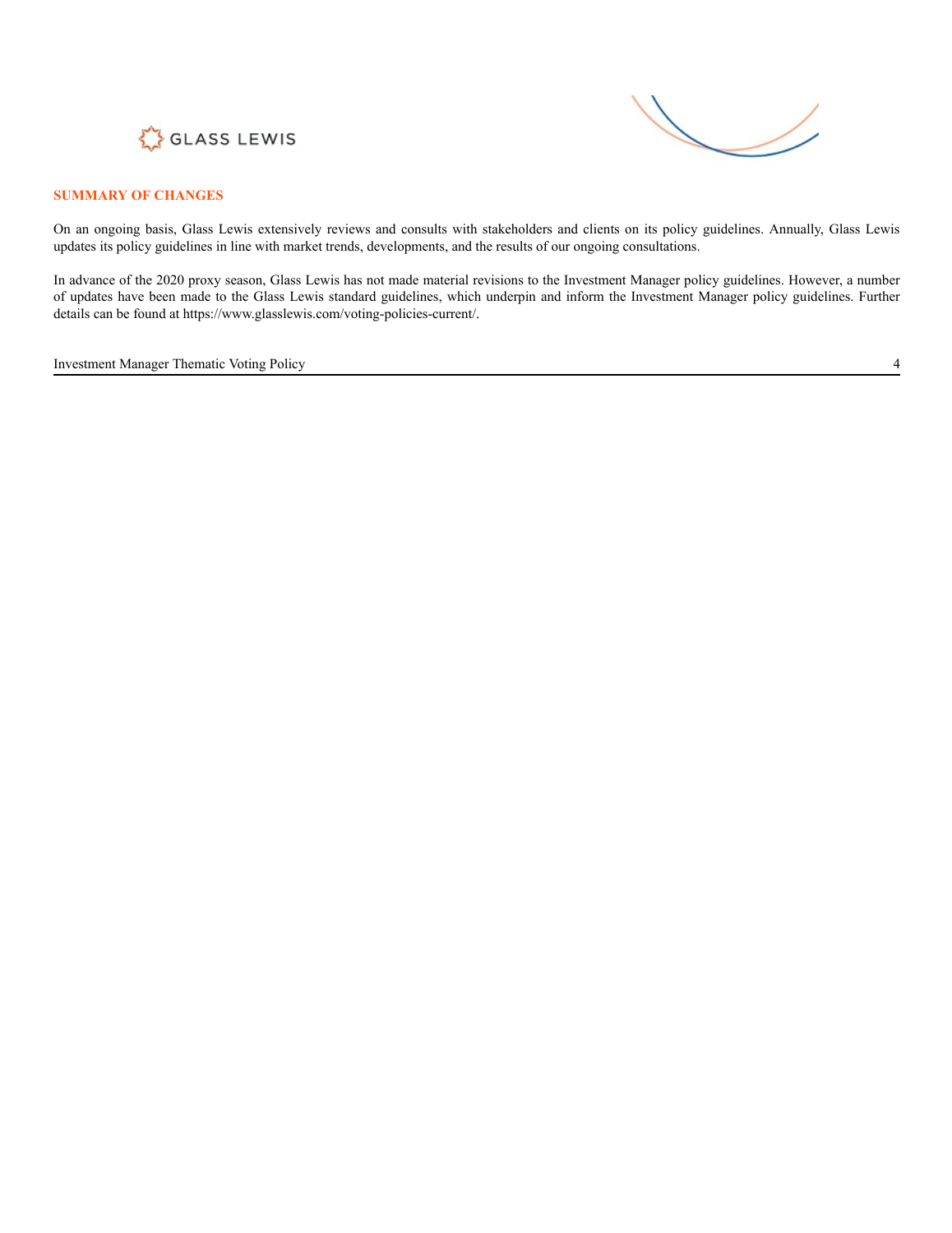



# **INTRODUCTION**

The Glass Lewis Investment Manager Guidelines are designed to maximize returns for investment managers by voting in a manner consistent with such managers' active investment decision-making. The guidelines are designed to increase investor's potential financial gain through the use of the shareholder vote while also allowing management and the board discretion to direct the operations, including governance and compensation, of the firm.

The guidelines will ensure that all issues brought to shareholders are analyzed in light of the fiduciary responsibilities unique to investment advisors and investment companies on behalf of individual investor clients including mutual fund shareholders. The guidelines will encourage the maximization of return for such clients through identifying and avoiding financial, audit and corporate governance risks.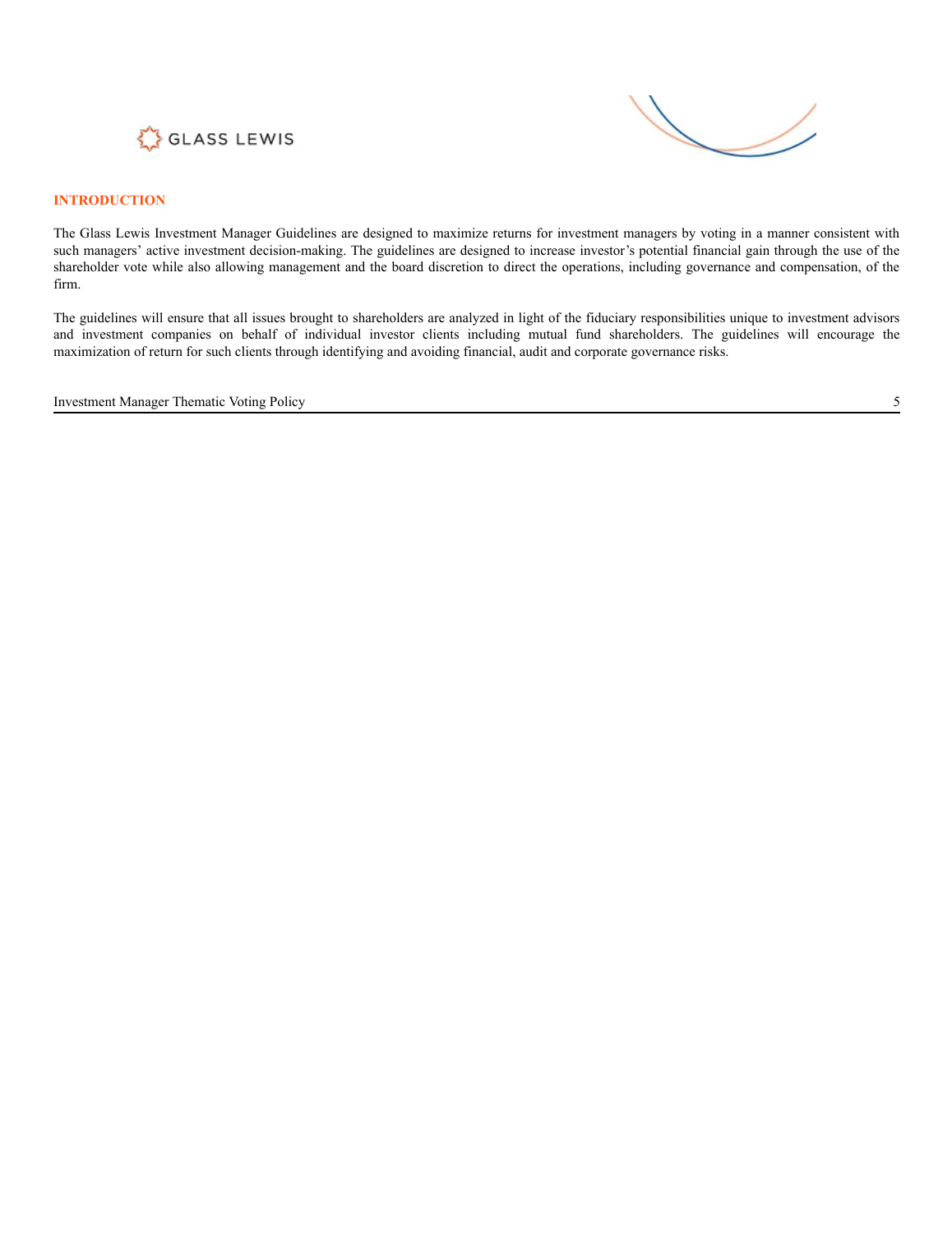<span id="page-71-0"></span>



## <span id="page-71-1"></span>**MANAGEMENT PROPOSALS**

## Election of Directors

<span id="page-71-2"></span>In analyzing directors and boards, Glass Lewis' Investment Manager Guidelines generally support the election of incumbent directors except when a majority of the company's directors are not independent or where directors fail to attend at least 75% of board and committee meetings. In a contested election, we will apply the standard Glass Lewis recommendation.

#### <span id="page-71-3"></span>Auditor

The Glass Lewis Investment Manager Guidelines will generally support auditor ratification except when the non-audit fees exceed the audit fees paid to the auditor.

#### Compensation

Glass Lewis recognizes the importance in designing appropriate executive compensation plans that truly reward pay for performance. We evaluate equity compensation plans based upon their specific features and will vote against plans than would result in total overhang greater than 20% or that allow the repricing of options without shareholder approval.

<span id="page-71-4"></span>The Glass Lewis Investment Manager Guidelines will follow the general Glass Lewis recommendation when voting on management advisory votes on compensation ("say-on-pay") and on executive compensation arrangements in connection with merger transactions (i.e., golden parachutes). Further, the Investment Manager Guidelines will follow the Glass Lewis recommendation when voting on the preferred frequency of advisory compensation votes.

#### Authorized Shares

<span id="page-71-5"></span>Having sufficient available authorized shares allows management to avail itself of rapidly developing opportunities as well as to effectively operate the business. However, we believe that for significant transactions management should seek shareholders approval to justify the use of additional shares. Therefor shareholders should not approve the creation of a large pool of unallocated shares without some rational of the purpose of such shares. Accordingly, where we find that the company has not provided an appropriate plan for use of the proposed shares, or where the number of shares far exceeds those needed to accomplish a detailed plan, we typically vote against the authorization of additional shares. We also vote against the creation of or increase in (i) blank check preferred shares and (ii) dual or multiple class capitalizations.

#### Shareholder Rights

Glass Lewis Investment Manager Guidelines will generally support proposals increasing or enhancing shareholder rights such as declassifying the board, allowing shareholders to call a special meeting, eliminating supermajority voting and adopting majority voting for the election of directors. Similarly, the Investment Manager Guidelines will generally vote against proposals to eliminate or reduce shareholder rights.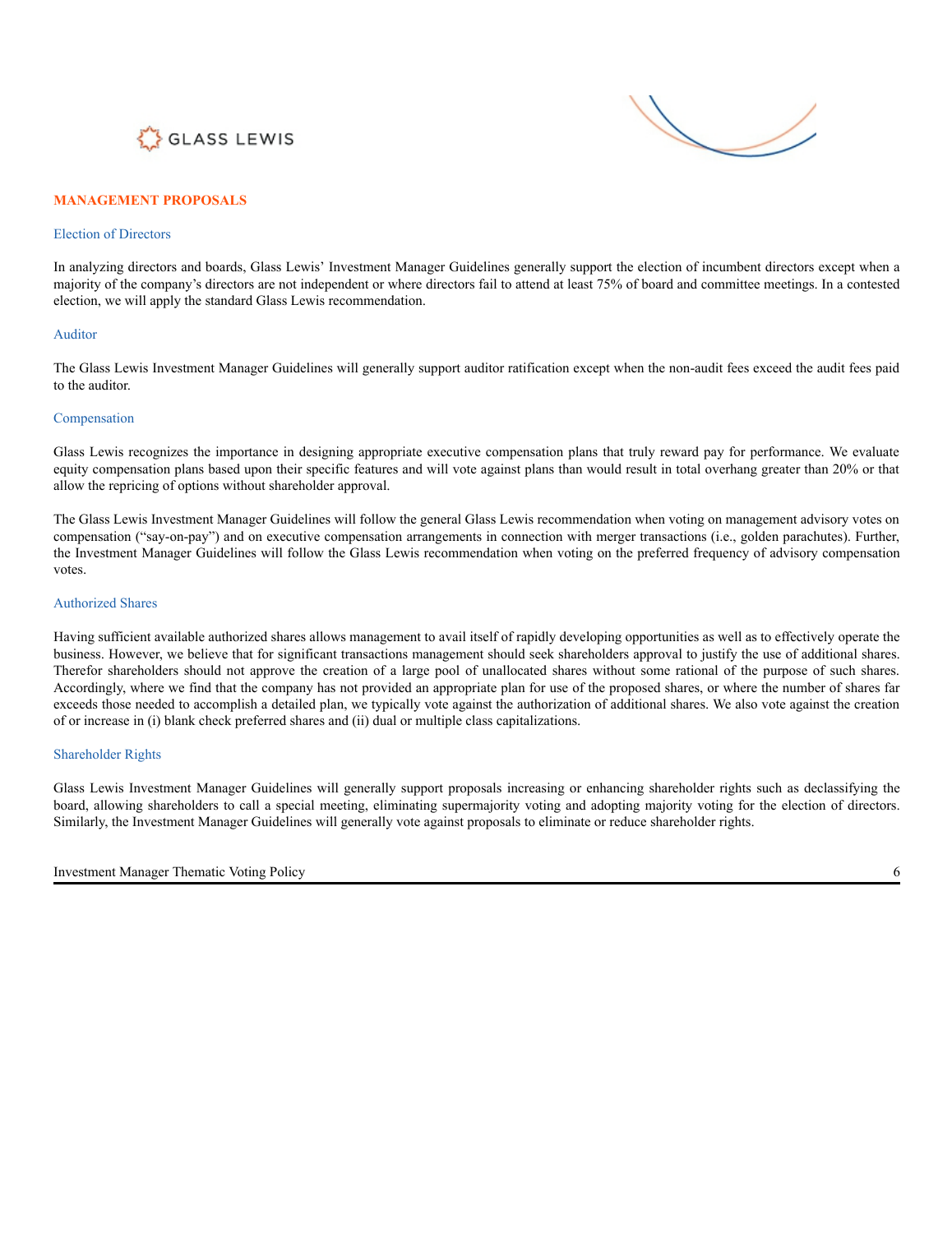



# Mergers, Acquisitions and Contested Meetings

Glass Lewis undertakes a thorough examination of the implications of a proposed merger or acquisition to determine the transaction's likelihood of maximizing shareholder return. In making our voting recommendation, we examine the process conducted, the specific parties and individuals involved in negotiating an agreement, as well as the economic and governance terms of the proposal. In contested merger situations, or board proxy fights, Glass Lewis considers the plan presented by the dissident party and how, if elected, it plans to enhance or protect shareholder value. We also consider the arguments presented by the board, including any plans for improving the performance of the company.

The Glass Lewis Investment Manager Guidelines will vote in accordance with the standard Glass Lewis policy recommendations on contested meetings, mergers, acquisitions, and other financing transactions.

Investment Manager Thematic Voting Policy 7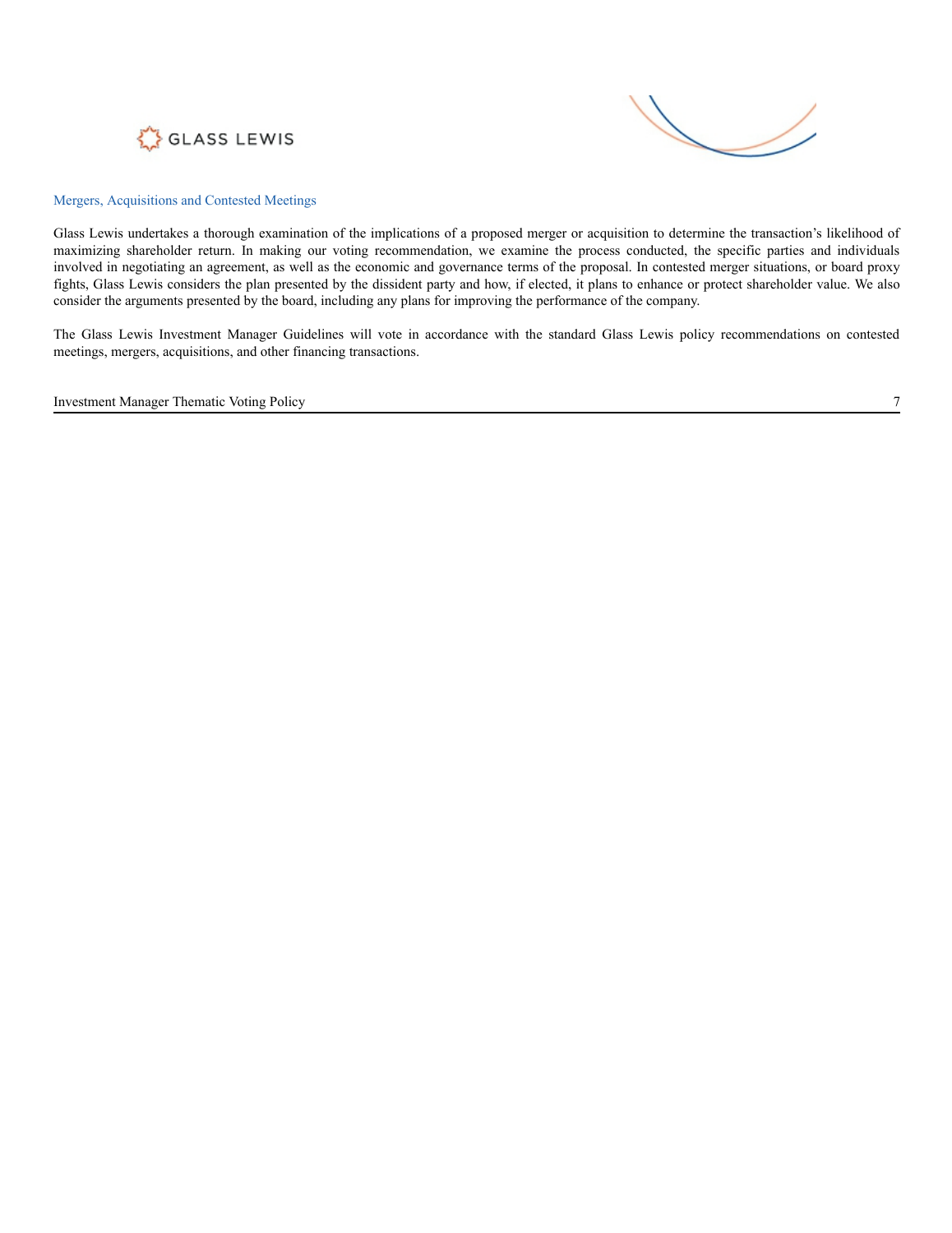



### **SHAREHOLDER PROPOSALS**

The Investment Manager Policy will review and vote on shareholder proposals on a case-by-case basis. The policy supports shareholder proposals if the requested action would increase shareholder value, mitigate risk or enhance shareholder rights but generally recommend voting against those that would not ultimately impact performance.

#### Governance

The Glass Lewis Investment Manager Guidelines will support reasonable initiatives that seek to enhance shareholder rights, such as the introduction of majority voting to elect directors, elimination in/reduction of supermajority provisions, the declassification of the board and requiring the submission of shareholder rights' plans to a shareholder vote. The guidelines generally support reasonable, well-targeted proposals to allow increased shareholder participation at shareholder meetings through the ability to call special meetings and ability for shareholders to nominate director candidates to a company's board of directors. However, the Investment Manager Guidelines will vote against proposals to require separating the roles of CEO and chair.

#### Compensation

The Glass Lewis Investment Manager Guidelines will generally oppose any shareholder proposals seeking to limit compensation in amount or design. However, the guidelines will vote for reasonable and properly targeted shareholder initiatives such as to require shareholder approval to reprice options, to link pay with performance, to eliminate or require shareholder approval of golden coffins, to allow a shareholder vote on excessive golden parachutes (i.e., greater than 2.99 times annual compensation) and to clawback unearned bonuses.

#### Environment

Glass Lewis' Investment Manager Guidelines vote against proposals seeking to cease a certain practice or take certain actions related to a company's activities or operations. Further, the Glass Lewis' Investment Manager Guidelines generally vote against proposals regarding enhanced environmental disclosure and reporting, including those seeking sustainability reporting and disclosure about company's greenhouse gas emissions, as well as those advocating compliance with international environmental conventions and adherence to environmental principles.

#### Social

Glass Lewis' Investment Manager Guidelines generally oppose proposals requesting companies adhere to labor or worker treatment codes of conduct, such as those espoused by the International Labor Organization, relating to labor standards, human rights conventions and corporate responsibility at large conventions and principles. The guidelines will also vote against proposals seeking disclosure concerning the rights of workers, impact on local stakeholders, workers' rights and human rights in general. Furthermore, the Investment Manager Guidelines oppose increased reporting and review of a company's political and charitable spending as well as its lobbying practices.

Investment Manager Thematic Voting Policy 8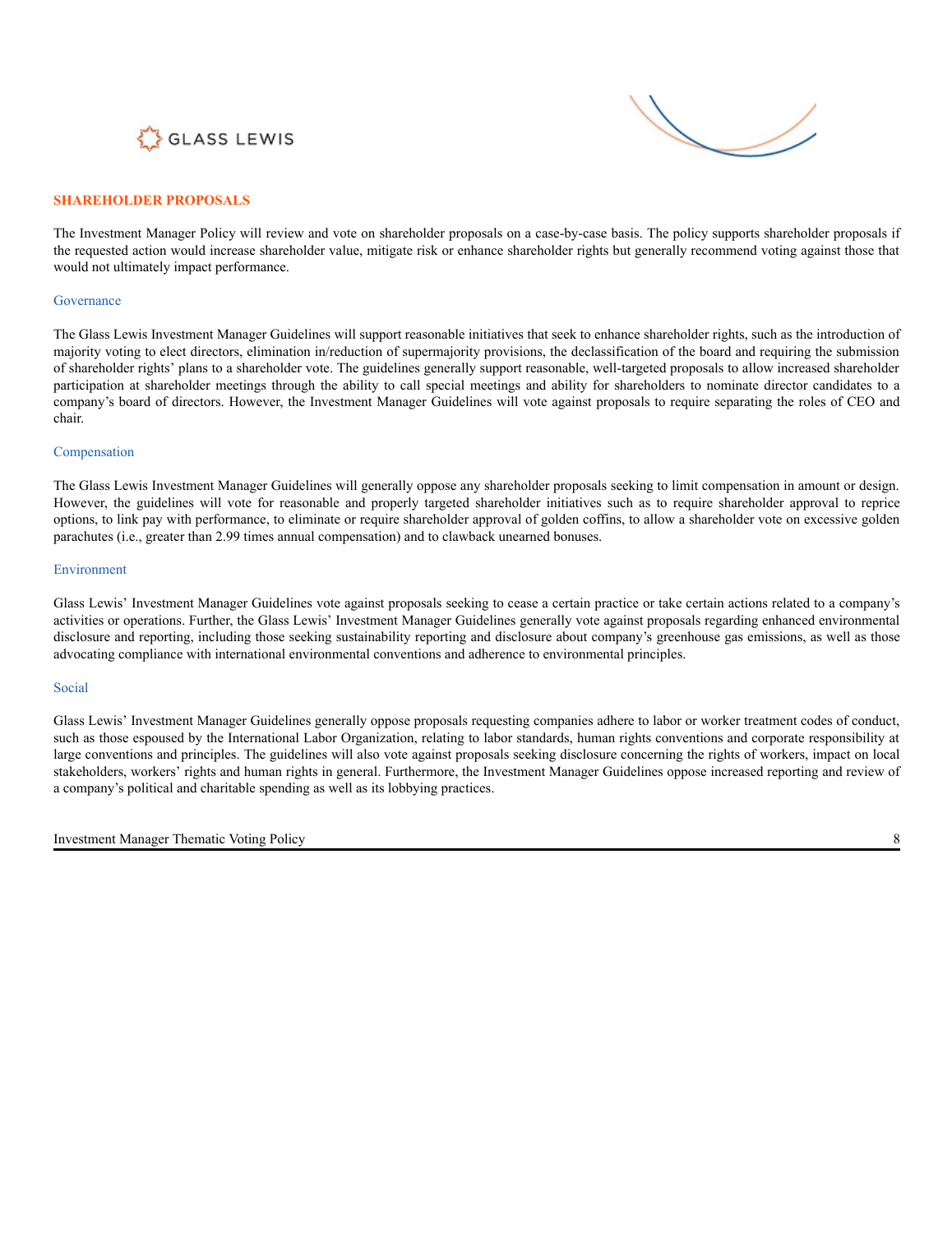



# **CONNECT WITH US**

Corporate Website | www.glasslewis.com

Email | info@glasslewis.com

Social | <u>geglasslewis.com</u> | Glass, Lewis & Co.

Global Locations

# **North United** States<br> **America Australia Australia**<br> **America** *Headauarters* **CGI Glass America** *Headquarters* 255 California Street<br>Suite 1100

San Francisco, CA 94111 Sydney NSW 2000<br>+1 415 678 4110  $+61292999266$ +1 888 800 7001

Suite 503 11th floor +1 646 606 2345 Shinjuku-ku,

2323 Grand Boulevard Suite 1125 Kansas City, MO 64108 +1 816 945 4525

# **Europe Ireland**

15 Henry Street Limerick V94 V9T4 +353 61 292 800

# **United Kingdom**

80 Coleman Street Suite 4.02 London EC2R 5BJ +44 20 7653 8800

#### **Germany**

*IVOX Glass Lewis* Kaiserallee 23a 76133 Karlsruhe +49 721 35 49 622

# Investment Manager Thematic Voting Policy 9

**Pacific** *CGI Glass Lewis* Suite 5.03, Level 5 255 George Street  $+61$  2 9299 9266

# **Japan**

44 Wall Street Shinjuku Mitsui Building New York, NY 10005 2-1-1, Nishi-Shinjuku, Tokyo 163-0411, Japan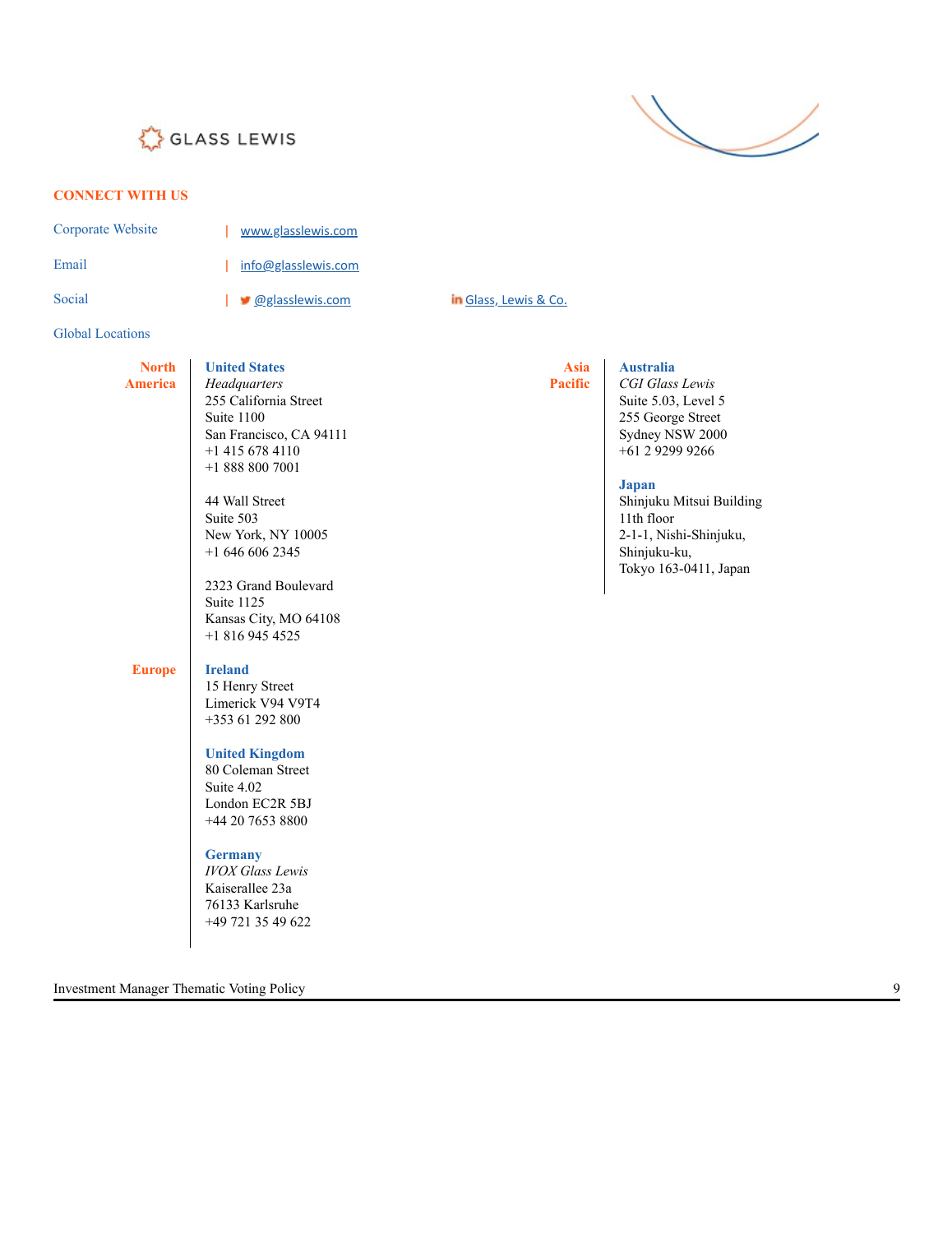



#### **DISCLAIMER**

© 2021 Glass, Lewis & Co., and/or its affiliates. All Rights Reserved.

This document supplements Glass Lewis' country-specific proxy voting policies and guidelines and should be read in conjunction with those guidelines, which are available on Glass Lewis' website – http://www.glasslewis.com. This document is not intended to be exhaustive and does not address all potential voting issues, whether alone or together with Glass Lewis' country-specific proxy voting policies and guidelines. These guidelines have not been set or approved by the U.S. Securities and Exchange Commission or any other regulatory body. Additionally, none of the information contained herein is or should be relied upon as investment advice. The content of this document has been developed based on Glass Lewis' experience with proxy voting and corporate governance issues, engagement with clients and issuers and review of relevant studies and surveys, and has not been tailored to any specific person or entity.

Glass Lewis' proxy voting guidelines are grounded in corporate governance best practices, which often exceed minimum legal requirements. Accordingly, unless specifically noted otherwise, a failure to meet these guidelines should not be understood to mean that the company or individual involved has failed to meet applicable legal requirements.

No representations or warranties express or implied, are made as to the accuracy or completeness of any information included herein. In addition, Glass Lewis shall not be liable for any losses or damages arising from or in connection with the information contained herein or the use, reliance on, or inability to use any such information. Glass Lewis expects its subscribers to possess sufficient experience and knowledge to make their own decisions entirely independent of any information contained in this document.

All information contained in this report is protected by law, including but not limited to, copyright law, and none of such information may be copied or otherwise reproduced, repackaged, further transmitted, transferred, disseminated, redistributed or resold, or stored for subsequent use for any such purpose, in whole or in part, in any form or manner or by any means whatsoever, by any person without Glass Lewis' prior written consent.

Investment Manager Thematic Voting Policy 10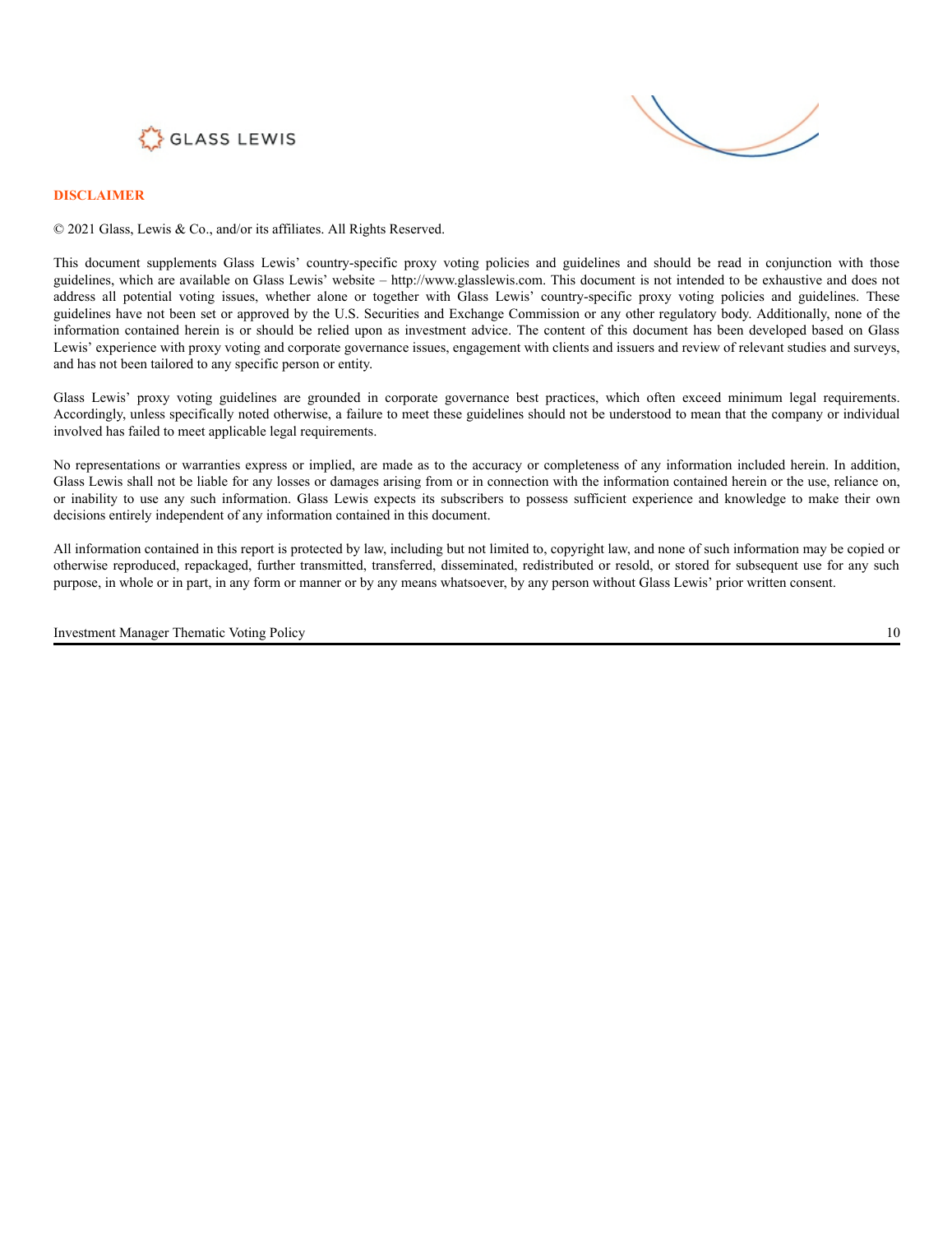# **APPENDIX B – DESCRIPTION OF SECURITIES RATINGS**

#### **Corporate and Municipal Long-Term Bond Ratings**

Standard & Poor's ("S&P") Corporate and Municipal Long-Term Bond Ratings:

The following descriptions of S&P's long-term corporate and municipal bond ratings have been published by Standard & Poor's Financial Service *LLC.*

AAA - An obligation rated 'AAA' has the highest rating assigned by S&P. The obligor's capacity to meet its financial commitment on the obligation is extremely strong.

**AA** - An obligation rated 'AA' differs from the highest-rated obligations only to a small degree. The obligor's capacity to meet its financial commitment on the obligation is very strong.

**A** - An obligation rated 'A' is somewhat more susceptible to the adverse effects of changes in circumstances and economic conditions than obligations in higher-rated categories. However, the obligor's capacity to meet its financial commitment on the obligation is still strong.

**BBB** - An obligation rated 'BBB' exhibits adequate protection parameters. However, adverse economic conditions or changing circumstances are more likely to lead to a weakened capacity of the obligor to meet its financial commitment on the obligation.

**BB, B, CCC, CC, and C** - Obligations rated 'BB', 'B', 'CCC', 'CC', and 'C' are regarded as having significant speculative characteristics. 'BB' indicates the least degree of speculation and 'C' the highest. While such obligations will likely have some quality and protective characteristics, these may be outweighed by large uncertainties or major exposures to adverse conditions.

**BB** - An obligation rated 'BB' is less vulnerable to nonpayment than other speculative issues. However, it faces major ongoing uncertainties or exposure to adverse business, financial, or economic conditions which could lead to the obligor's inadequate capacity to meet its financial commitment on the obligation.

**B** - An obligation rated 'B' is more vulnerable to nonpayment than obligations rated 'BB', but the obligor currently has the capacity to meet its financial commitment on the obligation. Adverse business, financial, or economic conditions will likely impair the obligor's capacity or willingness to meet its financial commitment on the obligation.

**CCC** - An obligation rated 'CCC' is currently vulnerable to nonpayment, and is dependent upon favorable business, financial, and economic conditions for the obligor to meet its financial commitment on the obligation. In the event of adverse business, financial, or economic conditions, the obligor is not likely to have the capacity to meet its financial commitment on the obligation.

**CC** - An obligation rated 'CC' is currently highly vulnerable to nonpayment.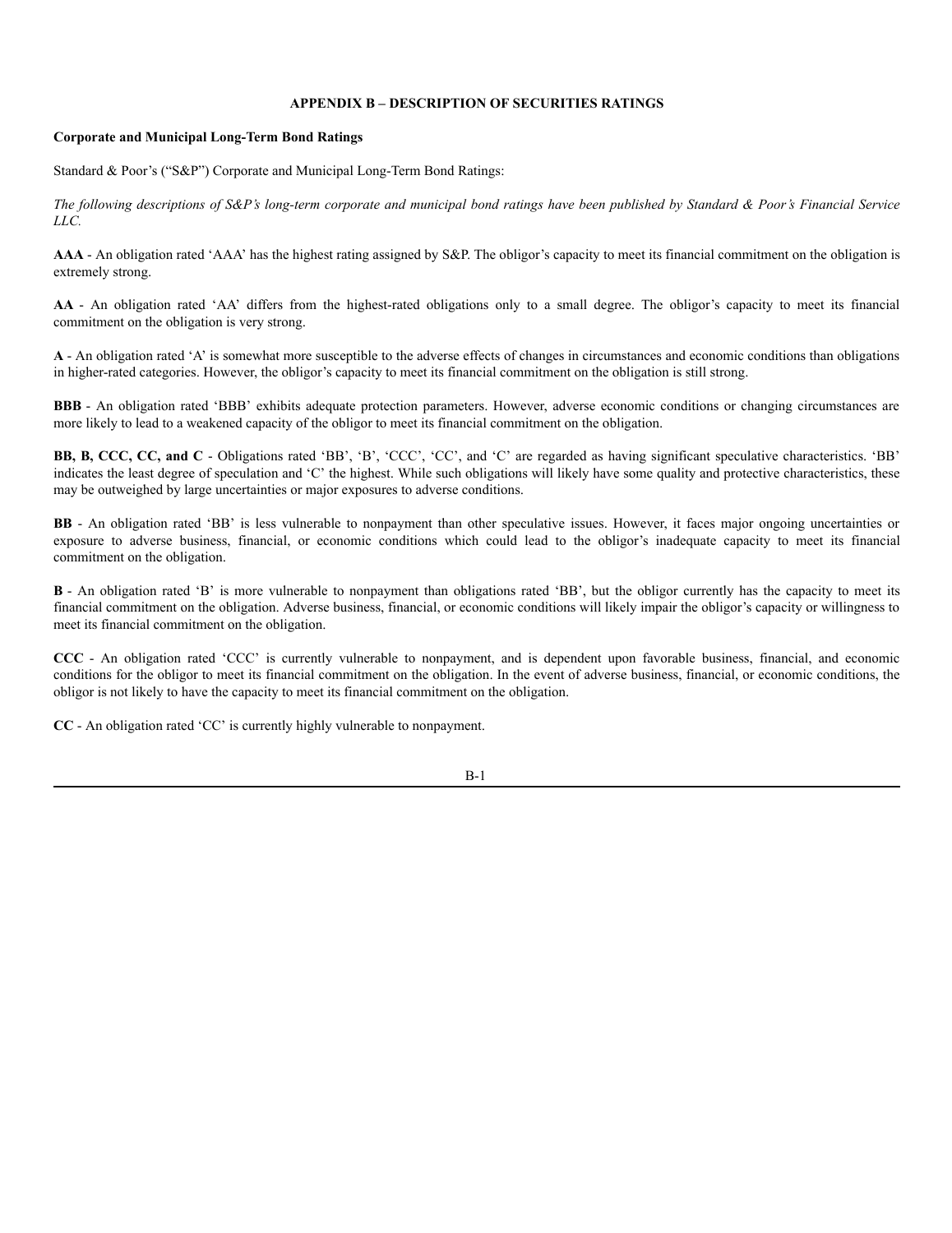**C** - A 'C' rating is assigned to obligations that are currently highly vulnerable to nonpayment, obligations that have payment arrearages allowed by the terms of the documents, or obligations of an issuer that is the subject of a bankruptcy petition or similar action which have not experienced a payment default. Among others, the 'C' rating may be assigned to subordinated debt, preferred stock or other obligations on which cash payments have been suspended in accordance with the instrument's terms or when preferred stock is the subject of a distressed exchange offer, whereby some or all of the issue is either repurchased for an amount of cash or replaced by other instruments having a total value that is less than par.

**D** - An obligation rated 'D' is in payment default. The 'D' rating category is used when payments on an obligation, including a regulatory capital instrument, are not made on the date due even if the applicable grace period has not expired, unless Standard & Poor's believes that such payments will be made during such grace period. The 'D' rating also will be used upon the filing of a bankruptcy petition or the taking of similar action if payments on an obligation are jeopardized. An obligation's rating is lowered to 'D' upon completion of a distressed exchange offer, whereby some or all of the issue is either repurchased for an amount of cash or replaced by other instruments having a total value that is less than par.

**Plus (+) or Minus (-)** - The ratings from 'AA' to 'CCC' may be modified by the addition of a plus (+) or minus (-) sign to show relative standing within the major rating categories.

**NR** - This indicates that a rating has not been assigned or is no longer assigned.

Moody's Investors Service, Inc. ("Moody's") Long-Term Corporate Bond Ratings:

The following descriptions of Moody's long-term corporate bond ratings have been published by Moody's Investors Service, Inc. and Moody's *Analytics Inc.*

**Aaa** - Obligations rated Aaa are judged to be of the highest quality, with minimal credit risk.

**Aa** - Obligations rated Aa are judged to be of high quality and are subject to very low credit risk.

**A** - Obligations rated A are considered upper-medium grade and are subject to low credit risk.

**Baa** - Obligations rated Baa are subject to moderate credit risk. They are considered medium-grade and as such may possess certain speculative characteristics.

**Ba** - Obligations rated Ba are judged to have speculative elements and are subject to substantial credit risk.

**B** - Obligations rated B are considered speculative and are subject to high credit risk.

**Caa** - Obligations rated Caa are judged to be speculative of poor standing and are subject to very high credit risk.

**Ca** - Obligations rated Ca are highly speculative and are likely in, or very near, default, with some prospect of recovery of principal and interest.

**C** - Obligations rated C are the lowest rated class of bonds and are typically in default, with little prospect for recovery of principal or interest.

Modifiers: Moody's appends numerical modifiers 1, 2, and 3 to each generic rating classification from Aa through Caa.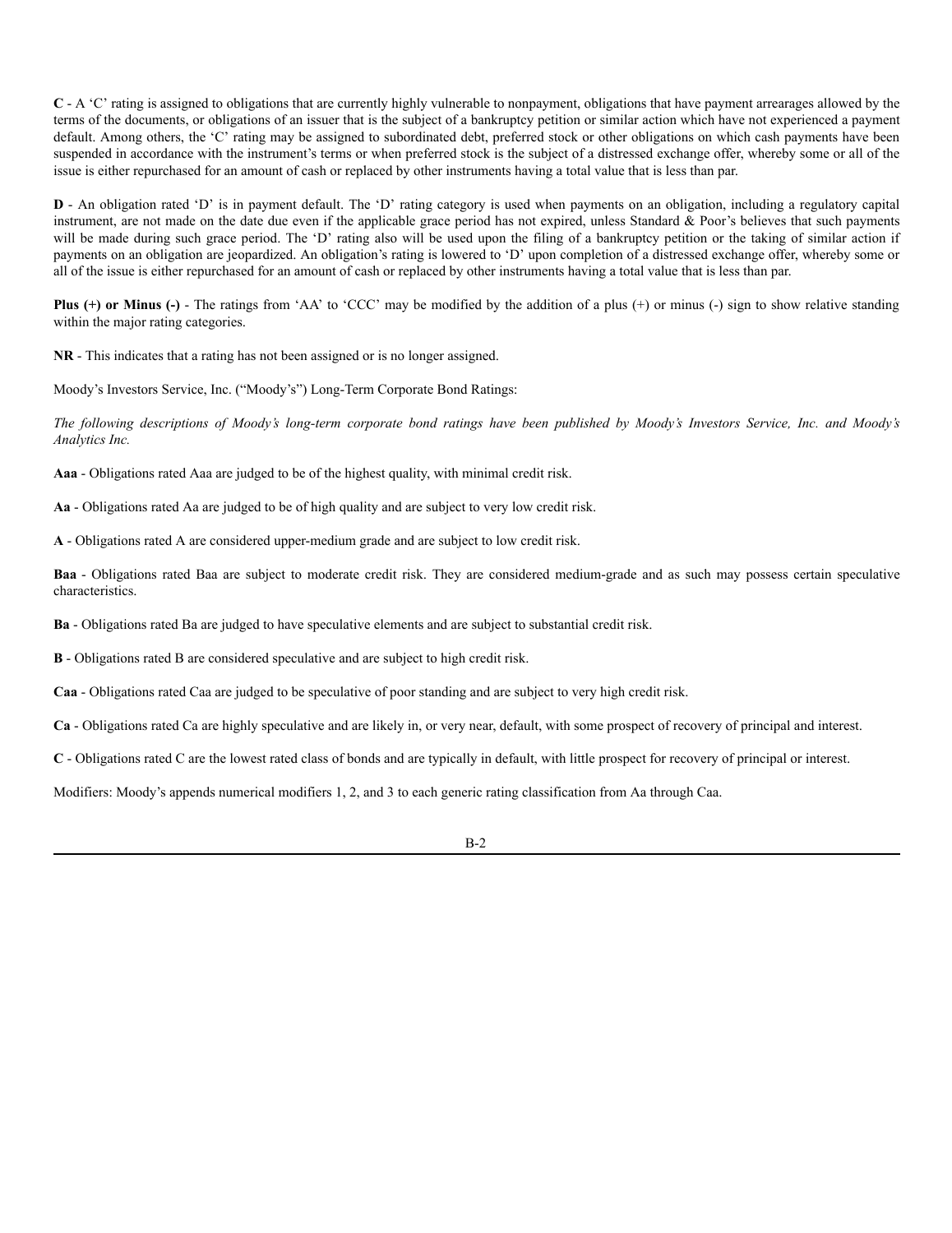The modifier 1 indicates that the obligation ranks in the higher end of its generic rating category; the modifier 2 indicates a mid-range ranking; and the modifier 3 indicates a ranking in the lower end of that generic rating category.

Additionally, a "(hyb)" indicator is appended to all ratings of hybrid securities issued by banks, insurers, finance companies, and securities firms. By their terms, hybrid securities allow for the omission of scheduled dividends, interest, or principal payments, which can potentially result in impairment if such an omission occurs. Hybrid securities may also be subject to contractually allowable write-downs of principal that could result in impairment. Together with the hybrid indicator, the long-term obligation rating assigned to a hybrid security is an expression of the relative credit risk associated with that security.

Moody's U.S. Municipal Long-Term Bond Ratings:

The following descriptions of Moody's long-term municipal bond ratings have been published by Moody's Investors Service. Inc. and Moody's *Analytics Inc.*

**Aaa** - Issuers or issues rated Aaa demonstrate the strongest creditworthiness relative to other U.S. municipal or tax-exempt issuers or issues.

**Aa** - Issuers or issues rated Aa demonstrate very strong creditworthiness relative to other U.S. municipal or tax-exempt issuers or issues.

**A** - Issuers or issues rated A present above-average creditworthiness relative to other U.S. municipal or tax-exempt issuers or issues.

**Baa** - Issuers or issues rated Baa represent average creditworthiness relative to other U.S. municipal or tax- exempt issuers or issues.

**Ba** - Issuers or issues rated Ba demonstrate below-average creditworthiness relative to other U.S. municipal or tax-exempt issuers or issues.

**B** - Issuers or issues rated B demonstrate weak creditworthiness relative to other U.S. municipal or tax- exempt issuers or issues.

**Caa** - Issuers or issues rated Caa demonstrate very weak creditworthiness relative to other U.S. municipal or tax-exempt issuers or issues.

**Ca** - Issuers or issues rated Ca demonstrate extremely weak creditworthiness relative to other U.S. municipal or tax-exempt issuers or issues.

**C** - Issuers or issues rated C demonstrate the weakest creditworthiness relative to other U.S. municipal or tax-exempt issuers or issues.

Modifiers: Moody's appends numerical modifiers 1, 2, and 3 to each generic rating category from Aa through Caa. The modifier 1 indicates that the issuer or obligation ranks in the higher end of its generic rating category; the modifier 2 indicates a mid-range ranking; and the modifier 3 indicates a ranking in the lower end of that generic rating category.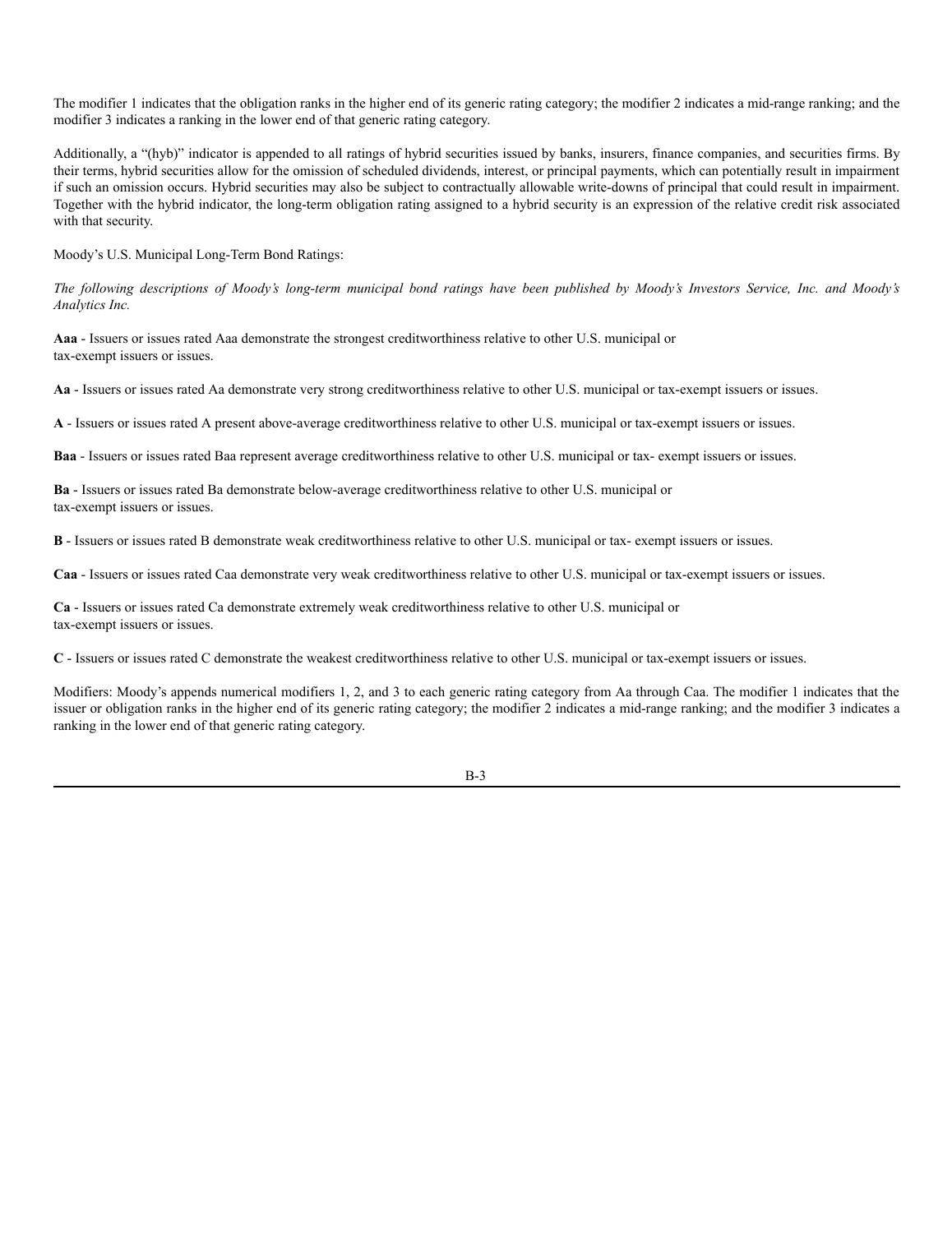Fitch Ratings Ltd. ("Fitch") Corporate Bond Ratings:

The following descriptions of Fitch's long-term corporate bond ratings have been published by Fitch, Inc. and Fitch Ratings Ltd.

**AAA** - Highest credit quality. '**AAA**' ratings denote the lowest expectation of credit risk. They are assigned only in cases of exceptionally strong capacity for payment of financial commitments. This capacity is highly unlikely to be adversely affected by foreseeable events.

**AA** - Very high credit quality. '**AA**' ratings denote expectations of very low credit risk. They indicate very strong capacity for payment of financial commitments. This capacity is not significantly vulnerable to foreseeable events.

**A** - High credit quality. '**A**' ratings denote expectations of low credit risk. The capacity for payment of financial commitments is considered strong. This capacity may, nevertheless, be more vulnerable to adverse business or economic conditions than is the case for higher ratings.

**BBB** - Good credit quality. '**BBB**' ratings indicate that expectations of credit risk are currently low. The capacity for payment of financial commitments is considered adequate but adverse business or economic conditions are more likely to impair this capacity.

**BB** - Speculative. '**BB**' ratings indicate an elevated vulnerability to credit risk, particularly in the event of adverse changes in business or economic conditions over time; however, business or financial alternatives may be available to allow financial commitments to be met.

**B** - Highly speculative. '**B**' ratings indicate that material credit risk is present. For performing obligations, default risk is commensurate with the issuer being rated with an Issuer Default Rating ("IDR") in the ranges 'BB' to 'C'. For non-performing obligations, the obligation or issuer is in default, or has deferred payment, but the rated obligation is expected to have extremely high recovery rates consistent with a Recovery Rating of 'RR1' (outstanding recovery prospects given default).

**CCC** - Substantial credit risk. '**CCC**' ratings indicate that substantial credit risk is present. For performing obligations, default risk is commensurate with an IDR in the ranges 'B' to 'C'. For non-performing obligations, the obligation or issuer is in default, or has deferred payment, but the rated obligation is expected to have a superior recovery rate consistent with a Recovery Rating of 'RR2' (superior recovery prospects given default).

**CC** - Very high levels of credit risk. '**CC**' ratings indicate very high levels of credit risk. For performing obligations, default risk is commensurate with an IDR in the ranges 'B' to 'C'. For non-performing obligations, the obligation or issuer is in default, or has deferred payment, but the rated obligation is expected to have a good recovery rate consistent with a Recovery Rating of 'RR3' (good recovery prospects given default).

**C** - Exceptionally high levels of credit risk. '**C**' indicates exceptionally high levels of credit risk. For performing obligations, default risk is commensurate with an IDR in the ranges 'B' to 'C'. For non-performing obligations, the obligation or issuer is in default, or has deferred payment, and the rated obligation is expected to have an average, below-average or poor recovery rate consistent with a Recovery Rating of 'RR4' (average recovery prospects given default), 'RR5' (below average recovery prospects given default) or 'RR6' (poor recovery prospects given default).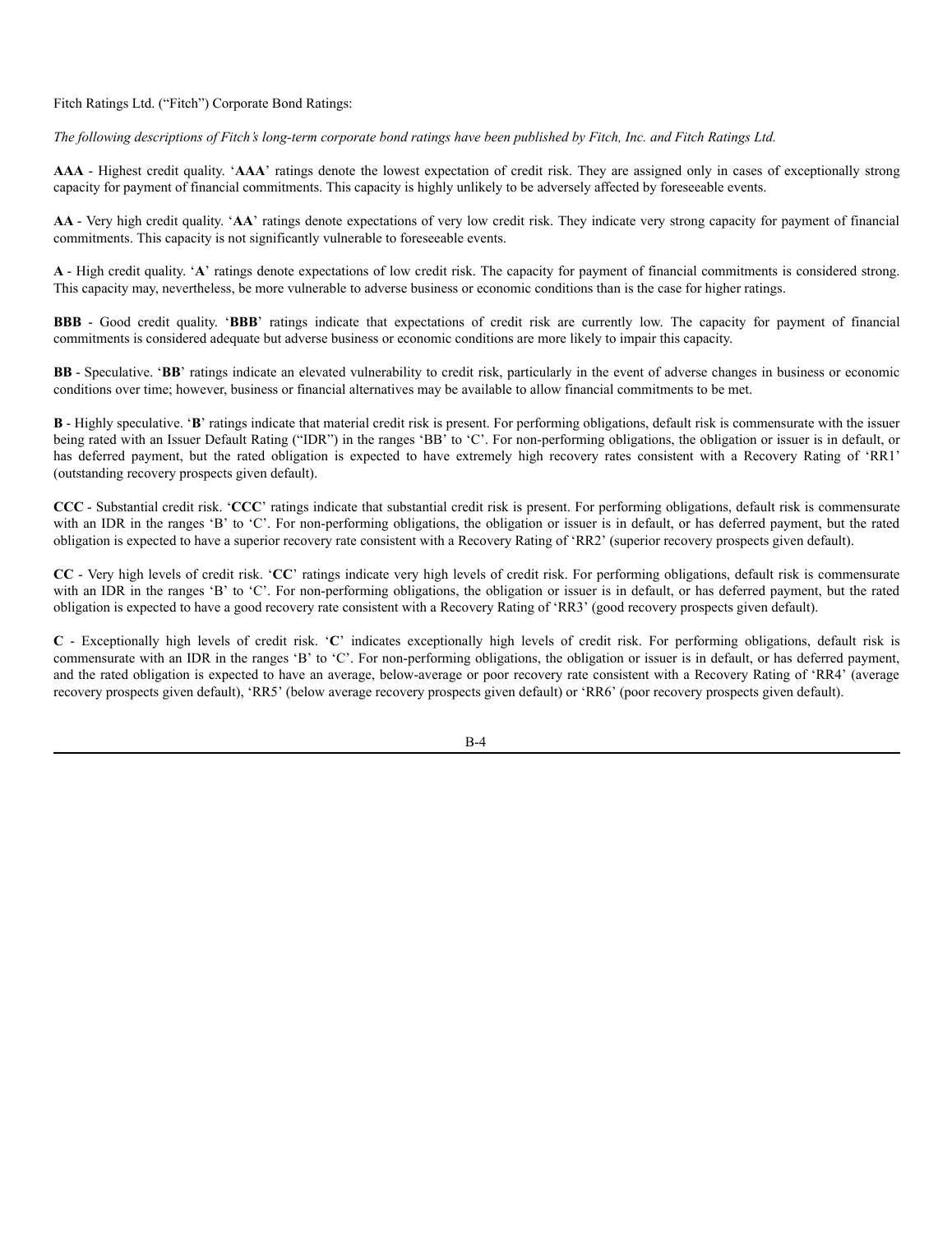Defaulted obligations typically are not assigned 'D' ratings, but are instead rated in the 'B' to 'C' rating categories, depending upon their recovery prospects and other relevant characteristics. This approach better aligns obligations that have comparable overall expected loss but varying vulnerability to default and loss.

**Plus (+) or Minus (-)** The modifiers "+" or "-" may be appended to a rating to denote relative status within major rating categories. Such suffixes are not added to the 'AAA' obligation rating category, or to corporate finance obligation ratings in the categories below 'B'.

The terms "investment grade" and "speculative grade" have established themselves over time as shorthand to describe the categories 'AAA' to 'BBB' (investment grade) and 'BB' to 'D' (speculative grade). The terms "investment grade" and "speculative grade" are market conventions, and do not imply any recommendation or endorsement of a specific security for investment purposes. "Investment grade" categories indicate relatively low to moderate credit risk, while ratings in the "speculative" categories either signal a higher level of credit risk or that a default has already occurred.

Fitch's Municipal Bond Long-Term Ratings:

The following descriptions of Fitch's long-term municipal bond ratings have been published by Fitch, Inc. and Fitch Ratings Ltd.

**AAA** - Highest credit quality. '**AAA**' ratings denote the lowest expectation of default risk. They are assigned only in cases of exceptionally strong capacity for payment of financial commitments. This capacity is highly unlikely to be adversely affected by foreseeable events.

**AA** - Very high credit quality. '**AA**' ratings denote expectations of very low default risk. They indicate very strong capacity for payment of financial commitments. This capacity is not significantly vulnerable to foreseeable events.

**A** - High credit quality. '**A**' ratings denote expectations of low default risk. The capacity for payment of financial commitments is considered strong. This capacity may, nevertheless, be more vulnerable to adverse business or economic conditions than is the case for higher ratings.

**BBB** - Good credit quality. '**BBB**' ratings indicate that expectations of credit risk are currently low. The capacity for payment of financial commitments is considered adequate but adverse business or economic conditions are more likely to impair this capacity.

**BB** - Speculative. '**BB**' ratings indicate an elevated vulnerability to default risk, particularly in the event of adverse changes in business or economic conditions over time; however, business or financial alternatives may be available to allow financial commitments to be met.

**B -** Highly speculative. '**B**' ratings indicate that material default risk is present, but a limited margin of safety remains. Financial commitments are currently being met; however, capacity for continued payment is vulnerable to deterioration in the business and economic environment.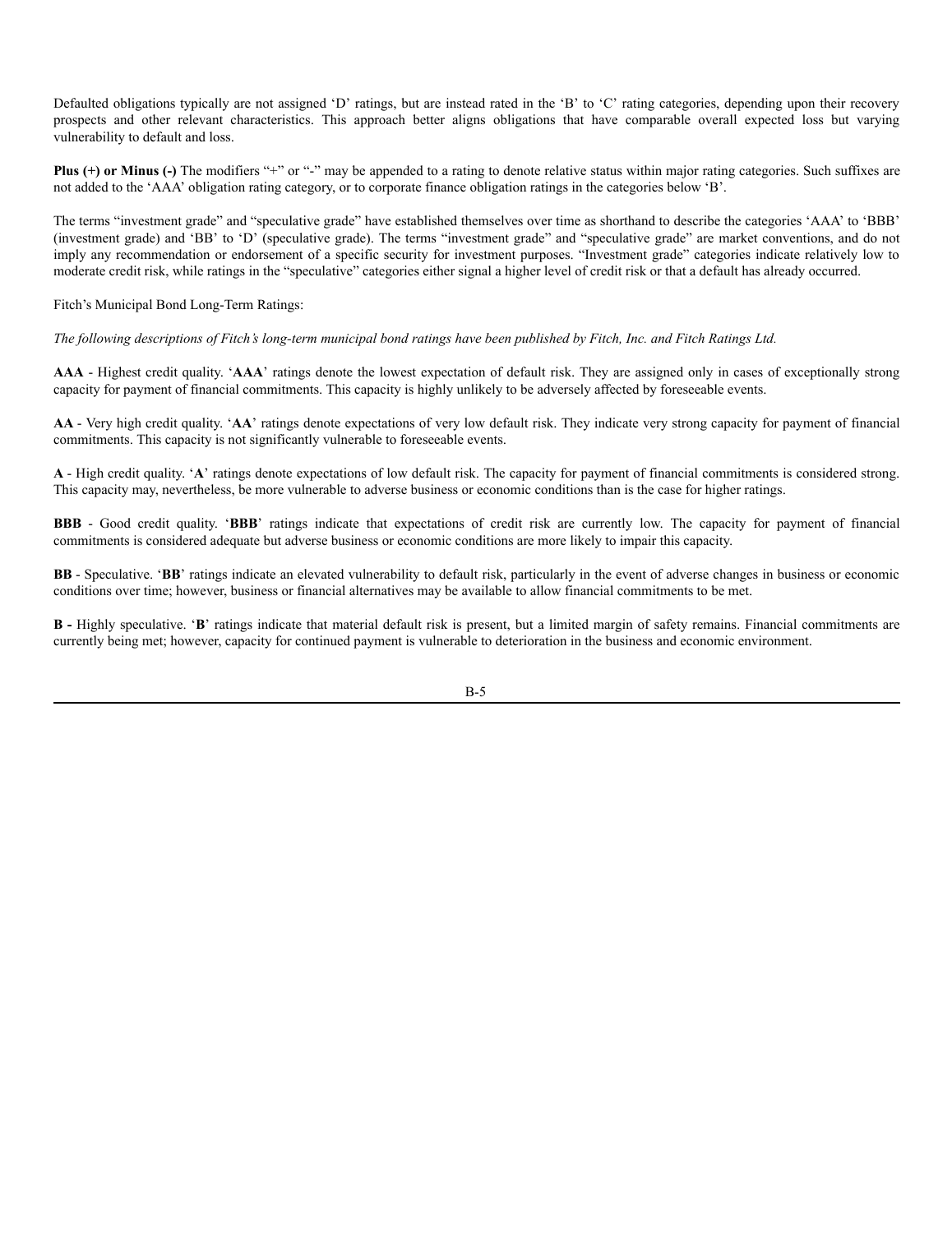**CCC** - Substantial credit risk. '**CCC**' ratings indicate that default is a real possibility.

**CC** - Very high levels of credit risk. '**CC**' ratings indicate default of some kind appears probable.

**C** - Exceptionally high levels of credit risk. '**C**' ratings indicate default appears imminent or inevitable.

**D** - Default. '**D**' ratings indicate a default. Default generally is defined as one of the following:

- failure to make payment of principal and/or interest under the contractual terms of the rated obligation;
- the bankruptcy filings, administration, receivership, liquidation or other winding-up or cessation of the business of an issuer/obligor; or
- the coercive exchange of an obligation, where creditors were offered securities with diminished structural or economic terms compared with the existing obligation.

**Structured Finance Defaults** – "Imminent" default, categorized under 'C', typically refers to the occasion where a payment default has been intimated by the issuer, and is all but inevitable. This may, for example, be where an issuer has missed a scheduled payment, but (as is typical) has a grace period during which it may cure the payment default. Another alternative would be where an issuer has formally announced a coercive debt exchange, but the date of the exchange still lies several days or weeks in the immediate future.

Additionally, in structured finance transactions, where analysis indicates that an instrument is irrevocably impaired such that it is not expected to pay interest and/or principal in full in accordance with the terms of the obligation's documentation during the life of the transaction, but where no payment default in accordance with the terms of the documentation is imminent, the obligation will typically be rated in the 'C' category.

**Structured Finance Writedowns** - Where an instrument has experienced an involuntary and, in the agency's opinion, irreversible "writedown" of principal (i.e. other than through amortization, and resulting in a loss to the investor), a credit rating of 'D' will be assigned to the instrument. Where the agency believes the "writedown" may prove to be temporary (and the loss may be "written up" again in future if and when performance improves), then a credit rating of 'C' will typically be assigned. Should the "writedown" then later be reversed, the credit rating will be raised to an appropriate level for that instrument. Should the "writedown" later be deemed as irreversible, the credit rating will be lowered to 'D'.

Notes: In the case of structured and project finance, while the ratings do not address the loss severity given default of the rated liability, loss severity assumptions on the underlying assets are nonetheless typically included as part of the analysis. Loss severity assumptions are used to derive pool cash flows available to service the rated liability. In the case of public finance, the ratings also do not address the loss given default of the rated liability, focusing instead on the vulnerability to default of the rated liability.

**Plus (+) or Minus (-)** - The modifiers "+" or "-"may be appended to a rating to denote relative status within major rating categories. Such suffixes are not added to the 'AAA' Long-Term Rating category, or to Long-Term Rating categories below 'B'.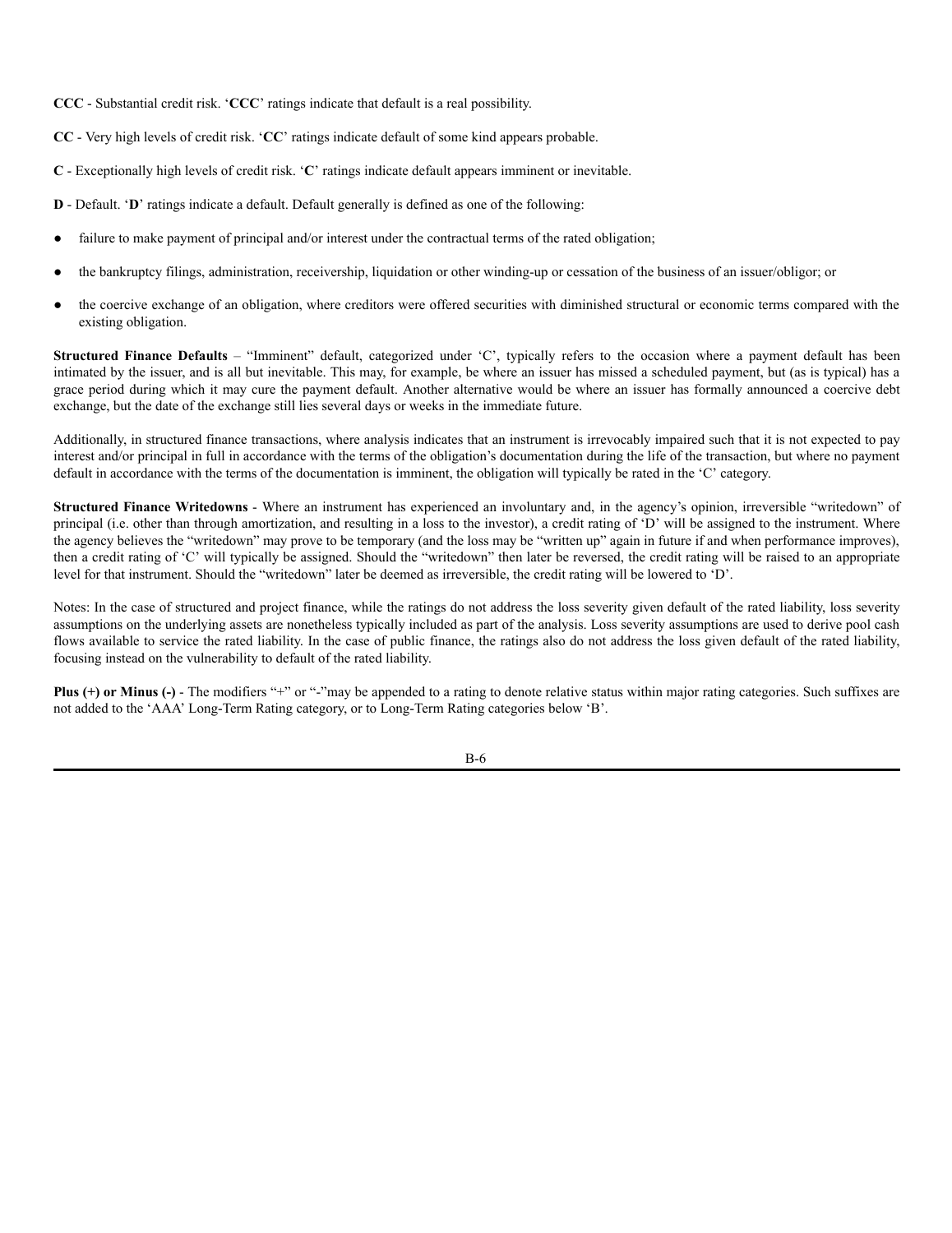# **Municipal Short-Term Bond Ratings**

S&P's Municipal Short-Term Bond Ratings:

The following descriptions of S&P's short-term municipal ratings have been published by Standard & Poor's Financial Service LLC.

**SP-1** - Strong capacity to pay principal and interest. An issue determined to possess a very strong capacity to pay debt service is given a plus (+) designation.

**SP-2** - Satisfactory capacity to pay principal and interest, with some vulnerability to adverse financial and economic changes over the term of the notes.

**SP-3** - Speculative capacity to pay principal and interest.

**D** - 'D' is assigned upon failure to pay the note when due, completion of a distressed exchange offer, or the filing of a bankruptcy petition or the taking of similar action and where default on an obligation is a virtual certainty, for example due to automatic stay provisions.

Moody's Short-Term Ratings:

The following descriptions of Moody's short-term municipal ratings have been published by Moody's Investors Service, Inc. and Moody's Analytics *Inc.*

**MIG 1** - This designation denotes superior credit quality. Excellent protection is afforded by established cash flows, highly reliable liquidity support, or demonstrated broad-based access to the market for refinancing.

**MIG 2** - This designation denotes strong credit quality. Margins of protection are ample, although not as large as in the preceding group.

**MIG 3** - This designation denotes acceptable credit quality. Liquidity and cash-flow protection may be narrow, and market access for refinancing is likely to be less well-established.

**SG** - This designation denotes speculative-grade credit quality. Debt instruments in this category may lack sufficient margins of protection.

Fitch's Short-Term Ratings:

The following descriptions of Fitch's short-term ratings have been published by Fitch, Inc. and Fitch Ratings Ltd.

**F1 -** Highest short-term credit quality. Indicates the strongest intrinsic capacity for timely payment of financial commitments; may have an added "+" to denote any exceptionally strong credit feature.

**F2 -** Good short-term credit quality. Good intrinsic capacity for timely payment of financial commitments.

**F3 -** Fair short-term credit quality. The intrinsic capacity for timely payment of financial commitments is adequate.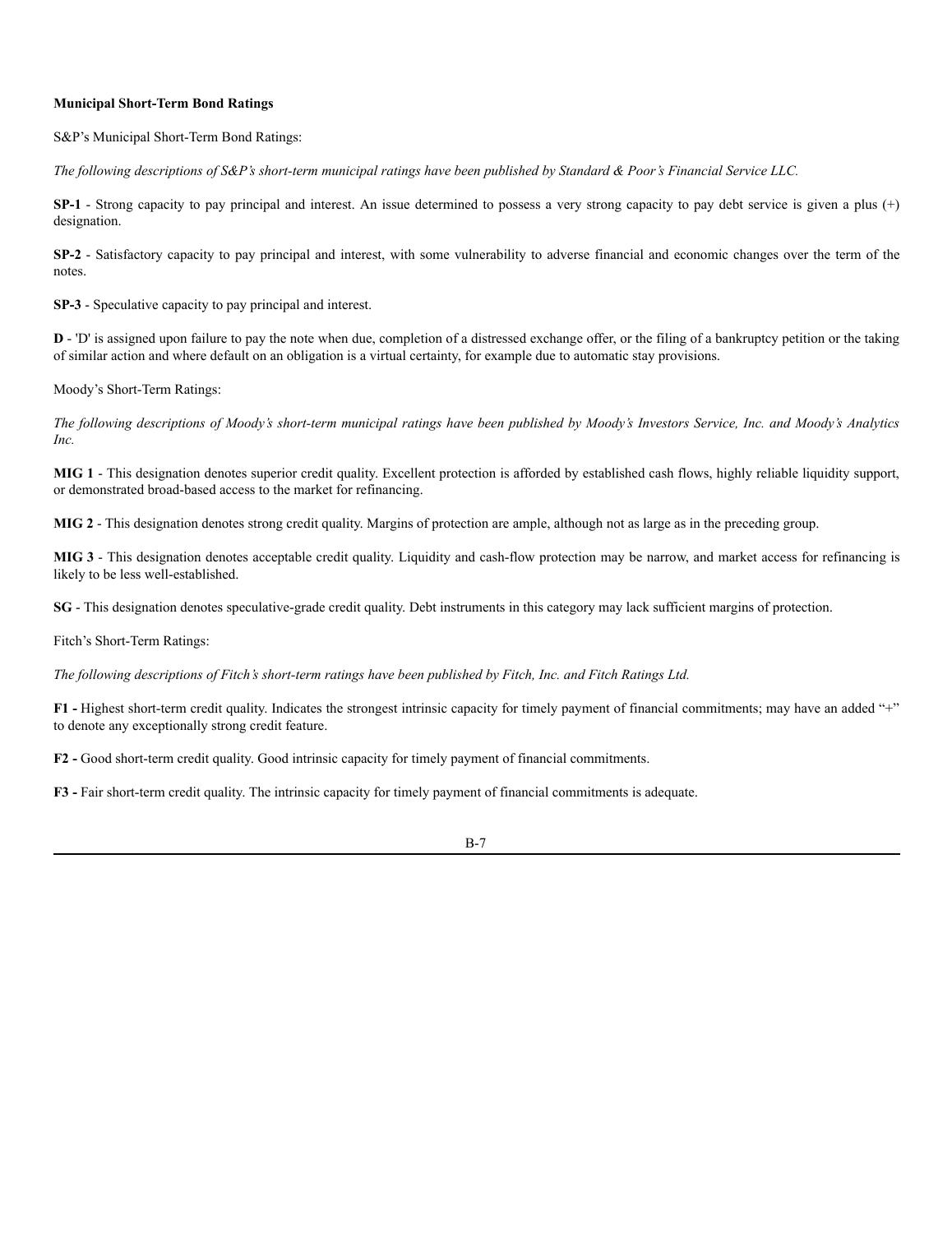**B -** Speculative short-term credit quality. Minimal capacity for timely payment of financial commitments, plus heightened vulnerability to near term adverse changes in financial and economic conditions.

**C -** High short-term default risk. Default is a real possibility.

**RD -** Restricted default. Indicates an entity that has defaulted on one or more of its financial commitments, although it continues to meet other financial obligations. Applicable to entity ratings only.

**D -** Default. Indicates a broad-based default event for an entity, or the default of a specific short-term obligation.

#### **Commercial Paper Ratings**

S&P's Commercial Paper Ratings:

The following descriptions of S&P's commercial paper ratings have been published by Standard & Poor's Financial Service LLC.

**A-1** - A short-term obligation rated 'A-1' is rated in the highest category by Standard & Poor's. The obligor's capacity to meet its financial commitment on the obligation is strong. Within this category, certain obligations are designated with a plus sign (+). This indicates that the obligor's capacity to meet its financial commitment on these obligations is extremely strong.

**A-2** - A short-term obligation rated 'A-2' is somewhat more susceptible to the adverse effects of changes in circumstances and economic conditions than obligations in higher rating categories. However, the obligor's capacity to meet its financial commitment on the obligation is satisfactory.

**A-3** - A short-term obligation rated 'A-3' exhibits adequate protection parameters. However, adverse economic conditions or changing circumstances are more likely to lead to a weakened capacity of the obligor to meet its financial commitment on the obligation.

**B** - A short-term obligation rated 'B' is regarded as having significant speculative characteristics. Ratings of 'B-1', 'B-2', and 'B-3' may be assigned to indicate finer distinctions within the 'B' category. The obligor currently has the capacity to meet its financial commitment on the obligation; however, it faces major ongoing uncertainties which could lead to the obligor's inadequate capacity to meet its financial commitment on the obligation.

**B-1** - A short-term obligation rated 'B-1' is regarded as having significant speculative characteristics, but the obligor has a relatively stronger capacity to meet its financial commitments over the short-term compared to other speculative-grade obligors.

**B-2** - A short-term obligation rated 'B-2' is regarded as having significant speculative characteristics, and the obligor has an average speculative-grade capacity to meet its financial commitments over the short-term compared to other speculative-grade obligors.

**B-3** - A short-term obligation rated 'B-3' is regarded as having significant speculative characteristics, and the obligor has a relatively weaker capacity to meet its financial commitments over the short-term compared to other speculative-grade obligors.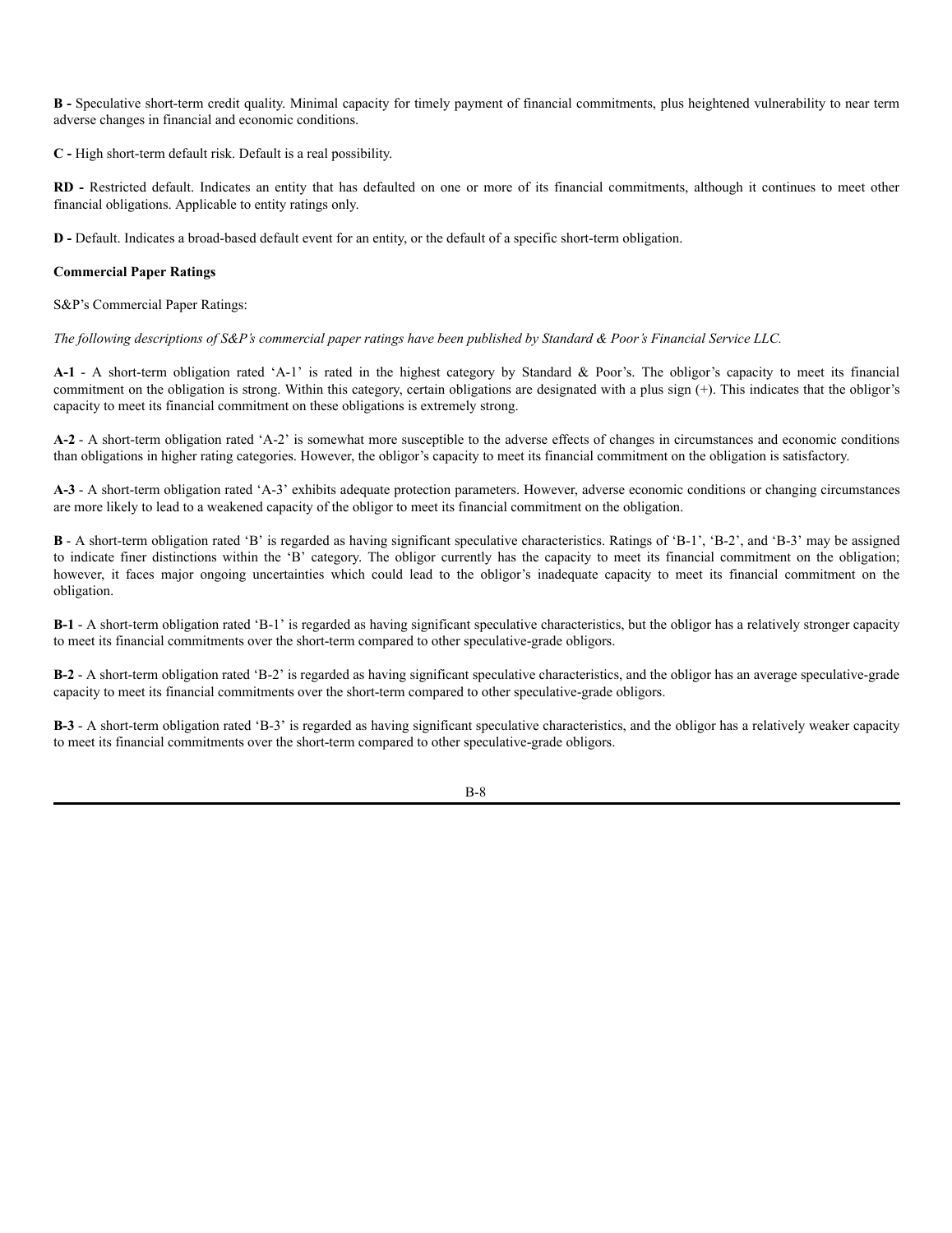**C** - A short-term obligation rated 'C' is currently vulnerable to nonpayment and is dependent upon favorable business, financial, and economic conditions for the obligor to meet its financial commitment on the obligation.

**D** - A short-term obligation rated 'D' is in payment default. The 'D' rating category is used when payments on an obligation, including a regulatory capital instrument, are not made on the date due even if the applicable grace period has not expired, unless Standard & Poor's believes that such payments will be made during such grace period. The 'D' rating also will be used upon the filing of a bankruptcy petition or the taking of a similar action if payments on an obligation are jeopardized.

**Dual Ratings** – S&P assigns "dual" ratings to all debt issues that have a put option or demand feature as part of their structure. The first rating addresses the likelihood of repayment of principal and interest as due, and the second rating addresses only the demand feature. The long-term rating symbols are used for bonds to denote the long-term maturity and the short-term rating symbols for the put option (for example, 'AAA/A-1+'). With U.S. municipal short-term demand debt, note rating symbols are used with the short-term issue credit rating symbols (for example, 'SP-1+/A-1+').

Moody's Commercial Paper Ratings:

The following descriptions of Moody's commercial paper ratings have been published by Moody's Investors Service, Inc. and Moody's Analytics Inc.

**P-1** - Issuers (or supporting institutions) rated Prime-1 have a superior ability to honor short-term debt obligations.

**P-2** - Issuers (or supporting institutions) rated Prime-2 have a strong ability to honor short-term debt obligations.

**P-3** - Issuers (or supporting institutions) rated Prime-3 have an acceptable ability to honor short-term obligations.

**NP** - Issuers (or supporting institutions) rated Not Prime do not fall within any of the Prime rating categories.

Note: Canadian issuers rated P-1 or P-2 have their short-term ratings enhanced by the senior-most long-term rating of the issuer, its guarantor or support-provider.

#### Fitch's Commercial Paper Ratings:

The following descriptions of Fitch's commercial paper ratings have been published by Fitch, Inc. and Fitch Ratings Ltd.

**F1** - Highest short-term credit quality. Indicates the strongest intrinsic capacity for timely payment of financial commitments; may have an added "+" to denote any exceptionally strong credit feature.

**F2** - Good short-term credit quality. Good intrinsic capacity for timely payment of financial commitments.

**F3** - Fair short-term credit quality. The intrinsic capacity for timely payment of financial commitments is adequate.

**B** - Speculative short-term credit quality. Minimal capacity for timely payment of financial commitments, plus heightened vulnerability to near term adverse changes in financial and economic conditions.